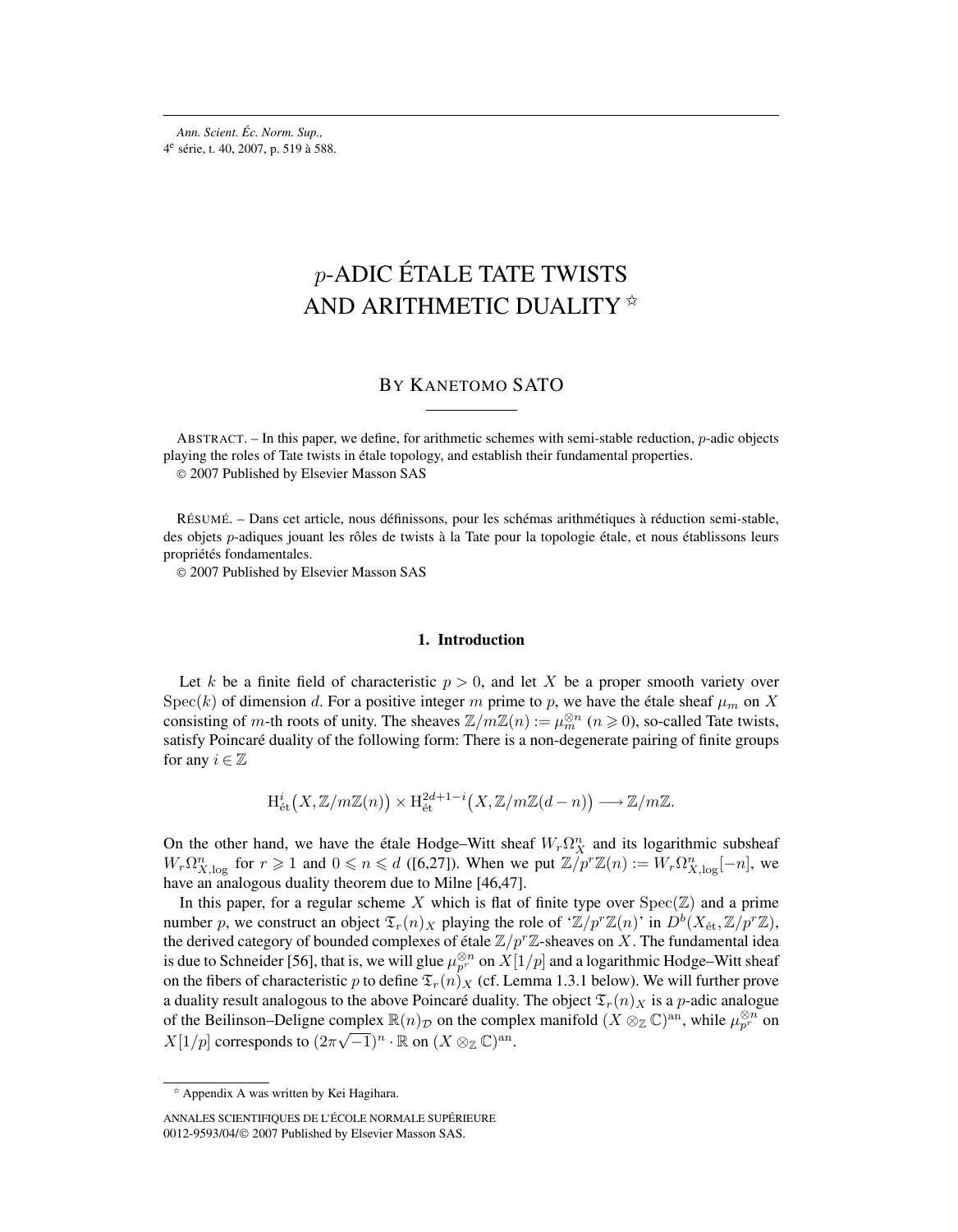## **1.1. Existence result**

We fix the setting as follows. Let p be a rational prime number. Let A be a Dedekind ring whose fraction field has characteristic zero and which has a residue field of characteristic  $p$ . We assume that

*every residue field of* A *of characteristic* p *is perfect.*

Let  $X$  be a noetherian regular scheme of pure-dimension which is flat of finite type over  $B := Spec(A)$  and satisfies the following condition:

 $\overline{X}$  *is a smooth or semistable family around any fiber of*  $\overline{X}/\overline{B}$  *of characteristic p.* 

Let j be the open immersion  $X[1/p] \hookrightarrow X$ . The first main result of this paper is the following:

**THEOREM** 1.1.1. – For each  $n \geqslant 0$  and  $r \geqslant 1$ , there exists an object  $\mathfrak{T}_r(n)_X \in D^b(X_{\text{\'et}},$  $\mathbb{Z}/p^r\mathbb{Z}$ )*, which we call a p-adic étale Tate twist, satisfying the following properties*:

**T1 (Trivialization, cf. 4.2.4).** *There is an isomorphism*  $t : j^* \mathfrak{T}_r(n)_X \simeq \mu_{p^r}^{\otimes n}$ .

**T2 (Acyclicity, cf. 4.2.4).**  $\mathfrak{T}_r(n)_X$  *is concentrated in* [0, *n*]*, i.e., the q-th cohomology sheaf is zero unless*  $0 \leq q \leq n$ .

**T3 (Purity, cf. 4.4.7).** *For a locally closed regular subscheme*  $i: Z \rightarrow X$  *of characteristic* p and of codimension  $c\ (\geqslant\! 1),$  there is a Gysin isomorphism

$$
W_r \Omega_{Z, \log}^{n-c}[-n-c] \xrightarrow{\simeq} \tau_{\leq n+c} R i^! \mathfrak{T}_r(n)_X \quad \text{in } D^b(Z_{\text{\'et}}, \mathbb{Z}/p^r \mathbb{Z}).
$$

**T4 (Compatibility, cf. 6.1.1).** *Let*  $i_y : y \hookrightarrow X$  *and*  $i_x : x \hookrightarrow X$  *be points on* X *with*  $\text{ch}(x) = p$ *,*  $x \in \overline{\{y\}}$  and  $\operatorname{codim}_X(x) = \operatorname{codim}_X(y) + 1$ *. Put*  $c := \operatorname{codim}_X(x)$ *. Then the connecting homomorphism*

$$
R^{n+c-1}i_{y*}(Ri_{y}^{!}\mathfrak{T}_{r}(n)_{X}) \longrightarrow R^{n+c}i_{x*}(Ri_{x}^{!}\mathfrak{T}_{r}(n)_{X})
$$

*in localization theory* (*cf.* (1.9.3) *below*) *agrees with the* (*sheafified* ) *boundary map of Galois cohomology groups due to Kato* (*cf.* §1.8 *below*)

$$
\left\{\begin{matrix} R^{n-c+1}i_{y*}\mu_{p}^{\otimes n-c+1} & (\mathrm{ch}(y)=0)\\ i_{y*}W_r\Omega_{y,\log}^{n-c+1} & (\mathrm{ch}(y)=p)\end{matrix}\right\} \longrightarrow i_{x*}W_r\Omega_{x,\log}^{n-c}
$$

*up to a sign depending only on*  $(ch(y), c)$ *, via the Gysin isomorphisms for*  $i_y$  *and*  $i_x$ *. Here the*  $G$ ysin isomorphism for  $i_y$  with  $\ch(y)=0$  is defined by the isomorphism  $t$  in  $\textbf{T1}$  and Deligne's  $cycle$  class in  $R^{2c-2}i_y^{\dagger}\mu_{p^r}^{\otimes c-1}$ .

**T5 (Product structure, cf. 4.2.6).** *There is a unique morphism*

 $\mathfrak{T}_r(m)_X \otimes^{\mathbb{L}} \mathfrak{T}_r(n)_X \longrightarrow \mathfrak{T}_r(m+n)_X$  *in*  $D^-(X_{\acute{e}t},\mathbb{Z}/p^r\mathbb{Z})$ 

*that extends the natural isomorphism*  $\mu_{p^r}^{\otimes m} \otimes \mu_{p^r}^{\otimes n} \simeq \mu_{p^r}^{\otimes m+n}$  *on*  $X[1/p].$ 

If X is smooth over B, the object  $\mathfrak{T}_r(n)_X$  is already considered by Schneider [56], §7 (see also Remark 7.3.4 below). The properties **T1–T3** and **T5** are  $\mathbb{Z}/p^r\mathbb{Z}$ -coefficient variants of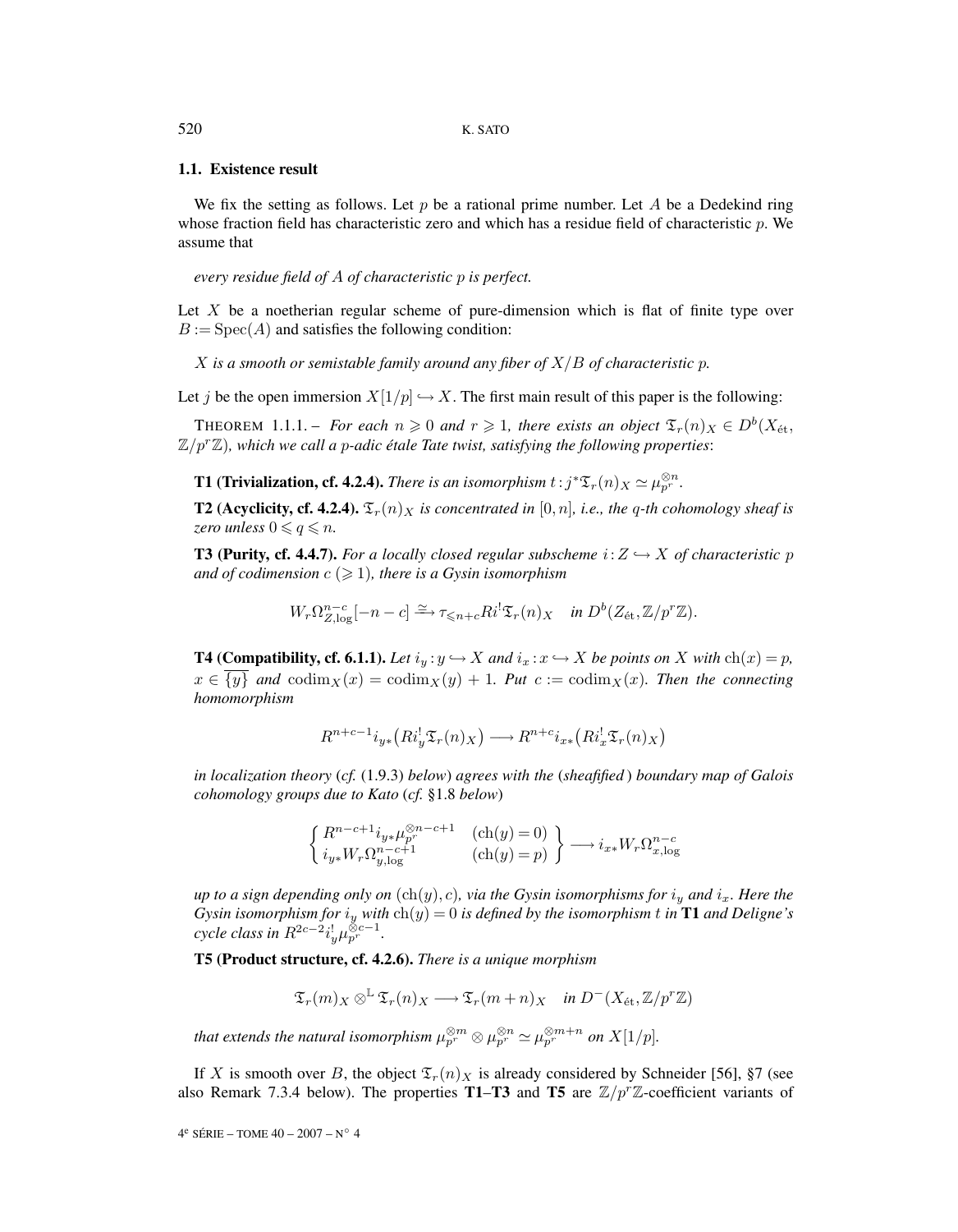the Beilinson–Lichtenbaum axioms on the conjectural étale motivic complex  $\Gamma(n)_{X_\lambda}^{\text{\'et}}$  [4,43,44]. More precisely, **T1** (resp. **T2**) corresponds to the axiom of Kummer theory for  $\Gamma(n)$ <sup>et</sup> (resp. the acyclicity axiom for  $\Gamma(n)_{X}^{\text{\'et}}$ , and **T3** is suggested by the purity axiom and the axiom of Kummer theory for  $\Gamma(n - c)z^{\text{\'et}}$ . Although **T4** is not among the Beilinson–Lichtenbaum axioms, it is a natural property to be satisfied. We deal with this rather technical property for two reasons. The first one is that the pair  $(\mathfrak{T}_r(n)_X,t)$  (t is that in **T1**) is characterized by the properties **T2**, **T3** and **T4** (see Theorem 1.3.5 below). The second one is that we need **T4** to prove the property **T7** in the following functoriality result.

THEOREM 1.1.2. – *Let* X *be as in* 1.1.1*, and let* Z *be another scheme which is flat of finite type over B* and for which the objects  $\mathfrak{T}_r(n)_Z$   $(n \geqslant 0, r \geqslant 1)$  are defined. Let  $f:Z \to X$  be a *morphism of schemes and let*  $\psi$ :  $Z[1/p] \rightarrow X[1/p]$  *be the induced morphism. Then:* 

**T6 (Contravariant functoriality, cf. 4.2.8).** *There is a unique morphism*

$$
f^* \mathfrak{T}_r(n)_X \longrightarrow \mathfrak{T}_r(n)_Z
$$
 in  $D^b(Z_{\text{\'et}}, \mathbb{Z}/p^r \mathbb{Z})$ 

*that extends the natural isomorphism*  $\psi^*\mu_{p^r}^{\otimes n} \simeq \mu_{p^r}^{\otimes n}$  *on*  $Z[1/p].$ 

**T7 (Covariant functoriality, cf. 7.1.1).** *Assume that* f *is proper, and put*  $c := \dim(X)$  − dim(Z)*. Then there is a unique morphism*

$$
Rf_*\mathfrak{T}_r(n-c)_Z[-2c] \longrightarrow \mathfrak{T}_r(n)_X \quad \text{in } D^b(X_{\text{\'et}},\mathbb{Z}/p^r\mathbb{Z})
$$

*that extends the trace morphism*  $R\psi_*\mu_{p^r}^{\otimes n-c}[-2c]\to \mu_{p^r}^{\otimes n}$  *on*  $X[1/p].$ 

*Furthermore, these morphisms satisfy a projection formula* (*cf.* 7.2.4 *below*)*.*

We will explain how we find  $\mathfrak{T}_r(n)_X$  in §1.3 below.

## **1.2. Arithmetic duality**

We explain the second main result of this paper, the arithmetic duality for  $p$ -adic étale Tate twists. We assume that A is an algebraic integer ring, and that X is proper over B. Put  $V := X[1/p]$  and  $d := \dim(X)$ . For a scheme Z which is separated of finite type over B, let  $H_c^*(Z, \bullet)$  be the étale cohomology with compact support (cf. §10.2 below). There is a wellknown pairing

$$
\mathrm{H}^q_c\big(V,\mu_{p^r}^{\otimes n}\big) \times \mathrm{H}^{2d+1-q}_{\text{\'et}}\big(V,\mu_{p^r}^{\otimes d-n}\big) \longrightarrow \mathbb{Z}/p^r\mathbb{Z},
$$

and it is a non-degenerate pairing of finite groups by the Artin–Verdier duality ([2,45,48,12, 58]) and the relative Poincaré duality for regular schemes ([66, XVIII], [62], [15]). We extend this duality to a twisted duality for  $X$  with coefficients in the p-adic étale Tate twists. A key ingredient is a global trace map

$$
\mathrm{H}^{2d+1}_c(X,\mathfrak{T}_r(d)_X)\longrightarrow \mathbb{Z}/p^r\mathbb{Z},
$$

which is obtained from the trace morphism in **T7** for the structural morphism  $X \to B$  and the classical global class field theory. See §10.2 below for details. The product structure **T5** and the global trace map give rise to a pairing

Hq c -X,Tr(n)<sup>X</sup> × H<sup>2</sup>d+1−<sup>q</sup> ´et -X,Tr(d − n)<sup>X</sup> −→ Z/p<sup>r</sup> (1.2.1) Z.

The second main result of this paper is the following: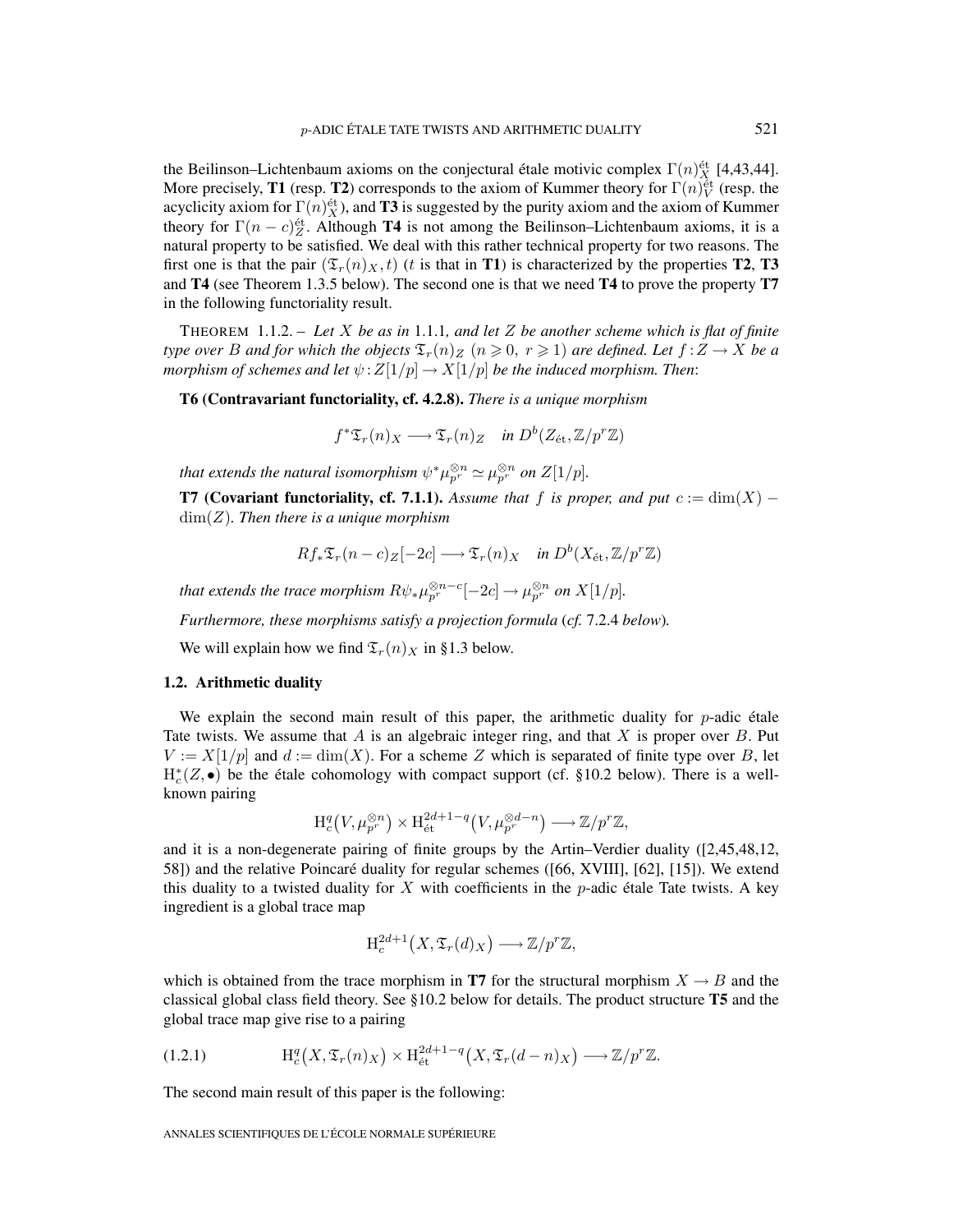THEOREM 1.2.2 (10.1.3). – *The pairing* (1.2.1) *is a non-degenerate pairing of finite groups for any* q and n with  $0 \le n \le d$ .

A crucial point of this duality result is the non-degeneracy of a pairing

$$
\mathrm{H}_{\mathrm{\acute{e}t}}^q\left(X_\Sigma,\mathfrak{T}_r(n)_{X_\Sigma}\right)\times \mathrm{H}_Y^{2d+1-q}\left(X,\mathfrak{T}_r(d-n)_X\right)\longrightarrow \mathbb{Z}/p^r\mathbb{Z},
$$

which is an extension of a duality result of Niziol [50] for crystalline local systems. Here  $\Sigma$ denotes the set of the closed points on B of characteristic p,  $X_{\Sigma}$  denotes  $\coprod_{s\in\Sigma} X \times_B B_s$  with  $B_s$  the henselization of B at s, and Y denotes  $X \times_B \Sigma$ . To calculate this pairing, we will provide an explicit formula (cf. 8.3.8 below) for a pairing of étale sheaves of  $p$ -adic vanishing cycles.

We state a consequence of Theorem 1.2.2. For an abelian group  $M$ , let  $M_{p\text{-tors}}$  be the subgroup of p-primary torsion elements and let  $M_{p\text{-cotors}}$  be the quotient of  $M_{p\text{-tors}}$  by its maximal p-divisible subgroup. The following corollary is originally due to Cassels and Tate ([11,59], 3.2) in the case that the structural morphism  $X \to B$  has a section, and due to Saito [54] in the general case.

COROLLARY 1.2.3. – *Assume*  $d = 2$  and either  $p \ge 3$  or A has no real places. Then Br(X)p*-*cotors *is finite and carries a non-degenerate skew-symmetric bilinear form with values* in  $\mathbb{Q}_p/\mathbb{Z}_p$ . In particular, if  $p\geqslant 3$  then it is alternating and the order of  ${\rm Br}(X)_{p\text{-cotors}}$  is a square.

Indeed, by a Bockstein triangle (cf. §4.3) and a standard limit argument, Theorem 1.2.2 yields a non-degenerate pairing of cofinitely and finitely generated  $\mathbb{Z}_p$ -modules

$$
\mathrm{H}^q\big(X,\mathfrak{T}_{\mathbb{Q}_p/\mathbb{Z}_p}(1)\big)\times \mathrm{H}^{5-q}\big(X,\mathfrak{T}_{\mathbb{Z}_p}(1)\big)\longrightarrow \mathbb{Q}_p/\mathbb{Z}_p,
$$

where  $H^*(X, \mathfrak{T}_{\mathbb{Q}_p/\mathbb{Z}_p}(1)) := \underline{\lim}_{r \geq 1} H^*_{\text{\'et}}(X, \mathfrak{T}_r(1)_X)$  and  $H^*(X, \mathfrak{T}_{\mathbb{Z}_p}(1)) := \underline{\lim}_{r \geq 1} H^*_{\text{\'et}}(X,$  $\mathfrak{T}_r(1)_X$ ). By the Kummer theory for  $\mathbb{G}_m$  (cf. 4.5.1 below), one can easily check that

$$
\mathrm{Br}(X)_{p\text{-cotors}} \simeq \mathrm{H}_{\text{\'et}}^2\big(X, \mathfrak{T}_{\infty}(1)_X\big)_{p\text{-cotors}} \simeq \mathrm{H}_{\text{\'et}}^3\big(X, \mathfrak{T}_{\mathbb{Z}_p}(1)_X\big)_{p\text{-tors}}.
$$

Hence the corollary follows from the same argument as for [65], 1.5 (cf. [61]) and the fact that the bigraded algebra  $\bigoplus_{q,n\geqslant 0} H^q_{\text{\'et}}(X,\mathfrak{T}_r(n)_X)$  with respect to the cup-product is anti-commutative in  $q$ .

## **1.3. Construction of**  $\mathfrak{T}_r(n)_X$

We explain how to find  $\mathfrak{T}_r(n)_X$  satisfying the properties in Theorem 1.1.1. Let  $Y \subset X$ be the divisor on X defined by the radical ideal of  $(p) \subset \mathcal{O}_X$  and let V be the complement  $X \setminus Y = X[1/p]$ . Let  $\iota$  and  $j$  be as follows:

$$
V \xrightarrow{j} X \xleftarrow{\iota} Y.
$$

We start with necessary conditions for  $\mathfrak{T}_r(n)_X$  to exist.

LEMMA 1.3.1. – *Assume that there exists an object*  $\mathfrak{T}_r(n)_X \in D^b(X_\text{\rm \'et},\mathbb{Z}/p^r\mathbb{Z})$  *satisfying* **T1–T4***. For a point*  $x \in X$ *, let*  $i_x$  *be the natural map*  $x \hookrightarrow X$ *. Then:* 

(1) *There is an exact sequence of sheaves on*  $X_{\text{\'et}}$ 

(1.3.2) 
$$
R^n j_* \mu_{p^r}^{\otimes n} \longrightarrow \bigoplus_{y \in Y^0} i_{y*} W_r \Omega_{y,\log}^{n-1} \longrightarrow \bigoplus_{x \in Y^1} i_{x*} W_r \Omega_{x,\log}^{n-2},
$$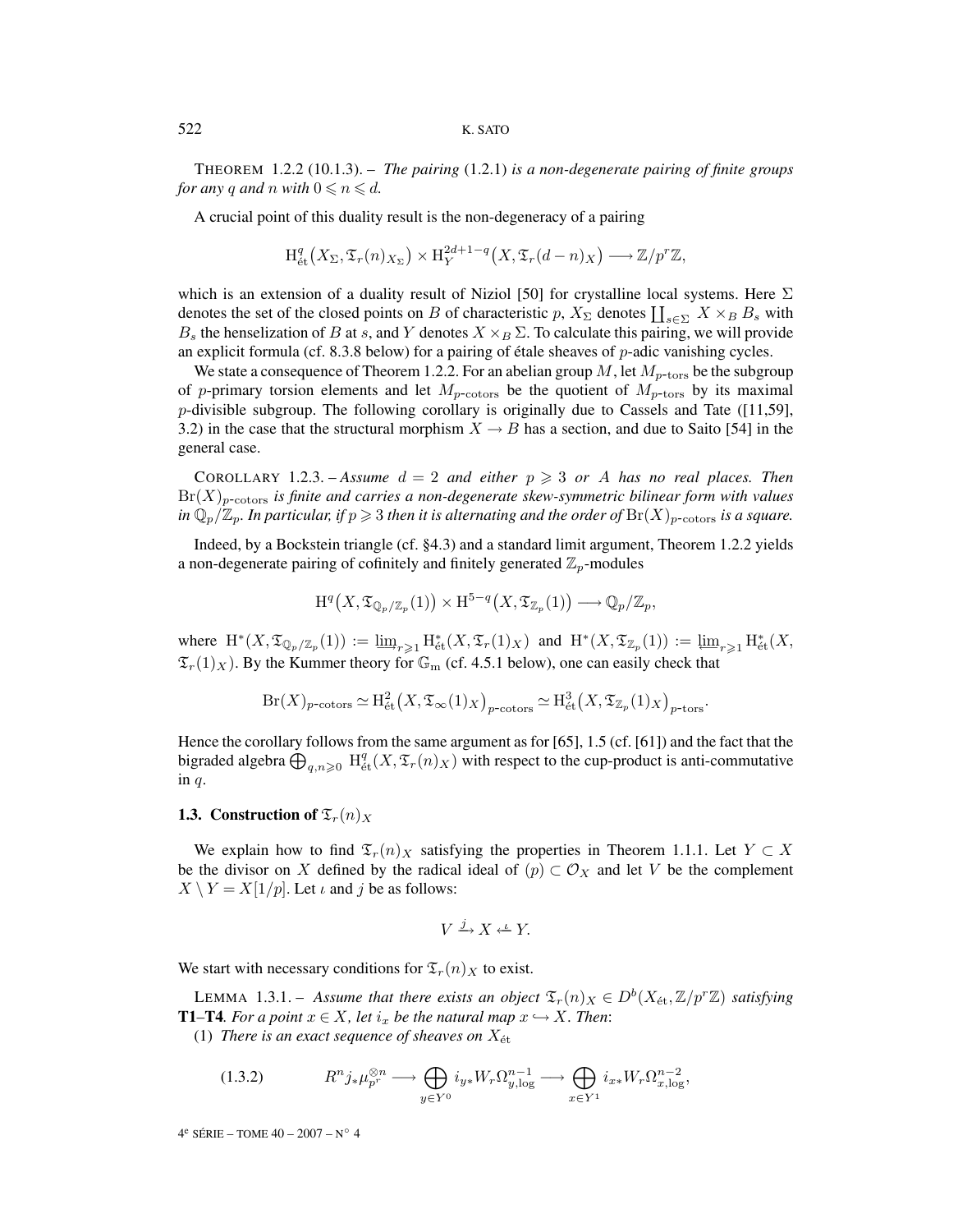*where each arrow arises from the boundary maps of Galois cohomology groups.* (2) *There is a distinguished triangle in*  $D^b(X_{\text{\'et}},\mathbb{Z}/p^r\mathbb{Z})$  *of the form* 

$$
(1.3.3) \qquad \iota_* \nu_{Y,r}^{n-1}[-n-1] \xrightarrow{g} \mathfrak{T}_r(n)_X \xrightarrow{t'} \tau \leq n R j_* \mu_{p^r}^{\otimes n} \xrightarrow{\sigma_{X,r}(n)} \iota_* \nu_{Y,r}^{n-1}[-n].
$$

*Here*  $t'$  *is induced by*  $t$  *in* **T1** *and* the *acyclicity property in* **T2***, and*  $\tau_{\leq n}$  *denotes the truncation at degree n. The object*  $\nu_{Y,r}^{n-1}$  *is an étale sheaf on* Y *defined as the kernel of the second arrow in* (1.3.2) (*restricted onto* Y), and the arrow  $\sigma_{X,r}(n)$  *is induced by the exact sequence* (1.3.2)*.*

The sheaf  $\nu_{Y,r}^{n-1}$  agrees with  $W_r \Omega_{Y,\log}^{n-1}$  if Y is smooth. See §2.2 below for fundamental properties of  $\nu_{Y,r}^{n-1}$ . Because this lemma is quite simple, we include a proof here.

*Proof. –* There is a localization distinguished triangle (cf. (1.9.2) below)

$$
(1.3.4) \t\t \mathfrak{T}_{r}(n)_{X} \xrightarrow{j^{*}} Rj_{*}j^{*}\mathfrak{T}_{r}(n)_{X} \xrightarrow{\delta_{U,Z}^{\text{loc}}} R\iota_{*}R\iota^{!}\mathfrak{T}_{r}(n)_{X}[1] \xrightarrow{\iota_{*}} \mathfrak{T}_{r}(n)_{X}[1].
$$

By **T1**, we have  $j^*\mathfrak{T}_r(n)_X \simeq j^*\mu_{p^r}^{\otimes n}$  via t. On the other hand, one can easily check

$$
\tau_{\leqslant n}\big(Ri_*Ri^!\mathfrak{T}_r(n)_X[1]\big)\simeq \iota_*\nu_{Y,r}^{n-1}[-n]
$$

by **T3** and **T4** (cf. (1.9.4) below). Because the map  $R^n j_* \mu_{p^r}^{\otimes n} \to \iota_* \nu_{Y,r}^{n-1}$  of cohomology sheaves induced by  $\delta_{U,Z}^{\text{loc}}$  is compatible with Kato's boundary maps up to a sign (again by **T4**), the sequence (1.3.2) must be a complex and we obtain the morphism  $\sigma_{X,r}(n)$ . Finally by **T2**, we obtain the triangle  $(1.3.3)$  by truncating and shifting the triangle  $(1.3.4)$  suitably. The exactness of (1.3.2) also follows from **T2**. Thus we obtain the lemma.  $\Box$ 

We will prove the exactness of the sequence  $(1.3.2)$ , independently of this lemma, in 3.2.4 and 3.4.2 below. By this exactness, we are provided with the morphism  $\sigma_{X,r}(n)$  in (1.3.3), and it turns out that any object  $\mathfrak{T}_r(n)_X \in D^b(X_{\text{\'et}}, \mathbb{Z}/p^r\mathbb{Z})$  fitting into a distinguished triangle of the form (1.3.3) is concentrated in [0, n]. Because  $D^b(X_{\text{\'et}},\mathbb{Z}/p^r\mathbb{Z})$  is a triangulated category, there is at least one such  $\mathfrak{T}_r(n)_X$ . Moreover, an elementary homological algebra argument (cf. 2.1.2 (3) below) shows that a triple  $(\mathfrak{T}_r(n)_X,t',g)$  fitting into (1.3.3) is unique up to a unique isomorphism (and that g is determined by  $(\mathfrak{T}_r(n)_X,t')$ ). Thus there is a unique pair  $(\mathfrak{T}_r(n)_X,t')$  fitting into (1.3.3). Our task is to prove that this pair satisfies the listed properties, which will be carried out in §§4–7 below. As a consequence of Theorem 1.1.1 and Lemma 1.3.1, we obtain

**THEOREM** 1.3.5. – *The pair*  $(\mathfrak{T}_r(n)_X, t)$  *in* 1.1.1 *is the only pair that satisfies* **T2–T4***, up to a unique isomorphism in*  $D^b(X_\text{\rm \'et},\mathbb{Z}/p^r\mathbb{Z})$ .

#### **1.4. Comparison with known objects**

We mention relations between  $\mathfrak{T}_r(n)_X$  and other cohomology theories (or coefficients). Assume that A is local with residue field k and  $p \ge n+2$ . If X is smooth over B, then  $\iota^* \mathfrak{T}_r(n)_X$ is isomorphic to  $Re_{*}S_{r}(n)$ , where  $S_{r}(n)$  denotes the syntomic complex of Fontaine–Messing [14] on the crystalline site  $(X_r/W_r)_{\text{cris}}$  with  $X_r := X \otimes_A A/p^rA$  and  $W_r := W_r(k)$ , and  $\epsilon$ denotes the natural continuous map  $(X_r/W_r)_{\text{cris}} \to (X_r)_{\text{\'et}}$  of sites. This fact follows from a result of Kurihara [38] (cf. [32]) and Lemma 1.3.1 (see also 2.1.2 (3) below). The isomorphism t in **T1** corresponds to the Fontaine–Messing morphism  $Re_*S_r(n) \to \tau_{\leq n} \iota^* R j_* \mu_{p^r}^{\otimes n}$ . On the other hand,  $\iota^* \mathfrak{T}_r(n)_X$  is *not* a log syntomic complex of Kato and Tsuji ([35,63]) unless  $n > \dim(X)$ ,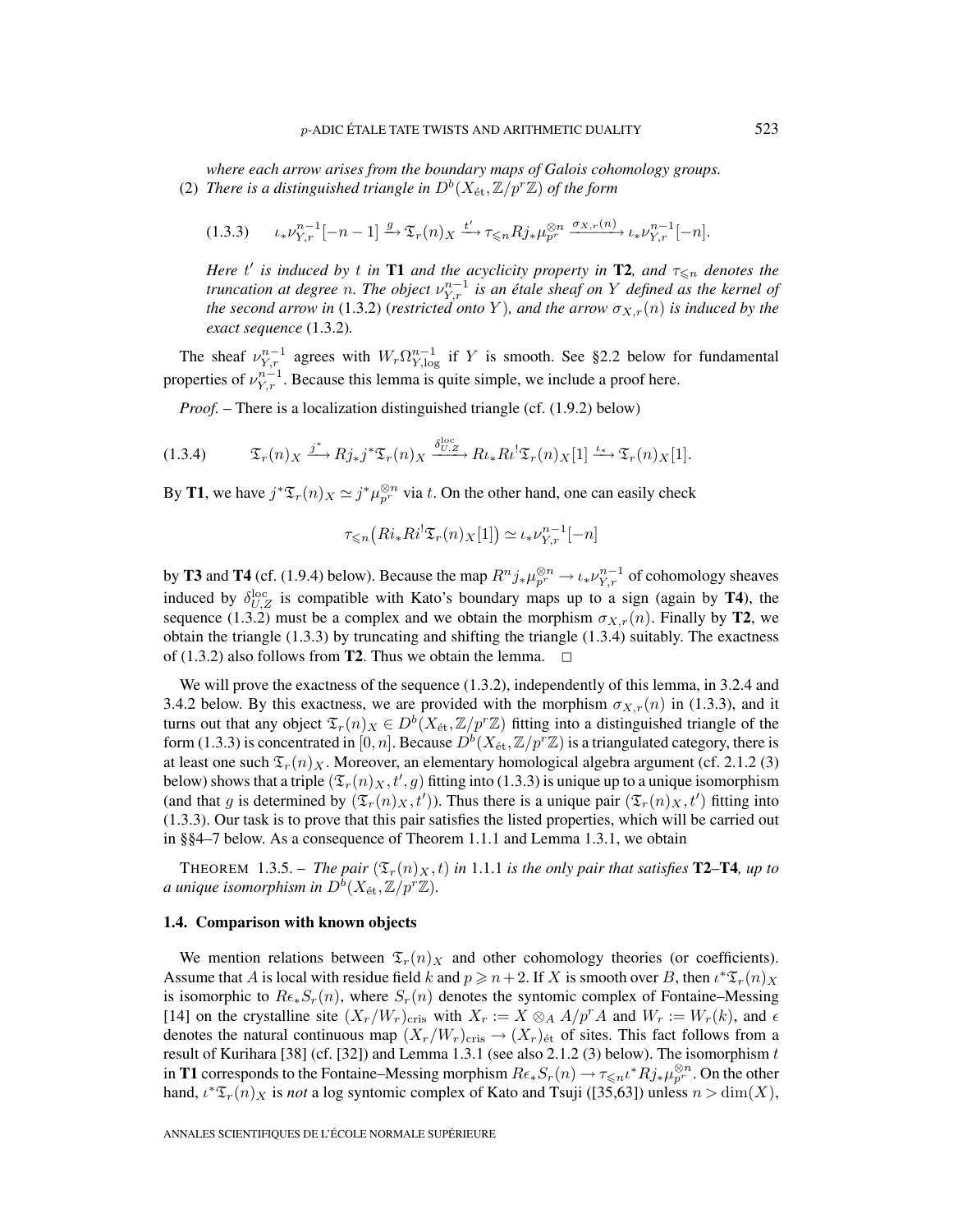because the latter object is isomorphic to  $\tau \leq n \iota^* R j_* \mu_{p'}^{\otimes n}$  by a result of Tsuji [64]. Therefore  $\mathfrak{T}_r(n)_X$  is a new object particularly on semistable families.

We turn to the setting in §1.1, and mention what can be hoped for  $\mathfrak{T}_r(n)_X$  in comparison with the étale sheafification  $\mathbb{Z}(n)_{X}^{\text{\'et}}$  and the Zariski sheafification  $\mathbb{Z}(n)_{X}^{\text{Zar}}$  of Bloch's cycle complex ([7,40]). By works of Levine ([40,41]), these two objects are strong candidates for the motivic complexes  $\Gamma(n)^{\text{\'et}}_X$  and  $\Gamma(n)^{\text{Zar}}_X$ , respectively. So Theorem 1.3.5 leads us to the following:

CONJECTURE 1.4.1. – (1) *There is an isomorphism in*  $D^b(X_{\text{\'et}},\mathbb{Z}/p^r\mathbb{Z})$ 

$$
\mathbb{Z}(n)_{X}^{\text{\'et}} \otimes^{\mathbb{L}} \mathbb{Z}/p^{r} \mathbb{Z} \xrightarrow{\simeq} \mathfrak{T}_{r}(n)_{X}.
$$

(2) Let  $\varepsilon$  be the natural continuous map  $X_{\text{\'et}} \to X_{\text{Zar}}$  of sites. Then the isomorphism in (1) *induces an isomorphism in*  $D^b(X_{\text{Zar}}, \mathbb{Z}/p^r\mathbb{Z})$ 

$$
\mathbb{Z}(n)_{X}^{\text{Zar}} \otimes^{\mathbb{L}} \mathbb{Z}/p^{r} \mathbb{Z} \xrightarrow{\simeq} \tau_{\leq n} R \varepsilon_* \mathfrak{T}_r(n)_{X}.
$$

The case  $n = 0$  is obvious, because  $\mathfrak{T}_r(0)_X = \mathbb{Z}/p^r\mathbb{Z}$  (by definition). The case  $n = 1$  holds by the Kummer theory for  $\mathbb{G}_{\mathrm{m}}$  (cf. 4.5.1 below) and the isomorphisms

$$
\mathbb{Z}(1)_{X}^{\text{\'et}} \simeq \mathbb{G}_{\text{m}}[-1], \quad \mathbb{Z}(1)_{X}^{\text{Zar}} \simeq \varepsilon_{*} \mathbb{G}_{\text{m}}[-1] \quad \text{(Levine, [41], 11.2)},
$$
  

$$
R^{1} \varepsilon_{*} \mathbb{G}_{\text{m}} = 0 \quad \text{(Hilbert's theorem 90)}.
$$

As for  $n \ge 2$ , by results of Geisser ([17], 1.2 (2), (4), 1.3), Conjecture 1.4.1 holds if  $X/B$  is smooth, under the Bloch–Kato conjecture on Galois symbol maps [9], §5. A key step in his proof is to show that  $\mathbb{Z}(n)_{X}^{\text{Zar}}\otimes^{\mathbb{L}}\mathbb{Z}/p^{r}\mathbb{Z}$  is concentrated in degrees  $\leq n$ . We have nothing to say about this problem for the general case in this paper.

## **1.5. Guide for the readers**

This paper is organized as follows. In §2, we will review some preliminary facts from homological algebra and results in [55], which will be used frequently in this paper. In §3, which is the technical heart of this paper, we will provide preliminary results on étale sheaves of p-adic vanishing cycles (cf. Theorem 3.4.2, Corollary 3.5.2) using the Bloch–Kato–Hyodo theorem (Theorem 3.3.7). In §4, we will define p-adic étale Tate twists in a slightly more general situation and prove fundamental properties including the product structure **T5**, the contravariant functoriality **T6**, the purity property **T3** and the Kummer theory for  $\mathbb{G}_{\text{m}}$ . In §§5–6, we are concerned with the compatibility property **T4**. Using this property, we will prove the covariant functoriality **T7** and a projection formula in §7. In §§8–10, we will study pairings of p-adic vanishing cycles and prove Theorem 1.2.2. Appendix A due to Kei Hagihara includes a proof of a semi-purity of the étale sheaves of p-adic vanishing cycles (cf. Theorem A.2.6 below), which plays an important role in this paper. He applies his semi-purity result to the coniveau filtration on étale cohomology groups of varieties over p-adic fields (cf. Theorems A.1.4, A.1.5 and Corollary A.1.9 below).

#### **Notation and conventions**

**1.6.** For an abelian group M and a positive integer  $n$ ,  $_nM$  and  $M/n$  denote the kernel and the cokernel of the map  $M \xrightarrow{\times n} M$ , respectively. For a field k, k denotes a fixed separable closure, and  $G_k$  denotes the absolute Galois group  $Gal(\overline{k}/k)$ . For a discrete  $G_k$ -module M,  $H^*(k, M)$  denotes the Galois cohomology groups  $H^*_{Gal}(G_k, M)$ , which are the same as the étale cohomology groups of  $Spec(k)$  with coefficients in the étale sheaf associated with M.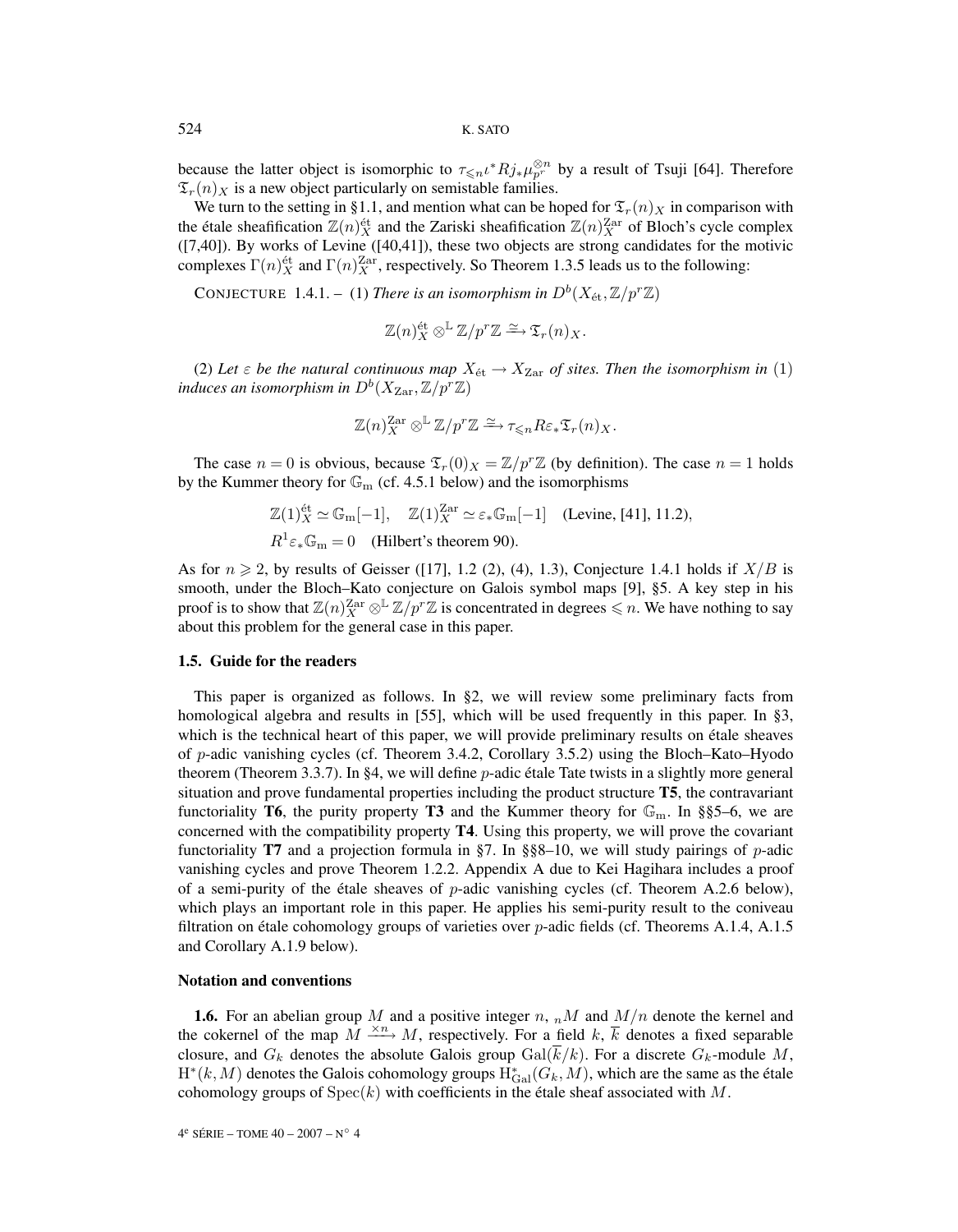**1.7.** Unless indicated otherwise, all cohomology groups of schemes are taken over the étale topology. We fix some general notation for a scheme X. For a point  $x \in X$ ,  $\kappa(x)$  denotes its residue field and  $\overline{x}$  denotes  $Spec(\overline{\kappa(x)})$ . If X has pure dimension, then for a non-negative integer q,  $X^q$  denotes the set of all points on X of codimension q. For an étale sheaf  $\Lambda$  of commutative rings on X, we write  $D(X_{\text{\'et}},\Lambda)$  for the derived category of étale Λ-modules on X (cf. [21], I, [5], §1). We write  $D^+(X_{\text{\'et}},\Lambda)$  for the full subcategory of  $D(X_{\text{\'et}},\Lambda)$  consisting of objects coming from complexes of étale Λ-modules bounded below. For  $x \in X$  and the natural map  $i_x : x \hookrightarrow X$ , we define the functor  $Ri_x^! : D^+(X_{\text{\'et}}, \Lambda) \to D^+(x_{\text{\'et}}, \Lambda)$  as  $\xi^*R\varphi^!$ , where  $\varphi$  denotes the closed immersion  $\{x\} \hookrightarrow X$  and  $\xi$  denotes the natural map  $x \hookrightarrow \{x\}$ . If  $\xi$  is of finite type, then  $Ri_x^!$  is right adjoint to  $Ri_{x*}$ , but otherwise it is not. If x is a generic point of X,  $Ri_x^!$  agrees with  $i_x^*$ . For  $\mathcal{F} \in D^+(X_\text{\'et}, \Lambda)$ , we often write  $\mathrm{H}^*_x(X, \mathcal{F})$  for  $\mathrm{H}^*_x(\mathrm{Spec}(\mathcal{O}_{X,x}), \mathcal{F})$ .

**1.8.** We fix some notation of arithmetic objects defined for a scheme X. For a positive integer m invertible on X,  $\mu_m$  denotes the étale sheaf of m-th roots of unity. If X is a smooth variety over a perfect field of positive characteristic  $p > 0$ , then for integers  $r \ge 1$  and  $q \ge 0$ ,  $W_r \Omega^q_{X, \log q}$ denotes the étale subsheaf of the logarithmic part of the Hodge–Witt sheaf  $W_r \Omega_X^q$  ([6,27]). For  $q < 0$ , we define  $W_r \Omega_{X,\log}^q$  as the zero sheaf. For a noetherian excellent scheme  $\widetilde{X}$  (all schemes in this paper are of this kind), we will use the following notation. Let  $y$  and  $x$  be points on  $X$ such that x has codimension 1 in the closure  $\{y\} \subset X$ . Let p be a prime number, and let i and n be non-negative integers. In [36], §1, Kato defined the boundary maps

$$
H^{i+1}(y, \mu_{p^r}^{\otimes n+1}) \longrightarrow H^i(x, \mu_{p^r}^{\otimes n}) \qquad \text{(if } ch(x) \neq p),
$$
  

$$
H^0(y, W_r \Omega_{y, \log}^{n+1}) \longrightarrow H^0(x, W_r \Omega_{x, \log}^n) \qquad \text{(if } ch(y) = ch(x) = p),
$$
  

$$
H^{n+1}(y, \mu_{p^r}^{\otimes n+1}) \longrightarrow H^0(x, W_r \Omega_{x, \log}^n) \qquad \text{(if } ch(y) = 0 \text{ and } ch(x) = p).
$$

We write  $\partial_{y,x}^{\text{val}}$  for these maps. See (3.2.3) for the construction of the last map.

**1.9.** Let X be a scheme, let  $i:Z \hookrightarrow X$  be a closed immersion, and let  $j:U \hookrightarrow X$  be the open complement X \ Z. Let m be a non-negative integer. For  $K \in D^+(X_{\text{\'et}},\mathbb{Z}/m\mathbb{Z})$ , we define the morphism

$$
\delta_{U,Z}^{\rm loc}({\cal K}):Rj_*j^*{\cal K}\longrightarrow Ri_*Ri^!{\cal K}[1]\quad\text{in }D^+(X_{\rm \acute{e}t},\mathbb{Z}/m\mathbb{Z})
$$

as the connecting morphism associated with the semi-splitting short exact sequence of complexes  $0 \to i_*i^!I^{\bullet} \to I^{\bullet} \to j_*j^*I^{\bullet} \to 0$  ([67], Catégories dérivées, I.1.2.4), where  $I^{\bullet}$  is an injective resolution of K. The morphism  $\delta_{X,U}^{\text{loc}}(\mathcal{K})$  is functorial in K, and

(1.9.1) 
$$
\delta_{U,Z}^{\rm loc}(\mathcal{K})[q] = (-1)^q \cdot \delta_{U,Z}^{\rm loc}(\mathcal{K}[q])
$$

for an integer  $q$ . Note also that the triangle

(1.9.2) 
$$
\mathcal{K} \xrightarrow{j^*} Rj_*j^* \mathcal{K} \xrightarrow{\delta_{U,Z}^{\text{loc}}(\mathcal{K})} Ri_* Ri^! \mathcal{K}[1] \xrightarrow{i_*} \mathcal{K}[1]
$$

is distinguished in  $D^+(X_{\text{\'et}},\mathbb{Z}/m\mathbb{Z})$ , where the arrow  $i_*$  (resp.  $j^*$ ) denotes the adjunction map  $Ri_*Ri^! \rightarrow \text{id}$  (resp. id  $\rightarrow Rj_*j^*$ ). We generalize the above connecting morphism to the following situation. Let y and x be points on X such that x has codimension 1 in the closure  $\{y\} \subset X$ . Put  $T := \{y\} \subset X$  and  $S := \text{Spec}(\mathcal{O}_{T,x})$ , and let  $i_T$  (resp.  $i_y, i_x, \psi$ ) be the natural map  $T \hookrightarrow X$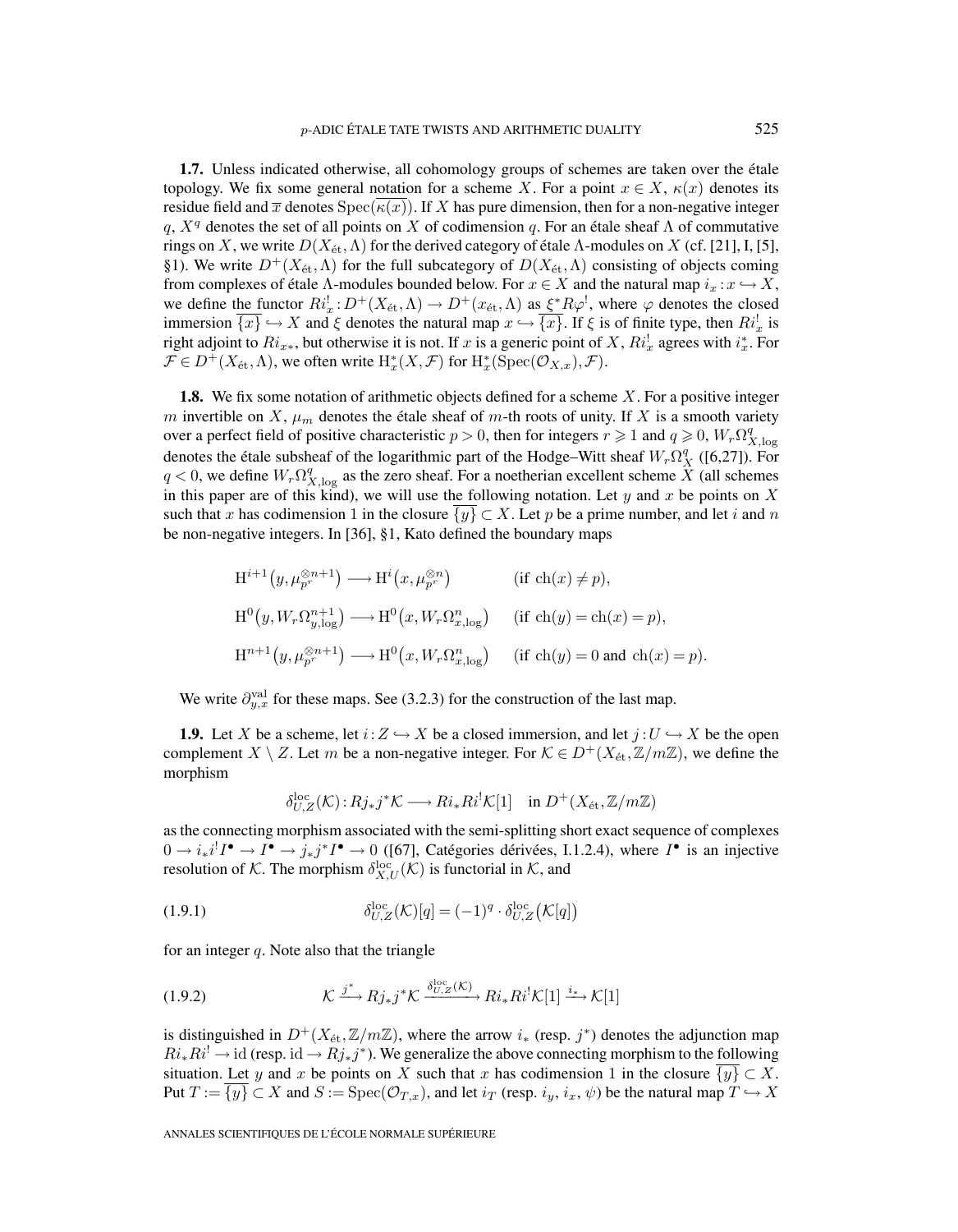526 K. SATO

(resp.  $y \hookrightarrow X$ ,  $x \hookrightarrow X$ ,  $S \hookrightarrow T$ ). Then for  $\mathcal{K} \in D^{+}(X_{\text{\'{e}t}},\mathbb{Z}/m\mathbb{Z})$ , we define

$$
(1.9.3) \qquad \delta_{y,x}^{\text{loc}}(\mathcal{K}) := Ri_{T*} R \psi_* \left\{ \delta_{y,x}^{\text{loc}}(\psi^* R i_T^! \mathcal{K}) \right\} : Ri_{y*} R i_y^! \mathcal{K} \longrightarrow Ri_{x*} R i_x^! \mathcal{K}[1]
$$

 $(Ri_y^!$  and  $Ri_x^!$  were defined in §1.6), which is a morphism in  $D^+(X_{\text{\'et}},\mathbb{Z}/m\mathbb{Z})$ . These connecting morphisms for all points on X give rise to a local-global spectral sequence of sheaves on  $X_{\text{\'et}}$ 

$$
E_1^{u,v} = \bigoplus_{x \in X^u} R^{u+v} i_{x*}(R i_x^! \mathcal{K}) \Longrightarrow \mathcal{H}^{u+v}(\mathcal{K}).
$$

For a closed immersion  $i:Z \hookrightarrow X$ , there is a localized variant

(1.9.4) 
$$
E_1^{u,v} = \bigoplus_{x \in X^u \cap Z} R^{u+v} i_{x*} (R i_x^! K) \Longrightarrow i_* R^{u+v} i^! K.
$$

**1.10.** Let k be a field, and let X be a pure-dimensional scheme which is of finite type over  $Spec(k)$ . We call X a *normal crossing scheme* over  $Spec(k)$ , if it is everywhere étale locally isomorphic to

$$
\mathrm{Spec}\big(k[T_0,T_1,\ldots,T_N]/(T_0T_1\ldots T_a)\big)
$$

for some integer a with  $0 \le a \le N = \dim(X)$ . This condition is equivalent to the assumption that X is everywhere étale locally embedded into a smooth variety over  $Spec(k)$  as a normal crossing divisor.

**1.11.** Let A be a discrete valuation ring, and let K (resp.  $k$ ) be the fraction field (resp. residue field) of A. Let X be a pure-dimensional scheme which is flat of finite type over  $Spec(A)$ . We call X a *regular semistable family* over  $Spec(A)$ , if it is regular and everywhere étale locally isomorphic to

$$
\operatorname{Spec}\bigl(A[T_0,T_1,\ldots,T_N]/(T_0T_1\ldots T_a-\pi)\bigr)
$$

for some integer a with  $0 \le a \le N = \dim(X/A)$ , where  $\pi$  denotes a prime element of A. This condition is equivalent to the assumption that X is regular,  $X \otimes_A K$  is smooth over  $Spec(K)$ , and  $X \otimes_A k$  is reduced and a normal crossing divisor on X. If X is a regular semistable family over  $Spec(A)$ , then the closed fiber  $X \otimes_A k$  is a normal crossing scheme over  $Spec(k)$ .

## **2. Preliminaries**

In this section we review some fundamental facts on homological algebra and results of the author in [55], which will be used frequently in this paper.

#### **2.1. Elementary facts from homological algebra**

Let A be an abelian category with enough injective objects, and let  $D(A)$  be the derived category of complexes of objects of A.

LEMMA 2.1.1. – *Let* m *and* q *be integers. Let* K *be an object of* D(A) *concentrated in degrees*  $\leqslant$  *m* and let K' be an object of  $D(A)$  concentrated in degrees  $\geqslant$  0. Then we have

$$
\operatorname{Hom}_{D(\mathcal{A})}(\mathcal{K},\mathcal{K}'[-q]) = \begin{cases} \operatorname{Hom}_{\mathcal{A}}(\mathcal{H}^m(\mathcal{K}),\mathcal{H}^0(\mathcal{K}')) & (\text{if } q=m), \\ 0 & (\text{if } q>m), \end{cases}
$$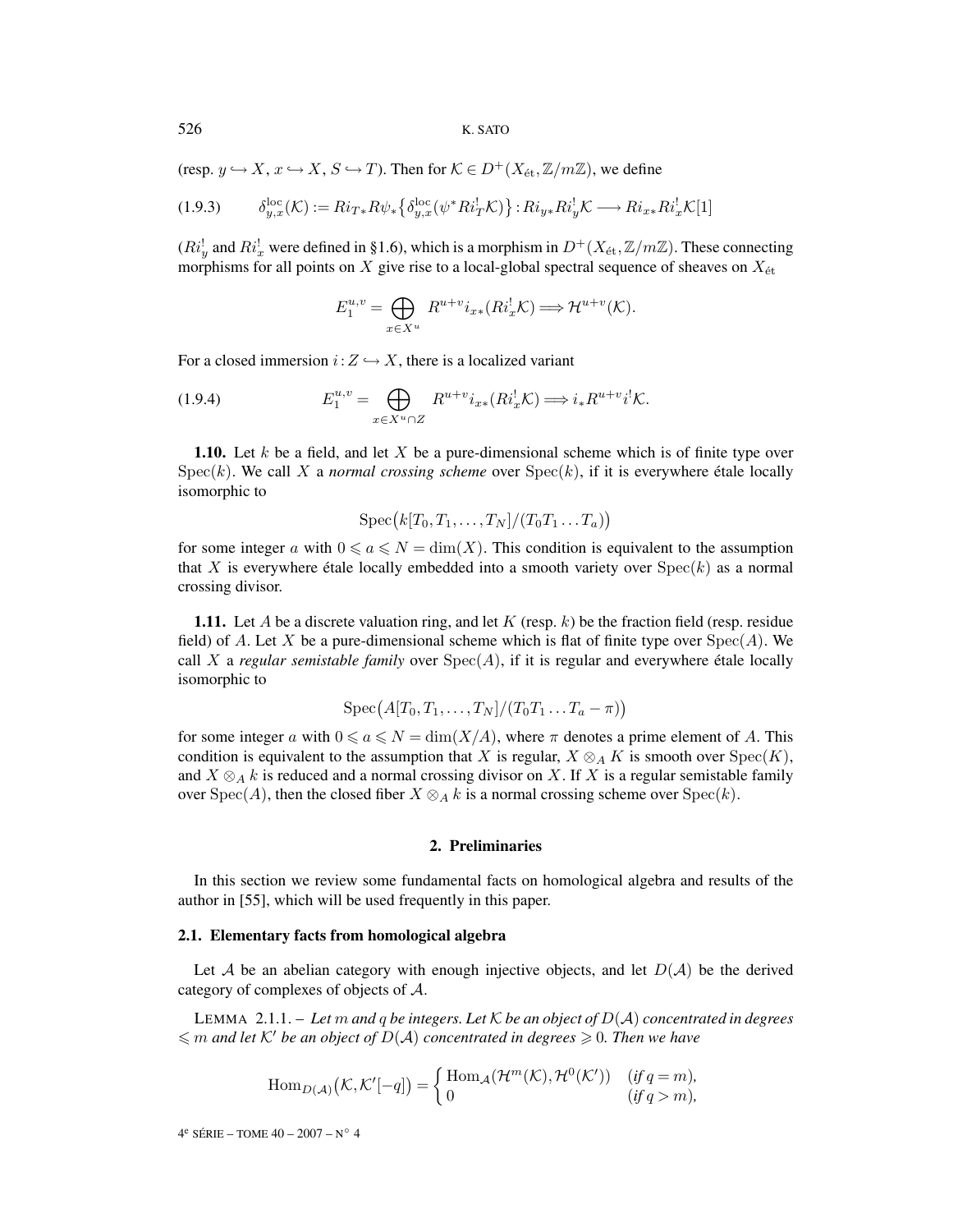*where for*  $n \in \mathbb{Z}$  *and*  $\mathcal{L} \in D(\mathcal{A})$ *,*  $\mathcal{H}^n(\mathcal{L})$  *denotes the n*-th cohomology object of  $\mathcal{L}$ *.* 

*Proof.* – By the assumption that A has enough injectives, the left-hand side is written as the group of morphisms in the homotopy category of complexes of objects of  $\mathcal{A}$  ([67], Catégories dérivées, II, 2.3 (4)). The assertion follows from this fact.  $\Box$ 

LEMMA 2.1.2. – Let  $\mathcal{N}_1 \stackrel{f}{\rightarrow} \mathcal{N}_2 \stackrel{g}{\rightarrow} \mathcal{N}_3 \stackrel{h}{\rightarrow} \mathcal{N}_1[1]$  be a distinguished triangle in  $D(\mathcal{A})$ .

- (1) Let  $i:K\to\mathcal{N}_2$  be a morphism with  $g\circ i=0$  and suppose that  $\text{Hom}_{D(\mathcal{A})}(\mathcal{K},\mathcal{N}_3[-1])=0$ . Then there exists a unique morphism  $i':K\to\mathcal{N}_1$  that i factors through.
- (2) Let  $p:\mathcal{N}_2\to\mathcal{K}$  be a morphism with  $p\circ f=0$  and suppose that  $\text{Hom}_{D(\mathcal{A})}(\mathcal{N}_1[1],\mathcal{K})=0$ . *Then there exists a unique morphism*  $p': \mathcal{N}_3 \to \mathcal{K}$  *that* p *factors through.*
- (3) Suppose that  $\text{Hom}_{D(\mathcal{A})}(\mathcal{N}_2, \mathcal{N}_1) = 0$  (resp.  $\text{Hom}_{D(\mathcal{A})}(\mathcal{N}_3, \mathcal{N}_2) = 0$ ). Then relatively to a *fixed triple*  $(N_1, N_3, h)$ *, the other triple*  $(N_2, f, g)$  *is unique up to a unique isomorphism, and*  $f$  (*resp.*  $g$ ) *is determined by the pair*  $(\mathcal{N}_2, g)$  (*resp.*  $(\mathcal{N}_2, f)$ *)*.

*Proof.* – These claims follow from the same arguments as in [5], 1.1.9. The details are straightforward and left to the reader.  $\Box$ 

#### **2.2. Logarithmic Hodge–Witt sheaves**

Throughout this subsection,  $n$  denotes a non-negative integer and  $r$  denotes a positive integer. Let k be a perfect field of positive characteristic p. Let X be a pure-dimensional scheme of finite type over  $Spec(k)$ . For a point  $x \in X$ , let  $i_x$  be the canonical map  $x \hookrightarrow X$ . We define the étale sheaves  $\nu_{X,r}^n$  and  $\lambda_{X,r}^n$  on X as

$$
\begin{split} &\nu^n_{X,r}:=\text{Ker}\bigg(\bigoplus_{x\in X^0}i_{x*}W_r\Omega^n_{x,\log}\xrightarrow{\partial^{\text{val}}}\bigoplus_{x\in X^1}i_{x*}W_r\Omega^{n-1}_{x,\log}\bigg),\\ &\lambda^n_{X,r}:=\text{Im}\bigg((\mathbb{G}_{\text{m},X})^{\otimes n}\xrightarrow{d\log}\bigoplus_{x\in X^0}i_{x*}W_r\Omega^n_{x,\log}\bigg), \end{split}
$$

where  $\partial^{\text{val}}$  denotes the sum of  $\partial_{y,x}^{\text{val}}$ 's with  $y \in X^0$  and  $x \in X^1$  (cf. §1.8). By definition,  $\lambda_{X,r}^n$  is a subsheaf of  $\nu_{X,r}^n$ . If X is smooth, then both  $\nu_{X,r}^n$  and  $\lambda_{X,r}^n$  agree with the sheaf  $W_r \Omega_{X,\log}^n$ . See also Remark 3.3.8 (4) below.

We define the Gysin morphism for logarithmic Hodge–Witt sheaves as follows. We define the complex of sheaves  $C_r^{\bullet}(X,n)$  on  $X_{\text{\'et}}$  to be

$$
\bigoplus_{x \in X^0} i_{x*} W_r \Omega_{x,\log}^n \xrightarrow{(-1)^{n-1} \cdot \partial} \bigoplus_{x \in X^1} i_{x*} W_r \Omega_{x,\log}^{n-1} \xrightarrow{(-1)^{n-1} \cdot \partial} \cdots
$$

$$
\xrightarrow{( -1)^{n-1} \cdot \partial} \bigoplus_{x \in X^q} i_{x*} W_r \Omega_{x,\log}^{n-q} \xrightarrow{(-1)^{n-1} \cdot \partial} \cdots.
$$

Here the first term is placed in degree 0 and  $\partial$  denotes the sum of sheafified variants of  $\partial_{y,x}^{\text{val}}$ 's with  $y \in X^q$  and  $x \in X^{q+1}$  (cf. §1.8). The fact  $\partial \circ \partial = 0$  is due to Kato ([36], 1.7). If X is a normal crossing scheme, this complex is quasi-isomorphic to the sheaf  $\nu_{X,r}^n$  by [55], 2.2.5 (1).

DEFINITION 2.2.1. – Let X be a normal crossing scheme over  $Spec(k)$  and let  $i: Z \hookrightarrow X$  be a closed immersion of pure codimension  $c \geqslant 0$ . We define the Gysin morphism

$$
Gys_i^n : \nu_{Z,r}^{n-c}[-c] \longrightarrow Ri^! \nu_{X,r}^n \quad \text{in } D^b(Z_{\text{\'et}}, \mathbb{Z}/p^r\mathbb{Z})
$$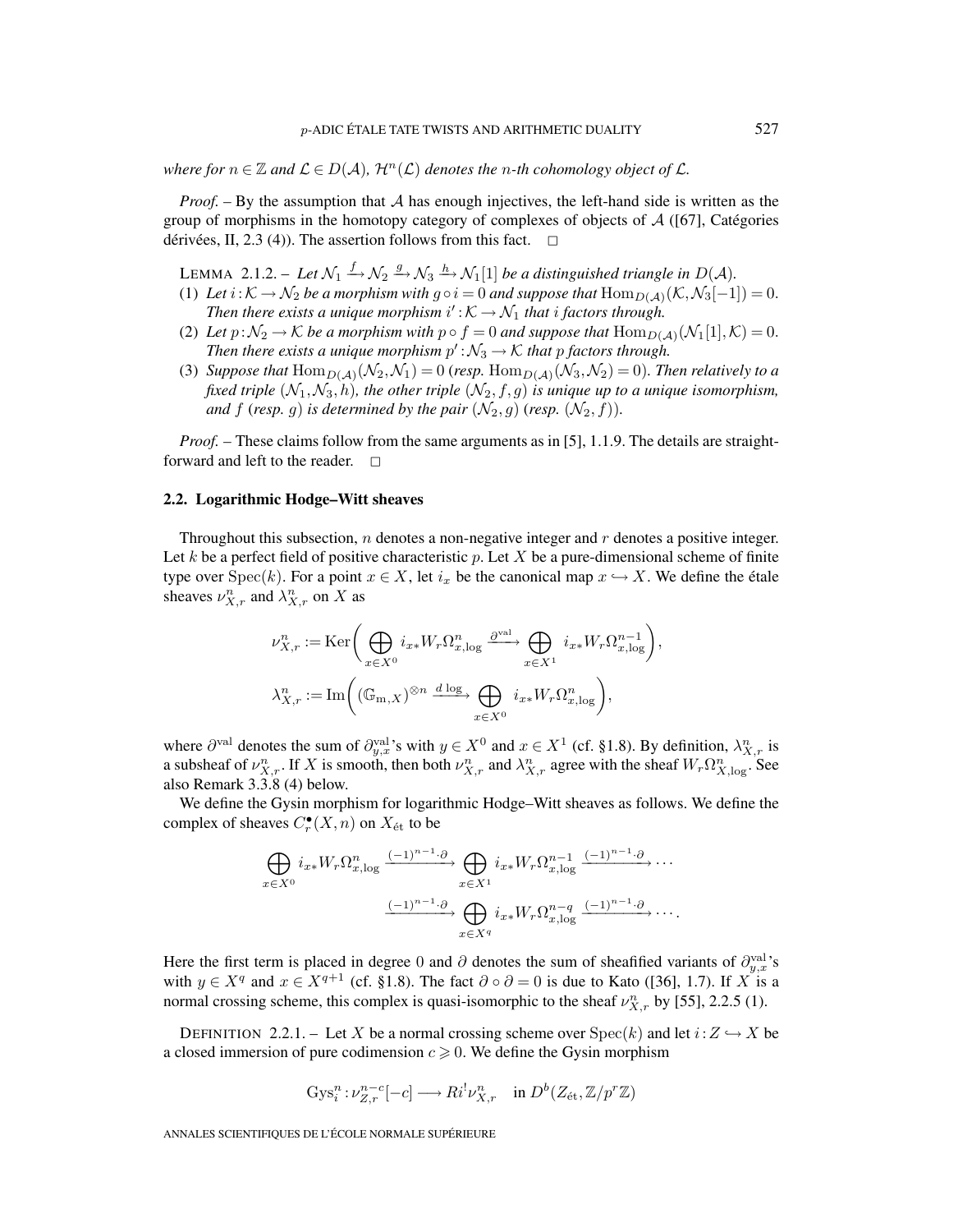as the adjoint morphism of the composite morphism in  $D^b(X_\text{\rm \'et},\mathbb{Z}/p^r\mathbb{Z})$ 

$$
i_{*}\nu_{Z,r}^{n-c}[-c] \longrightarrow i_{*}C_{r}^{\bullet}(Z,n-c)[-c] \longrightarrow C_{r}^{\bullet}(X,n) \stackrel{\simeq}{\longleftarrow} \nu_{X,r}^{n},
$$

where the second arrow is the natural inclusion of complexes. See also Remark 2.2.6 below.

THEOREM 2.2.2 (Purity, loc. cit., 2.4.2). – *For*  $i: Z \hookrightarrow X$  *as in Definition* 2.2.1,  $Gys_i^n$  *induces*  $an\ isomorphism \ \tau_{\leqslant c}(\operatorname{Gys}_i^n): \nu^{n-c}_{Z,r}[-c]\xrightarrow{\simeq} \tau_{\leqslant c} Ri^!\nu^n_{X,r}.$ 

We next state the duality result in loc. cit. For integers  $m, n \geqslant 0$ , there is a natural biadditive pairing of sheaves

$$
(2.2.3) \t\t\t\nu_{X,r}^n \times \lambda_{X,r}^m \longrightarrow \nu_{X,r}^{m+n}
$$

induced by the corresponding pairing on the generic points of  $X$  (loc. cit., 3.1.1).

THEOREM 2.2.4 (Duality, loc. cit., 1.2.2). – *Let* k *be a finite field, and let* X *be a normal crossing scheme of dimension* N *which is proper over* Spec(k)*. Then*:

(1) There is a trace map  $\text{tr}_X : \text{H}^{N+1}(X, \nu_{X,r}^N) \to \mathbb{Z}/p^r\mathbb{Z}$  such that for an arbitrary closed *point*  $x \in X$  *the composite map* 

$$
\mathrm{H}^{1}(x,\mathbb{Z}/p^{r}\mathbb{Z})\xrightarrow{\mathrm{Gys}_{i_{x}}^{N}}\mathrm{H}^{N+1}(X,\nu_{X,r}^{N})\xrightarrow{\mathrm{tr}_{X}}\mathbb{Z}/p^{r}\mathbb{Z}
$$

*coincides with the trace map of x, i.e., the map that sends a continuous character of*  $G_{\kappa(x)}$ *to its value at the Frobenius substitution. Furthermore*  $\text{tr}_X$  *is bijective if* X *is connected.* (2) *For integers* q and n with  $0 \le n \le N$ , the natural pairing

$$
(2.2.5)\quad \mathrm{H}^q(X, \nu^n_{X,r}) \times \mathrm{H}^{N+1-q}(X, \lambda^{N-n}_{X,r}) \xrightarrow{(2.2.3)} \mathrm{H}^{N+1}(X, \nu^N_{X,r}) \xrightarrow{\mathrm{tr}_X} \mathbb{Z}/p^r\mathbb{Z}
$$

*is a non-degenerate pairing of finite*  $\mathbb{Z}/p^r\mathbb{Z}$ *-modules.* 

We will give the definition of  $tr<sub>X</sub>$  in Remark 2.2.6 (4) below.

*Remark* 2.2.6. – We summarize the properties of the Gysin morphisms and the trace morphisms, which will be used in this paper.

- (1) The Gysin morphisms defined in Definition 2.2.1 satisfy the transitivity property.
- (2) For  $i: Z \hookrightarrow X$  as in Definition 2.2.1,  $Gys_i^n$  agrees with the Gysin morphism considered in [55], 2.4.1, up to a sign of  $(-1)^c$ . In particular if X and Z are smooth, then  $Gys_i^n$  agrees with the Gysin morphism for  $i:Z \hookrightarrow X$  in the sense of Gros ([18], II.1) up to the sign  $(-1)^c$  by [55], 2.3.1. This fact will be used in Lemma 6.4.1 below.
- (3) Let X and Z be normal crossing schemes over  $Spec(k)$  of dimension N and d, respectively, and let  $f:Z\to X$  be a separated morphism of schemes. We define the morphism

$$
\text{tr}_{f}: Rf_! \nu^d_{Z,r}[d] \longrightarrow \nu^N_{X,r}[N] \quad \text{in } D^b(X_\text{\'et}, \mathbb{Z}/p^r\mathbb{Z})
$$

by applying the same arguments as for [29], Theorem 2.9 to the complexes  $C_r^{\bullet}(Z,d)[d]$ and  $C_r^{\bullet}(X,N)[N]$ . Then  $\text{tr}_f$  agrees with that in loc. cit., Theorem 2.9 up to the sign  $(-1)^{N-d}$ . In particular if X and Z are smooth and  $f:Z\to X$  is proper, then  $\text{tr}_f$  agrees with the Gysin morphism for f in the sense of Gros ([18], II.1) up to the sign  $(-1)^{N-d}$ .

(4) We define the trace map  $\text{tr}_X$  in Theorem 2.2.4 (1) as the map induced by  $\text{tr}_f$  for  $f: X \to \text{Spec}(k)$  and the trace map of  $\text{Spec}(k)$ . The map  $\text{tr}_X$  agrees with  $(-1)^N$ -times of the trace morphism constructed in [55], §3.4. This fact will be used at the end of §9 below.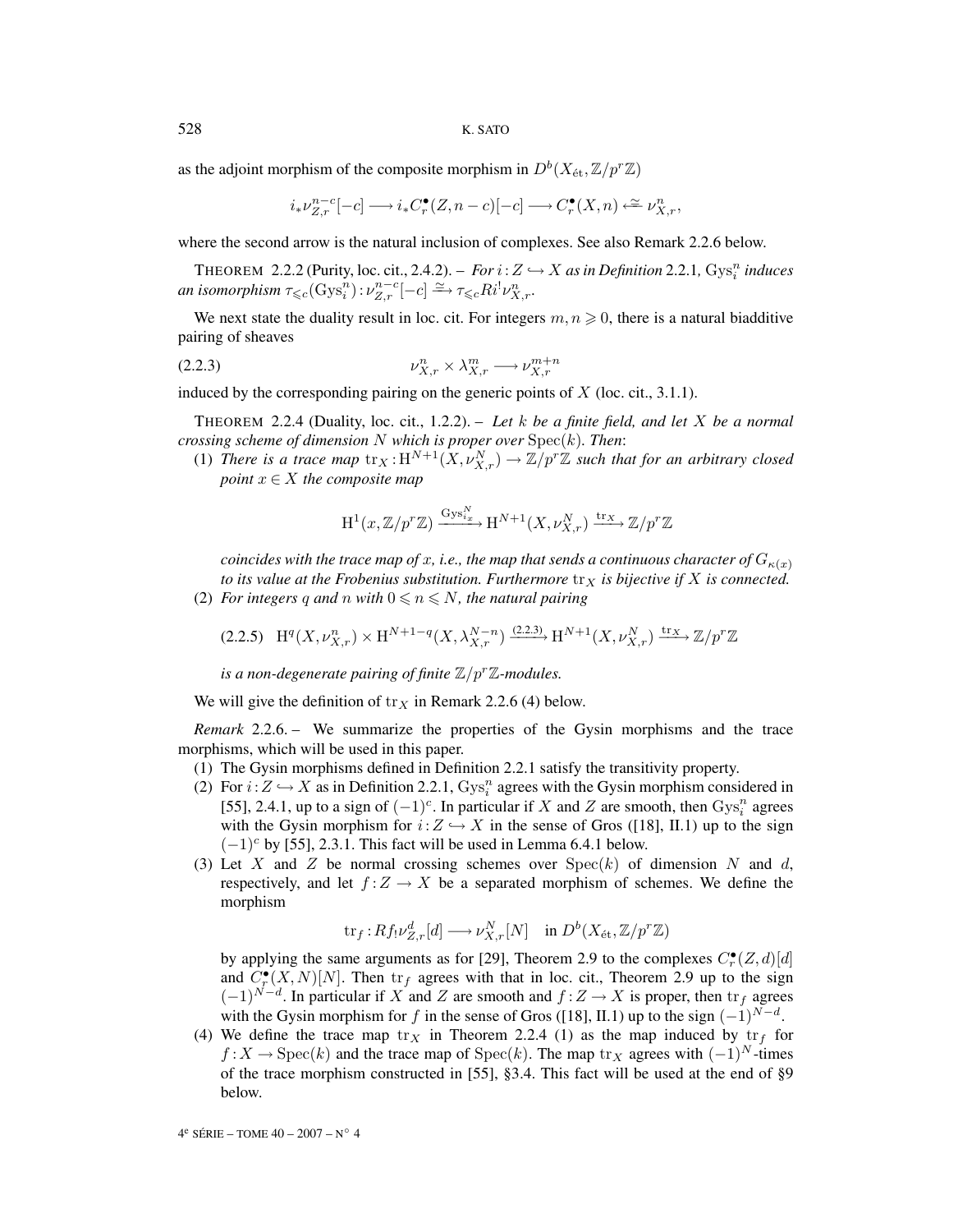#### **3. Boundary maps on the sheaves of** p**-adic vanishing cycles**

This section is devoted to technical preparations on the étale sheaves of  $p$ -adic vanishing cycles. The main results of this section are Theorem 3.4.2 and Corollary 3.5.2 below. Throughout this section, *n* and *r* denote integers with  $n \ge 0$  and  $r \ge 1$ .

#### **3.1. Milnor** K**-groups and boundary maps**

We prepare some notation on Milnor  $K$ -groups. Let  $R$  be a commutative ring with unity. We define the 0-th Milnor K-group  $K_0^M(R)$  as  $\mathbb{Z}$ . For  $n \geq 1$ , we define the *n*-th Milnor K-group  $K_n^M(R)$  as  $(R^{\times})^{\otimes n}/J$ , where J denotes the subgroup of  $(R^{\times})^{\otimes n}$  generated by elements of the form  $x_1 \otimes \cdots \otimes x_n$  with  $x_i + x_j = 0$  or 1 for some  $1 \leq i < j \leq n$ . An element  $x_1 \otimes \cdots \otimes x_n$  mod J will be denoted by  $\{x_1, \ldots, x_n\}$ . Now let L be a field endowed with a discrete valuation v. Let  $O_v$  be the valuation ring with respect to v, and let  $F_v$  be its residue field. Fix a prime element  $\pi_v$  of  $O_v$ . We define the homomorphism

$$
\partial_{\pi_v}^M: K_n^M(L) \longrightarrow K_{n-1}^M(F_v)
$$
  
(resp. 
$$
\text{sp}_{\pi_v}: K_n^M(L) \longrightarrow K_n^M(F_v))
$$

by the assignment

$$
\{\pi_v, x_1, \dots, x_{n-1}\} \mapsto \{\overline{x_1}, \dots, \overline{x_{n-1}}\} \quad \text{(resp. 0)}
$$

$$
\{x_1, \dots, x_n\} \mapsto 0 \quad \text{(resp. } \{\overline{x_1}, \dots, \overline{x_n}\}\text{)}
$$

with each  $x_i \in O_v^{\times}$  (cf. [3], I.4.3). Here for  $x \in O_v^{\times}$ ,  $\overline{x}$  denotes its residue class in  $F_v^{\times}$ . The map  $\partial_{\pi_v}^M$  is called the *boundary map of Milnor K-groups*, and depends only on the valuation ideal  $\mathfrak{p}_v \subset O_v$ . We will denote  $\partial_{\pi_v}^M$  by  $\partial_{\mathfrak{p}_v}^M$ . On the other hand, *the specialization map* sp<sub> $\pi_v$ </sub> depends on the choice of  $\pi_v$ , and its restriction to  $\text{Ker}(\partial_{\mathfrak{p}_v}^M) \subset K_n^M(L)$  depends only on  $\mathfrak{p}_v$ . Indeed, Ker $(\partial_{\pi_v}^M)$  is generated by the image of  $(O_v^{\times})^{\otimes n}$  and symbols of the form  $\{1 + a, x_1, \ldots, x_{n-1}\}$ with  $a \in \mathfrak{p}_v$  and each  $x_i \in L^{\times}$ .

#### **3.2. Boundary map in a geometric setting**

Let p be a prime number. Let K be a henselian discrete valuation field of characteristic  $\theta$ whose residue field k has characteristic p. Let  $O_K$  be the integer ring of K. Let X be a regular semistable family over  $Spec(O_K)$  of pure dimension (cf. §1.11), or more generally, a scheme over  $Spec(O_K)$  satisfying the following condition:

CONDITION 3.2.1. – *There exist a discrete valuation subring*  $O' \subset O_K$  *with*  $O_K/O'$  *finite* and a pure-dimensional regular semistable family  $X'$  over  $\mathrm{Spec}(O')$  with  $X \simeq X' \otimes_{O'} O_K$ .

Later in §3.4 and §3.5 below, the extension  $O_K/O'$  will be assumed to be unramified or tamely ramified. Let Y be the reduced divisor on X defined by a prime element  $\pi \in O_K$ , and let  $\iota$  and j be as follows:

$$
X_K \xrightarrow{j} X \xleftarrow{L} Y.
$$

In this section, we are concerned with the étale sheaf

$$
M_r^n := \iota^* R^n j_* \mu_{p^r}^{\otimes n}
$$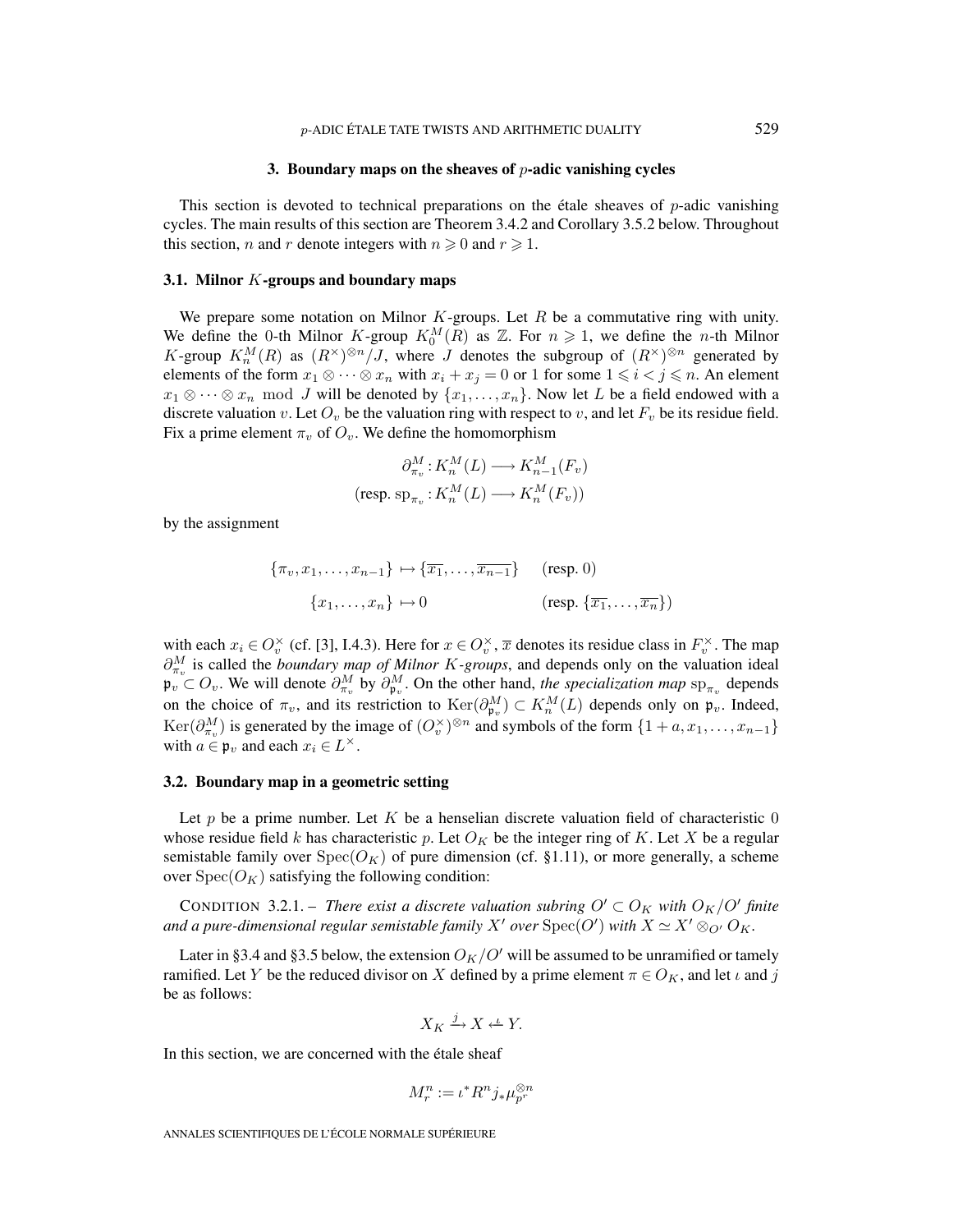on Y and the composite map of étale sheaves

$$
(3.2.2) \t\partial_{X,r}^n : M_r^n \longrightarrow \bigoplus_{y \in Y^0} i_{y*} i_y^* M_r^n \xrightarrow{\partial^{\text{val}}} \bigoplus_{y \in Y^0} i_{y*} W_r \Omega_{y,\log}^{n-1}.
$$

Here for a point  $y \in Y$ ,  $i_y$  denotes the canonical map  $y \hookrightarrow Y$ . For each  $y \in Y^0$  the second arrow  $\partial^{\text{val}}$  is defined as follows:

$$
(3.2.3) \qquad (i_y^* M_r^n)_{\overline{y}} \simeq K_n^M \left( \mathcal{O}_{X,\overline{y}}^{\text{sh}}[1/p] \right) / p^r \xrightarrow{\partial_{\mathfrak{p}_y}^M} K_{n-1}^M \left( \kappa(\overline{y}) \right) / p^r \xrightarrow{d \log} W_r \Omega_{\overline{y},\log}^{n-1},
$$

where  $\mathfrak{p}_y$  denotes the maximal ideal of the discrete valuation ring  $\mathcal{O}_{X,\overline{y}}^{sh}$ . The first isomorphism is due to Bloch–Kato [9], (5.12), and the arrow  $\partial_{\mathfrak{p}_y}^M$  denotes the boundary map of Milnor  $K$ -groups. We first show the following fundamental fact:

LEMMA 3.2.4. – *The image of*  $\partial_{X,r}^n$  *is contained in*  $\nu_{Y,r}^{n-1}$ . See §2.2 for the definition of  $\nu_{Y,r}^{n-1}$ . *Proof.* – For  $x \in X_K$ , let  $i_x$  be the natural map  $x \hookrightarrow X$ . Consider a diagram on  $Y_{\text{\'et}}$ 

$$
M_r^n \xrightarrow{a} \bigoplus_{x \in (X_K)^0} \iota^* R^n \iota_{x*} \mu_{p^r}^{\otimes n} \xrightarrow{\partial_2} \bigoplus_{x \in (X_K)^1} \iota^* R^{n-1} \iota_{x*} \mu_{p^r}^{\otimes n-1}
$$

$$
\downarrow \qquad \qquad \partial_1 \downarrow \qquad \qquad \partial_3 \downarrow
$$

$$
0 \longrightarrow \nu_{Y,r}^{n-1} \longrightarrow \bigoplus_{y \in Y^0} \iota_{y*} W_r \Omega_{y,\log}^{n-1} \xrightarrow{\partial_4} \bigoplus_{y \in Y^1} \iota_{y*} W_r \Omega_{y,\log}^{n-2}.
$$

Here a denotes the canonical adjunction map and each  $\partial_i$  (i = 1,..., 4) is the sum of sheafified variants of boundary maps in §1.8. The right square is anti-commutative by a result of Kato [36], 1.7. The upper row is a complex by the smoothness of  $X_K$ . The lower row is exact by the definition of  $\nu_{Y,r}^{n-1}$ . Hence we have  $\text{Im}(\partial_{X,r}^n) = \text{Im}(\partial_1 \circ a) \subset \nu_{Y,r}^{n-1}$ .  $\Box$ 

By this lemma,  $\partial_{X,r}^n$  induces a map

$$
\sigma_{X,r}^n : M_r^n \longrightarrow \nu_{Y,r}^{n-1},
$$

which is a geometric version of the boundary map of Milnor  $K$ -groups (modulo  $p<sup>r</sup>$ ).

#### **3.3. Bloch–Kato–Hyodo theorem**

We give a brief review of the Bloch–Kato–Hyodo theorem on the structure of  $M_r^n$ , which will be useful in this and later sections. See also Remark 3.3.8 below. We define the étale sheaf  $\mathcal{K}_{n,X_K/Y}^M$  on Y as  $(\iota^*j_*\mathcal{O}_{X_K}^{\times})^{\otimes n}/J$ , where J denotes the subsheaf generated by local sections of the form  $x_1 \otimes \cdots \otimes x_n$   $(x_i \in \iota^*j_*\mathcal{O}_{X_K}^{\times})$  with  $x_i + x_j = 0$  or 1 for some  $1 \leq i < j \leq n$ . There is a natural map due to Bloch and Kato  $[\tilde{9}]$ , (1.2)

$$
(3.3.1) \t\t\t\t\mathcal{K}^M_{n,X_K/Y} \longrightarrow M_r^n,
$$

which is a geometric version of Tate's Galois symbol map. We define the filtrations  $U^{\bullet}$  and  $V^{\bullet}$ on  $M_r^n$  using this map, as follows.

DEFINITION 3.3.2. – (1) Let  $\pi$  be a prime element of  $O_K$ . Let  $U_{X_K}^0$  be the full sheaf  $\iota^*j_*\mathcal{O}_{X_K}^{\times}$ . For  $q \geq 1$ , let  $U_{X_K}^q$  be the étale subsheaf of  $\iota^*j_*\mathcal{O}_{X_K}^{\times}$  generated by local sections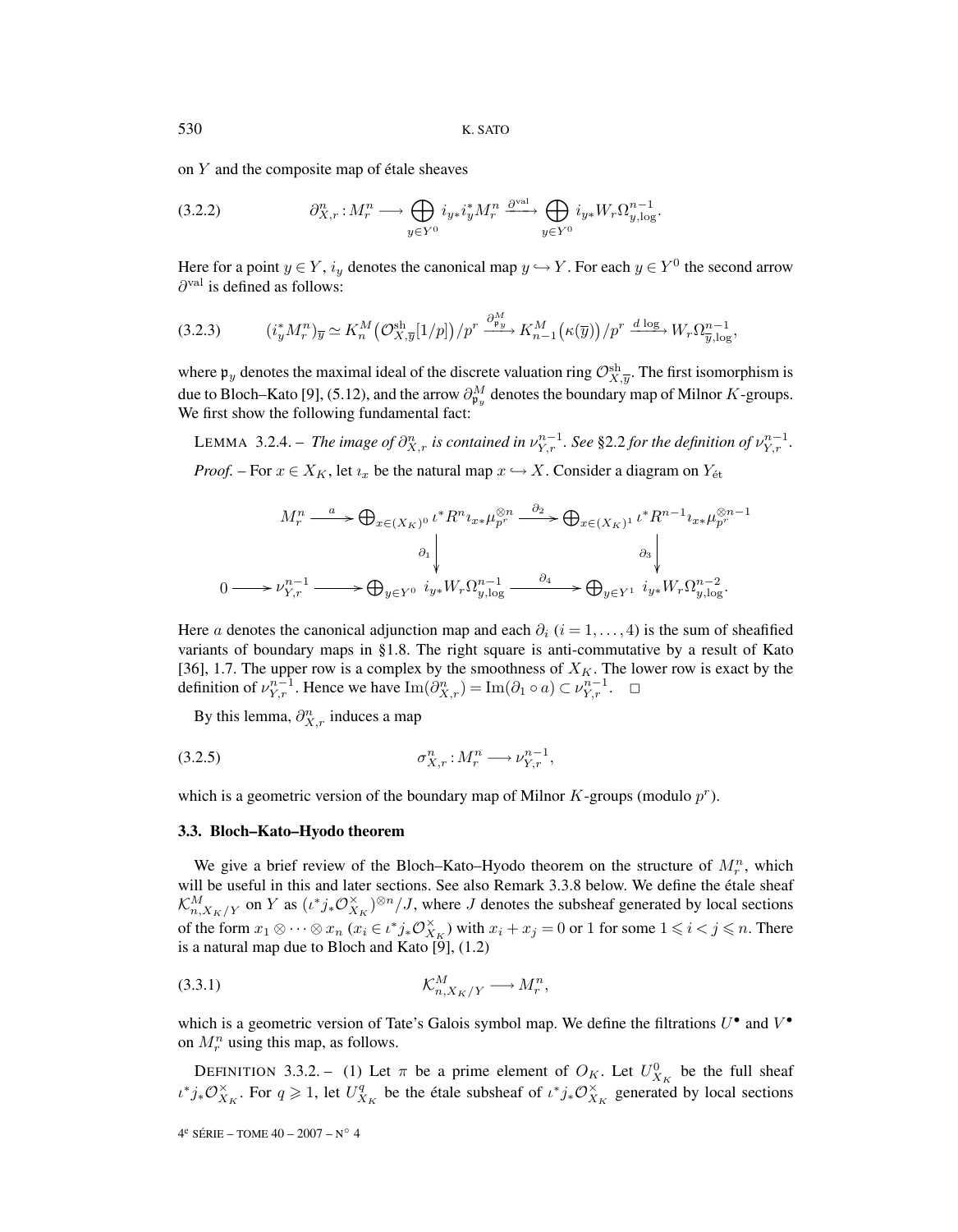of the form  $1 + \pi^q \cdot a$  with  $a \in \iota^* \mathcal{O}_X$ . We define the subsheaf  $U^q \mathcal{K}^M_{n,X_K/Y}$   $(q \geq 0)$  of  $\mathcal{K}^M_{n,X_K/Y}$ as the part generated by  $U_{X_K}^q \otimes \{ \iota^* j_* \mathcal{O}_{X_K}^{\times} \}^{\otimes n-1}$ .

(2) We define the subsheaf  $U^q M_r^n$   $(q \ge 0)$  of  $M_r^n$  as the image of  $U^q \mathcal{K}_{n,X_K/Y}^M$  under (3.3.1). We define the subsheaf  $V^q M_r^n$   $(q \ge 0)$  of  $M_r^n$  as the part generated by  $U^{q+1} M_r^n$  and the image of  $U^q \mathcal{K}^M_{n-1, X_K/Y} \otimes \langle \pi \rangle$  under (3.3.1).

*Remark* 3.3.3. – (1)  $U^{\bullet} \mathcal{K}^M_{n,X_K/Y}$  and  $U^{\bullet} M^n_r$  are independent of the choice of  $\pi \in O_K$  by definition.

(2)  $V^0 M_r^n$  and  $V^{\bullet} M_1^n$  are independent of the choice of  $\pi \in O_K$  by Theorem 3.3.7 below.

To describe the graded pieces  $gr^q_{U/V} M_r^n := U^q M_r^n / V^q M_r^n$  and  $gr^q_{V/U} M_r^n := V^q M_r^n / V^q M_r^n$  $U^{q+1}M_r^n$  (especially in the case where Y is not smooth), we introduce some notation from log geometry in étale topology. See [33] for the general framework of log schemes in the Zariski topology. See also e.g., [30], §2 and §3 for the corresponding framework in the étale topology. For a regular scheme Z and a normal crossing divisor D on Z, we define the étale sheaf  $\mathcal{L}_Z(D)$ of pointed sets on Z as

 $\mathcal{L}_Z(D) := \{f \in \mathcal{O}_Z; f \text{ is invertible outside of } D\} \subset \mathcal{O}_Z.$ 

We regard this sheaf as a sheaf of monoids by the multiplication of functions. The natural inclusion  $\mathcal{L}_Z(D) \hookrightarrow \mathcal{O}_Z$  gives a log structure on Z, and the associated sheaf  $\mathcal{L}_Z(D)$ <sup>gp</sup> of abelian groups is étale locally generated by  $\mathcal{O}_Z^{\times}$  and primes of  $\mathcal{O}_Z$  defining irreducible components of D. Now we turn to our situation. Put  $B := \text{Spec}(O_K)$  and  $s := \text{Spec}(k)$ , and let  $\mathcal{L}_s$  be the inverse image of  $\mathcal{L}_B := \mathcal{L}_B(s)$  onto  $s_{\text{\'et}}$  in the sense of log structures. We define the log structure  $\mathcal{L}_Y$  on  $Y_{\text{\'et}}$  as follows. By 3.2.1, there exist a discrete valuation subring  $O' \subset O_K$  and a regular semistable family over  $B' := \text{Spec}(O')$  such that  $O_K/O'$  is finite totally ramified and such that  $X' \otimes_{O'} O_K \simeq X$ . Note that Y is a normal crossing divisor on X'. We fix such a pair  $(O', X')$ and define the log structure  $\mathcal{L}_X$  on  $X_{\text{\'et}}$  as that obtained from  $\mathcal{L}_{X'}(Y)$  by base-change (in the category of log schemes):

$$
(X,\mathcal{L}_X):=\big(X',\mathcal{L}_{X'}(Y)\big)\times_{(B',\mathcal{L}_{B'}(s))}(B,\mathcal{L}_B).
$$

Finally we define  $\mathcal{L}_Y$  as the inverse image of  $\mathcal{L}_X$  onto  $Y_{\text{\'et}}$  in the sense of log structures. We note some fundamental facts we need in what follows.

- The log scheme  $(X', \mathcal{L}_{X'}(Y))$  (resp.  $(X, \mathcal{L}_X)$ ,  $(Y, \mathcal{L}_Y)$ ) is smooth over the log scheme  $(B', \mathcal{L}_{B'}(s))$  (resp.  $(B, \mathcal{L}_B)$ ,  $(s, \mathcal{L}_s)$ ) with respect to the natural map induced by the structure map  $X' \to B'$ .
- The relative differential modules  $\omega_{(Y,\mathcal{L}_Y)/(s,\mathcal{L}_s)}^*$  on  $Y_{\text{\'et}}$  are locally free  $\mathcal{O}_Y$ -modules of finite rank and coincide with the modified differential modules  $\omega_Y^*$  defined in [25].
- There is a natural surjective homomorphism

(3.3.4) 
$$
\iota^* j_* \mathcal{O}_{X_K}^{\times} \simeq \iota^* (\mathcal{L}_X^{\text{gp}}) \longrightarrow \mathcal{L}_Y^{\text{gp}}
$$

of sheaves of abelian groups on  $Y_{\text{\'et}}$  (see [63], (3.2.1) for the first isomorphism).

• By the definition of  $\omega^1_{(Y,\mathcal{L}_Y)/(s,\mathcal{L}_s)} = \omega^1_Y$ , there is a natural map taking the logarithmic differentials of local sections of  $\mathcal{L}_Y^{\text{gp}}$ :

$$
(3.3.5) \t\t d \log: \mathcal{L}_Y^{\text{gp}} \longrightarrow \omega_Y^1.
$$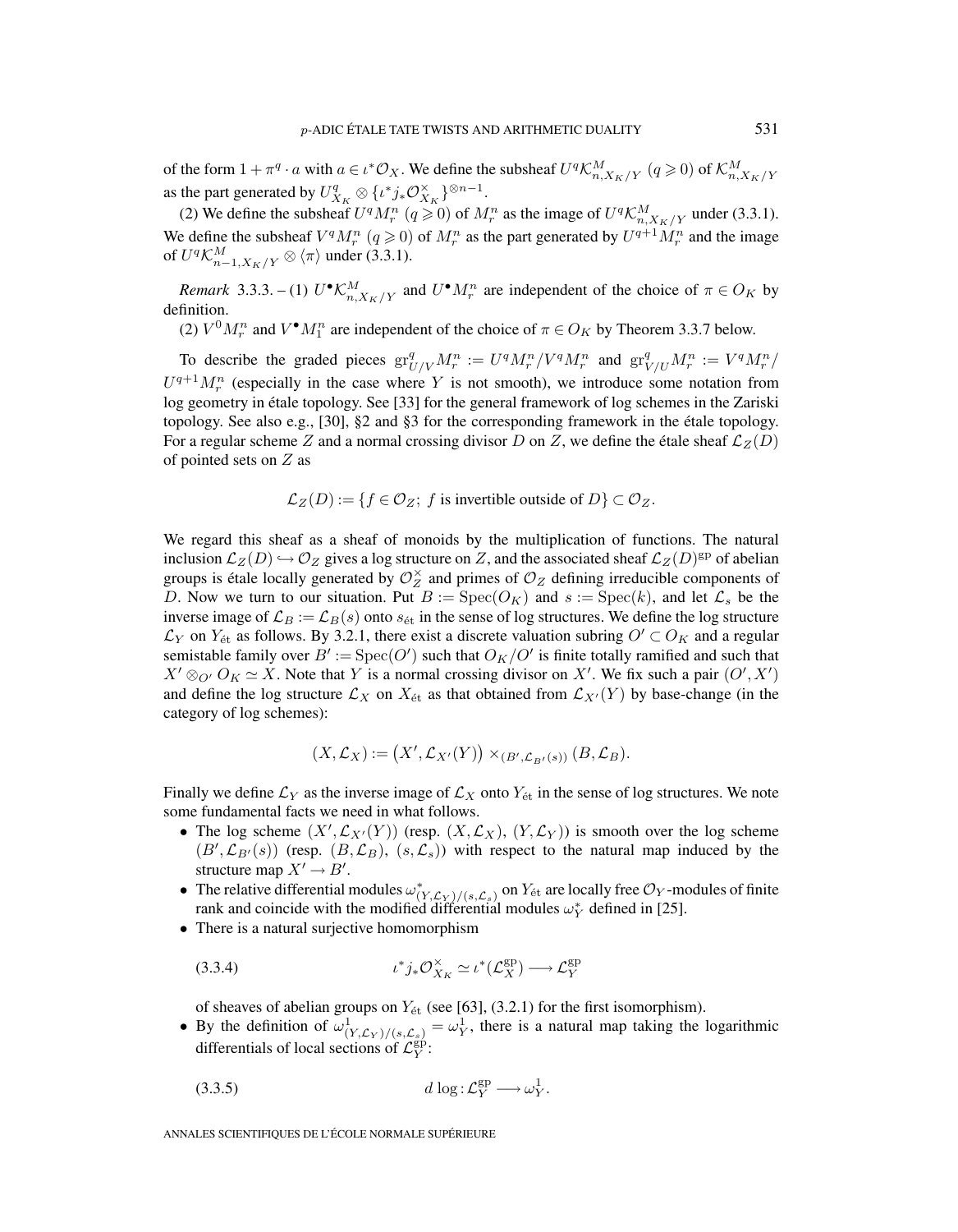532 K. SATO

• There is an analogous map for each  $n \geq 0$  and  $r > 0$ 

(3.3.6) 
$$
d \log: (\mathcal{L}_Y^{\text{gp}})^{\otimes n} \longrightarrow \bigoplus_{y \in Y^0} i_{y_*} W_r \Omega_{y, \log}^n.
$$

The modified logarithmic Hodge–Witt sheaf  $W_r \omega_{Y, \log}^n$  defined by Hyodo ([25], (1.5)) agrees with the image of this map. See also Remark 3.3.8 (4) below.

Now we state the theorems of Bloch–Kato [9], (1.4) and Hyodo [25], (1.6). For local sections  $x_i \in \iota^*j_*\mathcal{O}_{X_K}^{\times}$   $(1 \leq i \leq n)$ , we will denote the image of  $\{x_1, x_2, \ldots, x_n\} \in \mathcal{K}_{n,X_K/Y}^M$  under the symbol map (3.3.1) again by  $\{x_1, x_2, \ldots, x_n\}$ , for simplicity.

THEOREM 3.3.7 (Bloch–Kato/Hyodo). –

(1) The symbol map (3.3.1) is surjective, that is, the subsheaf  $U^0 M_r^n$  is the full sheaf  $M_r^n$  for *any*  $n \geqslant 0$  *and*  $r > 0$ *.* 

(2) *There are isomorphisms*

$$
\operatorname{gr}_{U/V}^0 M_r^n \simeq W_r \omega_{Y, \log}^n; \{x_1, x_2, \dots, x_n\} \text{ mod } V^0 M_r^n \mapsto d \log(\overline{x_1} \otimes \overline{x_2} \otimes \dots \otimes \overline{x_n}),
$$
  

$$
\operatorname{gr}_{V/U}^0 M_r^n \simeq W_r \omega_{Y, \log}^{n-1}; \{x_1, \dots, x_{n-1}, \pi\} \text{ mod } U^1 M_r^n \mapsto d \log(\overline{x_1} \otimes \dots \otimes \overline{x_{n-1}}),
$$

*where for*  $x \in \iota^*j_*\mathcal{O}_{X_K}^{\times}$ ,  $\overline{x}$  denotes its image into  $\mathcal{L}_Y^{\text{gp}}$  via (3.3.4).

(3) Let *e* be the absolute ramification index of K, and let  $r = 1$ . Then for q with  $1 \leq q < e' :=$ pe/(p − 1)*, there are isomorphisms*

$$
\begin{split} \operatorname{gr}^q_{U/V} M^n_1 &\simeq \begin{cases} \omega_Y^{n-1}/\mathcal{B}_Y^{n-1} & (p \nmid q), \\ \omega_Y^{n-1}/\mathcal{Z}_Y^{n-1} & (p \mid q), \end{cases} \\ \operatorname{gr}^q_{V/U} M^n_1 &\simeq \omega_Y^{n-2}/\mathcal{Z}_Y^{n-2}, \end{split}
$$

*given by the following, respectively*:

$$
\{1+\pi^q a, x_1, \dots, x_{n-1}\} \mod V^q M_1^n \mapsto \begin{cases} \overline{a} \cdot d \log(\overline{x_1}) \wedge \dots \wedge d \log(\overline{x_{n-1}}) \mod \mathcal{B}_Y^{n-1} & (p \nmid q), \\ \overline{a} \cdot d \log(\overline{x_1}) \wedge \dots \wedge d \log(\overline{x_{n-1}}) \mod \mathcal{Z}_Y^{n-1} & (p \mid q), \end{cases}
$$

 $\{1+\pi^q a,x_1,\ldots,x_{n-2},\pi\} \mod U^{q+1}M_1^n \mapsto \overline{a} \cdot d \log(\overline{x_1}) \wedge \cdots \wedge d \log(\overline{x_{n-2}}) \mod \mathcal{Z}_Y^{n-2},$ 

where  $\mathcal{B}_Y^m$  (resp.  $\mathcal{Z}_Y^m)$  denotes the image of  $d$  :  $\omega_Y^{m-1}\to \omega_Y^m$  (resp. the kernel of  $d$  :  $\omega_Y^m\to \omega_Y^{m+1}$ ), a denotes a local section of  $\mathcal{O}_X$  and  $\overline{a}$  denotes its residue class in  $\mathcal{O}_Y$ .

(4) We have  $U^q M_1^n = V^q M_1^n = 0$  for any  $q \geq e'$ .

*Remark* 3.3.8. – (1) By Theorem 3.3.7 (1) and (2), the natural adjunction map

(3.3.9) 
$$
M_r^n / U^1 M_r^n \longrightarrow \bigoplus_{y \in Y^0} i_{y*} i_y^* (M_r^n / U^1 M_r^n)
$$

is injective. We will use this injectivity to calculate the kernel of the map  $\sigma_{X,r}^n$  defined in (3.2.5). See the proof of Theorem 3.4.2 below.

(2) If Y is smooth over  $s = \text{Spec}(k)$ , then we have  $W_r \omega_{Y, \log}^m = W_r \Omega_{Y, \log}^m$  and  $\omega_Y^m = \Omega_Y^m =$  $\Omega_{Y/k}^m$ , and the isomorphisms in Theorem 3.3.7 (2) yield the direct decomposition

$$
(3.3.10) \t\t\t M_r^n/U^1M_r^n \simeq W_r\Omega_{Y,\log}^n \oplus W_r\Omega_{Y,\log}^{n-1}
$$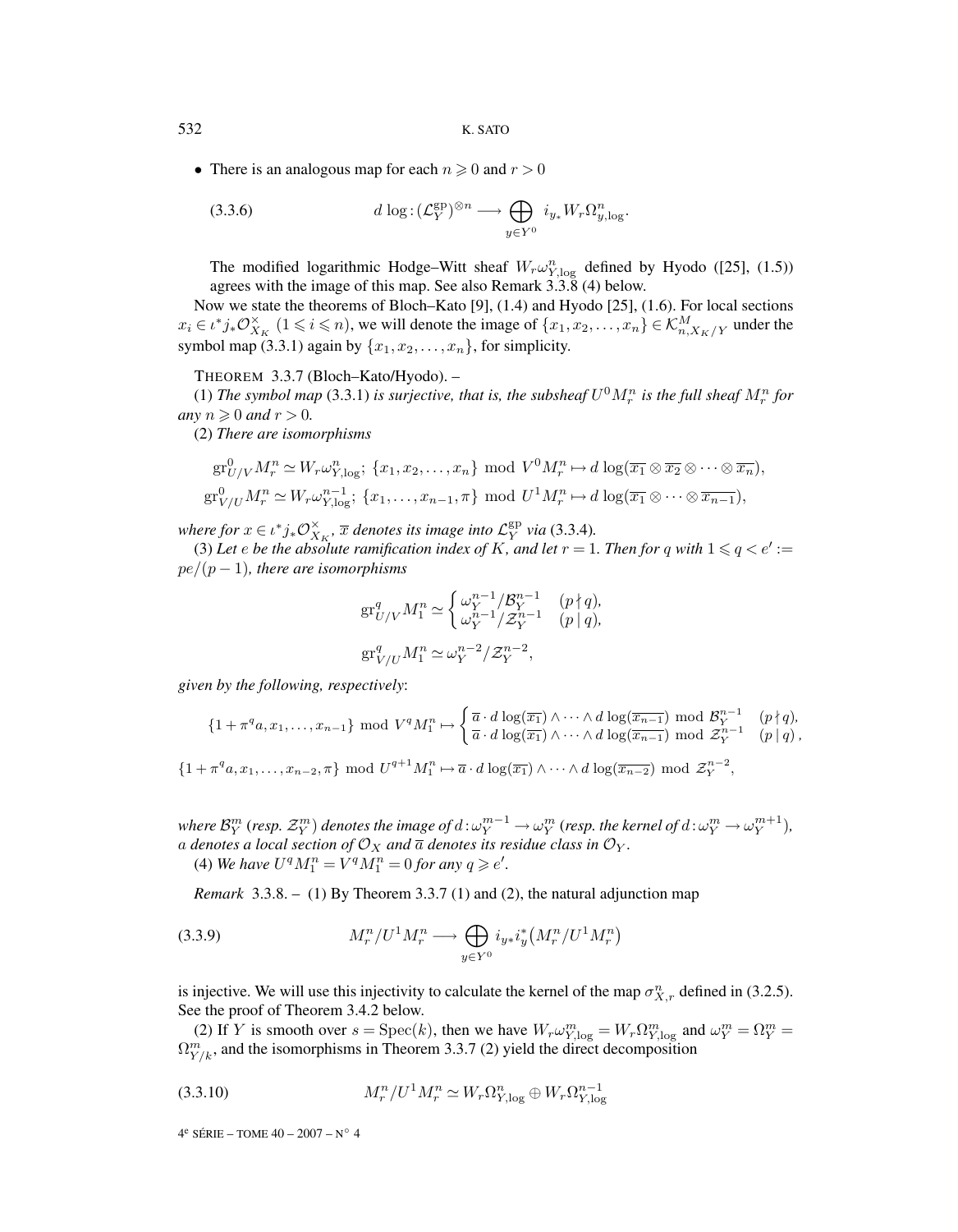(cf. [9], (1.4.1.i)). By this decomposition, it is easy to see that the kernel of  $\sigma_{X,r}^n$  is generated by  $U^1 M_r^n$  and the image of  $(\iota^* \mathcal{O}_X^{\times})^{\otimes n}$  under (3.3.1). In the next subsection, we will extend the last fact to the regular semistable case, although the decomposition (3.3.10) does not hold any longer in that case.

(3) Theorem 3.3.7 (3) and (4) will be used in later sections.

(4) There are inclusions of étale sheaves (cf. [55], 4.2.1)

$$
\lambda_{Y,r}^n\subset W_r\omega_{Y,\log}^n\subset \nu_{Y,r}^n.
$$

These inclusions are not equalities, in general (loc. cit., 4.2.3). If  $n = \dim(Y)$ , then we have  $W_r \omega_{Y, \log}^n = \nu_{Y,r}^n$  by loc. cit., 1.3.2.

**3.4. Structure of**  $\text{Ker}(\sigma_{X,r}^n)$ 

We define the étale subsheaf  $FM_r^n$  of  $M_r^n$  as the part generated by  $U^1M_r^n$  and the image of  $(\iota^*\mathcal{O}_X^{\times})^{\otimes n}$  under (3.3.1). In the rest of this section, we are concerned with the map  $\sigma_{X,r}^n$  in (3.2.5) and the filtration

$$
0 \subset U^1 M_r^n \subset FM_r^n \subset M_r^n.
$$

*Remark* 3.4.1. – Clearly,  $FM_r^n$  is contained in the kernel of  $\sigma_{X,r}^n$ .

The main result of this section is the following theorem, which plays an important role in later sections (see also Corollary 3.5.2 below):

THEOREM 3.4.2. – *Suppose that X is a regular semistable family over*  $\mathrm{Spec}(O_K)$ *. Then*  $\sigma_{X,r}^n$ *induces an isomorphism*

$$
(3.4.3) \t\t M_r^n / FM_r^n \xrightarrow{\simeq} \nu_{Y,r}^{n-1},
$$

that is,  $\sigma_{X,r}^n$  is surjective and  $FM_r^n = \text{Ker}(\sigma_{X,r}^n)$ *. Furthermore there is an isomorphism* 

$$
(3.4.4) \t\t\t FM_r^n/U^1M_r^n \xrightarrow{\simeq} \lambda_{Y,r}^n
$$

*sending a symbol*  $\{x_1, x_2, \ldots, x_n\}$   $(x_i \in \iota^* \mathcal{O}_X^{\times})$  *to*  $d \log(\overline{x_1} \otimes \overline{x_2} \otimes \cdots \otimes \overline{x_n})$ *. Here for a section*  $x \in \iota^* \mathcal{O}_X^{\times}$ ,  $\overline{x}$  denotes its residue class in  $\mathcal{O}_Y^{\times}$ . See §2.2 for the definition of  $\lambda_{Y,r}^n$ .

*Remark* 3.4.5. – Theorem 3.4.2 is not included in Theorem 3.3.7 unless X is smooth over  $O_K$ . See also Remark 3.3.8 (2). In fact,  $V^0 M_r^n$  is not related to  $FM_r^n$  directly. However, Theorem 3.3.7 (1) and (2) plays a key role in the proof of Theorem 3.4.2 as the injectivity of (3.3.9).

We first prove the following lemma, which is an essential step in the proof of Theorem 3.4.2:

LEMMA 3.4.6. – *Let*

$$
\tau : \mathrm{Ker}(\sigma_{X,r}^n) / U^1 M_r^n \longrightarrow \bigoplus_{y \in Y^0} i_{y*} W_r \Omega_{y,\log}^n
$$

*be the natural map induced by the first map in* (3.2.2) *and the exact sequence*

$$
0\longrightarrow \bigoplus_{y\in Y^0} i_{y*}W_r\Omega_{y,\log}^n\longrightarrow \bigoplus_{y\in Y^0} i_{y*}i_{y}^*(M_r^n/U^1M_r^n)\xrightarrow{\partial^{\text{val}}} \bigoplus_{y\in Y^0} i_{y*}W_r\Omega_{y,\log}^{n-1}
$$

(*cf. Remark* 3.3.8 (2), see (3.2.2) for  $\partial^{\text{val}}$ ). Then  $\tau$  is injective, and  $\text{Im}(\tau)$  is contained in  $\lambda_{Y,r}^n$ .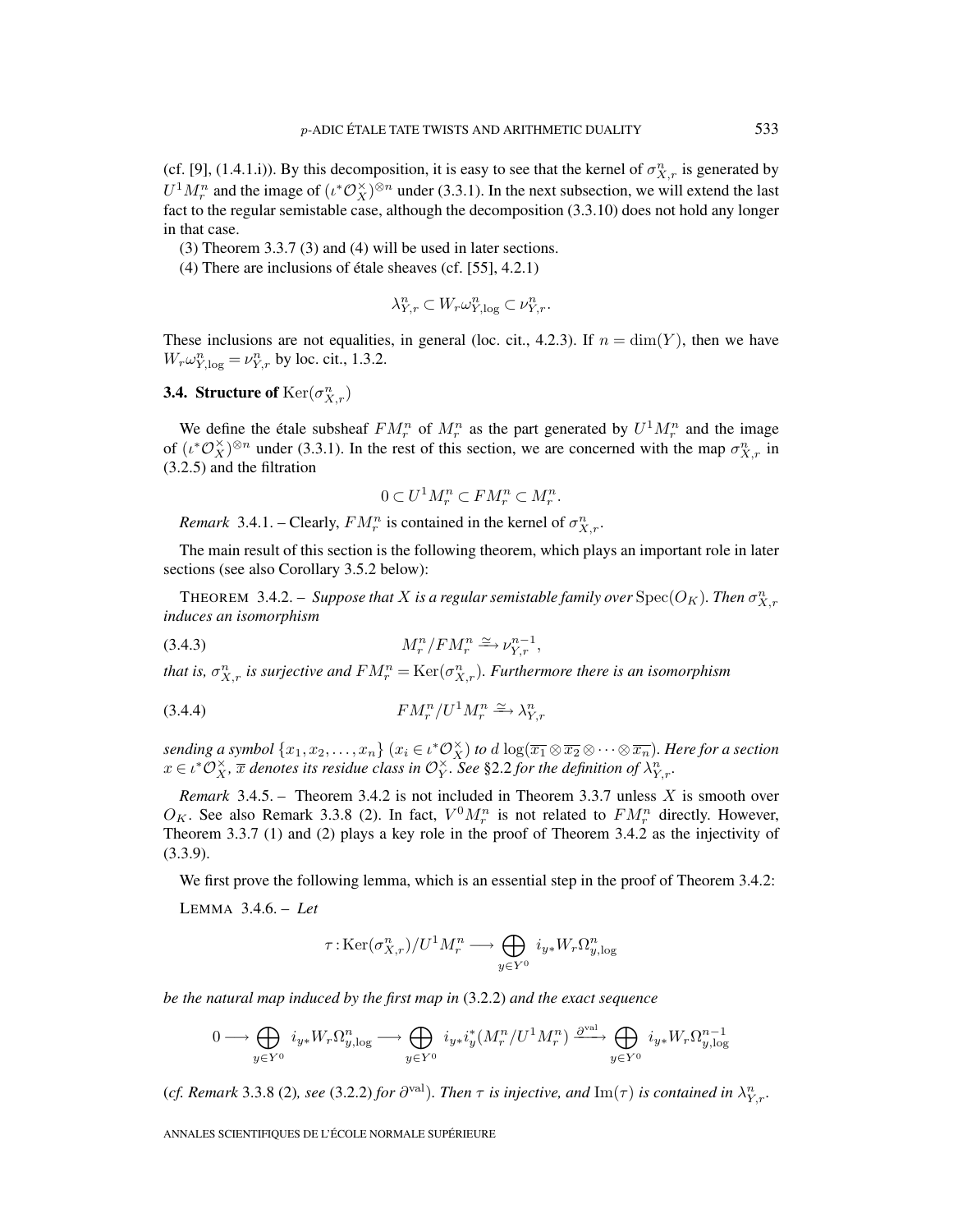## 534 K. SATO

*Proof.* – The injectivity of  $\tau$  immediately follows from that of (3.3.9). We prove that Im( $\tau$ ) is contained in  $\lambda_{Y,r}^n$ . Since the problem is étale local on Y, we may assume that Y has simple normal crossings on X. For  $y \in Y^0$ , let Y<sub>y</sub> be the irreducible component of Y whose generic point is y. For  $x \in Y$ , let  $i_x$  be the canonical map  $x \hookrightarrow Y$ . Let  $Y^{(1)}$  (resp.  $Y^{(2)}$ ) be the disjoint union of irreducible components of  $Y$  (resp. the disjoint union of intersections of two distinct irreducible components of Y), and let  $a_i : Y^{(i)} \to Y$   $(i = 1, 2)$  be the natural map. Fix an ordering on the set Y<sup>0</sup>. There is a Čech restriction map  $\check{r}: a_{1*}W_r\Omega_{Y^{(1)},\log}^n \to a_{2*}W_r\Omega_{Y^{(2)},\log}^n$ , and its kernel agrees with  $\lambda_{Y,r}^n$  by [55], 3.2.1. Our task is to prove the following two claims:

(1) *For arbitrary points*  $y \in Y^0$  *and*  $x \in (Y_u)^1$ *, the composite map* 

$$
\alpha_{y,x} : \mathrm{Ker}(\sigma^n_{X,r}) \xrightarrow{\tau_y} i_{y*} W_r \Omega^n_{y,\log} \xrightarrow{\partial^{val}_{y,x}} i_{x*} W_r \Omega^n_{x,\log}
$$

*is zero, where*  $\tau_y$  *denotes the natural map induced by*  $\tau$ *. Consequently,*  $\tau$  *induces a map*  $\tau': \text{Ker}(\sigma_{X,r}^n) \to a_{1*}W_r\Omega_{Y^{(1)},\log}^n.$ 

(2) *The following composite map is zero*:

$$
\beta: \operatorname{Ker}(\sigma_{X,r}^n) \xrightarrow{\tau'} a_{1*} W_r \Omega_{Y^{(1)}, \log}^n \xrightarrow{\tilde{r}} a_{2*} W_r \Omega_{Y^{(2)}, \log}^n.
$$

*Proof of Claim (1).* – It suffices to show that the stalk  $(\alpha_{y.x})_{\overline{x}}$  is the zero map. Let  $Y_{\text{sing}}$  be the singular locus of Y. The case  $x \notin (Y_{sing})^0$  immediately follows from the direct decomposition (3.3.10). To show the case  $x \in (Y_{\text{sing}})^0$ , we fix some notation. Put  $R := \mathcal{O}_{X,\overline{x}}^{\text{sh}}$ , which is a strict henselian regular local ring of dimension 2. Let  $T_1$  and  $T_2$  be the irreducible components of Spec( $\mathcal{O}_{Y,\overline{x}}^{sh}$ ). We suppose that  $T_1$  lies above  $Y_y$ . Fix a prime element  $t_i \in R$   $(i = 1, 2)$  defining  $T_i$ . Put  $w_1 := t_1 \mod (t_2) \in R/(t_2)$  and  $w_2 := t_2 \mod (t_1) \in R/(t_1)$ . Because the divisor  $T_1 \cup T_2 \subset \text{Spec}(R)$  has simple normal crossings,  $R/(t_1)$  and  $R/(t_2)$  are discrete valuation rings and  $w_1$  (resp.  $w_2$ ) is a prime element in  $R/(t_2)$  (resp.  $R/(t_1)$ ). Let  $\eta_i$  ( $i = 1, 2$ ) be the generic point of  $T_i$ . There is a commutative diagram with exact rows

(3.4.7)  
\n
$$
\begin{aligned}\n\operatorname{Ker}(\partial) \longrightarrow K_n^M (R[1/p])/p^r \xrightarrow{\partial} K_{n-1}^M(\kappa(\eta_1))/p^r \oplus K_{n-1}^M(\kappa(\eta_2))/p^r \\
&\downarrow d \log \Big| \simeq \\
\operatorname{Ker}(\sigma_{X,r}^n)_x \xrightarrow{\subset} (M_r^n)_x \xrightarrow{(\sigma_{X,r}^n)_x} (i_{y*}W_r \Omega_{y,\log}^{n-1})_x \oplus (i_{y'*}W_r \Omega_{y',\log}^{n-1})_x.\n\end{aligned}
$$

Here  $\partial$  is the direct sum of the boundary maps of Milnor K-groups modulo  $p^r$ , and  $y'$  denotes the generic point of Y corresponding to  $T_2$ . In this diagram, the right vertical arrow is bijective by a theorem of Bloch–Gabber–Kato [9], (2.1), and the central vertical map is surjective by Theorem 3.3.7 (1). Hence the left vertical map, resulting from the right square, is surjective. On the other hand, there is a composite map

$$
(3.4.8) \qquad \mathrm{sp}_{t_1, R[1/p]}: K_n^M\big(R[1/p]\big)/p^r \longrightarrow K_n^M\big(\mathrm{Frac}(R)\big)/p^r \stackrel{\mathrm{sp}_{t_1}}{\longrightarrow} K_n^M\big(\kappa(\eta_1)\big)/p^r.
$$

See §3.1 for sp<sub>t1</sub>. The restriction of this map to Ker(∂) fits into a commutative diagram

(3.4.9) 
$$
\operatorname{Ker}(\partial) \xrightarrow{\operatorname{sp}_{t_1, R[1/p]|\ker(\partial)}} K_n^M(\kappa(\eta_1))/p^r \xrightarrow{\partial_{(w_2)}^M} K_{n-1}^M(\kappa(\overline{x}))/p^r
$$

$$
\xrightarrow{\operatorname{surj.}} d \log \begin{vmatrix} d \log \begin{vmatrix} \frac{\partial M}{\partial x} & \frac{\partial M}{\partial y} \\ \frac{\partial M}{\partial x} & \frac{\partial M}{\partial y} \\ \frac{\partial M}{\partial x} & \frac{\partial M}{\partial y} \end{vmatrix}} Ker(\sigma_{X,r}^n)_{\overline{x}} \xrightarrow{(\tau_y)_{\overline{x}}} (i_{y*}W_r\Omega_{y,\log}^n)_{\overline{x}} \xrightarrow{(\partial_{y,x}^{\mathrm{val}})_{\overline{x}}} W_r\Omega_{\overline{x},\log}^{n-1},
$$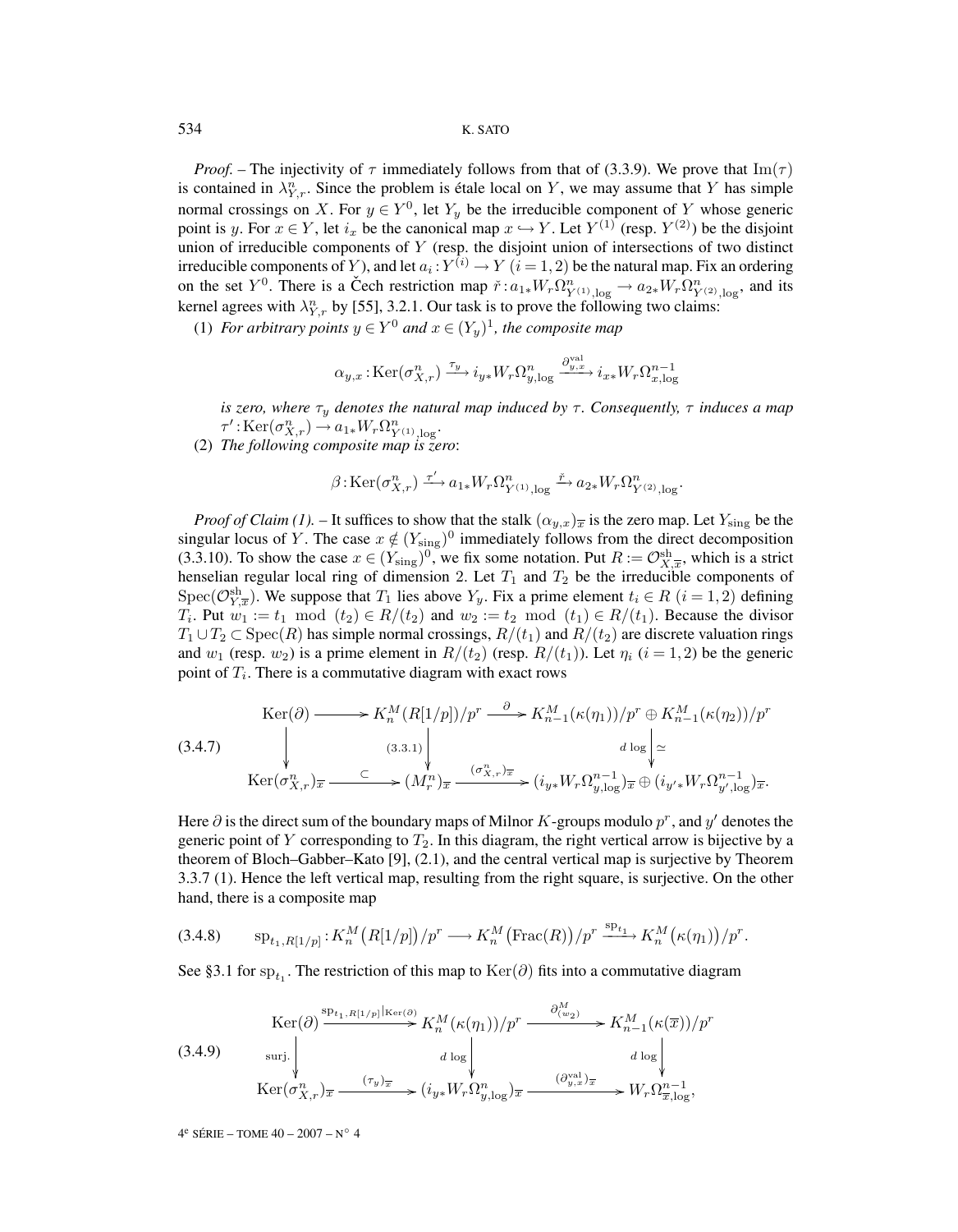where the composite of the lower row gives  $(\alpha_{y,x})_{\overline{x}}$ . The composite of the upper row is the zero map by a commutative diagram of Milnor  $K$ -groups modulo  $p<sup>r</sup>$ 

(3.4.10)  

$$
K_n^M(R[1/p])/p^r \xrightarrow{\partial_{(t_2)}^M} K_{n-1}^M(\kappa(\eta_2))/p^r
$$

$$
\overset{\text{sp}_{u_1, R[1/p]}}{\downarrow} \Big\downarrow_{\text{sp}_{w_1}} \Big\downarrow_{\text{sp}_{w_1}} \Big\downarrow_{\text{K}_n^M(\kappa(\eta_1))/p^r} \xrightarrow{\partial_{(w_2)}^M} K_{n-1}^M(\kappa(\overline{x}))/p^r,
$$

whose commutativity is shown explicitly by the direct decomposition  $R[1/p]^\times \simeq R^\times \times \langle t_1 \rangle \times R^\times$  $\langle t_2 \rangle$ . Hence  $(\alpha_{y,x})_{\overline{x}}$  is the zero map by the diagram (3.4.9), and we obtain Claim (1).

*Proof of Claim (2).* – Let Z be a connected component of  $Y^{(2)}$ . Let  $Y_1$  and  $Y_2$  be the irreducible components of Y such that  $a_2(Z) \subset Y_1 \cap Y_2$ . Our task is to show that the composite map

$$
\beta_Z : \text{Ker}(\sigma_{X,r}^n) \xrightarrow{\tau'} a_{1*}(W_r \Omega_{Y_1,\log}^n \oplus W_r \Omega_{Y_2,\log}^n) \xrightarrow{\tilde{r}} a_{2*}W_r \Omega_{Z,\log}^n
$$

is zero, where the last map sends  $(\omega_1, \omega_2)$   $(\omega_i \in a_{1*}W_r\Omega_{Y_i,\log}^n)$  to  $\omega_1|_Z - \omega_2|_Z$ . Let x be the generic point of  $a_2(Z)$ . Since the canonical map  $a_{2*}W_r\Omega_{Z,\log}^{n} \to i_{xx}W_r\Omega_{x,\log}^{n}$  is injective, we have only to show that the stalk  $(\beta_Z)_{\overline{x}}$  is zero. Put  $R := \mathcal{O}_{X,\overline{x}}^{sh}$ , and let the notation be as in the proof of Claim (1). Suppose that  $T_i$   $(i = 1, 2)$  is the irreducible component of  $Spec(\mathcal{O}_{Y,\overline{x}}^{sh})$ lying above  $Y_i$ . Let  $N_i$   $(i = 1, 2)$  be the kernel of the boundary map  $K_n^M(\kappa(\eta_i))/p^r \to$  $K_{n-1}^M(\kappa(\overline{x}))/p^r$ . By the commutative diagram (3.4.10),  $sp_{t_i, R[1/p]}$  in (3.4.8) induces a map

$$
f_i: \text{Ker}(\partial) \longrightarrow N_i.
$$

See (3.4.7) for ∂. This map fits into a commutative diagram

(3.4.11) 
$$
\operatorname{Ker}(\partial) \xrightarrow{(f_1, f_2)} N_1 \oplus N_2 \xrightarrow{f_3} K_n^M(\kappa(\overline{x}))/p^r
$$
  
\n
$$
\operatorname{surj.}\Bigg\downarrow d \log \Bigg\downarrow d \log \Bigg\downarrow d \log \Bigg\downarrow
$$
  
\n
$$
\operatorname{Ker}(\sigma_{X,r}^n)_{\overline{x}} \xrightarrow{\tau'} (W_r \Omega_{T_1, \log}^n \oplus W_r \Omega_{T_2, \log}^n)_{\overline{x}} \xrightarrow{\tilde{r}} W_r \Omega_{\overline{x}, \log}^n,
$$

where  $f_3$  sends  $(u_1, u_2)$   $(u_i \in N_i)$  to  $sp_{w_2}(u_1) - sp_{w_1}(u_2)$ . See (3.4.7) for the left vertical map. The composite of the lower row gives  $(\beta_Z)_{\overline{x}}$ . The composite of the upper row is zero by a commutative diagram

$$
\begin{array}{ccc}\nK_n^M(R[1/p])/p^r & \xrightarrow{\text{sp}_{t_2,R[1/p]}} K_n^M(\kappa(\eta_2))/p^r \\
\downarrow^{\text{sp}_{t_1,R[1/p]}} & & \downarrow^{\text{sp}_{w_1}} \\
K_n^M(\kappa(\eta_1))/p^r & \xrightarrow{\text{sp}_{w_2}} K_n^M(\kappa(\overline{x}))/p^r,\n\end{array}
$$

whose commutativity is checked in the same way as for (3.4.10). Thus  $(\beta_Z)_{\overline{x}}$  is the zero map, and we obtain Claim (2) and Lemma 3.4.6.  $\Box$ 

*Proof of Theorem 3.4.2.* – The surjectivity of (3.4.3) follows from the same argument as for [55], 2.4.6 (see the surjectivity of the map (2.4.9) in loc. cit.). We prove the injectivity of (3.4.3)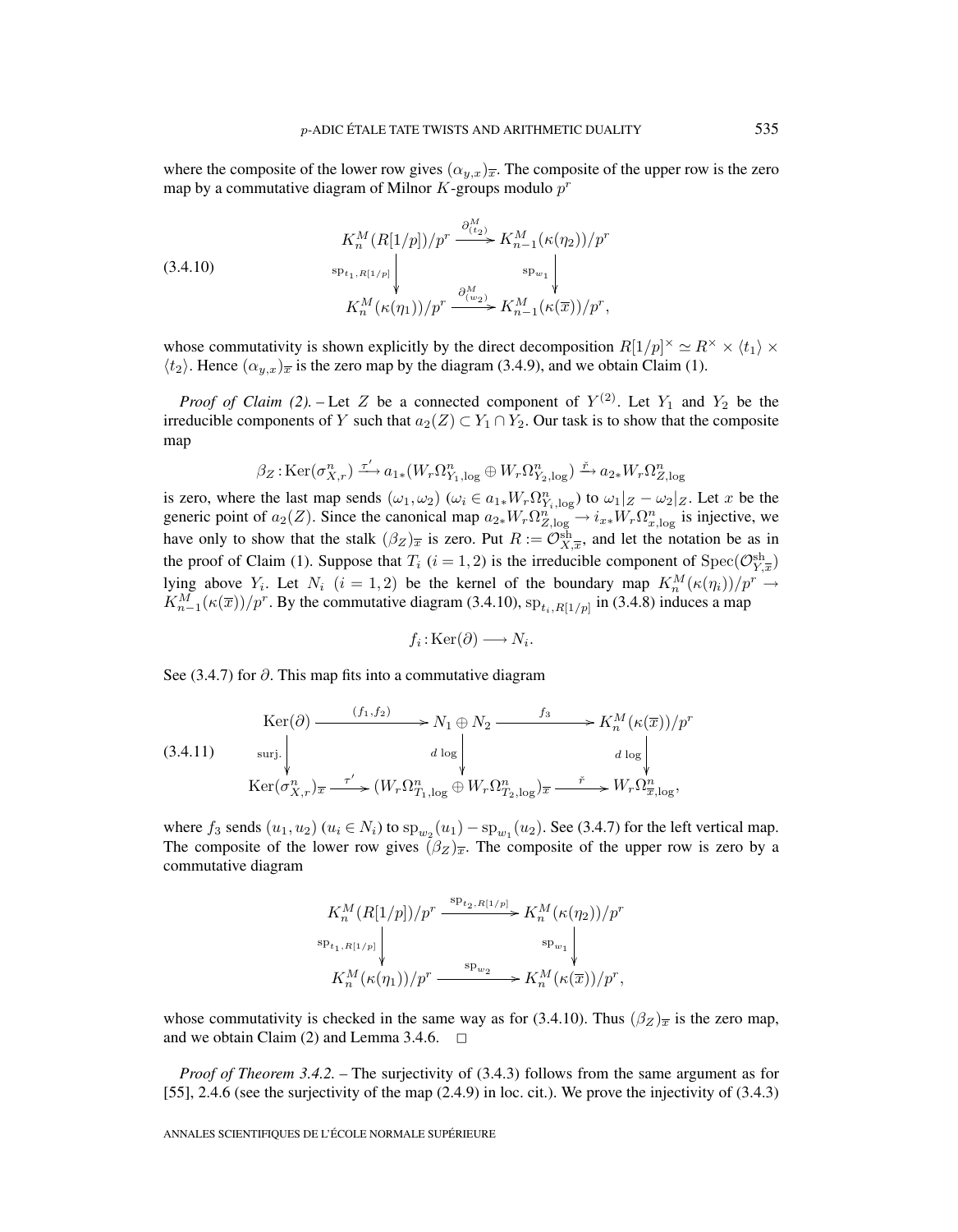and construct the bijection (3.4.4). There are injective maps

$$
FM_r^n/U^1M_r^n \hookrightarrow \mathrm{Ker}(\sigma^n_{X,r})/U^1M_r^n \overset{\tau}{\hookrightarrow} \lambda^n_{Y,r}
$$

(see Lemma 3.4.6 for  $\tau$ ). These two arrows are both bijective, because the sheaves  $FM_r^n/U^1M_r^n$ and  $\lambda_{Y,r}^n$  are generated by symbols from  $(\iota^*\mathcal{O}_X^{\times})^{\otimes n}$  and  $(\mathcal{O}_Y^{\times})^{\otimes n}$ , respectively. Therefore we have  $FM_r^n = \text{Ker}(\sigma_{X,r}^n)$  as subsheaves of  $M_r^n$  and the composite of the above two maps gives the desired bijective map (3.4.4). This completes the proof of Theorem 3.4.2.

#### **3.5. Tamely ramified case**

Assume that X satisfies the following condition over  $O_K$ :

CONDITION 3.5.1. – *There exist a discrete valuation subring*  $O' \subset O_K$  *with*  $O_K/O'$  *finite tamely ramified and a regular semistable family*  $X'$  *over*  $O'$  *with*  $X \simeq X' \otimes_{O'} O_K$ .

Let Y and  $M_r^n$  (resp.  $U^1 M_r^n$ ,  $FM_r^n$ ) be as we defined in §3.2 (resp. §3.3, §3.4). By Theorems 3.3.7 and 3.4.2, we obtain

COROLLARY 3.5.2. – The map  $\sigma_{X,r}^n$  induces an isomorphism  $M_r^n/FM_r^n \simeq \nu_{Y,r}^{n-1}$ , and there *is an isomorphism*  $FM_r^n/U^1M_r^n \simeq \lambda_{Y,r}^n$  *described in the same way as* (3.4.4).

*Proof.* – The second assertion is an immediate consequence of Remark 3.3.8 (1) for X and the definitions of  $FM_r^n$  and  $\lambda_{Y,r}^n$  (cf. Lemma 3.4.6). We prove the first assertion. Since the problem is étale local on Y, we may assume that  $O_K/O'$  is totally tamely ramified. Then the divisor on X' defined by a prime element  $\pi' \in O'$  agrees with Y. Let  $e_1$  be the ramification index of  $O_K/O'$  and let  $\iota'$  and  $j'$  be as follows:

$$
X'_{K'} \xrightarrow{j'} X' \xleftarrow{\iota'} Y,
$$

where K' denotes Frac $(O')$ . Let  $M_{r,X'}^n$  be the étale sheaf  $\iota'^* R^n j'_* \mu_{p'}^{\otimes n}$ . There is a commutative diagram with exact rows

$$
\begin{CD} 0 \longrightarrow FM^n_{r,X'}/U^1 M^n_{r,X'} \longrightarrow M^n_{r,X'}/U^1 M^n_{r,X'} \xrightarrow{\sigma^n_{X',r} \mod U^1 M^n_{r,X'}} \nu_{Y,r} \longrightarrow 0 \\ & \downarrow \qquad \qquad \downarrow \qquad \qquad \downarrow \qquad \qquad \downarrow \qquad \qquad \downarrow \qquad \qquad \downarrow \qquad \qquad \downarrow \qquad \qquad \downarrow \qquad \qquad \downarrow \qquad \qquad \downarrow \qquad \qquad \downarrow \qquad \qquad \downarrow \qquad \qquad \downarrow \qquad \qquad \downarrow \qquad \qquad \downarrow \qquad \qquad \downarrow \qquad \qquad \downarrow \qquad \qquad \downarrow \qquad \qquad \downarrow \qquad \qquad \downarrow \qquad \qquad \downarrow \qquad \qquad \downarrow \qquad \qquad \downarrow \qquad \qquad \downarrow \qquad \qquad \downarrow \qquad \qquad \downarrow \qquad \qquad \downarrow \qquad \qquad \downarrow \qquad \qquad \downarrow \qquad \qquad \downarrow \qquad \qquad \downarrow \qquad \qquad \downarrow \qquad \qquad \downarrow \qquad \qquad \downarrow \qquad \qquad \downarrow \qquad \qquad \downarrow \qquad \qquad \downarrow \qquad \qquad \downarrow \qquad \qquad \downarrow \qquad \qquad \downarrow \qquad \qquad \downarrow \qquad \qquad \downarrow \qquad \qquad \downarrow \qquad \qquad \downarrow \qquad \qquad \downarrow \qquad \qquad \downarrow \qquad \qquad \downarrow \qquad \qquad \downarrow \qquad \qquad \downarrow \qquad \qquad \downarrow \qquad \qquad \downarrow \qquad \qquad \downarrow \qquad \qquad \downarrow \qquad \qquad \downarrow \qquad \qquad \downarrow \qquad \qquad \downarrow \qquad \qquad \downarrow \qquad \qquad \downarrow \qquad \qquad \downarrow \qquad \qquad \downarrow \qquad \qquad \downarrow \qquad \qquad \downarrow \qquad \qquad \downarrow \qquad \qquad \downarrow \qquad \qquad \downarrow \qquad \qquad \downarrow \qquad \qquad \downarrow \qquad \qquad \downarrow \qquad \qquad \downarrow \qquad \qquad \downarrow \qquad \qquad \downarrow \qquad \qquad \downarrow \qquad \qquad \downarrow \qquad \qquad \downarrow \qquad \qquad \downarrow \qquad \qquad \downarrow \qquad \q
$$

where the exactness of the upper row follows from Theorem 3.4.2. Because  $(e_1, p) = 1$  by assumption, the central vertical arrow is bijective by Theorem 3.3.7 (1), (2) (for  $X'$  and X), and the right vertical arrow is bijective as well. Hence  $\sigma_{X,r}^n$  is surjective and the left vertical map is bijective, which implies the equality  $FM_r^n = \text{Ker}(\sigma_{X,r}^n)$ .  $\Box$ 

#### **4.** p**-adic étale Tate twists**

In this section, we define the objects  $\mathfrak{T}_r(n)_X$   $(n \geq 0, r \geq 1)$  stated in Theorem 1.1.1 and discuss their fundamental properties including **T1**, **T2**, **T3**, **T5** and **T6**.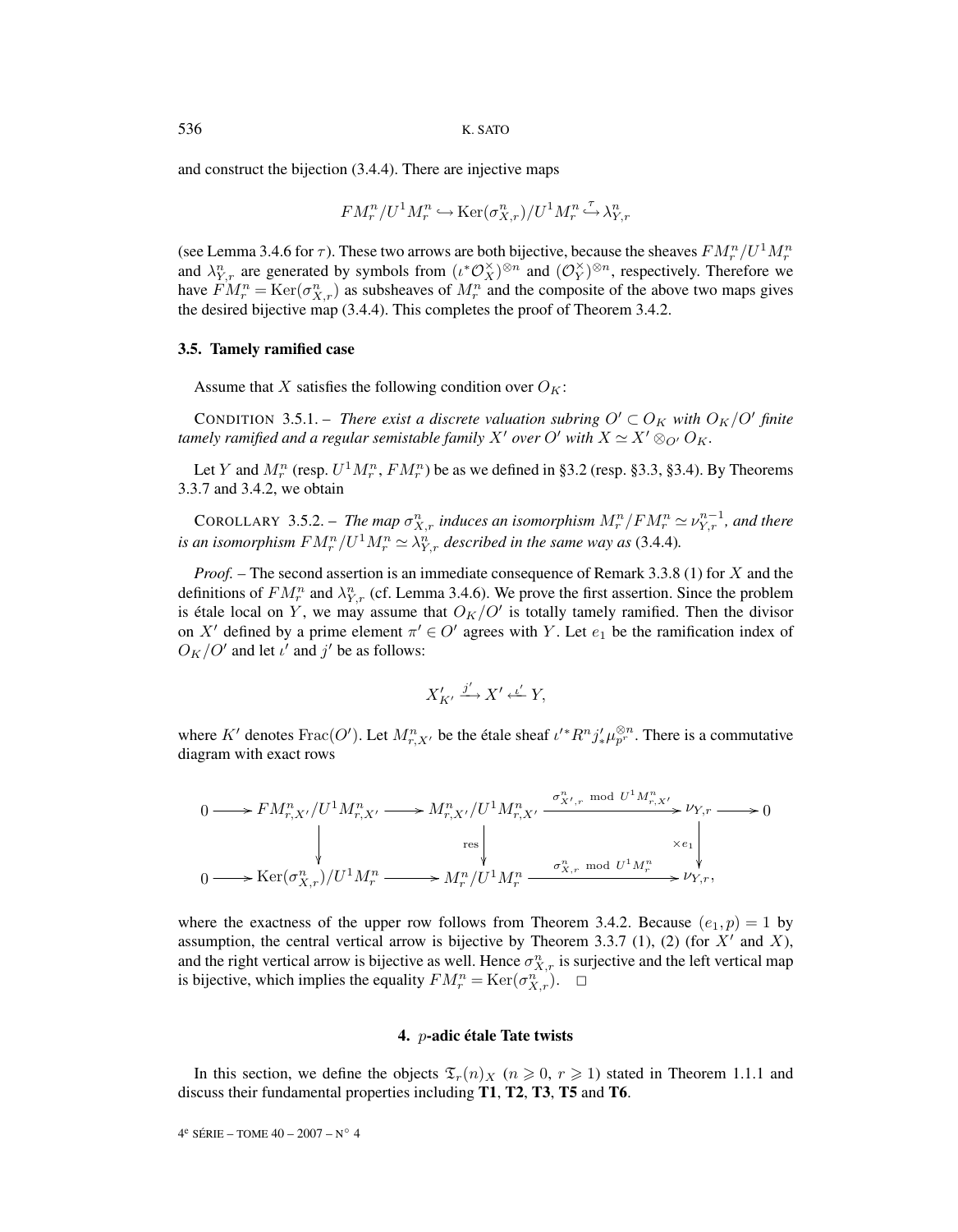## **4.1. Setting**

Let A be a Dedekind ring whose fraction field has characteristic zero and which has a maximal ideal of positive characteristic. Let  $p$  be a prime number which is not invertible in  $A$ , and we assume that the residue fields of A at maximal ideals of characteristic p are *perfect*. Put  $B := \text{Spec}(A)$  and write  $\Sigma$  for the set of the closed points on B of characteristic p. For a point s on B, let  $B_s$  be the henselization of B at s. Let X be a pure-dimensional scheme which is flat of finite type over  $B$ . We assume that  $X$  satisfies the following condition, unless mentioned otherwise:

CONDITION 4.1.1. –  $X[1/p]$  *is regular. For any*  $s \in \Sigma$ , each connected component X' of  $X \times_B B_s$  *satisfies the condition* 3.5.1 *over the integral closure of*  $B_s$  *in*  $\Gamma(X', \mathcal{O}_{X'})$ *.* 

We will often work under the following stronger assumption:

CONDITION 4.1.2. – X is regular. For any  $s \in \Sigma$ , each connected component X' of  $X \times_B B_s$ *is a regular semistable family over the integral closure of*  $B_s$  *in*  $\Gamma(X', \mathcal{O}_{X'})$ .

Let X be a pure-dimensional flat of finite type B-scheme satisfying 4.1.1. Let  $Y \subset X$  be the divisor defined by the radical of  $(p) \subset \mathcal{O}_X$ . We always assume that Y is non-empty. Let  $\nu_{Y,r}^n$  be as in §2.2. Put  $V := X \setminus Y = X[1/p]$ . Let  $\iota$  and  $j$  be as follows:

$$
V \xrightarrow{j} X \xleftarrow{\iota} Y.
$$

Define the étale sheaf  $M_r^n$  on Y to be  $\iota^* R^n j_* \mu_{p^r}^{\otimes n}$ .

## **4.2. Definition of**  $\mathfrak{T}_r(n)_X$

Let X and p be as before. We define  $\mathfrak{T}_r(0)_X := \mathbb{Z}/p^r \mathbb{Z}_X$ . For  $n \geq 1$ , let

$$
(4.2.1) \t\t \sigma_{X,r}(n): \tau_{\leq n} R j_* \mu_{p^r}^{\otimes n} \longrightarrow \iota_* \nu_{Y,r}^{n-1}[-n] \text{ in } D^b(X_{\text{\'et}}, \mathbb{Z}/p^r\mathbb{Z})
$$

be the morphism induced by the map  $\iota_*(\sigma_{X,r}^n): R^n j_* \mu_{p^r}^{\otimes n} = \iota_* M_r^n \to \iota_* \nu_{Y,r}^{n-1}$  of sheaves on  $X_{\text{\'et}}$ (cf. Lemma 2.1.1). See (3.2.5) for  $\sigma_{X,r}^n$ .

LEMMA  $4.2.2.$  – *Suppose*  $n \ge 1$ *, and let* 

$$
(4.2.3) \qquad \qquad \iota_* \nu_{Y,r}^{n-1}[-n-1] \xrightarrow{g} \mathcal{K} \xrightarrow{t} \tau_{\leq n} R j_* \mu_{p^r}^{\otimes n} \xrightarrow{\sigma_{X,r}(n)} \iota_* \nu_{Y,r}^{n-1}[-n]
$$

*be a distinguished triangle in*  $D^b(X_{\text{\'et}},\mathbb{Z}/p^r\mathbb{Z})$ *. Then* K *is concentrated in* [0,*n*]*, the triple*  $(K, t, g)$  *is unique up to a unique isomorphism and g is determined by the pair*  $(K, t)$ *.* 

*Proof.* – The map  $\iota_*(\sigma_{X,r}^n)$  is surjective by Theorem 3.4.2 and Corollary 3.5.2. Hence K is acyclic outside of  $[0, n]$  and there is no non-zero morphism from K to  $\iota_* \nu_{Y,r}^{n-1}[-n-1]$  by Lemma 2.1.1. The uniqueness assertion follows from this fact and Lemma 2.1.2 (3).  $\Box$ 

DEFINITION 4.2.4. – For  $n \geq 1$ , we fix a pair  $(\mathcal{K}, t)$  fitting into a distinguished triangle of the form (4.2.3), and define  $\mathfrak{T}_r(n)_X := \mathcal{K}$ . The morphism t determines an isomorphism  $j^*\mathcal{K} \simeq \mu_{p^r}^{\otimes n}$ , and  $\mathfrak{T}_r(n)_X$  is concentrated in  $[0,n]$ , that is,  $\mathfrak{T}_r(n)_X$  satisfies **T1** and **T2** in 1.1.1. Moreover, t induces isomorphisms

(4.2.5) 
$$
\mathcal{H}^q(\mathfrak{T}_r(n)_X) \simeq \begin{cases} R^q j_* \mu_{p^r}^{\otimes n} & (0 \leq q < n), \\ i_* F M_r^n & (q = n), \end{cases}
$$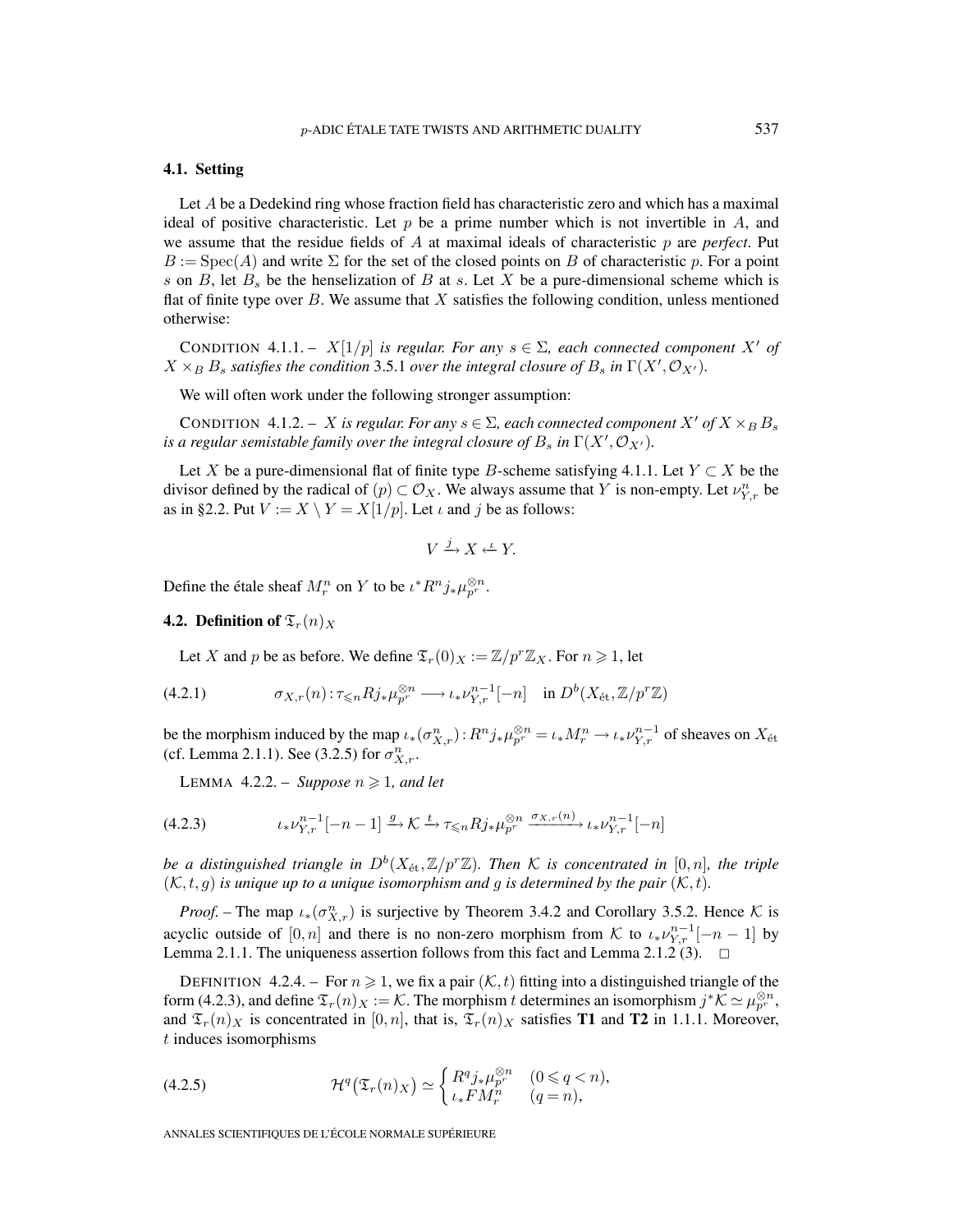where we have used Theorem 3.4.2 and Corollary 3.5.2 for  $q = n$ .

We prove here the existence of a natural product structure (**T5** in 1.1.1).

PROPOSITION 4.2.6 (Product structure). – *For*  $m, n \geqslant 0$ , there is a unique morphism

(4.2.7) 
$$
\mathfrak{T}_r(m)_X \otimes^{\mathbb{L}} \mathfrak{T}_r(n)_X \longrightarrow \mathfrak{T}_r(m+n)_X \quad \text{in } D^-(X_{\text{\'et}}, \mathbb{Z}/p^r\mathbb{Z})
$$

*that extends the natural map*  $\mu_{p^r}^{\otimes m} \otimes \mu_{p^r}^{\otimes n} \to \mu_{p^r}^{\otimes m+n}$  *on*  $V_{\mathrm{\acute{e}t}}$ *.* 

*Proof.* – If  $m = 0$  or  $n = 0$ , then the assertion is obvious. Assume  $m, n \ge 1$ , and put  $\mathfrak{L} :=$  $\mathfrak{T}_r(m)_X\otimes^{\mathbb{L}} \mathfrak{T}_r(n)_X$ . By the definition of  $\mathfrak{T}_r(m+n)_X$  and Lemma 2.1.2 (1), it suffices to show that the following composite morphism is zero in  $D^-(X_{\text{\'et}},\mathbb{Z}/p^r\mathbb{Z})$ :

$$
\mathfrak{L} \longrightarrow \tau_{\leqslant m} R j_* \mu_{p^r}^{\otimes m} \otimes^{\mathbb{L}} \tau_{\leqslant n} R j_* \mu_{p^r}^{\otimes n} \longrightarrow \tau_{\leqslant m+n} R j_* \mu_{p^r}^{\otimes m+n} \xrightarrow{\sigma_{X,r}(m+n)} \iota_* \nu_{Y,r}^{m+n-1}[-m-n],
$$

where the second arrow is induced by the natural map  $\mu_{p^r}^{\otimes m} \otimes \mu_{p^r}^{\otimes m} \to \mu_{p^r}^{\otimes m+n}$  on V. We prove this triviality. Because L is concentrated in degrees  $\leq m + n$ , this composite morphism is determined by the composite map of the  $(m + n)$ -th cohomology sheaves (cf. Lemma 2.1.1)

$$
\mathcal{H}^{m+n}(\mathfrak{L}) \longrightarrow \iota_* M_r^m \otimes \iota_* M_r^n \longrightarrow \iota_* M_r^{m+n} \xrightarrow{\iota_* (\sigma_{X,r}^{m+n})} \iota_* \nu_{Y,r}^{m+n-1}.
$$

The image of  $\mathcal{H}^{m+n}(\mathfrak{L})(\simeq \iota_*FM_r^m\otimes \iota_*FM_r^n)$  into  $\iota_*M_r^{m+n}$  is contained in  $\iota_*FM_r^{m+n}$ . Hence this composite map is zero and we obtain Proposition 4.2.6.  $\Box$ 

The following proposition (**T6** in 1.1.2) follows from a similar argument as for Proposition 4.2.6.

PROPOSITION 4.2.8 (Contravariant functoriality). – *Let* X *and* Z *be flat* B*-schemes satisfying* 4.1.1*. Let*  $f: Z \to X$  *be a morphism of schemes, and let*  $\psi: Z[1/p] \to X[1/p]$  *be the induced morphism. Then there is a unique morphism*

$$
f^*: f^* \mathfrak{T}_r(n)_X \longrightarrow \mathfrak{T}_r(n)_Z
$$
 in  $D^b(Z_{\text{\'et}}, \mathbb{Z}/p^r\mathbb{Z})$ 

*that extends the natural isomorphism*  $\psi^*\mu_{p^r}^{\otimes n} \simeq \mu_{p^r}^{\otimes n}$  *on*  $(Z[1/p])_{\text{\'et}}$ *. Consequently, these pullback morphisms satisfy the transitivity property.*

#### **4.3. Bockstein triangle**

We prove the following proposition:

PROPOSITION  $4.3.1 - For r, s \geq 1$ , the following holds:

- (1) *There is a unique morphism*  $p: \mathfrak{T}_r(n)_X \to \mathfrak{T}_{r+1}(n)_X$  *in*  $D^b(X_{\text{\'et}},\mathbb{Z}/p^{r+1}\mathbb{Z})$  *that extends the natural inclusion*  $\mu_{p^r}^{\otimes n} \hookrightarrow \mu_{p^{r+1}}^{\otimes n}$  *on*  $V_{\text{\'et}}$ *.*
- (2) *There is a unique morphism*  $\mathcal{R}: \mathfrak{T}_{r+1}(n)_X \to \mathfrak{T}_r(n)_X$  *in*  $D^b(X_{\text{\'et}},\mathbb{Z}/p^{r+1}\mathbb{Z})$  *that extends the natural projection*  $\mu_{p^{r+1}}^{\otimes n} \to \mu_{p^r}^{\otimes n}$  *on*  $V_{\text{\textup{'et}}}.$
- (3) *There is a canonical Bockstein morphism*  $\delta_{s,r} : \mathfrak{T}_s(n)_X \to \mathfrak{T}_r(n)_X[1]$  *in*  $D^b(X_{\text{\'et}})$ *satisfying*
	- (3-1)  $\delta_{s,r}$  extends the Bockstein morphism  $\mu_{p^s}^{\otimes n} \to \mu_{p^r}^{\otimes n}[1]$  in  $D^b(V_{\text{\'et}})$  associated with the *short exact sequence*  $0 \to \mu_{p^r}^{\otimes n} \to \mu_{p^r+s}^{\otimes n} \to \mu_{p^s}^{\otimes n} \to 0$ .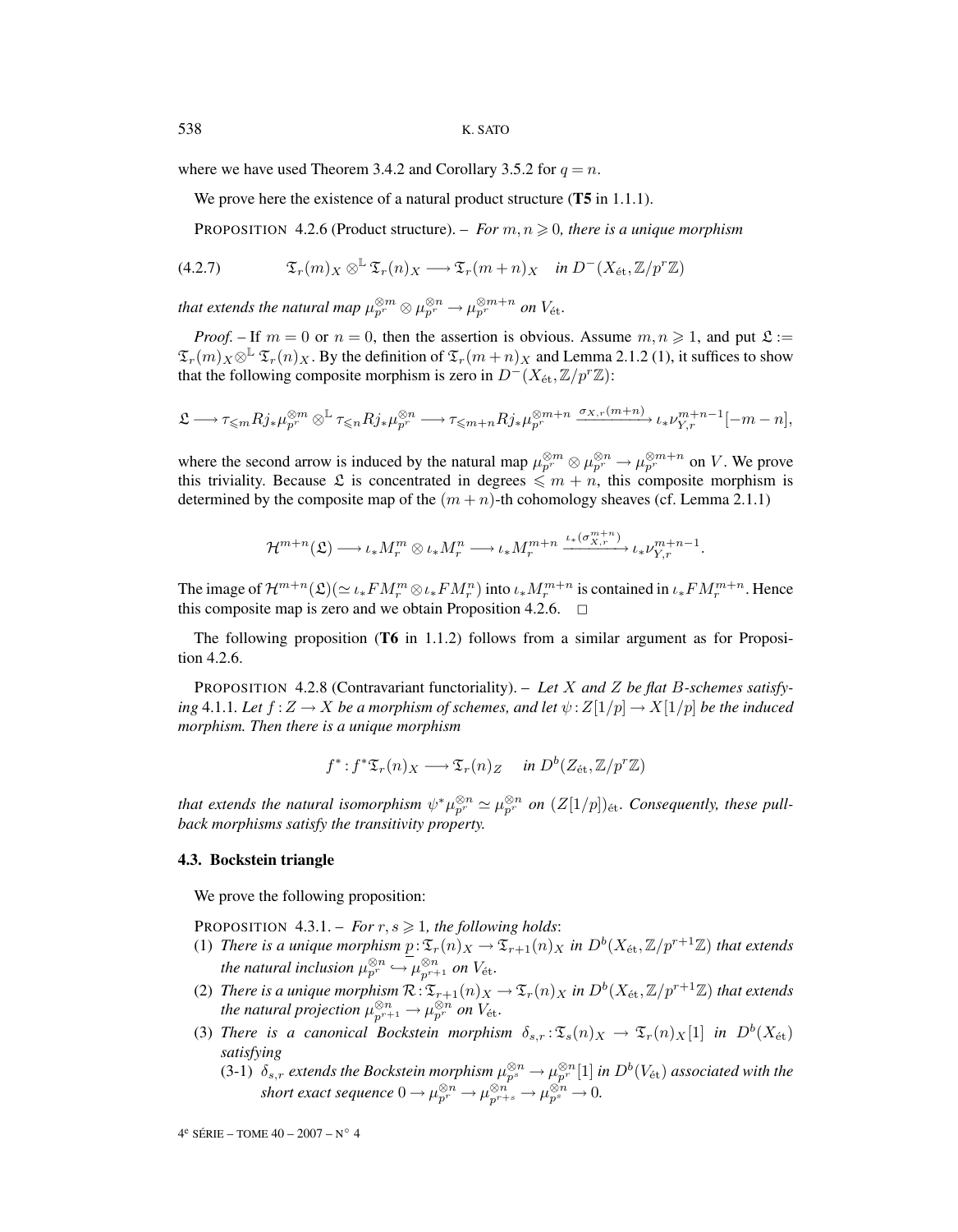(3-2) δs,r *fits into a distinguished triangle*

$$
\mathfrak{T}_{r+s}(n)_X \xrightarrow{\mathcal{R}^r} \mathfrak{T}_s(n)_X \xrightarrow{\delta_{s,r}} \mathfrak{T}_r(n)_X[1] \xrightarrow{\underline{p}^s[1]} \mathfrak{T}_{r+s}(n)_X[1].
$$

*Proof.* – The claims (1) and (2) follow from the fact that  $\mathfrak{T}_r(n)_X$  is concentrated in [0, n] and from Lemma 2.1.2 (1). The details are straight-forward and left to the reader. We prove (3). For two complexes  $M^{\bullet} = (\{M^u\}_{u \in \mathbb{Z}}, \{d_M^u : M^u \to M^{u+1}\}_{u \in \mathbb{Z}}), N^{\bullet} = (\{N^v\}_{v \in \mathbb{Z}}, \{d_N^v\}_{v \in \mathbb{Z}})$  and a map  $h^{\bullet}: M^{\bullet} \to N^{\bullet}$  of complexes, let  $Cone(h)^{\bullet}$  be the mapping cone (cf. [66], XVII)

$$
Cone(h)^q := M^{q+1} \oplus N^q, \quad d^q_{Cone(h)} := (-d_M^{q+1}, h^{q+1} + d_N^q).
$$

We construct a morphism  $\delta_{s,r}$  satisfying (3-1) and (3-2) in a canonical way. Take injective resolutions  $\mu_{p}^{\otimes n} \to I_v^{\bullet}$   $(v = r, r + s)$  and an injective resolution  $\mu_{p}^{\otimes n} \to J_s^{\bullet}$  in the category of sheaves on  $V_{\text{\'et}}$  for which there is a short exact sequence of complexes of the form

$$
0 \longrightarrow I_r^{\bullet} \longrightarrow I_{r+s}^{\bullet} \longrightarrow J_s^{\bullet} \longrightarrow 0.
$$

Let  $a_v: \tau \le n, j_* I_v^{\bullet} \to \iota_* \nu_{Y,v}^{n-1}[-n]$   $(v = r, r + s)$  and  $b_s: \tau \le n, j_* J_s^{\bullet} \to \iota_* \nu_{Y,s}^{n-1}[-n]$  be the natural maps of complexes that represent  $\sigma_{X,v}(n)$ :  $\tau \le nRj_* \mu_{p^v}^{\otimes n} \to \iota_* \nu_{Y,v}^{n-1}[-n]$  with  $v = r, r + s$  and s, respectively (cf. §4.2). The complexes  $Cone^{\bullet}(a_v)(v = r, r + s)$  and  $Cone^{\bullet}(b_s)$  represent  $\mathfrak{T}_{v}(n)$ <sub>X</sub> with  $v = r, r + s$  and s, respectively. We show that the sequence of complexes

(4.3.1) 
$$
0 \longrightarrow \text{Cone}^{\bullet}(a_r) \longrightarrow \text{Cone}^{\bullet}(a_{r+s}) \xrightarrow{f} \text{Cone}^{\bullet}(b_s) \longrightarrow 0
$$

is exact. Indeed, this exactness follows from that of the sequence  $0 \to \nu_{Y,r}^{n-1} \to \nu_{Y,r+s}^{n-1} \to$  $\nu_{Y,s}^{n-1} \to 0$  ([55], 2.2.5 (2)) and that of the sequence of complexes

$$
(4.3.2) \t\t 0 \longrightarrow \tau_{\leq n} j_* I_r^{\bullet} \longrightarrow \tau_{\leq n} j_* I_{r+s}^{\bullet} \longrightarrow \tau_{\leq n} j_* J_s^{\bullet} \longrightarrow 0
$$

(cf. Theorem 3.3.7 (1)). Finally, we define  $\delta_{s,r}$  as the composite Cone<sup>•</sup>( $b_s$ )  $\rightarrow$  Cone<sup>•</sup>( $f$ )  $\simeq$ Cone<sup>•</sup>( $a_r$ )[1] in  $D^b(X_{\text{\'et}})$ , i.e., connecting morphism associated with (4.3.1). By definition,  $\delta_{s,r}$ is canonical and satisfies the properties  $(3-1)$  and  $(3-2)$ . This completes the proof.

*Remark* 4.3.4. – One can construct a map  $\delta'_{s,r} : \mathfrak{T}_s(n)_X \to \mathfrak{T}_r(n)_X[1]$  in  $D^b(X_{\text{\'et}},\mathbb{Z}/p^{s+r}\mathbb{Z})$ satisfying (3-1) and (3-2) in the same way as above. Clearly,  $\delta'_{s,r} = \delta_{s,r}$  in  $D^b(X_{\text{\'et}})$ .

## **4.4. Gysin morphism and purity**

We define Gysin morphisms for closed subschemes of X contained in Y and prove **T3** in 1.1.1. See §6 below for a purity result for horizontal subschemes.

LEMMA 4.4.1. – (1) *There is a unique morphism*

$$
g': \nu_{Y,r}^{n-1}[-n-1] \longrightarrow R\iota^! \mathfrak{T}_r(n)_X \quad \text{ in } D^b(Y_{\mathrm{\acute{e}t}}, \mathbb{Z}/p^r\mathbb{Z})
$$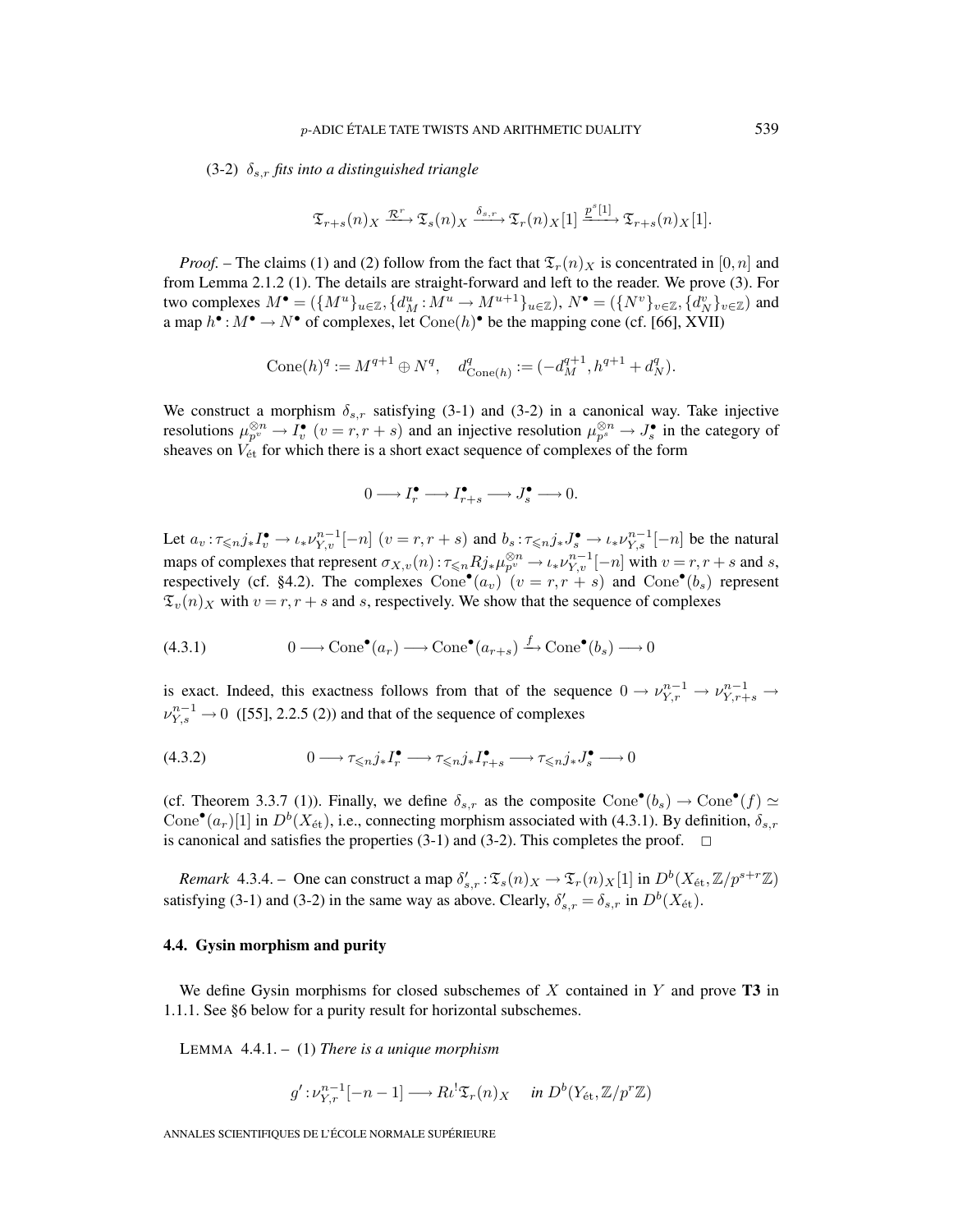*fitting into a commutative diagram with distinguished rows*

$$
\begin{array}{c}\n\mathfrak{T}_{r}(n)_{X} \xrightarrow{t} \tau \leq n R j_{*} \mu_{p^{r}}^{\otimes n} \xrightarrow{-\sigma_{X,r}(n)} \iota_{*} \nu_{Y,r}^{n-1}[-n] \xrightarrow{g[1]} \rightarrow \mathfrak{T}_{r}(n)_{X}[1] \\
\downarrow \xrightarrow{\qquad \qquad \downarrow \qquad \qquad } \mathfrak{T}_{r}(n)_{X} \xrightarrow{j^{*}} R j_{*} \mu_{p^{r}}^{\otimes n} \xrightarrow{\delta_{Y,Y}^{loc}(\mathbb{Z}/p^{r}\mathbb{Z}(n)_{X})} R l_{*} R l^{!} \mathfrak{T}_{r}(n)_{X}[1] \xrightarrow{\iota_{*}} \mathfrak{T}_{r}(n)_{X}[1].\n\end{array}
$$

*Here* t *and* g *denote the same morphisms as in Lemma* 4.2.2*, and the lower row is the localization distinguished triangle* (1.9.2)*.*

(2) g *induces an isomorphism*

$$
\tau_{\leq n+1}(g'):\nu_{Y,r}^{n-1}[-n-1]\xrightarrow{\simeq} \tau_{\leq n+1}R\iota^!\mathfrak{T}_r(n)_X \quad \text{in } D^b(Y_{\text{\'et}},\mathbb{Z}/p^r\mathbb{Z}).
$$

*Proof.* – We first calculate the cohomology sheaves of  $R\iota^! \mathfrak{T}_r(n)_X$ . In the lower row of (4.4.2), the map of the q-th cohomology sheaves of  $\alpha \circ t$  is bijective (resp. injective) if  $q < n$  (resp.  $q = n$ ), by (4.2.5). Hence by **T2**, we obtain

(4.4.3) 
$$
R^{q} \iota^{!} \mathfrak{T}_{r}(n)_{X} \simeq \begin{cases} 0 & (q < n+1), \\ \iota^{*} R^{q-1} j_{*} \mu_{p^{r}}^{\otimes n} & (q > n+1), \end{cases}
$$

and a short exact sequence

$$
(4.4.4) \t 0 \longrightarrow FM_r^n \longrightarrow M_r^n \xrightarrow{\iota^* \mathcal{H}^n(\delta_{V,Y}^{\text{loc}}(\mathfrak{T}_r(n)_X))} R^{n+1} \iota^! \mathfrak{T}_r(n)_X \longrightarrow 0.
$$

By Lemma 2.1.1, (4.4.3) and **T2**, we have

$$
\operatorname{Hom}_{D^b(Y_{\text{\'et}},\mathbb{Z}/p^r\mathbb{Z})}\left(\mathfrak{T}_r(n)_X[1],R\iota_*R\iota^!\mathfrak{T}_r(n)_X[1]\right)=0.
$$

Hence the first assertion of the lemma follows from Lemma 2.1.2 (2). The second assertion follows from  $(4.4.4)$ .  $\square$ 

DEFINITION 4.4.5. – Let  $\phi$ :  $Z \hookrightarrow Y$  be a closed immersion of pure codimension. Put  $c$ := codim<sub>X</sub>(Z), and let i be the composite map  $Z \hookrightarrow Y \hookrightarrow X$ . We define the morphism

(4.4.6) 
$$
Gys_i^n : \nu_{Z,r}^{n-c}[-n-c] \longrightarrow Ri^! \mathfrak{T}_r(n)_X \text{ in } D^b(Z_{\text{\'et}}, \mathbb{Z}/p^r\mathbb{Z})
$$

as follows, where  $v_{Z,r}^{n-c}$  means the zero sheaf if  $n < c$ . If  $Z = Y$  (hence  $c = 1$  and  $i = \iota$ ), then we define  $Gys<sub>i</sub><sup>n</sup>$  as the morphism g' in Lemma 4.4.1. This morphism agrees with the adjoint of g in Lemma 4.2.2 by the commutativity of the right square of (4.4.2). For a general Z, we define  $Gys_i^n$  as the composite

$$
\nu_{Z,r}^{n-c}[-n-c] \xrightarrow{\mathrm{Gys}_{\phi}^{n-1}[-n-1]} R\phi^! \nu_{Y,r}^{n-1}[-n-1] \xrightarrow{R\phi^!(\mathrm{Gys}_\iota^n)} R\phi^! R \iota^! \mathfrak{T}_r(n)_X = R \iota^! \mathfrak{T}_r(n)_X.
$$

See Definition 2.2.1 for  $\text{Gys}_{\phi}^{n-1}$ .

THEOREM 4.4.7 (Purity). – *The morphism*

$$
\tau_{\leq n+c}(\text{Gys}_i^n): \nu_{Z,r}^{n-c}[-n-c] \longrightarrow \tau_{\leq n+c} R i^! \mathfrak{T}_r(n)_X
$$

*is an isomorphism.*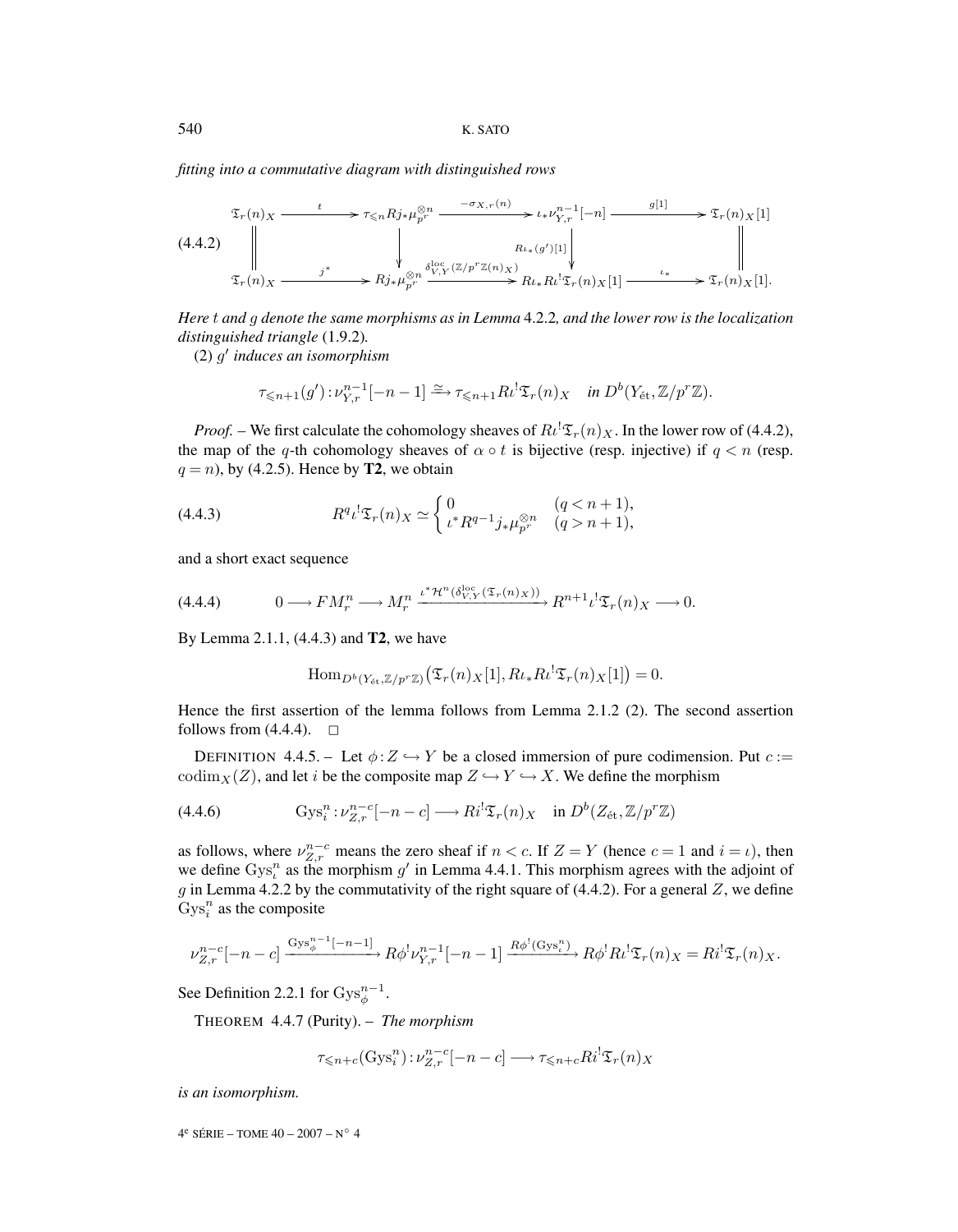*Proof.* – By the definition of  $Gys_i^n$ , the morphism  $\tau \le n+c(Gys_i^n)$  is decomposed as follows:

$$
\nu_{Z,r}^{n-c}[-n-c] \xrightarrow{\tau_{\leq n+c}(\text{Gys}_{\phi}^{n-1}[-n-1])} \tau_{\leq n+c}(R\phi^{!}\nu_{Y,r}^{n-1}[-n-1])
$$
\n
$$
\xrightarrow{\tau_{\leq n+c}R\phi^{!}\{\tau_{\leq n+1}(\text{Gys}_{\iota}^{n})\}} \tau_{\leq n+c}\{R\phi^{!}(\tau_{\leq n+1}R\iota^{!}\mathfrak{T}_{r}(n)_{X})\}
$$
\n
$$
\xrightarrow{\text{canonical}} \tau_{\leq n+c}R\iota^{!}\mathfrak{T}_{r}(n)_{X}.
$$

The first two arrows are isomorphisms by Theorem 2.2.2 and Lemma 4.4.1. We show that the last arrow is an isomorphism as well. There is a distinguished triangle of the form

$$
\tau_{\leq n+1} R \iota^! \mathfrak{T}_r(n)_X \longrightarrow R \iota^! \mathfrak{T}_r(n)_X \longrightarrow \tau_{\geq n+2} R \iota^! \mathfrak{T}_r(n)_X \longrightarrow (\tau_{\leq n+1} R \iota^! \mathfrak{T}_r(n)_X)[1]
$$

and we have  $\tau_{\geqslant n+2}R\iota^!\mathfrak{T}_r(n)_X \simeq (\tau_{\geqslant n+1}\iota^*Rj_*\mu_{p^r}^{\otimes n})[-1]$  (cf. (4.4.3)). Hence it suffices to show

(4.4.8) 
$$
\tau_{\leq n+c-1} R \phi^{!} (\tau_{\geq n+1} \iota^* R j_* \mu_{p^r}^{\otimes n}) = 0.
$$

By the exactness of (4.3.2), there is a distinguished triangle of the form

$$
\tau_{\geqslant n+1} Rj_* \mu_{p^{r-1}}^{\otimes n} \longrightarrow \tau_{\geqslant n+1} Rj_* \mu_{p^r}^{\otimes n} \longrightarrow \tau_{\geqslant n+1} Rj_* \mu_p^{\otimes n} \longrightarrow (\tau_{\geqslant n+1} Rj_* \mu_p^{\otimes n})[1].
$$

Hence (4.4.8) is reduced to the case  $r = 1$  and then to the following semi-purity due to Hagihara (cf. Theorem A.2.6 below):

$$
R^q \phi^! (\iota^* R^m j_* \mu_p^{\otimes n}) = 0 \quad \text{for any } m, q \text{ with } q \leqslant c - 2,
$$

where one must note  $c = \text{codim}_Y(Z) + 1$ . This completes the proof.  $\Box$ 

COROLLARY 4.4.9. – Let  $i: Z \to X$  be a closed immersion of codimension  $\geq n + 1$ . Then *we have*  $R^{q}i^{!}\mathfrak{T}_{r}(n)_{X} = 0$  *for any*  $q \leq 2n + 1$ *.* 

*Proof.* – If  $Z[1/p]$  is empty, then we have  $R^{q}i^{!}\mathfrak{T}_{r}(n)_{X} = 0$  for  $q \leq 2n + 1$  by Theorem 4.4.7. We next prove the case that  $Z[1/p]$  is non-empty. Put  $U := Z[1/p]$  and  $T := Z \setminus U$ . Let  $\alpha: T \hookrightarrow Z$ ,  $\beta: U \hookrightarrow Z$  and  $\gamma: T \hookrightarrow X$  be the natural immersions. There is a long exact sequence of sheaves on  $Z_{\text{\'et}}$ 

$$
\cdots \longrightarrow \alpha_* R^q \gamma^! \mathfrak{T}_r(n)_X \longrightarrow R^q i^! \mathfrak{T}_r(n)_X \longrightarrow R^q \beta_* \beta^* R i^! \mathfrak{T}_r(n)_X \longrightarrow \cdots,
$$

where  $\alpha_* R^q \gamma^! \mathfrak{T}_r(n)_X$  is zero for  $q \leq 2n + 1$  by the previous case. We show that  $R^q \beta_* \beta^* R i^! \mathfrak{T}_r(n)_X$  is zero for  $q \leq 2n + 1$ . Indeed, we have  $\beta^* R i^! \mathfrak{T}_r(n)_X = R \psi^! \mu_{p^r}^{\otimes n}$  with  $\psi$ the closed immersion  $U \hookrightarrow V$ , and it is concentrated in degrees  $\ge 2n + 2$  by the absolute purity of Thomason–Gabber ([62,15]) and the assumption that  $\text{codim}_X(Z) \geq n + 1$ .  $\Box$ 

We next prove a projection formula, which will be used later in §5 and §6.

PROPOSITION 4.4.10 (Projection formula). – Let  $i:Z \hookrightarrow X$  be as in 4.4.5*. We define the*  $morphism$   $i^*$  :  $\mathfrak{T}_r(n)_X$   $\to$   $i_*\lambda_{Z,r}^n[-n]$  in  $D^b(X_\text{\rm \'et},\mathbb{Z}/p^r\mathbb{Z})$  by the natural pull-back of symbols on *the* n*-th cohomology sheaves* (*cf.* (4.2.5))*. Then the square*

$$
i_{*} \nu_{Z,r}^{m-c}[-m-c] \otimes^{\mathbb{L}} \mathfrak{T}_{r}(n)_{X} \xrightarrow{\mathrm{Gys}_{i}^{m} \otimes^{\mathbb{L}} \mathrm{id}} \mathfrak{T}_{r}(m)_{X} \otimes^{\mathbb{L}} \mathfrak{T}_{r}(n)_{X}
$$
  
\n
$$
\downarrow \qquad \qquad \downarrow \qquad \qquad \downarrow
$$
  
\n
$$
i_{*} \nu_{Z,r}^{m+n-c}[-m-n-c] \xrightarrow{\mathrm{Gys}_{i}^{m+n}} \mathfrak{T}_{r}(m+n)_{X}
$$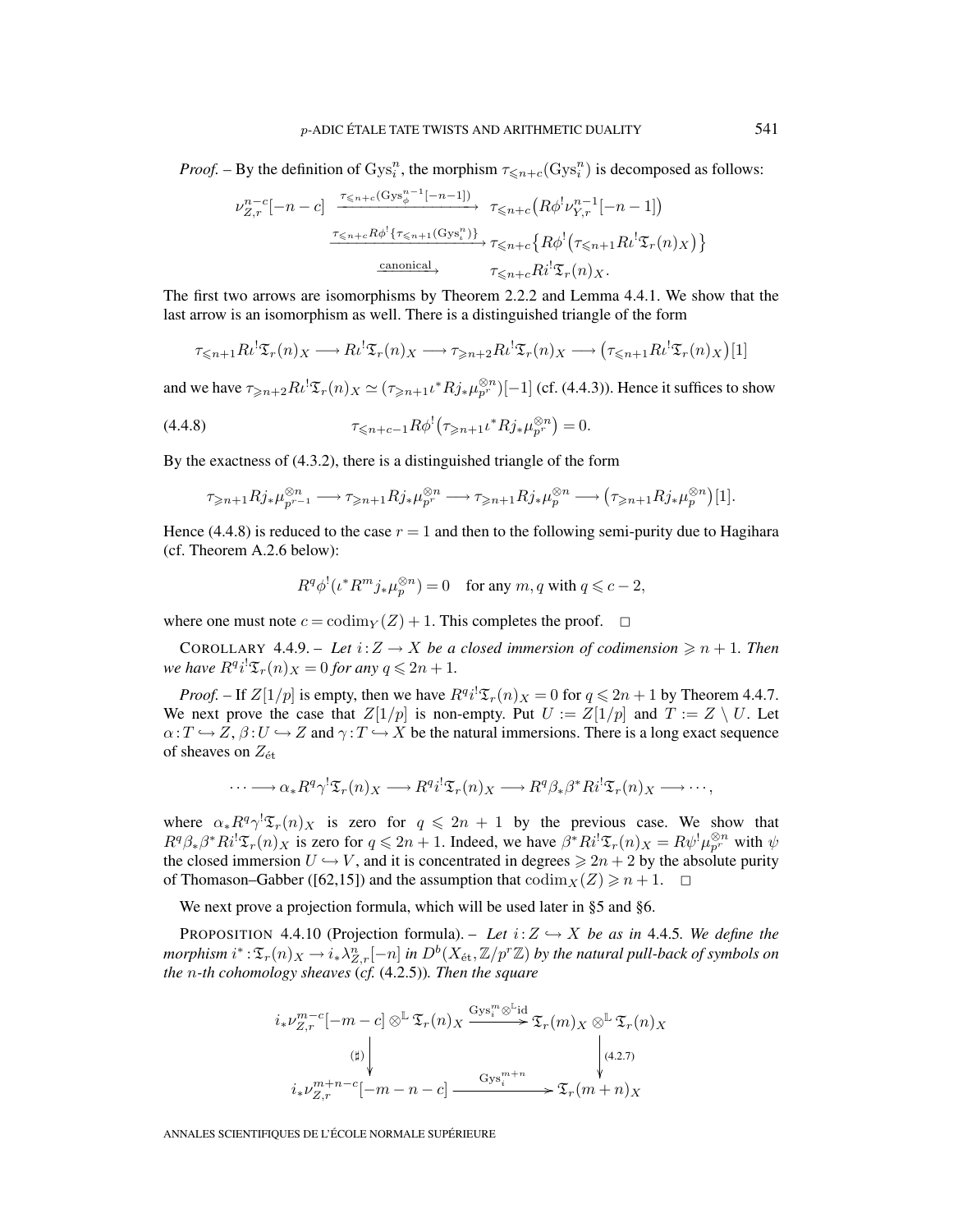542 K. SATO

*commutes in*  $D^{-}(X_{\text{\'et}},\mathbb{Z}/p^{r}\mathbb{Z})$ *. Here the left vertical arrow* ( $\sharp$ ) *is the composite map* 

$$
i_{*}\nu_{Z,r}^{m-c}[-m-c]\otimes^{\mathbb{L}}\mathfrak{T}_{r}(n)_{X}\xrightarrow{\mathrm{id}\otimes^{\mathbb{L}}i^{*}}i_{*}\nu_{Z,r}^{m-c}[-m-c]\otimes^{\mathbb{L}}i_{*}\lambda_{Z,r}^{n}[-n] \longrightarrow i_{*}\nu_{Z,r}^{m+n-c}[-m-n-c],
$$

*and the last arrow is induced by the pairing* (2.2.3) *on the*  $(m + n + c)$ -*th cohomology sheaves.* 

*Proof.* – One can easily check the case  $Z = Y$  by the commutativity of the central square in (4.4.2). The general case is, by the previous case, reduced to the commutativity of a diagram

$$
\phi_* \nu_{Z,r}^{m-c}[-m-c] \otimes^{\mathbb{L}} \lambda_{Y,r}^n[-n] \xrightarrow{\mathrm{Gys}_\phi^{m-1}[-m-1] \otimes^{\mathbb{L}} \mathrm{id}[-n]} \nu_{Y,r}^{m-1}[-m-1] \otimes^{\mathbb{L}} \lambda_{Y,r}^n[-n]
$$
\n
$$
\downarrow \qquad \downarrow
$$
\n
$$
\phi_* \nu_{Z,r}^{m+n-c}[-m-n-c] \xrightarrow{\mathrm{Gys}_\phi^{m+n-1}[-m-n-1]} \nu_{Y,r}^{m+n-1}[-m-n-1]
$$

in  $D^{-}(Y_{\text{\'et}},\mathbb{Z}/p^{r}\mathbb{Z})$  with  $\phi:Z\hookrightarrow Y$ . Here the vertical arrows are defined in a similar way as for  $(\sharp)$ . We prove the commutativity of this square. For two complexes  $M^{\bullet}$  =  $({M^u}_{u\in\mathbb{Z}}, \{d_M^u : M^u \to M^{u+1}\}_{u\in\mathbb{Z}})$  and  $N^{\bullet} = ({N^v}_{v\in\mathbb{Z}}, \{d_N^v}_{v\in\mathbb{Z}})$ , we define the double complex  $M^{\bullet} \otimes N^{\bullet}$  as

$$
(M^{\bullet}\otimes N^{\bullet})^{u,v}:=M^u\otimes N^v,\quad \partial_1^{u,v}:=d_M^u\otimes \mathrm{id}_{N^v},\quad \partial_2^{u,v}:=(-1)^u\,\mathrm{id}_{M^u}\otimes d_N^v.
$$

We write  $(M^{\bullet} \otimes N^{\bullet})^t$  for the associated total complex, whose image into the derived category gives  $M^{\bullet} \otimes^{\mathbb{L}} N^{\bullet}$  if either  $M^{\bullet}$  or  $N^{\bullet}$  is bounded above and consists of flat objects. Now for  $T \in \{Y, Z\}$  and  $a \ge 0$ , let  $C_r^{\bullet}(T, a)$  be the complex of sheaves defined in §2.2. Because  $\lambda_{Y,r}^n$  is flat over  $\mathbb{Z}/p^r\mathbb{Z}$  by [55], 3.2.3, the commutativity in question follows from that of a diagram of complexes on  $Y_{\text{\'et}}$ 

$$
(\phi_* C_r^{\bullet}(Z, m-c)[-m-c] \otimes \lambda_{Y,r}^n[-n])^{\circ} \longrightarrow (C_r^{\bullet}(Y, m-1)[-m-1] \otimes \lambda_{Y,r}^n[-n])^{\circ}
$$
  
product  

$$
\downarrow \qquad \qquad \downarrow
$$
  

$$
\phi_* C_r^{\bullet}(Z, m+n-c)[-m-n-c] \longrightarrow C_r^{\bullet}(Y, m+n-1)[-m-n-1],
$$

where the vertical arrows are induced by the pairings (2.2.3) and the horizontal arrows are natural inclusions of complexes. This completes the proof.  $\Box$ 

# **4.5. Kummer sequence for**  $\mathbb{G}_{m}$  **and purity of Brauer groups**

We study the case  $n = 1$ .

PROPOSITION 4.5.1. –  $Put \mathbb{G}_{m} := \mathcal{O}_{X}^{\times}$ . Then there is a unique morphism

$$
\mathbb{G}_{\mathrm{m}} \otimes^{\mathbb{L}} \mathbb{Z}/p^r \mathbb{Z}[-1] \longrightarrow \mathfrak{T}_r(1)_X \quad \text{in } D^b(X_{\mathrm{\acute{e}t}}, \mathbb{Z}/p^r \mathbb{Z})
$$

*that extends the canonical isomorphism*  $j^*(\mathbb{G}_m \otimes^{\mathbb{L}} \mathbb{Z}/p^r\mathbb{Z}[-1]) \simeq \mu_{p^r}$ *. Moreover it is an isomorphism, if* X *satisfies* 4.1.2*.*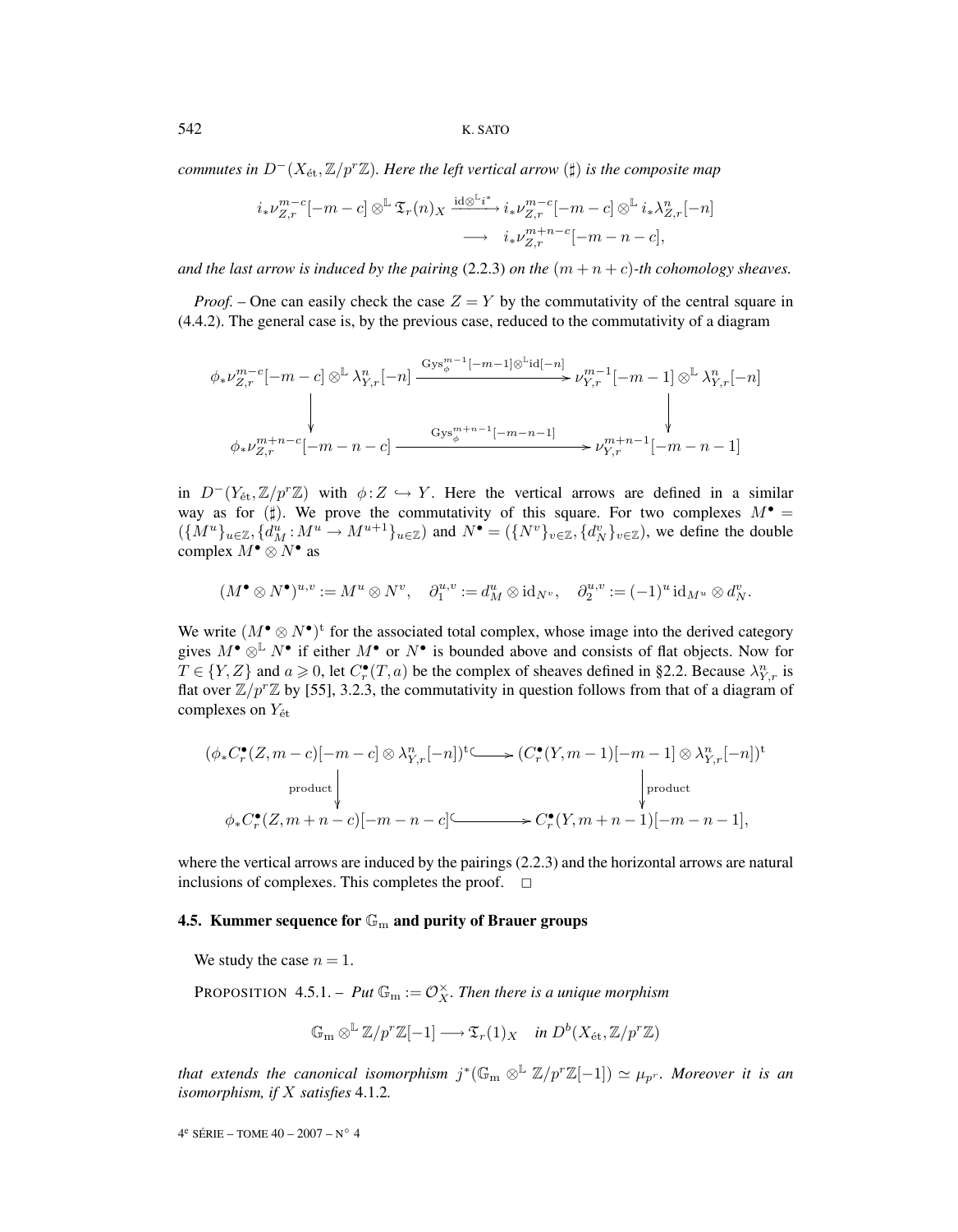*Proof.* – Put  $M := \mathbb{G}_{m} \otimes^{\mathbb{L}} \mathbb{Z}/p^{r}\mathbb{Z}[-1]$ . By definition, (i) M is concentrated in [0, 1], and (ii) there are natural isomorphisms

$$
\mathcal{H}^0(\mathcal{M})\simeq\mathrm{Ker}(\mathbb{G}_{\mathrm{m}}\xrightarrow{\times p^r}\mathbb{G}_{\mathrm{m}})\quad\text{and}\quad\mathcal{H}^1(\mathcal{M})\simeq\mathbb{G}_{\mathrm{m}}/p^r.
$$

Because  $j^*\mathcal{M} \simeq \mu_{p^r}$  canonically in  $D^b(V_{\text{\'et}},\mathbb{Z}/p^r\mathbb{Z})$ , there is a natural morphism  $\mathcal{M} \longrightarrow$  $\tau \leq 1Rj_*\mu_{p^r}$  in  $D^b(X_{\text{\'et}},\mathbb{Z}/p^r\mathbb{Z})$  by (i). The composite morphism

$$
\mathcal{M} \longrightarrow \tau \leqslant_1 R j_* \mu_{p^r} \xrightarrow{\sigma_{X,r}(1)} \iota_* \nu_{Y,r}^0[-1]
$$

is zero by (ii) and Lemma 2.1.1. Hence by Lemma 2.1.2 (1), we obtain a unique morphism  $\mathcal{M} \longrightarrow \mathfrak{T}_r(1)_X$  that extends the isomorphism  $j^*\mathcal{M} \simeq \mu_{p^r}$ . Next we prove that this morphism is bijective on cohomology sheaves, assuming that X satisfies 4.1.2. By the standard purity for  $\mathbb{G}_{\mathrm{m}}$  $(201, (6.3)–(6.5))$ , there is an exact sequence

$$
0 \longrightarrow \mathbb{G}_{\mathrm{m}} \longrightarrow j_*j^* \mathbb{G}_{\mathrm{m}} \longrightarrow \bigoplus_{y \in Y^0} \iota_{y*} \mathbb{Z} \longrightarrow 0,
$$

where for  $x \in X$ ,  $\iota_x$  denotes the canonical map  $x \hookrightarrow X$ . Since  $\bigoplus_{y \in Y^0} \iota_{y*} \mathbb{Z}$  is torsion-free, we have  $\mathcal{H}^0(\mathcal{M}) \simeq j_*\mu_{p^r}$  and there is an exact sequence

$$
0\longrightarrow \mathcal{H}^1(\mathcal{M})\longrightarrow R^1j_*\mu_{p^r}\longrightarrow \bigoplus_{y\in Y^0}\;\iota_{y*}\mathbb{Z}/p^r\mathbb{Z}(=\iota_*\nu^0_{Y,r})
$$

by (ii) and the snake lemma. Here we have used the isomorphism  $(j_*j^*\mathbb{G}_m)/p^r \simeq R^1j_*\mu_{p^r}$ obtained from Hilbert's theorem 90:  $R^1j_*j^*\mathbb{G}_m = 0$ . Now the assertion follows from (4.2.5).  $\Box$ 

As an application of Corollary 4.4.9 and Proposition 4.5.1, we prove the p-primary part of the purity of Brauer groups (cf. [20], §6).

COROLLARY 4.5.2 (Purity of Brauer groups). – *Assume that* X *satisfies* 4.1.2*. Let*  $i: Z \hookrightarrow X$ be a closed immersion with  $\mathrm{codim}_X(Z) \geqslant 2.$  Then the p-primary torsion part of  $R^3i^!\mathbb{G}_{\mathrm{m}}$  is zero.

If  $\dim(X) \leq 3$ , then the full sheaf  $R^3i^! \mathbb{G}_m$  is zero by a theorem of Gabber [16].

*Proof. –* By Proposition 4.5.1, there is a distinguished triangle

(4.5.3) 
$$
\mathbb{G}_{\mathrm{m}}[-1] \longrightarrow \mathfrak{T}_{r}(1)_{X} \longrightarrow \mathbb{G}_{\mathrm{m}} \xrightarrow{\times p^{r}} \mathbb{G}_{\mathrm{m}} \quad \text{in } D^{b}(X_{\mathrm{\acute{e}t}}),
$$

which yields an exact sequence  $R^3 i^! \mathfrak{T}_r(1)_X \to R^3 i^! \mathfrak{S}_m \xrightarrow{\times p^r} R^3 i^! \mathfrak{S}_m$ . Hence the corollary follows from the vanishing result in Corollary 4.4.9.  $\Box$ 

## **5. Cycle class and intersection property**

Throughout this section, we work with the setting in  $\S 4.1$  and assume that X satisfies the condition 4.1.2. In this section we define the cycle class  $\text{cl}_X(Z) \in H^{2n}_Z(X, \mathfrak{T}_r(n))$  for an integral closed subscheme  $Z \subset X$  of codimension  $n \geq 0$ , and prove an 'intersection formula'

$$
\mathrm{cl}_X(Z) \cup \mathrm{cl}_X(Z') = \mathrm{cl}_X(Z \cap Z') \quad \text{in } \mathrm{H}^{2(m+n)}_Z\big(X, \mathfrak{T}_r(m+n)\big),
$$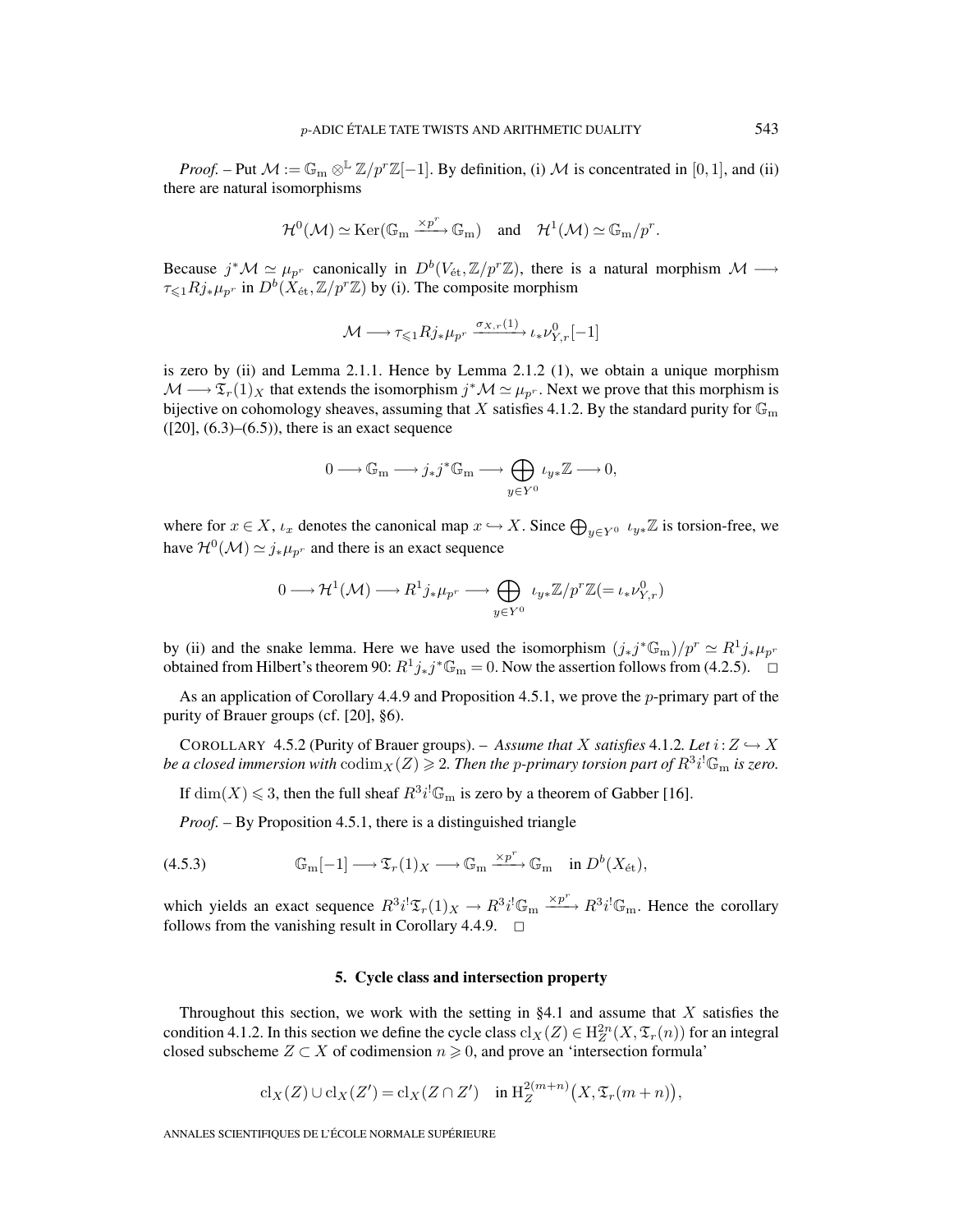assuming that  $Z$  of codimension  $m$  and  $Z'$  of codimension  $n$  are regular and meet transversally. In §6, we will prove **T4** in Theorem 1.1.1 using this result.

#### **5.1. Cycle class**

We first note a standard consequence of Corollary 4.4.9.

LEMMA 5.1.1. – Let Z be a closed subscheme of X of pure codimension  $n \geq 0$ . Let Z' be a dense open subset of Z, and let  $T$  be the complement  $Z \setminus Z'.$  Then the natural map

$$
\mathrm{H}^{2n}_Z(X,\mathfrak{T}_r(n)_X)\longrightarrow \mathrm{H}^{2n}_{Z'}(X\setminus T,\mathfrak{T}_r(n)_{X\setminus T})
$$

*is bijective.*

*Proof. –* There is a long exact sequence of cohomology groups with supports

$$
\cdots \to \mathrm{H}_{T}^{2n}\big(X, \mathfrak{T}_{r}(n)_{X}\big) \to \mathrm{H}_{Z}^{2n}\big(X, \mathfrak{T}_{r}(n)_{X}\big) \to \mathrm{H}_{Z'}^{2n}\big(X \setminus T, \mathfrak{T}_{r}(n)_{X}\big)
$$

$$
\to \mathrm{H}_{T}^{2n+1}\big(X, \mathfrak{T}_{r}(n)_{X}\big) \to \cdots.
$$

Since  $\text{codim}_X(T) \geq n + 1$ , we have  $H_T^{2n}(X, \mathfrak{T}_r(n)_X) = H_T^{2n+1}(X, \mathfrak{T}_r(n)_X) = 0$  by Corollary 4.4.9, which shows the lemma.  $\Box$ 

DEFINITION 5.1.2. – For an integral closed subscheme  $Z \subset X$  of codimension  $n \geq 0$ , we define the cycle class  $\text{cl}_X(Z) \in \text{H}_Z^{2n}(X, \mathfrak{T}_r(n)_X)$  as follows.

(1) If Z is regular and contained in Y, then we define  $\text{cl}_X(Z)$  to be the image of  $1 \in \mathbb{Z}/p^r\mathbb{Z}$ under the Gysin map

$$
Gys_i^n: \mathbb{Z}/p^r\mathbb{Z} \longrightarrow \mathrm{H}^{2n}_{Z}\big(X, \mathfrak{T}_r(n)_X\big)
$$

induced by the Gysin morphism defined in Definition 4.4.5.

(2) If Z is regular and *not* contained in Y , then we have Gabber's refined cycle class  $\text{cl}_V(U) \in \mathrm{H}^{2n}_U(V,\mu_{p^r}^{\otimes n})$  (cf. [15]), where we put  $U := Z[1/p]$  and  $V := X[1/p].$  We define  $\operatorname{cl}_X(Z)$  as the inverse image of  $\operatorname{cl}_V(U)$  under the natural map

$$
\mathrm{H}^{2n}_Z(X,\mathfrak{T}_r(n)_X)\longrightarrow \mathrm{H}^{2n}_U(V,\mu_{p^r}^{\otimes n}).
$$

This map is bijective by Lemma 5.1.1 and excision, and hence  $\text{cl}_X(Z)$  is well-defined. Note that Gabber's refined cycle class agrees with Deligne's cycle class ([66], Cycle) in any situation where the latter is defined (cf. [15], 1.1.5).

(3) For a general Z, we take a dense open regular subset  $Z' \subset Z$  and define  $\text{cl}_X(Z)$  to be the inverse image of  $\text{cl}_{X'}(Z') \in H^{2n}_{Z'}(X', \mathfrak{T}_r(n)_X)$   $(X' := X \setminus (Z \setminus Z'))$  under the natural map

$$
\mathrm{H}^{2n}_{Z}\big(X,\mathfrak{T}_{r}(n)_{X}\big)\longrightarrow \mathrm{H}^{2n}_{Z'}\big(X',\mathfrak{T}_{r}(n)_{X'}\big),
$$

which is bijective by Lemma 5.1.1 and  $\text{cl}_X(Z)$  is well-defined.

We prove the following result:

PROPOSITION 5.1.3 (Intersection property). - Let Z and Z' be integral regular closed *subschemes of* X *of codimension* a *and* b*, respectively. Assume that* Z *and* Z *meet transversally on* X*. Then we have*

$$
\mathrm{cl}_X(Z) \cup \mathrm{cl}_X(Z') = \mathrm{cl}_X(Z \cap Z') \quad \text{in } \mathrm{H}^{2(a+b)}_{Z \cap Z'}(X, \mathfrak{T}_r(a+b)_X).
$$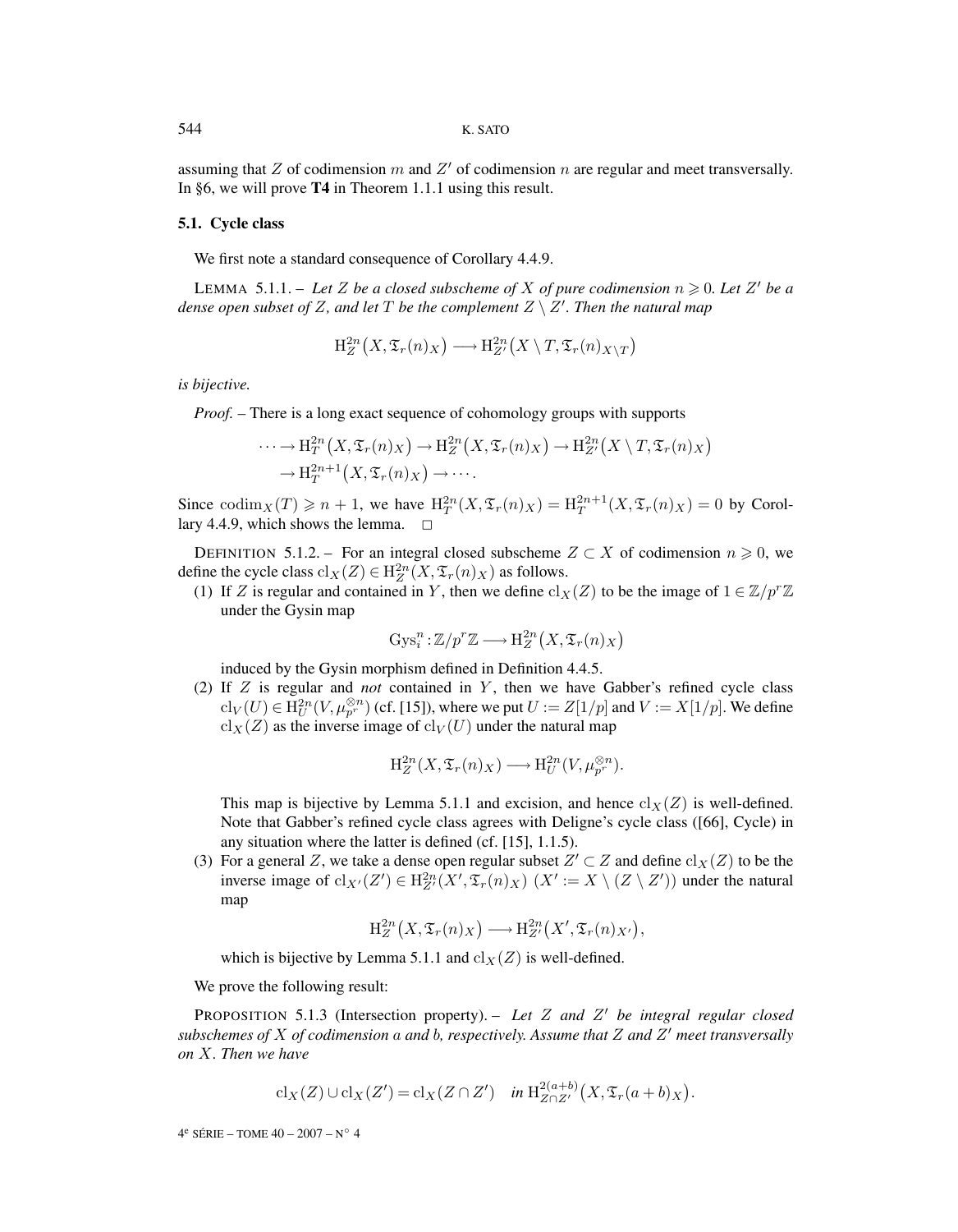*Here, if*  $Z \cap Z'$  *is not connected, then*  $\text{cl}_X(Z \cap Z')$  *means the sum of the cycle classes of the connected components.*

#### **5.2. Proof of Proposition 5.1.3**

Without loss of generality, we may assume that  $Z \cap Z'$  is connected (hence integral and regular). If  $Z \cap Z'$  is not contained in Y, the assertion follows from Lemma 5.1.1 and the corresponding property of Gabber's refined cycle classes [15], 1.1.4. We treat the case that  $Z \cap Z' \subset Y$ . Let x be the generic point of  $Z \cap Z'$ . By Lemma 5.1.1, we may replace X by  $Spec(\mathcal{O}_{X,x})$ . Because Z and Z' are regular and meet transversally at x, there is a normal crossing divisor  $D = \bigcup_{i=1}^{a+b} D_i$  on X with each  $D_i$  integral regular such that  $\bigcap_{i=1}^{a} D_i = Z$  and  $\bigcap_{i=a+1}^{a+b} D_i = Z'$ . Therefore we are reduced to the following local assertion:

LEMMA 5.2.1. – *Suppose that* X *is local with closed point* x *of characteristic* p*. Put*  $n := \operatorname{codim}_X(x) \geq 1$ . Let  $D = \bigcup_{i=1}^n D_i$  be a normal crossing divisor on X with each  $D_i$ integral regular such that  $\bigcap_{i=1}^n D_i = x$ . Then the cohomology class

$$
cl_X(x; D) := cl_X(D_1) \cup cl_X(D_2) \cup \cdots \cup cl_X(D_n) \in H_x^{2n}(X, \mathfrak{T}_r(n)_X)
$$

*depends only on the flag*:  $D_1 \supseteq D_1 \cap D_2 \supseteq \cdots \supseteq D_1 \cap \cdots \cap D_{n-1} \supseteq x$ *, and agrees with*  $\text{cl}_X(x)$ *.* 

We prove this lemma by induction on  $n \ge 1$ . The case  $n = 1$  is clear. Suppose that  $n \ge 2$  and put  $S := \bigcap_{i=1}^{n-1} D_i$ . Let  $\psi$  (resp.  $i_x$ ) be the closed immersion  $S \hookrightarrow X$  (resp.  $x \to S$ ). Note that S is regular, local and of dimension 1.

We first show the case that  $S \subset Y$ . By the induction hypothesis and Lemma 5.1.1, we have  $\operatorname{cl}_X(D_1) \cup \cdots \cup \operatorname{cl}_X(D_{n-1}) = \operatorname{cl}_X(S)$ , and hence

$$
\mathrm{cl}_X(x;D) = \mathrm{cl}_X(S) \cup \mathrm{cl}_X(D_n) = \mathrm{Gys}_{\psi}^n(\mathrm{Gys}_{i_x}^{n-c}(1)) = \mathrm{cl}_X(x).
$$

Here the second equality follows from Proposition 4.4.10 for  $\psi$  and the last equality follows from Remark 2.2.6 (1). In particular,  $cl(x; D)$  depends only on the flag of D.

We next show the case that  $S \not\subset Y$ . Let y be the generic point of S. Since  $ch(y)=0$ , we have  $\operatorname{cl}_X(D_1) \cup \cdots \cup \operatorname{cl}_X(D_{n-1}) = \operatorname{cl}_X(S)$  by Lemma 5.1.1 and [15], 1.1.4. We have to show

SUBLEMMA 5.2.2. – Let E and E' be regular connected divisors on X each of which meets *S transversally at x. Then we have*  $\operatorname{cl}_X(S) \cap \operatorname{cl}_X(E) = \operatorname{cl}_X(S) \cap \operatorname{cl}_X(E').$ 

We first finish the proof of the lemma, admitting this sublemma. It implies that  $\text{cl}_X(x; D)$ depends only on the flag of D, and moreover that  $\text{cl}_X(x; D)$  is independent of D by [67], Cycle, 2.2.3. Hence we obtain  $cl_X(x; D) = cl_X(x)$  by the computation in the previous case.

*Proof of Sublemma 5.2.2.* – Let E be a regular divisor on X as in the sublemma. The map

$$
\mathrm{H}^2_E(X,\mathfrak{T}_r(1)_X)\longrightarrow \mathrm{H}^{2n}_x(X,\mathfrak{T}_r(n)_X),\quad \alpha\mapsto \mathrm{cl}_X(S)\cup \alpha
$$

factors through a natural pull-back map

$$
\psi^*: \mathrm{H}^2_E(X, \mathfrak{T}_r(1)_X) \longrightarrow \mathrm{H}^2_x(S, \psi^* \mathfrak{T}_r(1)_X).
$$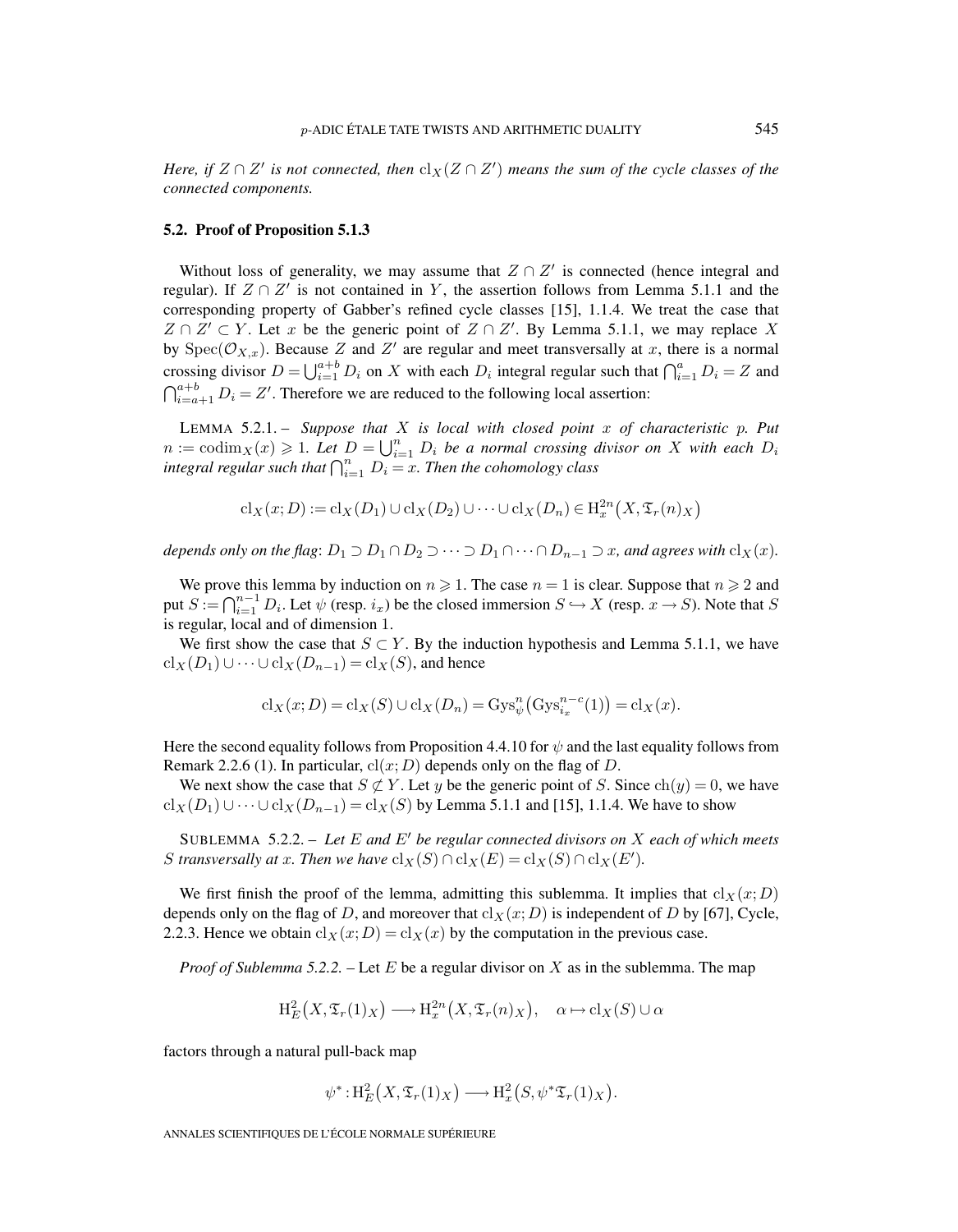We compute  $\psi^*(\text{cl}_X(E))$  as follows. Since  $\text{ch}(y)=0$ , we have  $(\psi^*\mathfrak{T}_r(1)_X)|_y \simeq \mu_p$  on  $y_{\text{\'et}}$  and there is a commutative diagram with exact rows

$$
H^{1}(X, \mathfrak{T}_{r}(1)_{X}) \longrightarrow H^{1}(X \setminus E, \mathfrak{T}_{r}(1)_{X \setminus E}) \xrightarrow{\delta_{1}} H^{2}_{E}(X, \mathfrak{T}_{r}(1)_{X})
$$
\n
$$
\begin{array}{c} \psi^{*} \downarrow \qquad \qquad \psi^{*} \downarrow \qquad \qquad \psi^{*} \downarrow \\ H^{1}(S, \psi^{*}\mathfrak{T}_{r}(1)_{X}) \longrightarrow H^{1}(y, \mu_{p^{r}}) \xrightarrow{\delta_{2}} H^{2}_{x}(S, \psi^{*}\mathfrak{T}_{r}(1)_{X}), \end{array}
$$

where  $\delta_1$  denotes  $\delta_{X\setminus E,E}^{\rm loc}(\psi^*\mathfrak{T}_r(1)_X)$  and  $\delta_2$  denotes  $\delta_{y,x}^{\rm loc}(\psi^*\mathfrak{T}_r(1)_X)$  (cf. (1.9.2)). Take a prime element  $\pi_E \in \mathcal{O}_{X,x}$  which defines E, and let  $\{\pi_E\} \in H^1(X \setminus E, \mathfrak{T}_r(1)_{X \setminus E})$  be the image of  $\pi_E$ under the boundary map of Kummer theory (cf. (4.5.3))

$$
\Gamma(X\setminus E, \mathcal{O}_{X\setminus E}^{\times})\longrightarrow \mathrm{H}^{1}\big(X\setminus E, \mathfrak{T}_{r}(1)_{X\setminus E}\big).
$$

We have  $\text{cl}_X(E) = -\delta_1(\{\pi_E\})$  by [67], Cycle, 2.1.3 (cf. (1.9.1)). By the diagram,

$$
\psi^*(\mathrm{cl}_X(E)) = -\delta_2(\psi^*(\pi_E)) = -\delta_2(\{\overline{\pi_E}\}).
$$

Here  $\overline{\pi_E}$  denotes the residue class of  $\pi_E$  in  $\mathcal{O}_{S,x}$  and it is a prime element by the assumption that E meets S transversally at x. Moreover we have  $\delta_2({u}) = 0$  for any unit  $u \in \mathcal{O}_{S,x}^{\times}$ , because every  $u \in \mathcal{O}_{S,x}^{\times}$  lifts to  $\mathcal{O}_{X,x}^{\times}$ . Hence for a fixed prime  $\pi_x \in \mathcal{O}_{S,x}$  we have  $\psi^*(\mathrm{cl}_X(E))$  =  $-\delta_2(\{\pi_x\})$ , which shows the sublemma.  $\Box$ 

This completes the proof of Lemma 5.2.1 and Proposition 5.1.3.

#### **6. Compatibility and purity for horizontal subschemes**

In this section, we prove **T4** in Theorem 1.1.1. This result is rather technical, but we will need its consequence, Theorem 6.1.3, to prove the covariant functoriality **T7** in §7.

## **6.1. Gysin maps**

We work with the setting in §4.1, and assume that X satisfies 4.1.1. Let b and n be integers with  $n \geq b \geq 0$ . For  $x \in X^b$ , we define the complex  $\mathbb{Z}/p^r \mathbb{Z}(n)_x$  on  $x_{\text{\'et}}$  as

$$
\mathbb{Z}/p^r\mathbb{Z}(n)_x:=\left\{\begin{matrix} \mu_p^{\otimes n} & (\text{if } \text{ch}(x)\neq p),\\ W_r\Omega_{x,\log}^n[-n] & (\text{if } \text{ch}(x)=p). \end{matrix}\right.
$$

We define the Gysin map

$$
Gys_{i_x}^n: H^{n-b}\big(x, \mathbb{Z}/p^r\mathbb{Z}(n-b)_x\big) \longrightarrow H^{n+b}_x\big(X, \mathfrak{T}_r(n)_X\big) := H^{n+b}_x\big(\text{Spec}(\mathcal{O}_{X,x}), \mathfrak{T}_r(n)_X\big)
$$

as the map induced by the Gysin morphism for  $i_x : x \hookrightarrow X$ , if  $\text{ch}(x) = p$  (cf. Definition 4.4.5). If  $ch(x) \neq p$ , we define  $Gys_{i_x}^n$  by sending  $\alpha \in H^{n-b}(x, \mu_{p^r}^{\otimes n-b})$  to  $cl_V(x) \cup \alpha$ , where  $cl_V(x) \in$  $\mathrm{H}^{2b}_x(V,\mu_{p^r}^{\otimes b})$  denotes Gabber's refined cycle class we mentioned in Definition 5.1.2 (2). The aim of this section is to prove the following two theorems: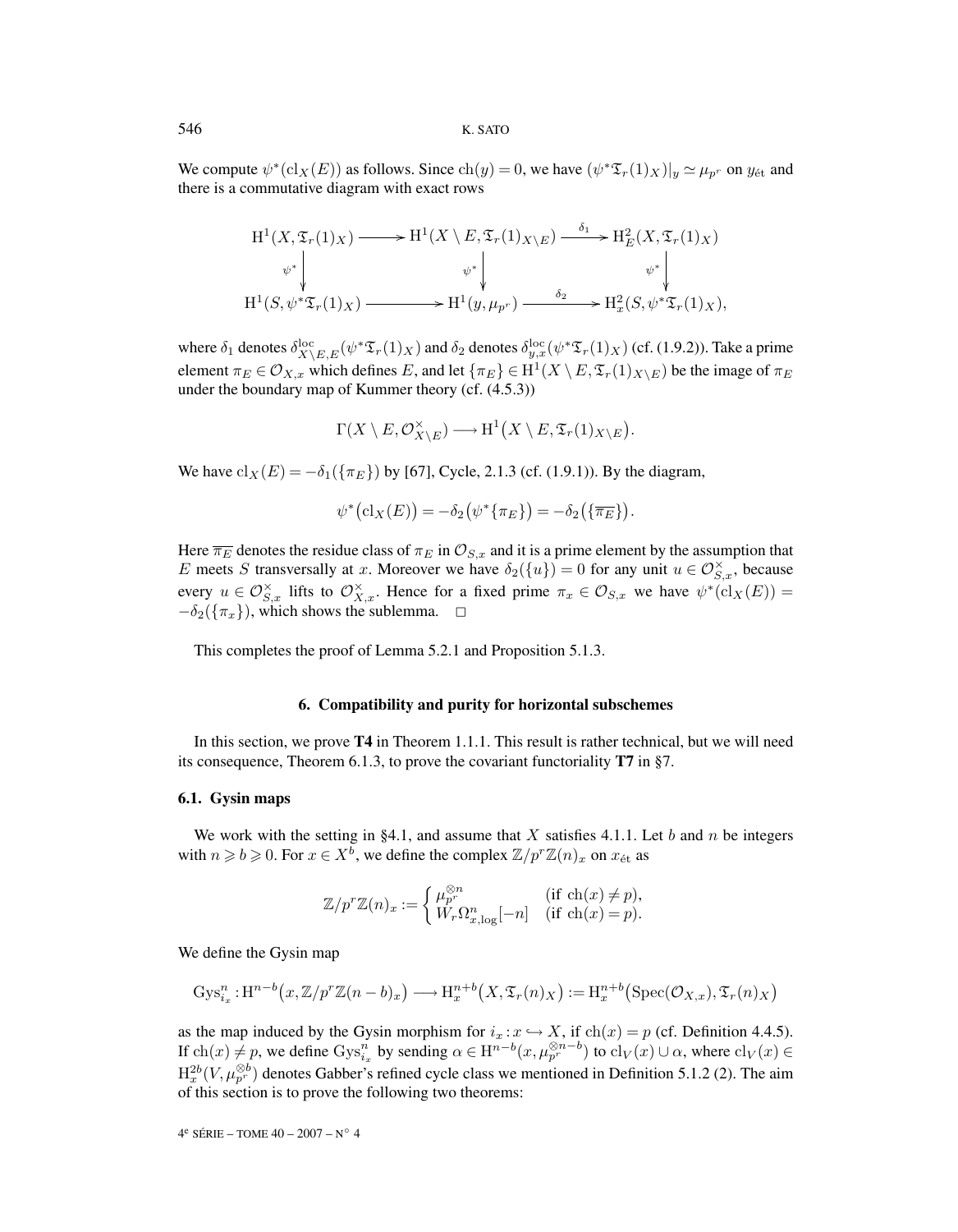THEOREM 6.1.1 (Compatibility). – Let x and y be points with  $x \in \{y\} \cap Y \cap X^b$  and  $y \in X^{b-1}$  (hence  $\text{ch}(y) = 0$  or p). Then the diagram

(6.1.2)  
\n
$$
H^{n-b+1}(y, \mathbb{Z}/p^r\mathbb{Z}(n-b+1)_y) \xrightarrow{-\partial_{y,x}^{\text{val}}} H^{n-b}(x, \mathbb{Z}/p^r\mathbb{Z}(n-b)_x)
$$
\n
$$
\xrightarrow{\text{Gys}_{i_y}^n} \qquad \qquad \downarrow \qquad \qquad \downarrow \qquad \qquad \downarrow \qquad \qquad \downarrow \qquad \qquad \downarrow \qquad \downarrow \qquad \downarrow \qquad \downarrow \qquad \downarrow \qquad \downarrow \qquad \downarrow \qquad \downarrow \qquad \downarrow \qquad \downarrow \qquad \downarrow \qquad \downarrow \qquad \downarrow \qquad \downarrow \qquad \downarrow \qquad \downarrow \qquad \downarrow \qquad \downarrow \qquad \downarrow \qquad \downarrow \qquad \downarrow \qquad \downarrow \qquad \downarrow \qquad \downarrow \qquad \downarrow \qquad \downarrow \qquad \downarrow \qquad \downarrow \qquad \downarrow \qquad \downarrow \qquad \downarrow \qquad \downarrow \qquad \downarrow \qquad \downarrow \qquad \downarrow \qquad \downarrow \qquad \downarrow \qquad \downarrow \qquad \downarrow \qquad \downarrow \qquad \downarrow \qquad \downarrow \qquad \downarrow \qquad \downarrow \qquad \downarrow \qquad \downarrow \qquad \downarrow \qquad \downarrow \qquad \downarrow \qquad \downarrow \qquad \downarrow \qquad \downarrow \qquad \downarrow \qquad \downarrow \qquad \downarrow \qquad \downarrow \qquad \downarrow \qquad \downarrow \qquad \downarrow \qquad \downarrow \qquad \downarrow \qquad \downarrow \qquad \downarrow \qquad \downarrow \qquad \downarrow \qquad \downarrow \qquad \downarrow \qquad \downarrow \qquad \downarrow \qquad \downarrow \qquad \downarrow \qquad \downarrow \qquad \downarrow \qquad \downarrow \qquad \downarrow \qquad \downarrow \qquad \downarrow \qquad \downarrow \qquad \downarrow \qquad \downarrow \qquad \downarrow \qquad \downarrow \qquad \downarrow \qquad \downarrow \qquad \downarrow \qquad \downarrow \qquad \downarrow \qquad \downarrow \qquad \downarrow \qquad \downarrow \qquad \downarrow \qquad \downarrow \qquad \downarrow \qquad \downarrow \qquad \downarrow \qquad \downarrow \qquad \downarrow \qquad \downarrow \qquad \downarrow \qquad \downarrow \qquad \downarrow \qquad \downarrow \
$$

*is commutative* (*see* (1.9.3) *for the definition of the bottom arrow*)*.*

Sheafifying this commutative diagram, we obtain **T4** in Theorem 1.1.1. As for the case  $x \notin Y$ , the corresponding commutativity is proved in [29], §1.

THEOREM 6.1.3 (Purity). – *Let* Z *be an integral locally closed subscheme of* X *which is flat over* B and satisfies 4.1.1*. Put*  $c := \text{codim}_X(Z)$  and  $U := Z[1/p]$ *. Let* i and  $\psi$  be the locally closed immersions  $Z \hookrightarrow X$  and  $U \hookrightarrow V$  , respectively. Then for  $n \geqslant c$ , there is a unique morphism

$$
Gys_i^n : \mathfrak{T}_r(n-c)_Z[-2c] \longrightarrow Ri^!\mathfrak{T}_r(n)_X \quad \text{in } D^b(Z_{\text{\'et}}, \mathbb{Z}/p^r\mathbb{Z})
$$

*that extends the purity isomorphism* (*cf.* [62,15])

$$
Gys_{\psi}^n: \mu_{p^r}^{\otimes n-c}[-2c] \xrightarrow{\simeq} R\psi^!\mu_{p^r}^{\otimes n} \quad \text{in } D^b(U_{\text{\'et}},\mathbb{Z}/p^r\mathbb{Z}).
$$

 $Moreover, Gys<sub>i</sub><sup>n</sup> induces an isomorphism$ 

$$
\tau_{\leqslant n+c}(\operatorname{Gys}_i^n): \mathfrak{T}_r(n-c)_Z[-2c] \xrightarrow{\simeq} \tau_{\leqslant n+c} R i^!\mathfrak{T}_r(n)_X.
$$

This result extends Theorem 4.4.7 to horizontal situations. Before starting the proof of these theorems, we state a consequence of Theorem 6.1.1. For a point  $x \in X^n$  and a closed subscheme  $S \subset X$  containing x there is a natural map

$$
H_x^{2n}(X, \mathfrak{T}_r(n)_X) \longrightarrow H_S^{2n}(X, \mathfrak{T}_r(n)_X)
$$

by Lemma 5.1.1. By Theorem 6.1.1 and [29], Theorem 1.1, we obtain

COROLLARY 6.1.4 (Reciprocity law). – Let y be a point with  $y \in X^{n-1}$ , and put  $S := \overline{\{y\}} \subset$ *X. Then for any*  $\alpha \in H^1(y, \mathbb{Z}/p^r\mathbb{Z}(1)_y)$ *, we have* 

$$
\sum_{x \in X^n \cap S} \operatorname{Gys}_{i_x}^n(\partial_{y,x}^{\operatorname{val}}(\alpha)) = 0 \quad \text{in } \mathrm{H}^{2n}_S(X, \mathfrak{T}_r(n)_X).
$$

*Consequently, the sum of Gysin maps*

$$
\sum_{x \in X^n} \operatorname{Gys}_{i_x}^n : \bigoplus_{x \in X^n} \mathbb{Z}/p^r \mathbb{Z} \longrightarrow \mathrm{H}^{2n}\big(X, \mathfrak{T}_r(n)_X\big)
$$

*factors through the Chow group of algebraic cycles modulo rational equivalence*:

$$
\mathrm{cl}_{X,r}^n:\mathrm{CH}^n(X)/p^r\longrightarrow \mathrm{H}^{2n}\big(X,\mathfrak{T}_r(n)_X\big).
$$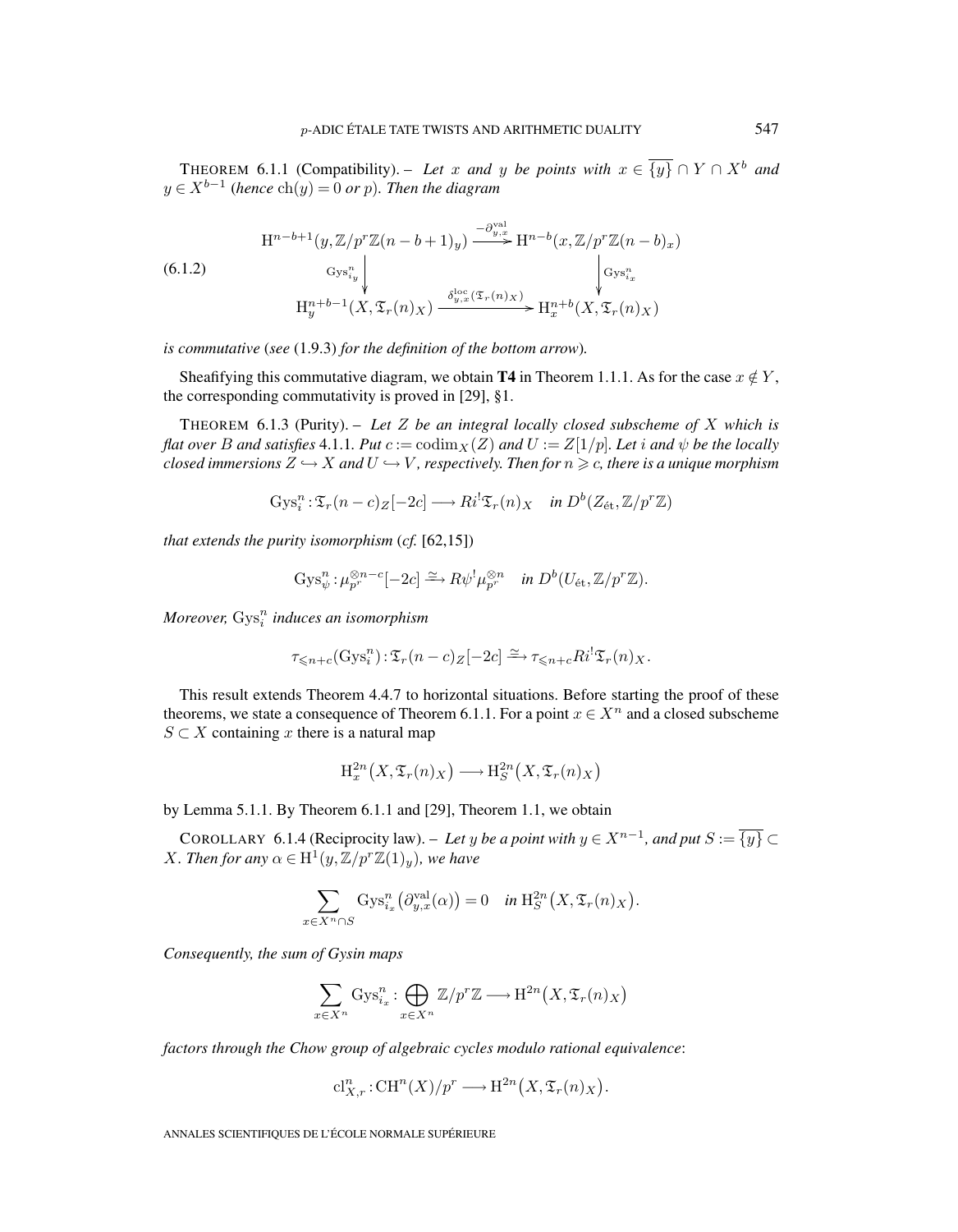### 548 K. SATO

*Remark* 6.1.5. – (1) The case  $ch(y) = p$  of Theorem 6.1.1 follows from the definition of Gysin maps (cf. 2.2.1, 4.4.5) and similar arguments as for [55], 2.3.1 (see also  $(1.9.1)$ ). On the other hand, the case  $ch(y)=0$  of Theorem 6.1.1 is closely related to Theorem 6.1.3.

(2) Corollary 6.1.4 is not a new result if X is smooth over  $B$ . In fact, by an argument of Geisser [17], §6, Proof of 1.3, one can construct a canonical map from higher Chow groups of X to  $H^*(X, \mathfrak{T}_r(n)_X)$ . A key ingredient in his argument is the localization exact sequences for higher Chow groups due to Levine [41]. In this paper, we give a more elementary proof of Theorem 6.1.1 without using Levine's localization sequences.

In what follows, we refer the case  $ch(y)=0$  of Theorem 6.1.1 as Case (M). We will proceed to the proof of Theorems 6.1.1 and 6.1.3 in three steps. In §6.2, we will prove Case (M) of Theorem 6.1.1 assuming that X satisfies 4.1.2 and that  $S := \{y\}$  is normal at x. In §6.3, we will prove Theorem 6.1.3 assuming that X satisfies 4.1.2 and then reduce Case  $(M)$  of Theorem 6.1.1 to the case where X is *smooth* over B (and S is arbitrary). The last case will be proved in §6.4, which will complete the proof of Theorems 6.1.1 and 6.1.3.

## **6.2. Proof of the theorems, Step 1**

In this step, we prove Case (M) of Theorem 6.1.1 assuming that X and  $S = \{y\}$  are regular at x. Replacing X by  $Spec(\mathcal{O}_{X,x}^h)$  and replacing y by the point on  $Spec(\mathcal{O}_{X,x}^h)$  lying above y, we suppose that  $X$  is regular henselian local with closed point  $x$ . Note that it suffices to show the desired compatibility in this situation, and that  $\mathcal{O}_{S,x}$  is a henselian discrete valuation ring. By the Bloch–Kato theorem [9], (5.12),  $H^{n-b+1}(y,\mu_{p^r}^{\otimes n-b+1})$  is generated by symbols of the forms

(i)  $\{\beta_1,\ldots,\beta_{n-b+1}\}\$  and (ii)  $\{\pi_x,\beta_1,\ldots,\beta_{n-b}\}\$ ,

where each  $\beta_{\lambda}$  belongs to  $\mathcal{O}_{S,x}^{\times}$ , and  $\pi_x$  denotes a prime element of  $\mathcal{O}_{S,x}$ . We show that the diagram (6.1.2) commutes for these two kinds of symbols. Recall that  $Gys_{i_y}^{n}$  is given by the cupproduct with the cycle class  $\text{cl}_V(y) \in H_y^{2b-2}(V, \mu_{p^r}^{\otimes b-1})$ , and that this cycle class extends to the cycle class  $cl_X(S) \in H_S^{2b-2}(X, \mathfrak{T}_r(b-1)_X)$  (cf. Definition 5.1.2). We first show that the diagram (6.1.2) commutes for symbols of the form (i). Because a symbol  $\omega$  of this form lifts to  $\tilde{\omega} \in$  H<sup>n-b+1</sup>(*X*,  $\mathfrak{T}_r(n-b+1)_X$ ), its image Gys<sup>n</sup><sub>i</sub>( $\omega$ ) lifts to cl<sub>*X*</sub>(*S*) ∪  $\tilde{\omega} \in$  H<sub>S</sub><sup>n+b−1</sup>(*X*,  $\mathfrak{T}_r(n$ Hence we have  $\delta_{y,x}^{\text{loc}} \circ \text{Gys}_{i_y}^n(\omega) = 0$ , which implies the assertion. We next consider symbols of the form (ii). The map  $\delta_{y,x}^{\text{loc}}(\mathfrak{T}_r(n)_X) \circ \text{Gys}_{i_y}^n$  sends a symbol  $\{\pi_x, \beta_1, \dots, \beta_{n-b}\}$  to

(6.2.1) 
$$
\delta\bigl(\mathrm{cl}_V(y)\cup\{\pi_x\}\bigr)\cup\omega\in\mathrm{H}^{n+b}_x\bigl(X,\mathfrak{T}_r(n)_X\bigr).
$$

Here  $\omega$  denotes a lift of  $\{\beta_1,\ldots,\beta_{n-b}\}\$  to  $\mathrm{H}^{n-b}(X,\mathfrak{T}_r(n-b)_X)$ , and  $\delta$  denotes the connecting map  $\delta_{y,x}^{\text{loc}}(\mathfrak{T}_r(b)_X)$ . Since  $\text{cl}_V(y)$  extends to  $\text{cl}_X(S)$ , we have  $\delta(\text{cl}_V(y) \cup \{\pi_x\}) = -\text{cl}_X(x)$  by Proposition 5.1.3 (see also the proof of Sublemma 5.2.2). Hence we have

$$
(6.2.1) = -\mathrm{cl}_X(x) \cup \omega = -\mathrm{Gys}_{i_x}^n(\overline{\omega}) = -\mathrm{Gys}_{i_x}^n \circ \partial_{y,x}^{\mathrm{val}} \big(\{\pi_x, \beta_1, \dots, \beta_{n-b}\}\big),
$$

where  $\overline{\omega}$  denotes the residue class of  $\omega$  in  $H^0(x, W_r \Omega_{x,\log}^{n-b})$  and the second equality follows from Proposition 4.4.10 for  $i_x$ . Thus we obtain the desired commutativity. This completes Step 1.

#### **6.3. Proof of the theorems, Step 2**

In this step we prove Theorem 6.1.3 assuming that X satisfies 4.1.2 (see also Remark 6.3.4) below). Let  $i: Z \hookrightarrow X$  and  $\psi: U \hookrightarrow V$  be as in Theorem 6.1.3. Let T be the divisor on Z defined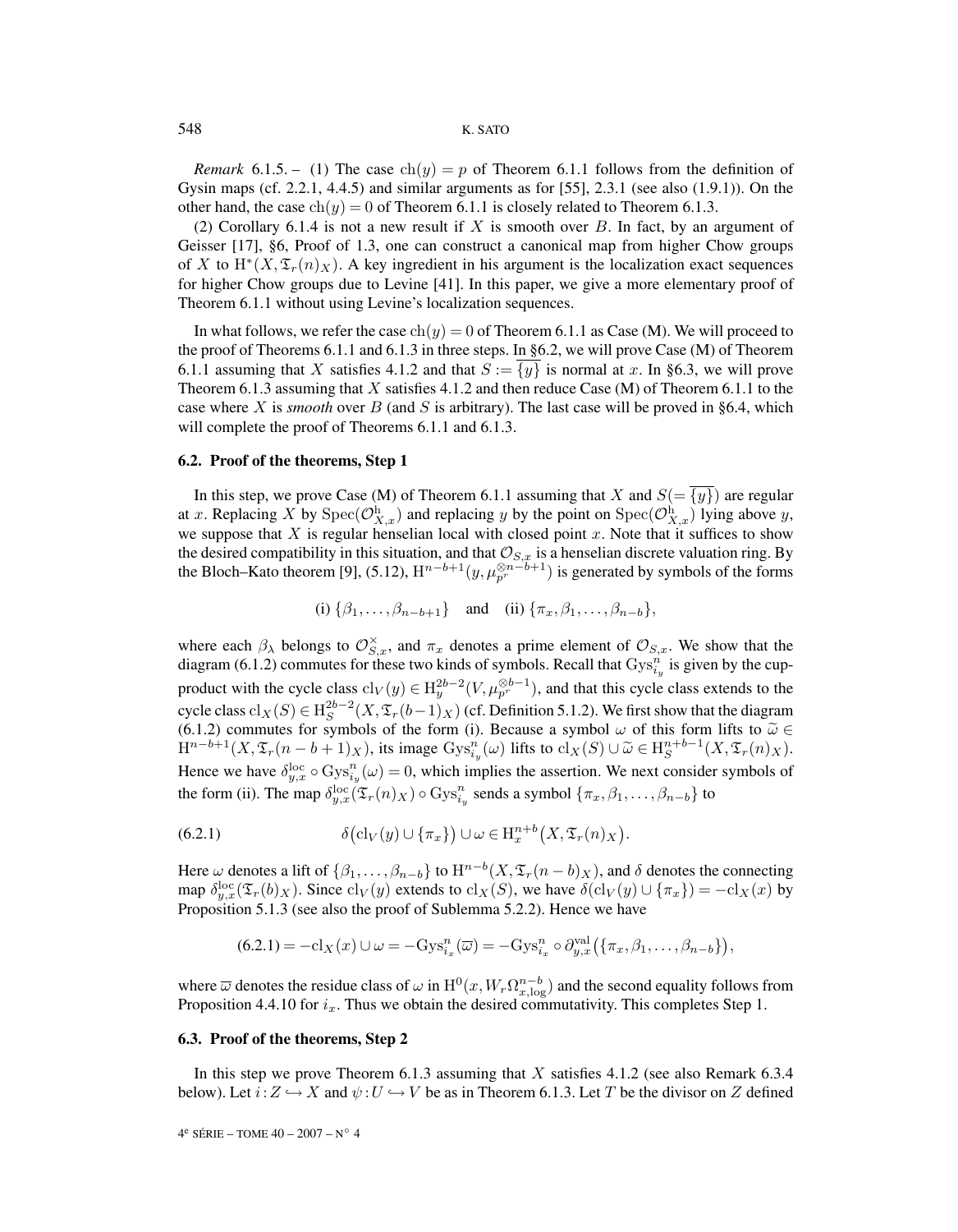by the radical of  $(p) \subset \mathcal{O}_Z$ . We obtain a commutative diagram of schemes



Put  $\phi := i \circ \alpha : T \hookrightarrow X$ ,  $\mathfrak{L} := \mathfrak{T}_r(n-c)_Z[-2c]$  and  $\mathfrak{M} := Ri^!\mathfrak{T}_r(n)_X$ . By Theorem 4.4.7 for  $\phi$ , there is an isomorphism

(6.3.1) 
$$
\nu_{T,r}^{n-c-1}[-n-c-1] \simeq \tau_{\leq n+c+1} R \phi^! \mathfrak{T}_r(n)_X = \tau_{\leq n+c+1} R \alpha^! \mathfrak{M}.
$$

Consider a diagram with distinguished rows in  $D^+(Z_{\text{\'et}},\mathbb{Z}/p^r\mathbb{Z})$ 

$$
\mathfrak{L} \xrightarrow{t[-2c]} (\tau_{\leq n-c} R \beta_* \mu_{p^r}^{\otimes n-c})[-2c] \xrightarrow{-\sigma[-2c]} \alpha_* \nu_{T,r}^{n-c-1}[-n-c] \xrightarrow{g[-2c]} \mathfrak{L}[1]
$$
\n
$$
(6.3.2) \qquad R\beta_*(\text{Gys}_{\psi}^n) \qquad \downarrow \qquad \qquad R\alpha_*(\text{Gys}_{\phi}^n)[1]
$$
\n
$$
\mathfrak{M} \xrightarrow{\beta^*} R\beta_* \beta^* \mathfrak{M} \xrightarrow{\delta_{U,T}^{\text{loc}}(\mathfrak{M})} R\alpha_* R\alpha^! \mathfrak{M}[1] \xrightarrow{\alpha_*} \mathfrak{M}[1].
$$

Here the upper row is the distinguished triangle defining  $\mathfrak{T}_r(n-c)_Z$  shifted by degree  $-2c$ , and we wrote  $\sigma$  for  $\sigma_{Z,r}(n-c)$ . The lower row is the localization distinguished triangle for M (cf.  $(1.9.2)$ ). We show that the square of  $(6.3.2)$  commutes. Indeed, by  $(6.3.1)$  and Lemma 2.1.1, it is enough to show that the induced diagram of the  $(n+c)$ -th cohomology sheaves is commutative at the generic points of  $T$ , which was shown in Step 1. Hence the square commutes, and there is a unique morphism  $Gys_i^n : \mathcal{L} \to \mathfrak{M}$  that extends  $Gys_{\psi}^n$  by Lemma 2.1.2 (1), because

$$
\mathrm{Hom}_{D^+(Z_{\text{\'et}},\mathbb{Z}/p^r\mathbb{Z})}(\mathfrak{L},R\alpha_*R\alpha^!\mathfrak{M})=0
$$

by (6.3.1) and Lemma 2.1.1.

We next show that  $\tau_{\leq n+c}(\text{Gys}_i^n)$  is an isomorphism. By the commutativity of the square of (6.3.2), the morphism  $\delta_{U,T}^{\text{loc}}(\mathfrak{M})$  is surjective on the  $(n+c)$ -th cohomology sheaves, and there is a distinguished triangle

$$
\tau_{\leq n+c} \mathfrak{M} \xrightarrow{\beta^*} \tau_{\leq n+c} R\beta_* \beta^* \mathfrak{M} \xrightarrow{\delta_{U,T}^{\text{loc}}(\mathfrak{M})} (\tau_{\leq n+c+1} R\alpha_* R\alpha^! \mathfrak{M})[1] \xrightarrow{(\alpha_*)'} (\tau_{\leq n+c} \mathfrak{M})[1],
$$

where the arrow  $(\alpha_*)'$  is obtained by decomposing  $\alpha_*: R\alpha_*R\alpha^! \mathfrak{M}([1]) \to \mathfrak{M}[1]$ . Replacing the lower row of (6.3.2) with this distinguished triangle, we see that  $\tau_{\leq n+c}(\text{Gys}_i^n)$  is an isomorphism. This completes Step 2.

COROLLARY 6.3.3. – Let  $i:Z \hookrightarrow X$  be as in Theorem 6.1.3*, and assume further that* X *satisfies* 4.1.2*. Let*  $h: Z' \hookrightarrow Z$  *be a closed immersion of pure codimension with*  $ch(Z') = p$ *. Put*  $g := i \circ h$  and  $c' := \text{codim}_X(Z')$ . Then we have  $Gys_g^n = Rh^!(Gys_i^n) \circ (Gys_h^{n-c}[-2c])$  as *morphisms*

$$
\nu_{Z'}^{n-c'}[-n-c'] \longrightarrow Rg^! \mathfrak{T}_r(n)_X \quad \text{in } D^b(Z'_{\text{\'et}}, \mathbb{Z}/p^r\mathbb{Z}).
$$

*Proof.* – Because  $\tau_{\leq n+c'-1} R g^! \mathfrak{T}_r(n)_X = 0$  by Theorem 4.4.7, a morphism  $\nu_{Z'}^{n-c'}[-n-c'] \rightarrow$  $Rg^{\dagger}\mathfrak{T}_r(n)_X$  is determined by a map on the  $(n+c')$ -th cohomology sheaves (cf. Lemma 2.1.1).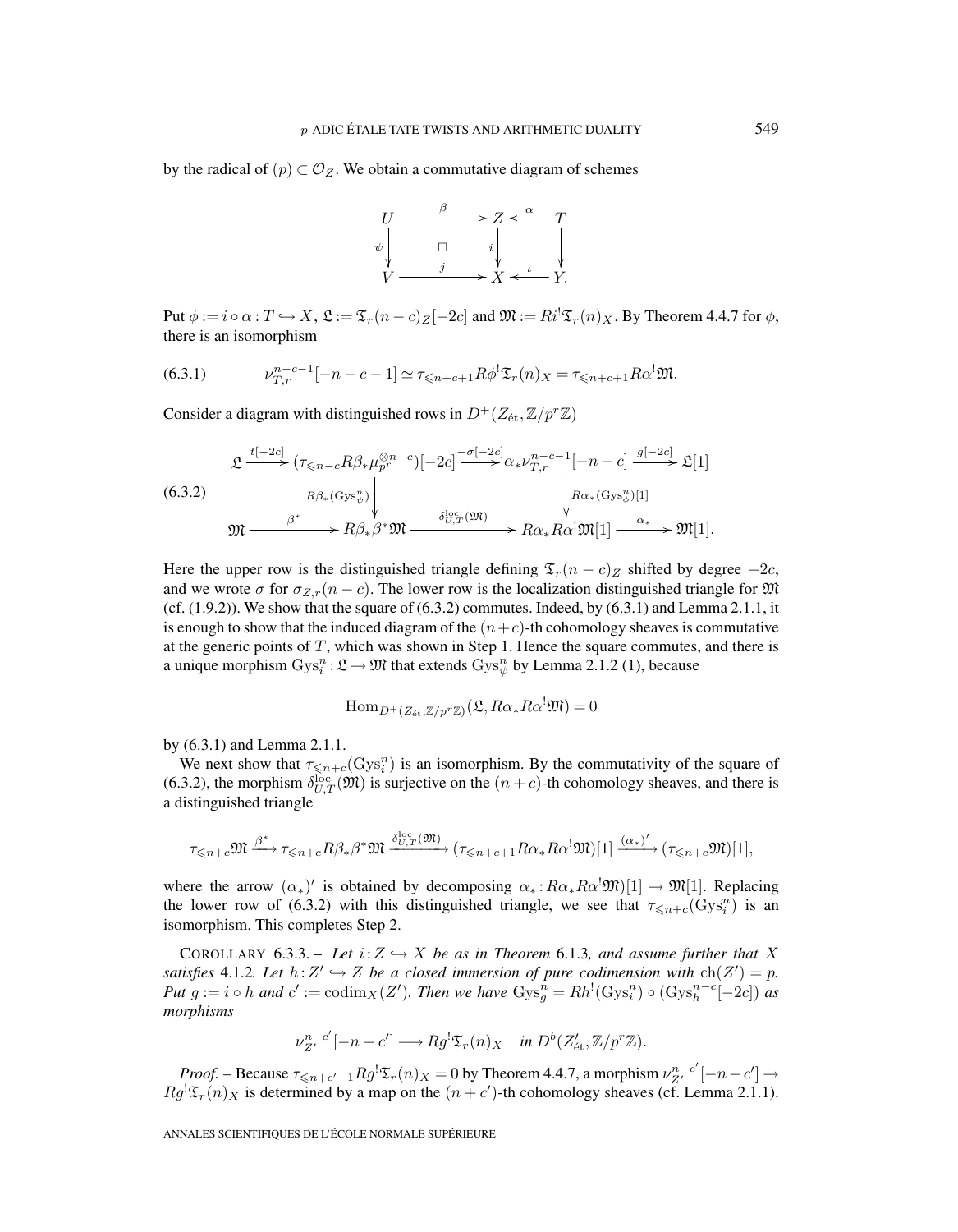#### 550 K. SATO

Because  $R^{n+c'}g^{\dagger}\mathfrak{T}_r(n)_X$  is isomorphic to the sheaf  $\nu_{Z'}^{n-c'}$  by Theorem 4.4.7, we are reduced to the case that X and Z are local with closed point  $Z'$ , and moreover, to the case that  $Z'$  is a generic point of  $Z \otimes_{\mathbb{Z}} \mathbb{F}_p$  (that is,  $c' = c + 1$ ). This last case follows from the commutativity of  $(6.1.2)$  proved in Step 1.  $\Box$ 

*Remark* 6.3.4. – (1) By the results in this step and the bijectivity of  $Gys_{i_x}^n$  in (6.1.2) (cf. Theorem 4.4.7), Case (M) of Theorem 6.1.1 (with X and  $\overline{\{y\}}$  arbitrary) is reduced to the case where  $X$  is smooth over  $B$ . We will prove this case in the next step.

(2) Once we finish the proof of Theorem 6.1.1, we will obtain Theorem 6.1.3 by repeating the same arguments as for Step 2.

## **6.4. Proof of the theorems, Step 3**

Assume that X is smooth over B. In this step, we prove Case  $(M)$  of Theorem 6.1.1 for this  $X$ , which will complete the proof of Theorems 6.1.1 and 6.1.3 (cf. Remark 6.3.4). We first show Lemma 6.4.1 below. Let m be a positive integer, and put  $\mathbb{P} := \mathbb{P}_{X}^{m}$ . Consider cartesian squares of schemes



For this diagram, we prove

LEMMA 6.4.1. – (1) *There is a unique morphism*

$$
\mathrm{tr}^n_f: Rf_*\mathfrak{T}_r(n+m) \mathbb{P}[2m] \longrightarrow \mathfrak{T}_r(n)_X \quad \text{in } D^b(X_{\mathrm{\acute{e}t}}, \mathbb{Z}/p^r\mathbb{Z})
$$

*that extends the trace morphism for*  $\psi$  ([66], XVIII.2.9, XII.5.3)

$$
\mathrm{tr}^n_\psi: R\psi_*\mu_{p^r}^{\otimes n+m}[2m] \longrightarrow \mu_{p^r}^{\otimes n} \quad \text{in } D^b(V_{\text{\'et}},\mathbb{Z}/p^r\mathbb{Z}).
$$

 $(2)$   $\mathrm{tr}^n_f$  fits into a commutative diagram

$$
R\iota_* Rg_* W_r \Omega_{\mathbb{P}_Y, \log}^{n+m-1} [m-n-1] \xrightarrow{(\natural)} Rf_* \mathfrak{T}_r (n+m)_{\mathbb{P}}[2m]
$$
  

$$
R\iota_*(\operatorname{tr}_g^{n-1})[-n-1] \downarrow \qquad \operatorname{tr}_f^n \downarrow
$$
  

$$
\iota_* W_r \Omega_{Y, \log}^{n-1}[-n-1] \xrightarrow{\operatorname{Gys}_\iota^n} \mathfrak{T}_r(n)_X.
$$

*Here*  $tr_{a}^{n-1}$  denotes  $(-1)^{m}$ -times of the Gysin morphism of Gros ([18], II.1.2.7)*. The arrow* ( $\sharp$ ) *is induced by the isomorphism*  $R\iota_* Rg_* = Rf_* R\alpha_*$  *and the Gysin morphism*  $Gys^{m+n}_{\alpha}$ *.*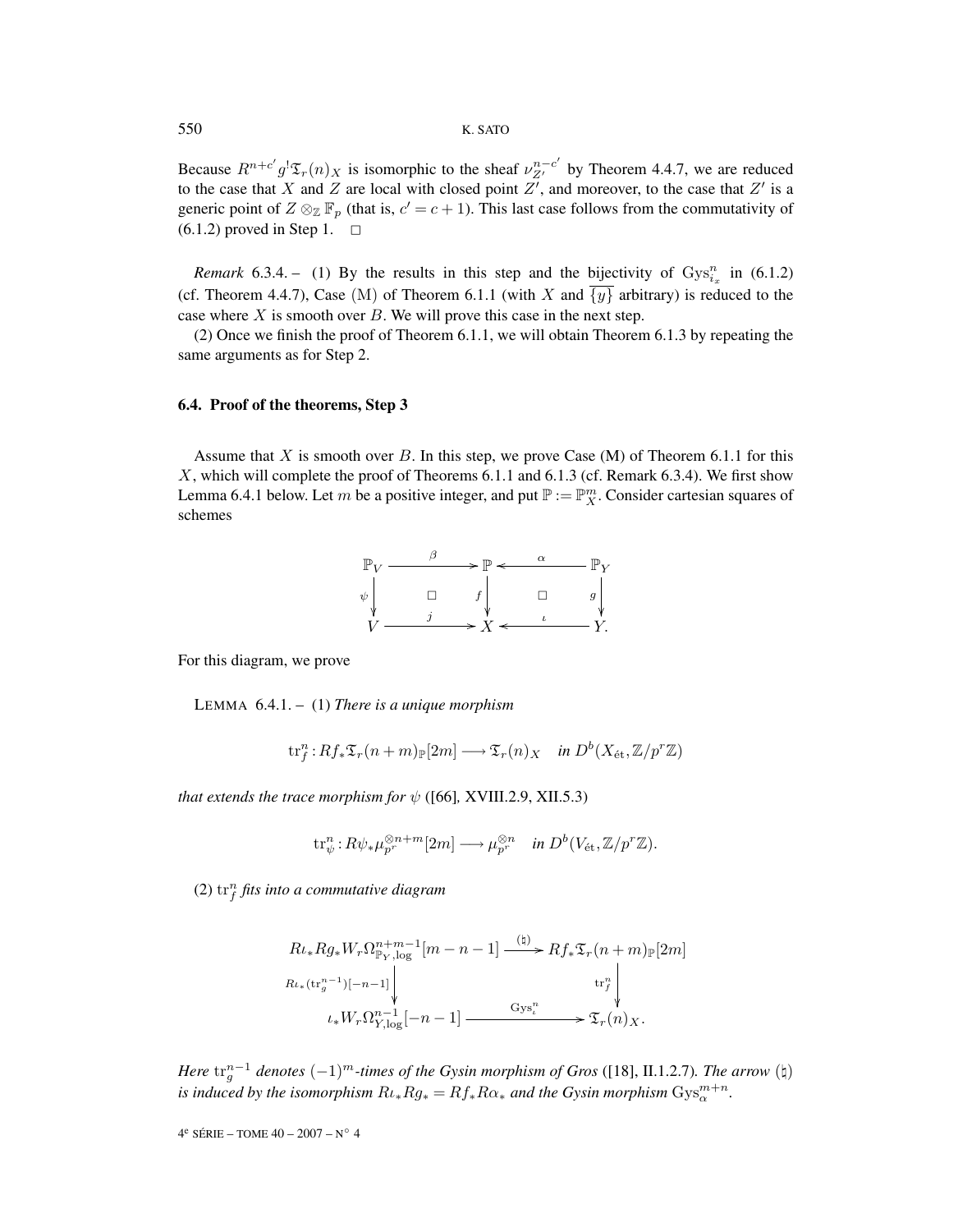*Proof.* – Because  $Rf_*\mathfrak{T}_r(n+m)_{\mathbb{P}}[2m]$  is concentrated in degrees  $\leq n$  ([66], XII.5.2, X.5.2), it is enough to show that the square

$$
Rf_{*}(\tau_{\leq n+m}R\beta_{*}\mu_{p^{r}}^{\otimes n+m})[2m] \xrightarrow{Rf_{*}(\sigma_{\mathbb{P},r}(n+m))[2m]} Rf_{*}(\alpha_{*}W_{r}\Omega_{\mathbb{P}_{Y},\log}^{n+m-1})[m-n]
$$
\n
$$
\downarrow \qquad \qquad \downarrow R\mu_{*}(\text{tr}_{g})[-n]
$$
\n
$$
\tau_{\leq n}Rj_{*}\mu_{p^{r}}^{\otimes n} \xrightarrow{\sigma_{X,r}(n)} \iota_{*}W_{r}\Omega_{Y,\log}^{n-1}[-n]
$$

is commutative in  $D^b(X_{\text{\'et}},\mathbb{Z}/p^r\mathbb{Z})$  (cf. Lemma 2.1.2 (1)). Here the left vertical arrow is defined as the composite of the natural morphism

$$
Rf_*(\tau_{\leq n+m}R\beta_*\mu_{p^r}^{\otimes n+m})[2m] \longrightarrow \tau_{\leq n}(Rf_*R\beta_*\mu_{p^r}^{\otimes n+m}[2m]) = \tau_{\leq n}(Rj_*R\psi_*\mu_{p^r}^{\otimes n+m}[2m])
$$

and  $\tau_{\leq n}Rj_*(\text{tr}_{\psi})$ . The vertices of this diagram are concentrated in degrees  $\leq n$ . Hence we are reduced to the commutativity of the diagram of the  $n$ -th cohomology sheaves, which one can check by taking a section  $s: X \hookrightarrow \mathbb{P}_X$  of f and using the compatibility proved in Step 1 (see also Remark 2.2.6 (2)). More precisely, using (4.4.8) one can construct a Gysin map

$$
\mathrm{Gys}_s: R^n j_* \mu_{p^r}^{\otimes n} \longrightarrow R^m f_* (R^{m+n} \beta_* \mu_{p^r}^{\otimes n+m}) = \mathcal{H}^n \big( Rf_* (\tau_{\leq n+m} R \beta_* \mu_{p^r}^{\otimes n+m})[2m] \big),
$$

induced by that for  $s_V : V \hookrightarrow \mathbb{P}_V$ . One can further check that it is surjective by Theorem 3.3.7 with  $r = 1$  and [18], I.2.1.5, I.2.2.3. The details are straightforward and left to the reader.  $\Box$ 

We turn to the proof of Theorem 6.1.1. Replacing X by  $Spec(\mathcal{O}_{X,x})$ , we assume that X is local with closed point x. Suppose that  $S = \{y\}$  is not normal, and let  $\mathfrak{n} : T \to S$  be the normalization of S. Since n is finite, the composite  $T \to S \hookrightarrow X$  is projective, i.e., factors as  $T \xrightarrow{i} \mathbb{P}_{X}^{m} =: \mathbb{P} \xrightarrow{f} X$  with i closed, for some  $m \geq 1$ . Let  $\psi : \mathbb{P}_{V}^{m} \to V$  be the morphism induced by f. Let  $T_x$  be the fiber  $\mathfrak{n}^{-1}(x) \subset T$  with reduced structure, and let  $h: T_x \to x$  be the natural map. Consider the diagram in Fig. 1 below, where we wrote Gys for Gysin maps for simplicity. In this diagram, the outer large square commutes by the definition of  $\delta_{y,x}^{\text{val}}$  and [29], Lemma A.1. The square (1) commutes by Step 1. The square (2) commutes by [67], Cycle, 2.3.8 (i). The square (3) commutes by the property  $j^*(\text{tr}_f^n) = \text{tr}_{\psi}^n$  of  $\text{tr}_f^n$ . The square (4) commutes by Lemma 6.4.1 (2)



Fig. 1. Diagram for Step 3.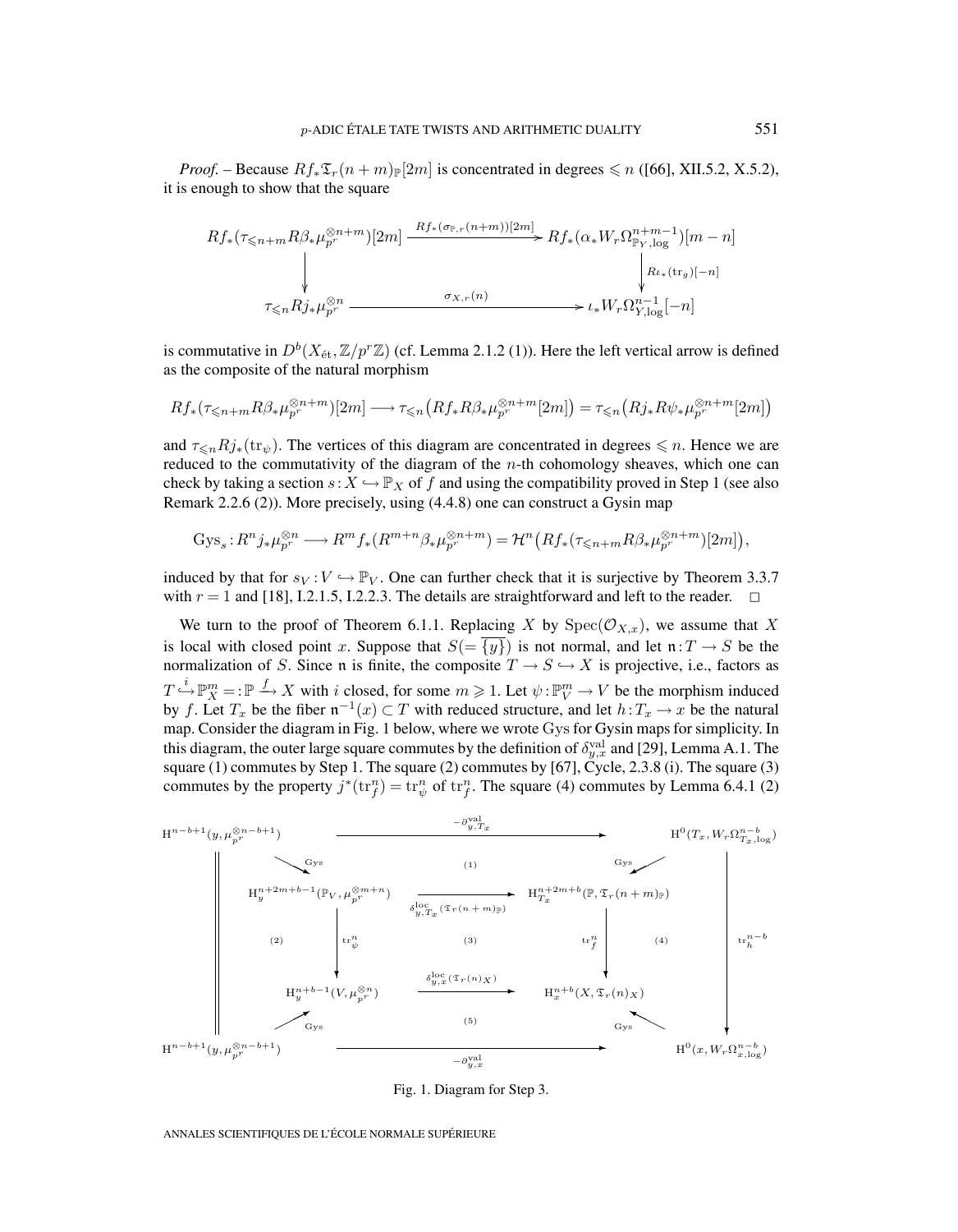and Remark 2.2.6 (1). Hence the square (5) commutes, which is the commutativity of (6.1.2). This completes the proof of Theorems 6.1.1 and 6.1.3.

#### **7. Covariant functoriality and relative duality**

In this section, we prove the covariant functoriality **T7** in Theorem 1.1.2 and prove a relative duality result (see Theorem 7.3.1 below). Throughout this section, we work with the setting in §4.1. Let X and Z be integral schemes which are flat of finite type over B and satisfy 4.1.1, and let  $f: Z \to X$  be a separated morphism of finite type. Put  $c := \dim(X) - \dim(Z)$ , and let  $\psi:Z[1/p] \to X[1/p] = V$  be the morphism induced by f. By the absolute purity ([62,15]), there is a trace morphism

$$
\mathrm{tr}^n_{\psi}: R\psi_! \mu_{p^r}^{\otimes n-c}[-2c] \longrightarrow \mu_{p^r}^{\otimes n} \quad \text{in } D^b(V_{\text{\'et}}, \mathbb{Z}/p^r\mathbb{Z}),
$$

which extends the trace morphism defined by Deligne [66], XVIII.2.9 and satisfies the transitivity property.

#### **7.1. Covariant functoriality**

The first result of this section is the following:

THEOREM 7.1.1 (Covariant functoriality). – *For*  $f: Z \to X$  *as before, there is a unique morphism*

$$
\mathrm{tr}^n_f: Rf_! \mathfrak{T}_r(n-c)_{Z}[-2c] \longrightarrow \mathfrak{T}_r(n)_{X} \quad \text{in } D^b(X_{\mathrm{\acute{e}t}}, \mathbb{Z}/p^r\mathbb{Z})
$$

that extends  $\mathrm{tr}^n_\psi$ . Consequently, these trace morphisms satisfy the transitivity property.

This theorem will be proved in the next subsection. In this subsection, we prove the following:

LEMMA 7.1.2. – *Let* k *be a perfect field of characteristic* p > 0*, and let* Y *be a normal crossing variety over*  $Spec(k)$ *. Let*  $g: T \rightarrow Y$  *be a separated morphism of finite type, and assume that* T *has dimension*  $\leq a$ *. Put*  $c := \dim(Y) - a$ *. Assume that*  $\mathfrak{L} \in D^b(T_{\text{\'et}},\mathbb{Z}/p^r\mathbb{Z})$ *and*  $\mathfrak{M} \in D^{-1}(Y_{\text{\'et}}, \mathbb{Z}/p^{r}\mathbb{Z})$  *are concentrated in degrees*  $\leqslant \ell$  *and*  $\leqslant m$ *, respectively. Let F be a locally free*  $(O_Y)^p$ -module of finite rank. Then for an integer  $q < c - \ell - m$ , we have

> $\text{Hom}_{D^-(Y_{\text{\'et}},\mathbb{Z}/p^r\mathbb{Z})}\big((Rg_!\mathfrak{L})\otimes^{\mathbb{L}}\mathfrak{M},\nu_{Y,r}^n[q]\big)=0\quad$  and  $\mathrm{Hom}_{D^-(Y_{\mathrm{\acute{e}t}},\mathbb{Z}/p^r\mathbb{Z})}\big((Rg_!\mathfrak{L})\otimes^{\mathbb{L}}\mathfrak{M},\mathcal{F}[q]\big)=0.$

*Proof.* – We prove the assertion only for  $\nu_{Y,r}^n$ . One can check the assertion for  $\mathcal F$  by repeating the same arguments as for  $\nu_{Y,r}^n$ , using Lemma A.2.8 below.

We first prove the case that  $\mathfrak L$  has constructible cohomology sheaves. If there are closed subschemes  $\phi_i : T_i \hookrightarrow T$   $(i = 1, 2)$  such that  $T = T_1 \cup T_2$  and  $\dim(T_1 \cap T_2) \leq a - 1$ , then there is a distinguished triangle of the form

$$
R\phi_{12*}\phi_{12}^{*}\mathfrak{L}[-1]\longrightarrow \mathfrak{L}\longrightarrow R\phi_{1*}\phi_{1}^{*}\mathfrak{L}\oplus R\phi_{2*}\phi_{2}^{*}\mathfrak{L}\longrightarrow R\phi_{12*}\phi_{12}^{*}\mathfrak{L}
$$

in  $D^b(T_{\text{\'et}},\mathbb{Z}/p^r\mathbb{Z})$ , where  $\phi_{12}$  denotes the closed immersion  $T_1 \cap T_2 \hookrightarrow T$ . Hence by induction on  $a \ge 0$ , we may assume that T is irreducible. Let b be the dimension of  $g(T) \subset Y$ . Noting that  $Rg_1\mathfrak{L}$  has constructible cohomology sheaves by [66], XIV.1.1, we prove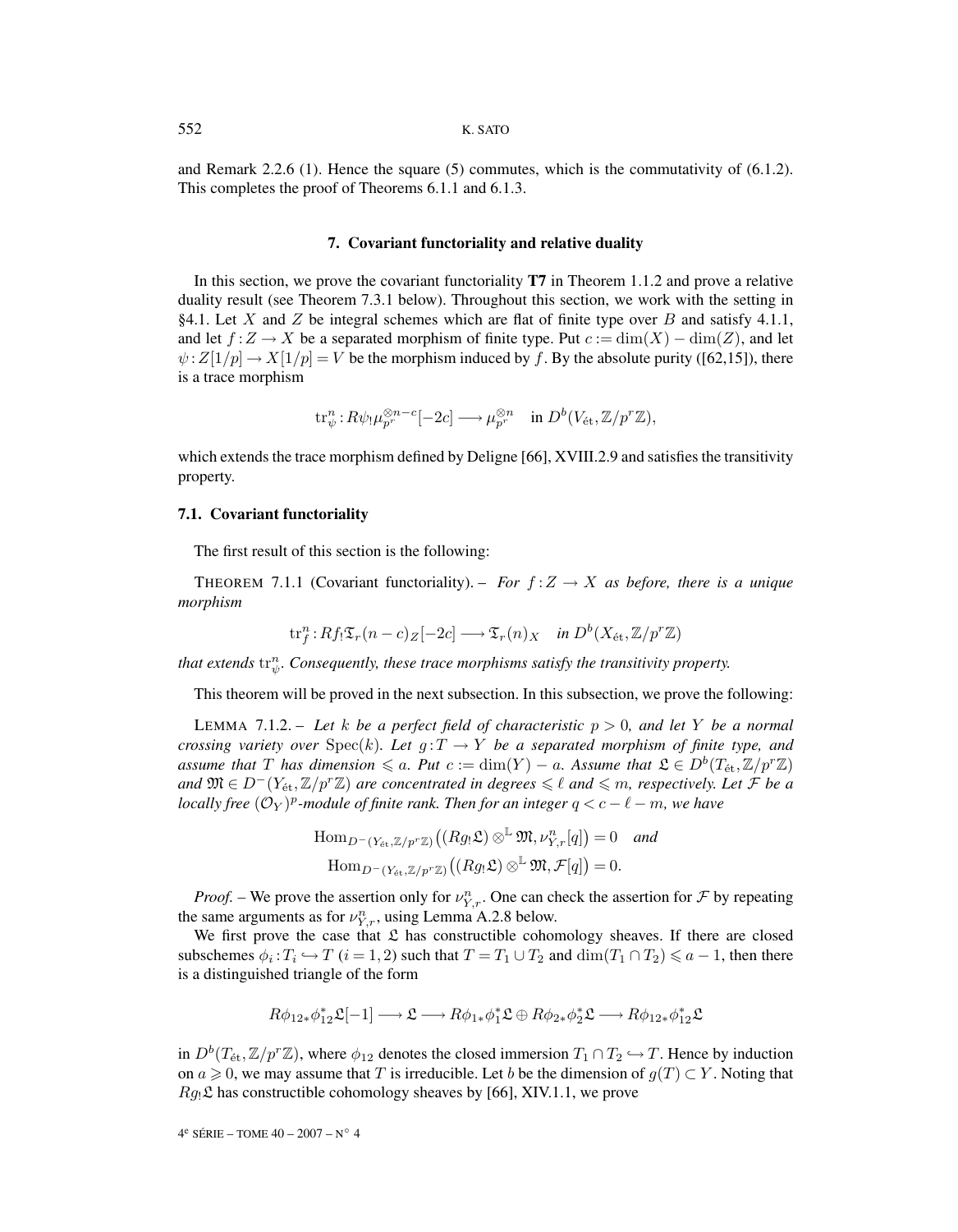SUBLEMMA 7.1.3. – *For*  $i \in \mathbb{Z}$ , the support of  $R^i g_! \mathfrak{L}$  has dimension  $\leq \min\{b, a + \ell - i\}$ , *i.e., there is a closed subscheme*  $\phi: W \hookrightarrow Y$  *of dimension*  $\leqslant \min\{b, a+\ell-i\}$  *for which we have*  $R^i g_! \mathfrak{L} = \phi_* \phi^* R^i g_! \mathfrak{L}.$ 

*Proof of Sublemma 7.1.3.* – Without loss of generality, we may assume that g is proper (hence  $Rg_1 = Rg_*$ ). Since  $R^i g_* \mathfrak{L}$  is zero outside of  $g(T)$ , the support of  $R^i g_* \mathfrak{L}$  has dimension  $\leq b$ . We show that the support of  $R^i g_* \mathfrak{L}$  is at <u>most</u>  $(a+\ell-i)$ -dimensional. Let y be a point on  $g(T)$ . Put  $T_y := T \times_Y y = g^{-1}(y)$ . Since  $\dim \overline{\{y\}} + \dim T_y$  equals the dimension of the closure of  $T_y$  in T ([66], XIV.2.3 (iii)), we have  $\dim \{y\} + \dim T_y \leq a$ . Now suppose that  $(R^i g_* \mathfrak{L})_{\overline{y}} \neq 0$ . Because  $(R^q g_*\mathfrak{L})_{\overline{v}}$  is zero for  $q > \dim T_u + \ell$  (loc. cit., XII.5.2, X.5.2), we have

$$
i \leqslant \dim T_y + \ell \leqslant a - \dim \overline{\{y\}} + \ell,
$$

that is,  $\dim \overline{\{y\}} \leq a + \ell - i$ . Thus we obtain the sublemma.  $\Box$ 

We turn to the proof of the lemma and compute a spectral sequence

$$
E_2^{u,v} = \mathrm{Ext}^u_{Y,\mathbb{Z}/p^r\mathbb{Z}} \big((R^{-v}g_!\mathfrak{L}) \otimes^{\mathbb{L}} \mathfrak{M}, \nu_{Y,r}^n \big) \Longrightarrow \mathrm{Ext}^{u+v}_{Y,\mathbb{Z}/p^r\mathbb{Z}} \big((Rg_!\mathfrak{L}) \otimes^{\mathbb{L}} \mathfrak{M}, \nu_{Y,r}^n \big).
$$

For  $(u, v)$  with  $u + v < c - \ell - m$  and  $b \le a + \ell + v$ , we have  $u + m < \dim(Y) - b$  and

$$
E_2^{u,v} = \text{Ext}_{Y,\mathbb{Z}/p^r\mathbb{Z}}^u((\phi * \phi^* R^{-v} g_! \mathfrak{L}) \otimes^{\mathbb{L}} \mathfrak{M}, \nu_{Y,r}^n)
$$
  
= 
$$
\text{Ext}_{Y,\mathbb{Z}/p^r\mathbb{Z}}^u(R\phi * \phi^*(R^{-v} g_! \mathfrak{L} \otimes^{\mathbb{L}} \mathfrak{M}), \nu_{Y,r}^n)
$$
  
= 
$$
\text{Ext}_{W,\mathbb{Z}/p^r\mathbb{Z}}^u(\phi^*(R^{-v} g_! \mathfrak{L} \otimes^{\mathbb{L}} \mathfrak{M}), R\phi^! \nu_{Y,r}^n) = 0
$$

by Theorem 2.2.2 and Lemma 2.1.1. Here W denotes the closure of  $g(T)$  and  $\phi$  denotes the closed immersion  $W \hookrightarrow Y$ . For  $(u, v)$  with  $u + v < c - \ell - m$  and  $b > a + \ell + v$ , we have  $u + m < \dim(Y) - (a + \ell + v)$ . There is a closed subscheme  $\phi: W \hookrightarrow Y$  of codimension  $\geq \dim(Y) - (a + \ell + v)$  such that  $R^{-v}g_!\mathfrak{L} = \phi_*\phi^*R^{-v}g_!\mathfrak{L}$ , by the sublemma. Hence

$$
E_2^{u,v} = \text{Ext}^u_{Y,\mathbb{Z}/p^r\mathbb{Z}}\left(\phi^*(R^{-v}g_!\mathfrak{L}\otimes^\mathbb{L}\mathfrak{M}), R\phi^!\nu^n_{Y,r}\right) = 0
$$

again by Theorem 2.2.2 and Lemma 2.1.1. Thus we obtain the assertion.

We next prove the case that  $\mathfrak L$  is general. Take a bounded complex of  $\mathbb Z/p^r\mathbb Z$ -sheaves  $\mathfrak L^{\bullet}$ which is concentrated in degrees  $\leq \ell$  and represents  $\mathfrak{L}$ . Take a filtered inductive system  $\{\mathfrak{L}^{\bullet}_{\lambda}\}_{\lambda \in \Lambda}$ consisting of bounded complexes of constructible  $\mathbb{Z}/p^r\mathbb{Z}$ -sheaves which are concentrated in degrees  $\leq \ell$  and whose limit is  $\mathfrak{L}^{\bullet}$ . Then for  $q < c - \ell - m$ , we have

$$
\operatorname{Ext}^q_{Y,\mathbb{Z}/p^r\mathbb{Z}}\big((Rg_!\mathfrak{L})\otimes^{\mathbb{L}}\mathfrak{M},\nu_{Y,r}^n\big)=\operatorname{Ext}^q_{T,\mathbb{Z}/p^r\mathbb{Z}}\big(\mathfrak{L},Rg^!R\mathcal{H}om(\mathfrak{M},\nu_{Y,r}^n)\big)
$$
\n
$$
=\lim_{\substack{\lambda\in\Lambda}}\operatorname{Ext}^q_{T,\mathbb{Z}/p^r\mathbb{Z}}\big(\mathfrak{L}_\lambda^{\bullet},Rg^!R\mathcal{H}om(\mathfrak{M},\nu_{Y,r}^n)\big)
$$
\n
$$
=\lim_{\substack{\lambda\in\Lambda}}\operatorname{Ext}^q_{Y,\mathbb{Z}/p^r\mathbb{Z}}\big((Rg_!\mathfrak{L}_\lambda^{\bullet})\otimes^{\mathbb{L}}\mathfrak{M},\nu_{Y,r}^n\big)=0
$$

by the previous case. Here  $Rg'$  denotes the twisted inverse image functor of Deligne [66], XVIII, and we have used the adjointness between  $Rg^{\dagger}$  and  $Rg_{\dagger}$ . The second equality follows from the vanishing of the groups  $\text{Ext}_{Y,\mathbb{Z}/p^r\mathbb{Z}}^{q-1}((Rg_!\mathfrak{L}_\lambda^{\bullet})\otimes^{\mathbb{L}}\mathfrak{M},\nu_{Y,r}^n)$  for all  $\lambda \in \Lambda$  and a standard argument which is similar as for  $(8.4.2)$  below. This completes the proof of the lemma.  $\Box$ 

As a special case of Lemma 7.1.2, we obtain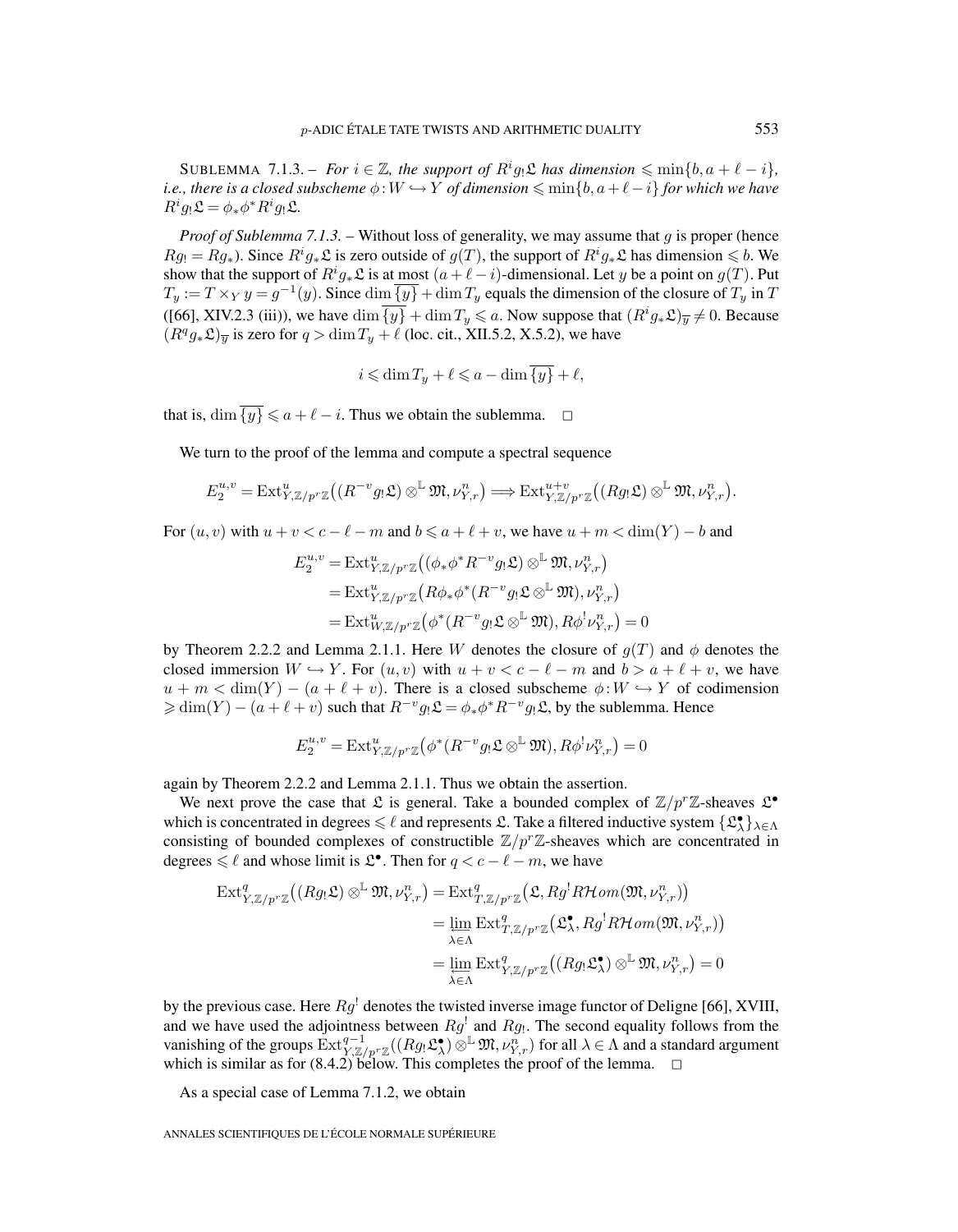COROLLARY 7.1.4 (Semi-purity). – *Under the same setting as in Lemma* 7.1.2*, we have*

$$
\tau_{\leqslant c-1} R g^! \nu_{Y,r}^n = \tau_{\leqslant c-1} R g^! \mathcal{F} = 0.
$$

*Proof.* – For T' étale separated of finite type over T,  $\mathcal{G} \in \{v_{Y,r}^n, \mathcal{F}\}\$  and  $q \leq c - 1$ , we have

$$
\mathrm{Hom}_{D^+(T'_{\text{\'et}}, \mathbb{Z}/p^r\mathbb{Z})}\big(\mathbb{Z}/p^r\mathbb{Z}, Rh^! \mathcal{G}[q]\big) = \mathrm{Hom}_{D^b(Y_{\text{\'et}}, \mathbb{Z}/p^r\mathbb{Z})}\big(Rh_!\mathbb{Z}/p^r\mathbb{Z}, \mathcal{G}[q]\big) = 0
$$

by Lemma 7.1.2, where h denotes the composite map  $T' \to T \to Y$ . Hence  $\tau_{\leq c-1} R g^1 \mathcal{G} = 0$ .  $\Box$ 

## **7.2. Proof of Theorem 7.1.1**

Let  $j: V \hookrightarrow X$  and  $\iota: Y \hookrightarrow X$  be as in §4.1. Put  $\mathfrak{L} := \mathfrak{T}_r(n-c)_{Z}[-2c]$ , for simplicity. We first show

(7.2.1) 
$$
\text{Hom}_{D^b(X_{\text{\'et}},\mathbb{Z}/p^r\mathbb{Z})}\left(Rf_!\mathfrak{L},R\iota_*R\iota^!\mathfrak{T}_r(n)_X\right)=0.
$$

Indeed, for  $g: T := Z \times_X Y \to Y$  induced by f, we have

$$
\mathrm{Hom}_{D^b(X_{\text{\'et}},\mathbb{Z}/p^r\mathbb{Z})}\big(Rf_!\mathfrak{L},R\iota_*R\iota^!\mathfrak{T}_r(n)_X\big)=\mathrm{Hom}_{D^b(Y_{\text{\'et}},\mathbb{Z}/p^r\mathbb{Z})}\big(Rg_!\alpha^*\mathfrak{L},R\iota^!\mathfrak{T}_r(n)_X\big)
$$

by the adjointness between  $\iota^*$  and  $R\iota_*$  and the proper base-change theorem:  $\iota^* Rf! = Rg! \alpha^*$ , where  $\alpha$  denotes the closed immersion  $T \hookrightarrow Z$ . The latter group is zero by Lemma 7.1.2 and a similar argument as for the vanishing  $(4.4.8)$ . By  $(7.2.1)$  and Lemma 2.1.2 (1), it remains to show that the composite morphism

$$
(7.2.2) \tRf_! \mathfrak{L} \xrightarrow{Rj_*(\operatorname{tr}_\psi^n)} Rj_* \mu_{p^r}^{\otimes n} \xrightarrow{\delta_{V,Y}^{\operatorname{loc}}(\mathfrak{T}_r(n)_X)} Rl_* Rl^! \mathfrak{T}_r(n)_X[1]
$$

is zero in  $D^b(X_{\text{\'et}},\mathbb{Z}/p^r\mathbb{Z})$ . We show the following:

LEMMA 7.2.3. – (1) Let  $\{Z_{\lambda}\}_{\lambda \in \Lambda}$  be an open covering of Z with  $\Lambda$  finite, and let  $f_{\lambda}:Z_{\lambda}\to X$  *be the composite map*  $Z_{\lambda}\hookrightarrow Z\to X$  *for each*  $\lambda\in\Lambda$ *. Then the adjunction map* 

$$
\text{Hom}_{D^{b}(X_{\text{\'et}}, \mathbb{Z}/p^r\mathbb{Z})}\big(Rf_{!}\mathfrak{L}, R\iota_{*}R\iota^!\mathfrak{T}_{r}(n)_{X}[1]\big) \n\longrightarrow \bigoplus_{\lambda \in \Lambda} \text{Hom}_{D^{b}(X_{\text{\'et}}, \mathbb{Z}/p^r\mathbb{Z})}\big(Rf_{\lambda!}(\mathfrak{L}|_{Z_{\lambda}}), R\iota_{*}R\iota^!\mathfrak{T}_{r}(n)_{X}[1]\big)
$$

*is injective.*

(2) Assume that f is flat. Let  $Y' \subset Y$  be a closed subscheme of codimension  $\geq 1$ . Put  $U := X \setminus Y'$ . Then the following natural restriction map is injective:

$$
\text{Hom}_{D^b(X_{\text{\'et}},\mathbb{Z}/p^r\mathbb{Z})}\big(Rf_!\mathfrak{L},R\iota_*R\iota^!\mathfrak{T}_r(n)_X[1]\big) \n\longrightarrow \text{Hom}_{D^b(U_{\text{\'et}},\mathbb{Z}/p^r\mathbb{Z})}\big((Rf_!\mathfrak{L})|_U,\big(R\iota_*R\iota^!\mathfrak{T}_r(n)_X[1]\big)|_U\big).
$$

*Proof of Lemma 7.2.3.* – (1) It suffices to consider the case that  $\Lambda = \{1, 2\}$ . Put  $Z_{12} := Z_1 \cap Z_2$ . Let  $f_{12}$  be the composite map  $Z_{12} \hookrightarrow Z \to X$ . There is a distinguished triangle of the form

$$
Rf_{12!}(\mathfrak{L}|_{Z_{12}}) \longrightarrow Rf_{1!}(\mathfrak{L}|_{Z_1}) \oplus Rf_{2!}(\mathfrak{L}|_{Z_2}) \longrightarrow Rf_! \mathfrak{L} \longrightarrow Rf_{12!}(\mathfrak{L}|_{Z_{12}})[1].
$$

Hence the assertion follows from the vanishing (7.2.1) for  $f_{12}:Z_{12}\to X$ .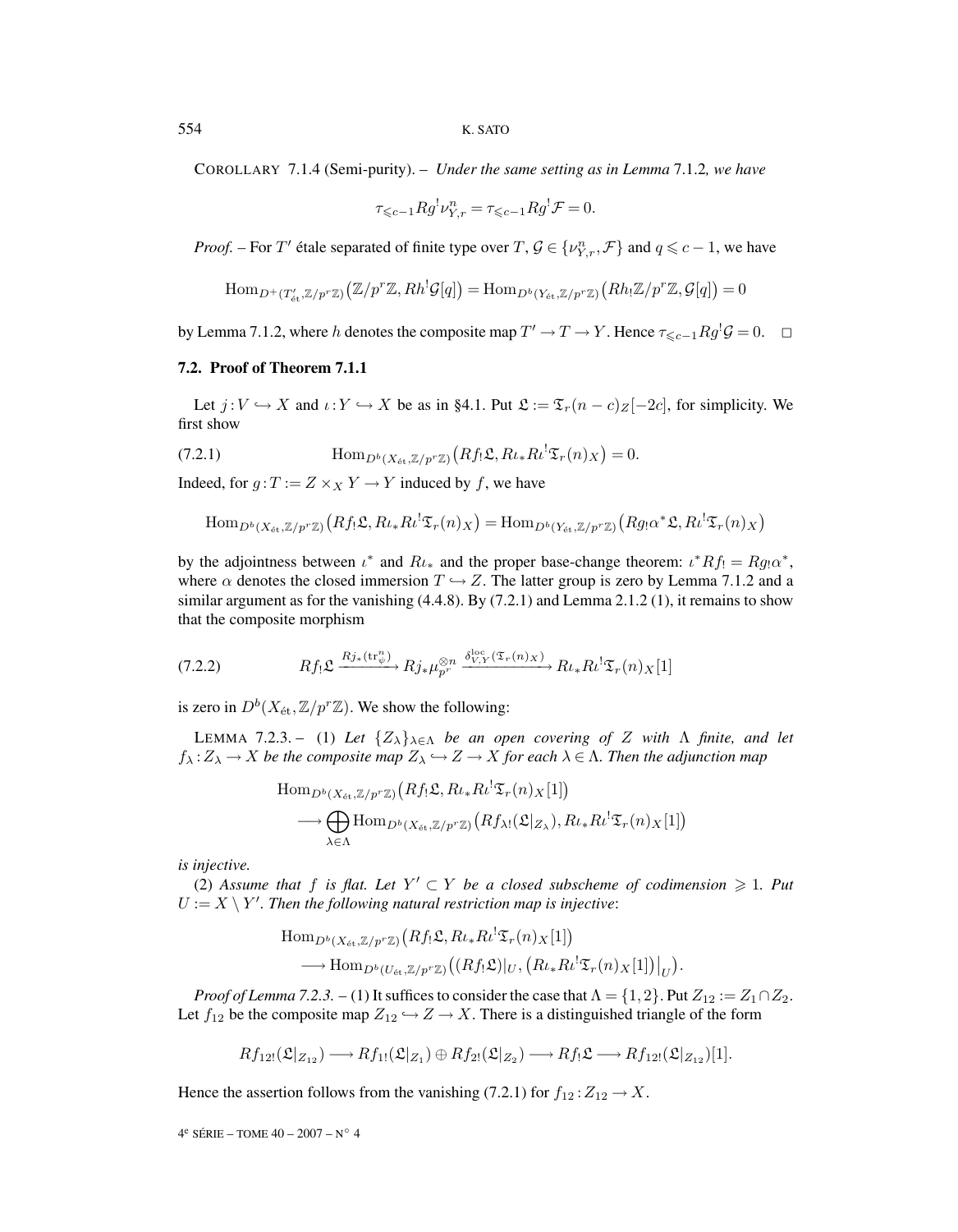(2) Let  $\phi$  be the closed immersion  $Y' \hookrightarrow X$ . The kernel of the map in question is a quotient of  $\text{Hom}_{D^b(X_{\text{\rm\'et}},\Z/p^r\Z)}(Rf_!\mathfrak{L},R\phi_*R\phi^!\mathfrak{T}_r(n)_X[1])$ . One can check that it is zero by a similar argument as for (7.2.1), noting that  $Y' \times_X Z$  has codimension  $\geq 1$  in T by the flatness of f.  $\Box$ 

We show that the composite morphism (7.2.2) is zero. We first assume that  $Z = \mathbb{P}_{X}^{m}$  ( $m \ge 1$ ) and that  $f$  is the natural projection. By Lemma 7.2.3 (2), we are reduced to the case that  $Y$ is smooth. In this case, (7.2.2) is zero by Lemma 6.4.1. We next prove the general case. By Lemma 7.2.3 (1), we may assume that f is affine. Take a decomposition  $Z \stackrel{i}{\hookrightarrow} \mathbb{P}_{X}^{m} = : \mathbb{P} \xrightarrow{h} X$  of f for some integer  $m \ge 0$ , where i is a locally closed immersion. We have morphisms

$$
Rf_!\mathfrak{L} \xrightarrow{Rh_*(\mathrm{Gys}_i^{m+n})[2m]} Rh_*\mathfrak{T}_r(m+n) \mathbb{P}[2m] \xrightarrow{\mathrm{tr}_h^n} \mathfrak{T}_r(n)_X,
$$

where  $\text{tr}_h^n$  is obtained from the vanishing of (7.2.2) for h. See Theorem 6.1.3 for  $\text{Gys}_i^{m+n}$ . Since this composite morphism extends  $\text{tr}^n_{\psi}$ , we see that (7.2.2) is zero. This completes the proof of Theorem  $7.1.1.$   $\Box$ 

The following corollary is a horizontal variant of Proposition 4.4.10:

COROLLARY 7.2.4 (Projection formula). – *For*  $f: Z \rightarrow X$  *as before, the diagram* 

$$
Rf_! \mathfrak{T}_r(m-c)z[-2c] \otimes^{\mathbb{L}} \mathfrak{T}_r(n)_X \xrightarrow{\operatorname{tr}^m_f \otimes^{\mathbb{L}} id} \mathfrak{T}_r(m)_X \otimes^{\mathbb{L}} \mathfrak{T}_r(n)_X \xrightarrow{(4.2.7)} \mathfrak{T}_r(m+n)_X
$$
  

$$
Rf_! \mathfrak{T}_r(m-c)z[-2c] \otimes^{\mathbb{L}} Rf_* \mathfrak{T}_r(n)_Z \xrightarrow{(4.2.7)} Rf_! \mathfrak{T}_r(m+n-c)z[-2c] \xrightarrow{\operatorname{tr}^{m+n}_f} \mathfrak{T}_r(m+n)_X
$$

*commutes in*  $D^{-}(X_{\text{\'et}},\mathbb{Z}/p^r\mathbb{Z})$ *. See Proposition* 4.2.8 *for*  $f^*: \mathfrak{T}_r(n)_X \to Rf_*\mathfrak{T}_r(n)_Z$ *.* 

*Proof.* – Because the diagram in question commutes on  $X[1/p]$ , the assertion follows from Lemma 2.1.2 (1) and a vanishing

$$
\mathrm{Hom}_{D^{-}(X_{\mathrm{\acute{e}t}},\mathbb{Z}/p^{r}\mathbb{Z})}\left(Rf_{!}\mathfrak{T}_{r}(m-c)_{Z}[-2c]\otimes^{\mathbb{L}}\mathfrak{T}_{r}(n)_{X},R\iota_{*}R\iota^!\mathfrak{T}_{r}(m+n)_{X}\right)=0,
$$

which one can check by Lemma 7.1.2 and a similar argument as for  $(7.2.1)$ .  $\Box$ 

#### **7.3. Relative duality**

Let  $f:Z\to X$  be as before. Let  $j:V\hookrightarrow X$  and  $\iota:Y\hookrightarrow X$  be as in §4.1. Let T be the divisor on Z defined by the radical of  $(p) \subset \mathcal{O}_Z$ . There is a commutative diagram of schemes



Put  $d := \dim(X)$ ,  $b := \dim(Z)$  and  $c := d - b$ . We prove the following result, which was included in the earlier version of [29]:

THEOREM 7.3.1 (Relative duality).  $-$  (1)  $\text{tr}_{f}^{d}$  *induces an isomorphism* 

$$
\text{tr}^f: \mathfrak{T}_r(b)_Z[-2c] \xrightarrow{\simeq} Rf^! \mathfrak{T}_r(d)_X \quad \text{in } D^b(Z_{\text{\'et}}, \mathbb{Z}/p^r\mathbb{Z}).
$$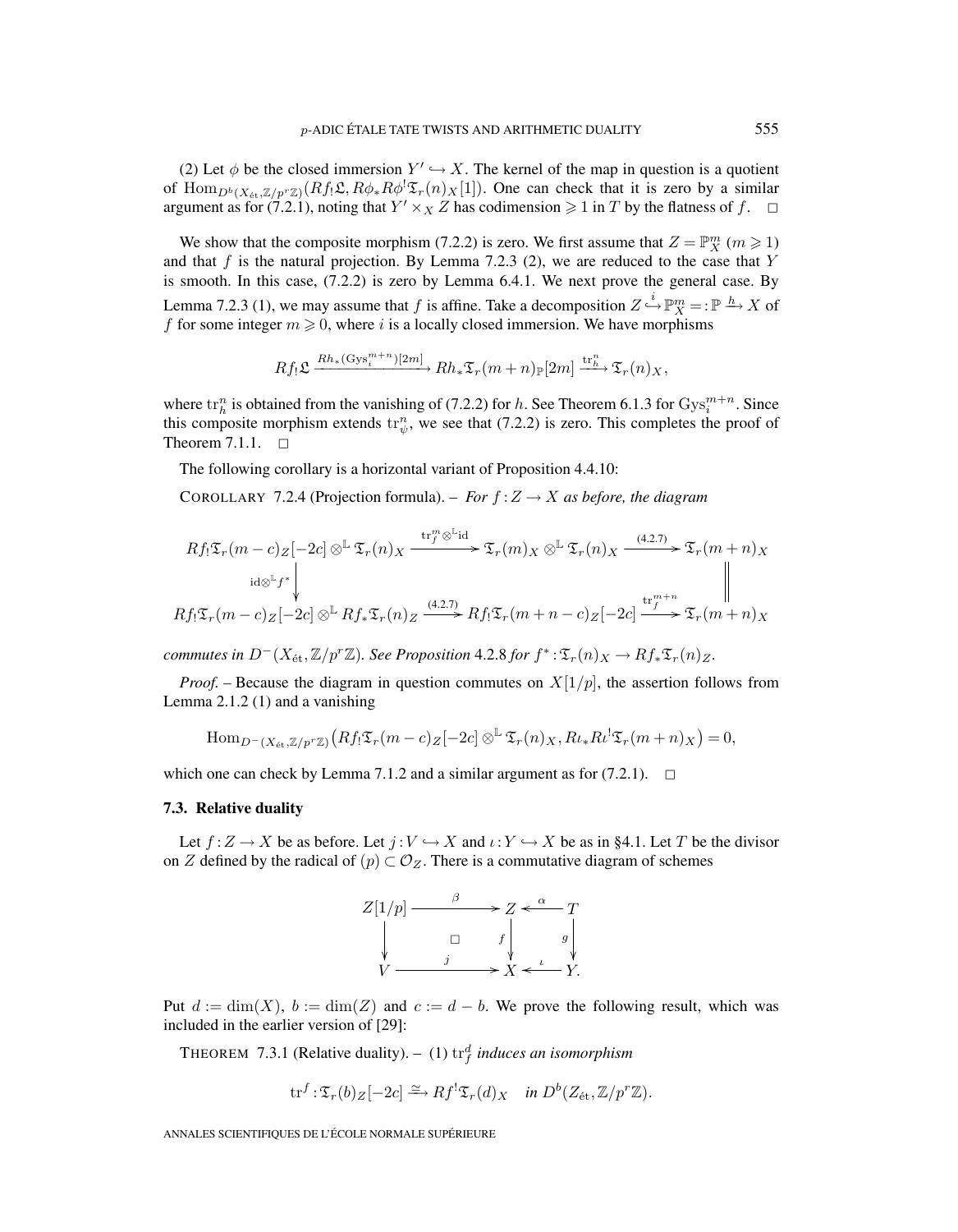(2) *There is a commutative diagram in*  $D^b(X_{\text{\'et}},\mathbb{Z}/p^r\mathbb{Z})$ 

$$
R\iota_* R g_! \nu_{T,r}^{b-1}[b-1] \xrightarrow{(\natural)} R f_! \mathfrak{T}_r(b) \mathfrak{Z}[2b]
$$
  
\n
$$
R\iota_*(\text{tr}_g) \downarrow \qquad \qquad \downarrow \text{tr}_f^d[2d]
$$
  
\n
$$
\iota_* \nu_{Y,r}^{d-1}[d-1] \text{Gys}_\iota^d[2d] \xrightarrow{\qquad} \mathfrak{T}_r(d)_X[2d],
$$

*where*  $tr_g$  *denotes the trace morphism in Remark* 2.2.6 (3)*, and the arrow* ( $\sharp$ ) *is induced by the isomorphism*  $R\iota_* Rg_! = Rf_! R\alpha_*$  *and the Gysin morphism*  $Gys^b_\alpha$ .

To prove this theorem, we first note a standard fact (cf. [29], Lemma 3.8).

LEMMA 7.3.2. – *For a torsion sheaf*  $\mathcal F$  *on*  $V_{\text{\'et}}$  *and an integer*  $q > d$ *, we have*  $R^q j_* \mathcal F = 0$ *.* 

As an immediate consequence of Lemma 7.3.2 and (4.4.3), we obtain

LEMMA 7.3.3. – The natural morphism  $\tau_{\leq d+1}R\ell^!\mathfrak{T}_r(d)_X \to R\ell^!\mathfrak{T}_r(d)_X$  is an isomorphism in  $D^b(Y_{\text{\'et}},\mathbb{Z}/p^r\mathbb{Z})$ . Consequently,  $\text{Gys}_\iota^d : \nu_{Y,r}^{d-1}[-d-1] \to R\iota^!\mathfrak{T}_r(d)_X$  is an isomorphism.

*Proof of Theorem 7.3.1. –* We first show (2). By Lemma 7.1.2 and a similar argument as for the vanishing of (7.2.2), one can reduce the assertion to Lemma 6.4.1 (2) and Corollary 6.3.3 (see also Remark 2.2.6 (3)). The details are straightforward and left to the reader. We next show (1). Let  $\text{tr}^f : \mathfrak{T}_r(b)_Z[-2c] \to Rf^!\mathfrak{T}_r(d)_X$  be the adjoint morphism of  $\text{tr}^d_f$ . Because  $\beta^*(\text{tr}^f)$ is an isomorphism by the absolute purity ([62,15]), we have only to show that  $R\alpha^!(\text{tr}^f)$  is an isomorphism. By (2), there is a commutative diagram in  $D^+(T_{\text{\'et}},\mathbb{Z}/p^r\mathbb{Z})$ 

$$
\nu_{T,r}^{b-1}[b-1] \xrightarrow{\mathrm{Gys}_{\alpha}^{b}[2b]} R\alpha^{!}\mathfrak{T}_{r}(b)Z[2b]
$$
\n
$$
\downarrow^{\mathrm{tr}^{g}} \downarrow \qquad \qquad \downarrow R\alpha^{!}(\mathrm{tr}^{f})[2d]
$$
\n
$$
Rg^{!}\nu_{Y,r}^{d-1}[d-1] \xrightarrow{Rg^{!}(\mathrm{Gys}_{\iota}^{d})[2d]} R\alpha^{!}Rf^{!}\mathfrak{T}_{r}(d)X[2d].
$$

The horizontal arrows are isomorphisms by Lemma 7.3.3 for  $Z$  and  $X$ , respectively. The left vertical arrow, defined as the adjoint morphism of  $tr_q$ , is an isomorphism by [29], Theorem 2.8. Consequently,  $R\alpha^!(\text{tr}^f)$  is an isomorphism. This completes the proof of Theorem 7.3.1.  $\Box$ 

*Remark* 7.3.4. – By Theorem 7.3.1,  $\mathfrak{T}_r(d)_X[2d]$  is canonically isomorphic to the object  $\mathcal{D}_{X,p^r} \in D^b(X_{\text{\'et}},\mathbb{Z}/p^r\mathbb{Z})$  considered in [29], Theorem 4.4.

#### **8. Explicit formula for** p**-adic vanishing cycles**

In this section we construct a canonical pairing on the sheaves of  $p$ -adic vanishing cycles in the derived category, and prove an explicit formula for that pairing, which will be used in §9.

## **8.1. Setting**

The setting is the same as in §3.2. Note the condition 3.2.1 assumed there. We further assume that K *contains a primitive* p*-th root of unity* and that k *is finite*. We put

(8.1.1) 
$$
\nu_Y^n := \nu_{Y,1}^n, \quad \mu' := \iota^* j_* \mu_p \quad \text{and} \quad \mu := \mu_p(K)
$$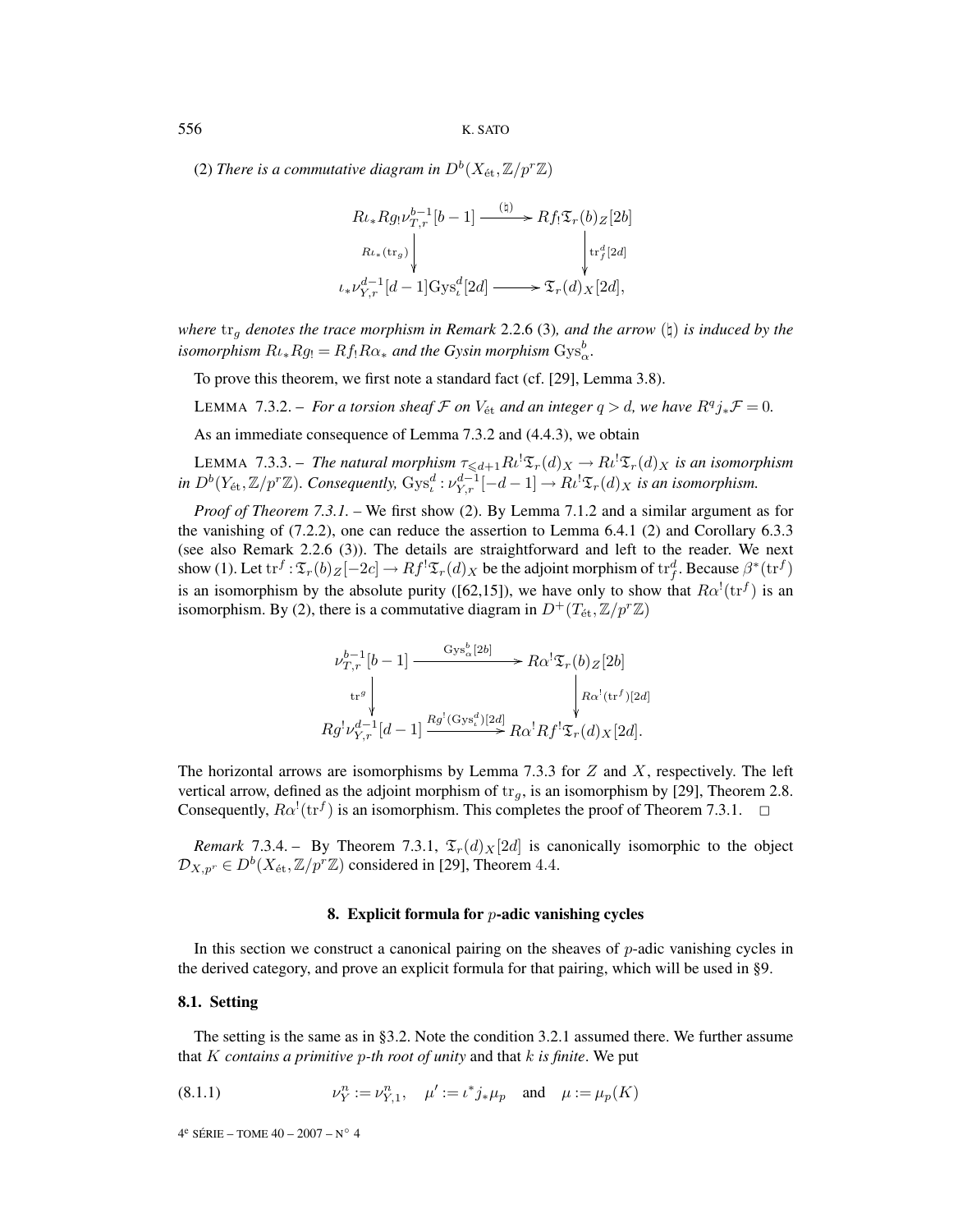for simplicity. Note that  $\mu'$  is the constant étale sheaf on Y associated with the abstract group  $\mu (\simeq \mathbb{Z}/p\mathbb{Z})$ , because the sheaf  $\mu_n$  on  $X_K$  is constant and the sheaf  $j_*\mu_n$  on X is also constant by the normality of X (cf. [63], 1.5.1). Now let N be the relative dimension dim $(X/O_K)$ . Let n be a positive integer with  $1 \le n \le N + 1$ . Put  $n' := N + 2 - n$ ,  $M^q := M_1^q = \iota^* R^q j_* \mu_p^{\otimes q}$ , and let  $U^{\bullet}$  be the filtration on  $M^{q}$  defined in Definition 3.3.2. The aim of this section is to construct a morphism

$$
\Theta^n: U^1 M^n \otimes U^1 M^{n'}[-N-2] \longrightarrow \mu' \otimes \nu_Y^N[-N-1] \quad \text{in } D^b(Y_{\text{\'et}}, \mathbb{Z}/p\mathbb{Z})
$$

and to prove an explicit formula for this morphism (cf. Theorem 8.3.8 below).

## **8.2. Construction of**  $\Theta^n$

Because  $\mu'$  is (non-canonically) isomorphic to the constant sheaf  $\mathbb{Z}/p\mathbb{Z}$ , we will write  $\mu' \otimes \mathcal{K}$  $(K \in D^-(Y_{\text{\'et}},\mathbb{Z}/p\mathbb{Z}))$  for the derived tensor product  $\mu' \otimes^{\mathbb{L}} K$  in  $D^-(Y_{\text{\'et}},\mathbb{Z}/p\mathbb{Z})$ . For q with  $1 \leqslant q \leqslant N + 1$ , fix a distinguished triangle

$$
(M^q/U^1M^q)[-q-1] \xrightarrow{g'} \mathbb{A}(q) \xrightarrow{t'} \tau \leq qt^* R j_* \mu_p^{\otimes q} \longrightarrow (M^q/U^1M^q)[-q],
$$

where the last arrow is defined as the composite  $\tau \leq q \iota^* R j_* \mu_p^{\otimes q} \to M^q[-q] \to (M^q/U^1M^q)[-q].$ Clearly,  $\mathbb{A}(q)$  is concentrated in  $[0,q]$ , and the triple  $(\mathbb{A}(q), t', g')$  is unique up to a unique isomorphism (and g' is determined by  $(A(q), t')$ ) by Lemma 2.1.2 (3). We construct  $\Theta^n$  by decomposing the morphism

(8.2.1) 
$$
\mathbb{A}(n) \otimes^{\mathbb{L}} \mathbb{A}(n') \longrightarrow (\tau_{\leq n} \iota^* R j_* \mu_p^{\otimes n}) \otimes^{\mathbb{L}} (\tau_{\leq n'} \iota^* R j_* \mu_p^{\otimes n'})
$$

$$
\longrightarrow \iota^* R j_* \mu_p^{\otimes N+2}
$$

induced by the natural isomorphism  $\mu_p^{\otimes n} \otimes \mu_p^{\otimes n'} \simeq \mu_p^{\otimes N+2}$  in characteristic zero. By Lemma 7.3.2 and the assumption that  $\zeta_p \in K$ , there is a morphism

$$
(8.2.2) \t t^* R j_* \mu_p^{\otimes N+2} \simeq \mu' \otimes (\tau_{\leq N+1} t^* R j_* \mu_p^{\otimes N+1}) \xrightarrow{\mathrm{id} \otimes (4.2.1)} \mu' \otimes \nu_Y^N [-N-1],
$$

which, together with (8.2.1), induces a morphism

(8.2.3) 
$$
\mathbb{A}(n) \otimes^{\mathbb{L}} \mathbb{A}(n') \longrightarrow \mu' \otimes \nu_Y^N[-N-1].
$$

Noting that  $\mathbb{A}(q)$  is concentrated in  $[0,q]$  with  $\mathcal{H}^q(\mathbb{A}(q)) \simeq U^1 M^q$ , we show the following:

LEMMA 8.2.4. – *There is a unique morphism*

$$
(8.2.5) \qquad \mathbb{A}(n) \otimes^{\mathbb{L}} \left( U^{1} M^{n'}[-n'] \right) \longrightarrow \mu' \otimes \nu_Y^{N}[-N-1] \quad \text{in } D^{-}(Y_{\text{\'et}}, \mathbb{Z}/p\mathbb{Z})
$$

*that the morphism* (8.2.3) *factors through.*

*Proof. –* There is a distinguished triangle of the form

$$
\mathbb{A}(n) \otimes^{\mathbb{L}} (\tau_{\leq n'-1} \mathbb{A}(n')) \to \mathbb{A}(n) \otimes^{\mathbb{L}} \mathbb{A}(n') \to \mathbb{A}(n) \otimes^{\mathbb{L}} (U^1 M^{n'}[-n'])
$$

$$
\to \mathbb{A}(n) \otimes^{\mathbb{L}} (\tau_{\leq n'-1} \mathbb{A}(n'))[1].
$$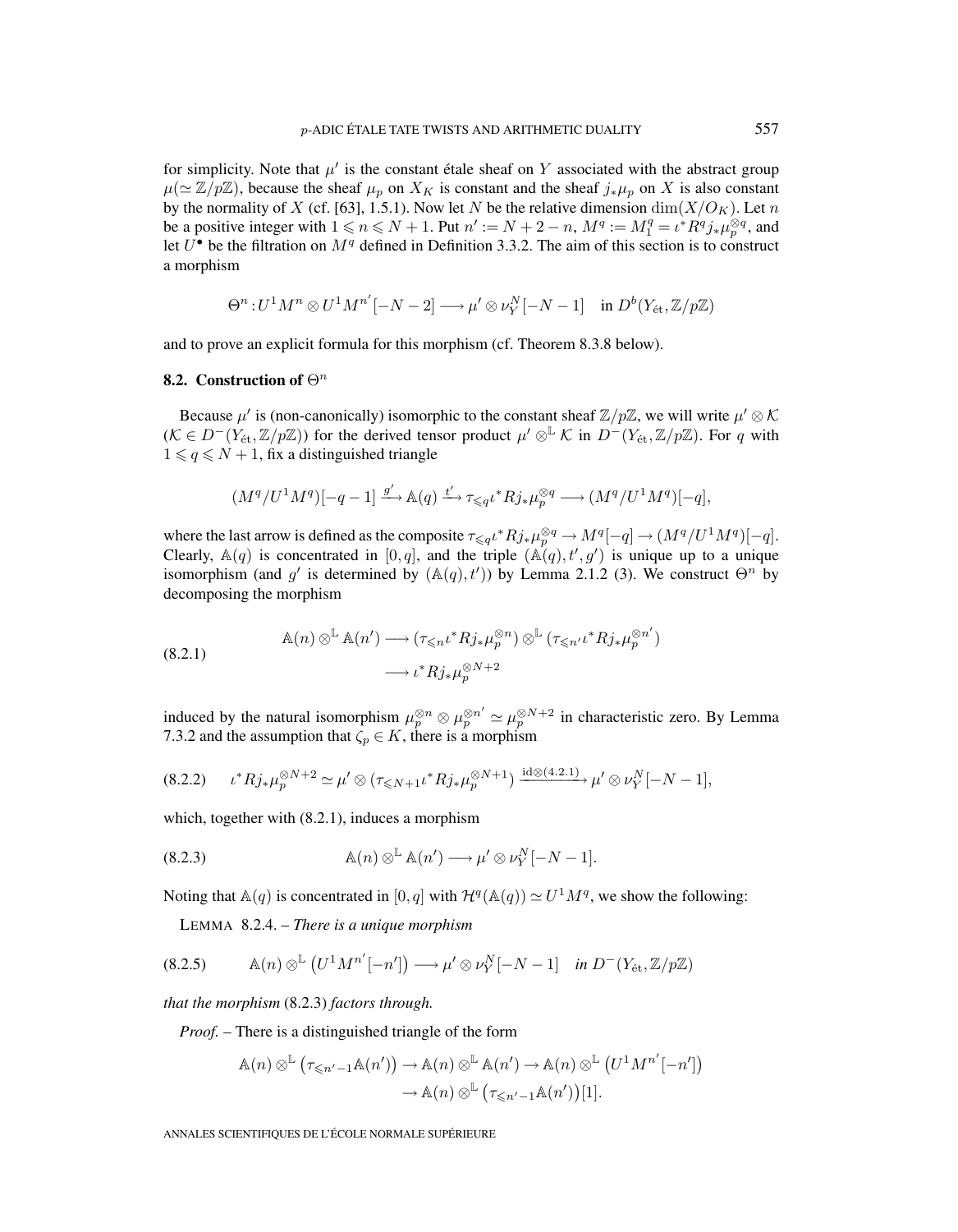By Lemma 2.1.2 (2), it suffices to show that (i) the morphism

$$
\mathbb{A}(n) \otimes^{\mathbb{L}} (\tau_{\leqslant n'-1} \mathbb{A}(n')) \longrightarrow \mu' \otimes \nu_Y^N[-N-1]
$$

induced by (8.2.3) is zero and that (ii) we have

$$
\mathrm{Hom}_{D^-(Y_{\text{\'et}}, \mathbb{Z}/p\mathbb{Z})}\big(\mathbb{A}(n) \otimes^{\mathbb{L}} (\tau_{\leqslant n'-1} \mathbb{A}(n'))[1], \mu' \otimes \nu_Y^N[-N-1]\big) = 0.
$$

The claim (ii) follows from Lemma 2.1.1. As for the claim (i), because  $\mathbb{A}(n) \otimes^{\mathbb{L}} (\tau \leq n'-1\mathbb{A}(n'))$ is concentrated in degrees  $\leq N+1$ , the problem is reduced to the triviality of the induced map on the  $(N+1)$ -th cohomology sheaves (cf. Lemma 2.1.1). One can check this by a similar argument as for Proposition 4.2.6.  $\Box$ 

Applying a similar argument as for this lemma to the morphism (8.2.5), we obtain a morphism

(8.2.6) 
$$
(U^1 M^n[-n]) \otimes^{\mathbb{L}} (U^1 M^{n'}[-n']) \longrightarrow \mu' \otimes \nu_Y^N[-N-1].
$$

Finally because  $\mathbb{Z}/p\mathbb{Z}$ -sheaves are flat over  $\mathbb{Z}/p\mathbb{Z}$ , there is a natural isomorphism

$$
(U^1M^n[-n]) \otimes^{\mathbb{L}} (U^1M^{n'}[-n']) \simeq U^1M^n \otimes U^1M^{n'}[-N-2] \quad \text{in } D^-(Y_{\text{\'et}}, \mathbb{Z}/p\mathbb{Z})
$$

induced by the identity map on the  $(n + n')$ -th cohomology sheaves. We thus define  $\Theta^n$  by composing the inverse of this isomorphism and the morphism (8.2.6).

#### **8.3. Explicit formula for**  $\Theta^n$

We formulate an explicit formula (see Theorem 8.3.8 below) to calculate the morphism  $\Theta^n$ . Let

$$
\chi \colon \! \mu' \otimes (\omega^N_Y/\mathcal{B}_Y^N) \longrightarrow \mu' \otimes \nu^N_Y[1] \quad \text{in } D^b(Y_\mathrm{\acute{e}t}, \mathbb{Z}/p\mathbb{Z})
$$

be the connecting morphism associated with a short exact sequence  $([25], (1.5.1))$ 

$$
0 \longrightarrow \mu' \otimes \nu_Y^N \xrightarrow{\mathrm{id} \otimes \mathrm{incl}} \mu' \otimes \omega_Y^N \xrightarrow{\mathrm{id} \otimes (1 - C^{-1})} \mu' \otimes (\omega_Y^N / \mathcal{B}_Y^N) \longrightarrow 0.
$$

Here  $\mathcal{B}_Y^N$  denotes the image of  $d:\omega_Y^{N-1}\to\omega_Y^N$ ,  $C^{-1}$  denotes the inverse Cartier operator defined in loc. cit., (2.5) (cf. (9.3.2) below) and we have used the isomorphism  $\omega_{Y,\log}^N \simeq \nu_Y^N$  in Remark 3.3.8 (4). We next construct a key map  $f^{q,n}$  (cf. Definition 8.3.6 (2) below). Let e be the absolute ramification index of K and put  $e' := pe/(p-1)$ . Because K contains primitive p-th roots of unity by assumption, e' is an integer divided by p. Fix a prime element  $\pi \in O_K$ . Put  $s := \text{Spec}(k)$ . Let  $\mathcal{L}_Y$  (resp.  $\mathcal{L}_s$ ) be the log structure on Y (resp. on s) defined in §3.3. We use the trivial log structure  $s^{\times}$  on s and a map on  $Y_{\text{\'et}}$  analogous to (3.3.5)

(8.3.1) 
$$
d \log \colon \mathcal{L}_Y^{\text{gp}} \longrightarrow \omega^1_{(Y,\mathcal{L}_Y)/(s,s^\times)}.
$$

*Remark* 8.3.2. – (1) The composite of (8.3.1) with the canonical projection  $\omega^1_{(Y,\mathcal{L}_Y)/(s,s^\times)} \to$  $\omega_Y^1$  agrees with the map d log in (3.3.5).

(2) Let  $\overline{\pi}$  be the residue class of  $\pi$  in  $\mathcal{L}_Y$  under (3.3.4). Then we have  $d \log(\overline{\pi}) = 0$  in  $\omega_Y^1$ , but not in  $\omega^1_{(Y,\mathcal{L}_Y)/(s,s^\times)}$ . Indeed, by the definition of relative differential modules ([33,30]), there is a short exact sequence on  $Y_{\text{\'et}}$ 

$$
0\longrightarrow \mathcal{O}_Y\xrightarrow{a\mapsto a\cdot d\log(\overline{\pi})}\omega^1_{(Y,\mathcal{L}_Y)/(s,s^\times)}\longrightarrow \omega^1_Y\longrightarrow 0.
$$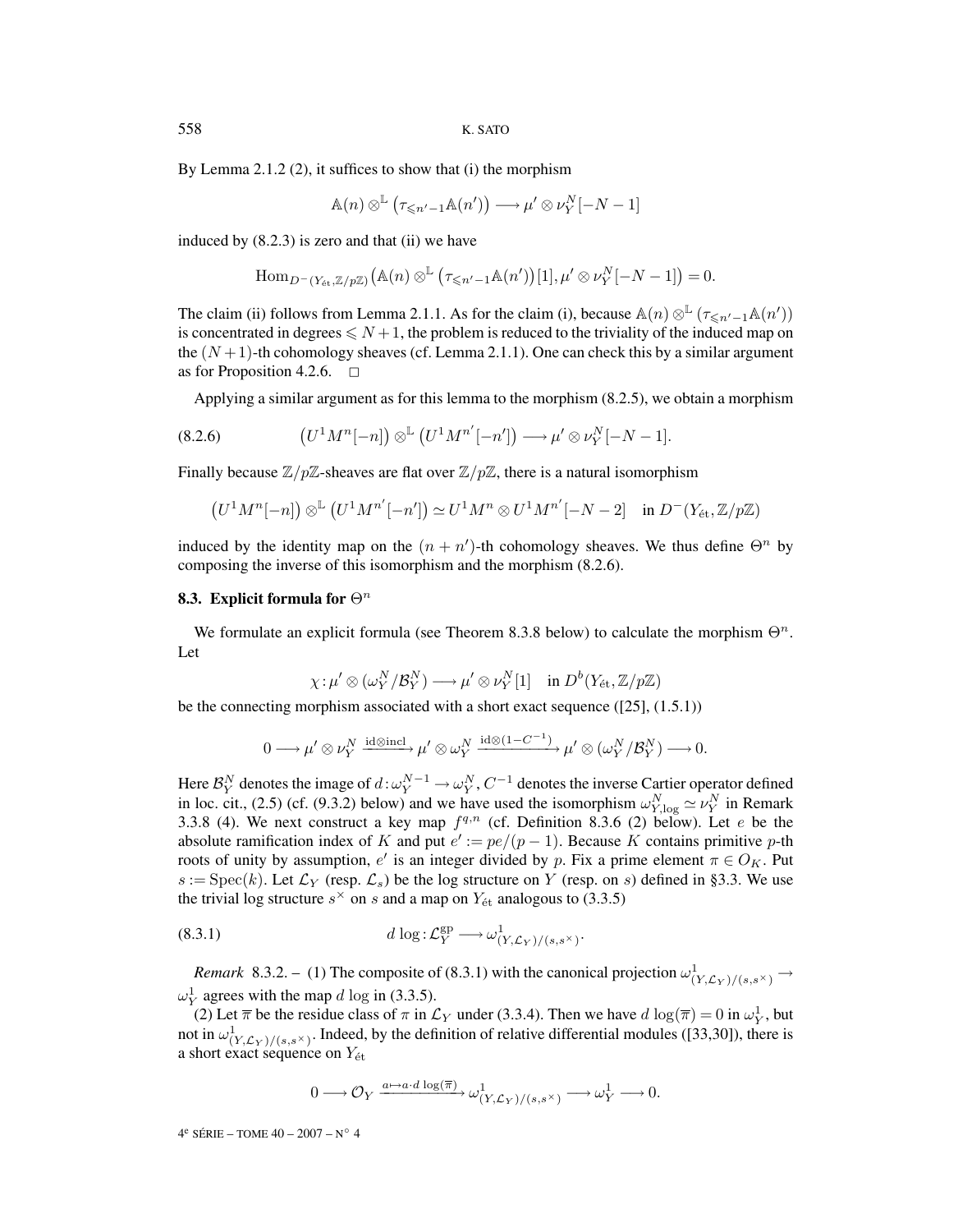The isomorphism (8.3.3) below follows from this fact.

Now let *n* and *q* satisfy  $1 \le n \le N + 1$  and  $1 \le q \le e' - 1$ . Put  $n' := N + 2 - n$ . Let  $U_{X_K}^q$  be the étale subsheaf of  $\iota^*j_*\mathcal{O}_{X_K}^{\times}$  defined in Definition 3.3.2, and put

$$
\mathrm{Symb}^{q,n}:=U^q_{X_K}\otimes (\iota^*j_*\mathcal{O}^\times_{X_K})^{\otimes n-1}\otimes U^{e'-q}_{X_K}\otimes (\iota^*j_*\mathcal{O}^\times_{X_K})^{\otimes n'-1}.
$$

The sheaf  $U^qM^n \otimes U^{e'-q}M^{n'}$  is a quotient of  $Symb^{q,n}$  (cf. Definition 3.3.2):

$$
U^q M^n \otimes U^{e'-q} M^{n'} = \text{Im}(\text{Symb}^{q,n} \longrightarrow U^1 M^n \otimes U^1 M^{n'}).
$$

We define the homomorphism of étale sheaves

$$
F^{q,n}: \mathrm{Symb}^{q,n} \longrightarrow \omega_Y^N/\mathcal{B}_Y^N
$$

by sending a local section  $(1 + \pi^q \alpha_1) \otimes (\bigotimes_{i=1}^{n-1} \beta_i) \otimes (1 + \pi^{e'-q} \alpha_2) \otimes (\bigotimes_{i=n}^{N} \beta_i)$  with  $\alpha_1, \alpha_2 \in \iota^* \mathcal{O}_X$  and  $\beta_1, \dots, \beta_N \in \iota^* j_* \mathcal{O}_{X_K}^{\times}$ , to the following:

$$
q \cdot \overline{\alpha_1 \alpha_2} \cdot \left( \bigwedge_{i=1}^N d \log \overline{\beta_i} \right) + g^{-1} \left( \overline{\alpha_2} \cdot d\overline{\alpha_1} \wedge \left( \bigwedge_{i=1}^N d \log \overline{\beta_i} \right) \right) \bmod \mathcal{B}_Y^N,
$$

where for  $x \in \iota^* \mathcal{O}_X$  (resp.  $x \in \iota^* j_* \mathcal{O}_{X_K}^{\times}$ ),  $\overline{x}$  denotes its residue class in  $\mathcal{O}_Y$  (resp. in  $\mathcal{L}_Y^{\text{gp}}$  under (3.3.4)) and g denotes the following  $\mathcal{O}_Y$ -linear isomorphism (cf. Remark 8.3.2 (2)):

(8.3.3) 
$$
g: \omega_Y^N \xrightarrow{\simeq} \omega_{(Y,\mathcal{L}_Y)/(s,s^\times)}^{N+1}, \quad \omega \mapsto d \log(\overline{\pi}) \wedge \omega.
$$

LEMMA 8.3.4. – Let n and q be as above. Then  $F^{q,n}$  factors through  $U^qM^n \otimes U^{e'-q}M^{n'}$ .

*Proof.* – Let  $Y_{\text{sing}}$  be the singular locus of Y, and let  $j_Y$  be the open immersion  $Y \setminus Y_{\text{sing}} \hookrightarrow Y$ . Replacing X by  $X \setminus Y_{\text{sing}}$ , we may assume that Y is smooth over  $s = \text{Spec}(k)$ , because  $\omega_Y^N / \mathcal{B}_Y^N$  is a locally free  $(\mathcal{O}_Y)^p$ -module and the canonical map  $\omega_Y^N / \mathcal{B}_Y^N \to j_{Y*} j_Y^* (\omega_Y^N / \mathcal{B}_Y^N)$  is injective We show that  $F^{q,n}$  factors through  $gr_U^q M^n \otimes gr_U^{e'-q} M^{n'}$ , assuming that  $Y$  is smooth. For  $m \geq 1$ and  $\ell$  with  $1 \leq \ell \leq e'-1$ , let

$$
\rho^{\ell,m}\!:\!\Omega_Y^{m-2}\oplus\Omega_Y^{m-1}\longrightarrow\operatorname{gr}_U^\ell M^m
$$

be the Bloch–Kato map (cf. [9], (4.3)) defined as

$$
\begin{cases} (\alpha \cdot d \log \beta_1 \wedge \dots \wedge d \log \beta_{m-2}, 0) \mapsto \{1 + \pi^{\ell} \widetilde{\alpha}, \widetilde{\beta_1}, \dots, \widetilde{\beta_{m-2}}, \pi\} \mod U^{\ell+1} M^m, \\ (0, \alpha \cdot d \log \beta_1 \wedge \dots \wedge d \log \beta_{m-1}) \mapsto \{1 + \pi^{\ell} \widetilde{\alpha}, \widetilde{\beta_1}, \dots, \widetilde{\beta_{m-1}}\} \mod U^{\ell+1} M^m \end{cases}
$$

for  $\alpha \in \mathcal{O}_Y$  and each  $\beta_i \in \mathcal{O}_X^{\times}$ , where  $\widetilde{\alpha} \in \mathcal{O}_X$  (resp. each  $\widetilde{\beta}_i \in \mathcal{O}_X^{\times}$ ) denotes a lift of  $\alpha$  (resp.  $\beta_i$ ). There are short exact sequences

$$
(8.3.5) \t\t 0 \longrightarrow \Omega_Y^{m-2} \xrightarrow{\theta^{\ell,m}} \Omega_Y^{m-2} \oplus \Omega_Y^{m-1} \xrightarrow{\rho^{\ell,m}} \text{gr}_U^{\ell} M^m \longrightarrow 0 \t\t (if \ p \nmid \ell),
$$

$$
0 \longrightarrow \mathcal{Z}_Y^{m-2} \oplus \mathcal{Z}_Y^{m-1} \xrightarrow{\text{incl.}} \Omega_Y^{m-2} \oplus \Omega_Y^{m-1} \xrightarrow{\rho^{\ell,m}} \operatorname{gr}^{\ell}_{U} M^m \longrightarrow 0 \quad \text{ (if } p \mid \ell),
$$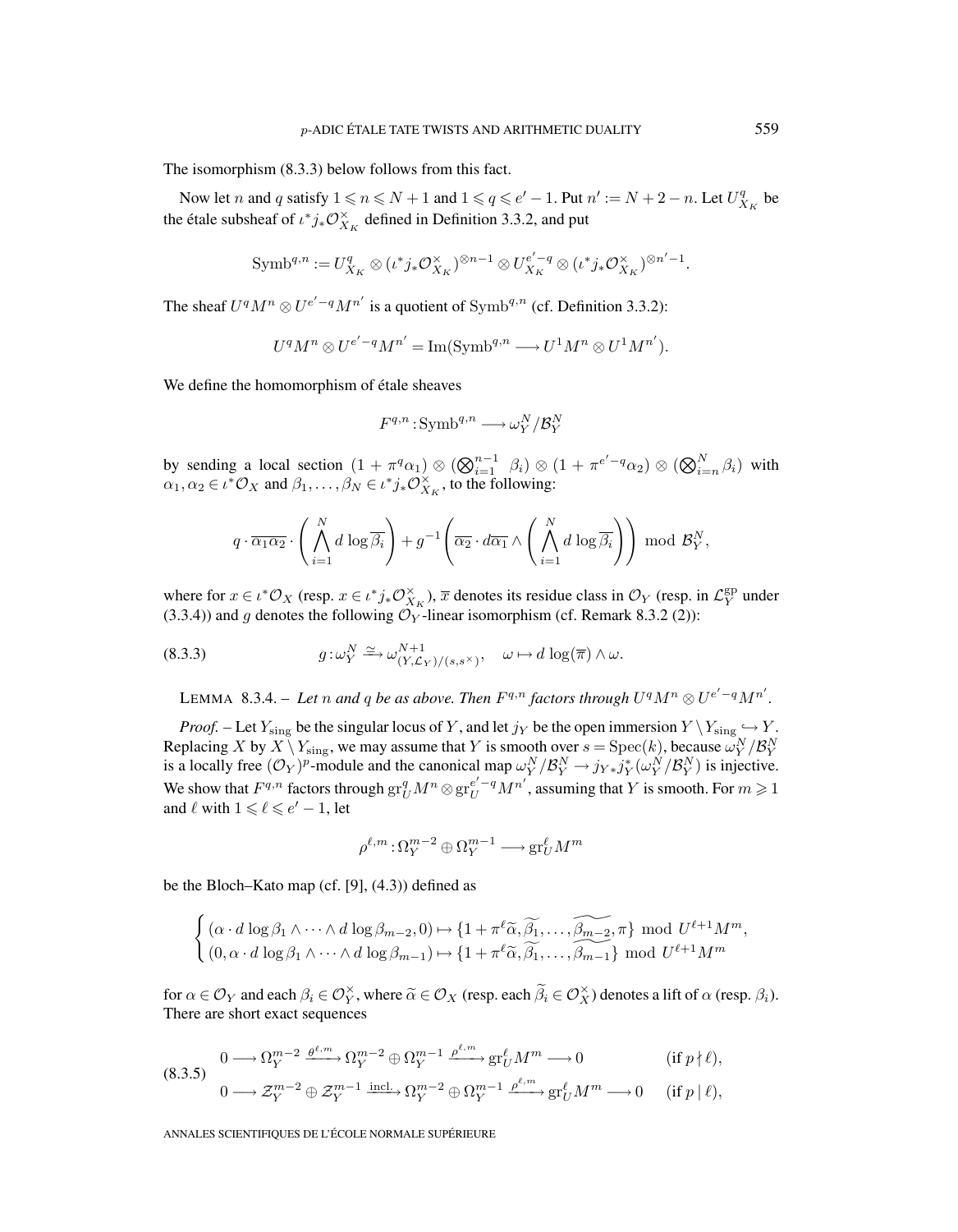560 K. SATO

where  $\theta^{\ell,m}$  is given by  $\omega \mapsto ((-1)^m \cdot \ell \cdot \omega, d\omega)$  (cf. [9], Lemma (4.5)). Let

$$
h^{\ell,m}\!:\! U^{\ell}_{X_K}\otimes (\iota^*j_*\mathcal{O}_{X_K}^{\times})^{\otimes m-1} \longrightarrow \Omega_Y^{m-2}\oplus \Omega_Y^{m-1}
$$

be the map that sends  $(1 + \pi^{\ell} \alpha) \otimes (\bigotimes_{i=1}^{m-1} \beta_i)$  with  $\alpha \in \iota^* \mathcal{O}_X$  and  $\beta_i \in \iota^* \mathcal{O}_X^{\times} \cup \{\pi\}$  to

$$
\begin{cases}\n(0, \overline{\alpha} \cdot \bigwedge_{1 \leqslant i \leqslant m-1} d \log \overline{\beta_i}) & (\text{if } \beta_i \in \iota^* \mathcal{O}_X^{\times} \text{ for all } i), \\
((-1)^{m-1-i'} \cdot \overline{\alpha} \cdot \bigwedge_{1 \leqslant i \leqslant m-1, i \neq i'} d \log \overline{\beta_i}, 0) & (\text{if } \beta_i = \pi \text{ for exactly one } i =: i'), \\
(0, 0) & (\text{otherwise}).\n\end{cases}
$$

Here for  $x \in \iota^* \mathcal{O}_X$  (resp.  $x \in \iota^* \mathcal{O}_X^{\times}$ ),  $\overline{x}$  denotes its residue class in  $\mathcal{O}_Y$  (resp. in  $\mathcal{O}_Y^{\times}$ ). Now there is a diagram

$$
\text{Symb}^{q,n} \stackrel{h^{q,n} \otimes h^{e'-q,n'}}{\longrightarrow} (\Omega_Y^{n-2} \oplus \Omega_Y^{n-1}) \otimes (\Omega_Y^{n'-2} \oplus \Omega_Y^{n'-1}) \stackrel{\rho^{q,n} \otimes \rho^{e'-q,n'}}{\longrightarrow} \text{gr}_U^q M^n \otimes \text{gr}_U^{e'-q} M^{n'}
$$
\n
$$
\downarrow^{\varphi^{q,n}} \downarrow^{\vee}
$$
\n
$$
\Omega_Y^N / \mathcal{B}_Y^N,
$$

where  $\varphi^{q,n}$  is defined as

$$
(\omega_1, \omega_2) \otimes (\omega_3, \omega_4) \mapsto (q \cdot \omega_2 \wedge \omega_4 + (-1)^{n-1} \cdot (d\omega_1) \wedge \omega_4 + (-1)^{n'-1} \cdot \omega_2 \wedge d\omega_3) \mod \mathcal{B}_Y^N.
$$

In this diagram, the composite of the top row agrees with the symbol map, and the composite of  $h^{q,n} \otimes h^{e'-q,n'}$  and  $\varphi^{q,n}$  agrees with  $F^{q,n}$  (see also Remark 8.3.2 (2)). Hence to prove the assertion, it suffices to show that the subsheaf

$$
\operatorname{Ker}(\rho^{q,n}\otimes \rho^{e'-q,n'})\subset (\Omega_Y^{n-2}\oplus \Omega_Y^{n-1})\otimes (\Omega_Y^{n'-2}\oplus \Omega_Y^{n'-1})
$$

has trivial image under  $\varphi^{q,n}$ , which follows from (8.3.5) with  $(\ell,m)=(q,n),(e'-q,n')$  (note that  $p|q \Leftrightarrow p|(e'-q)$ , because  $p|e'$ ). Thus we obtain Lemma 8.3.4.  $\Box$ 

DEFINITION 8.3.6. – (1) For  $\zeta \in \mu = \mu_p(K)$  with  $\zeta \neq 1$ , let  $v(\zeta) \in k^\times$  be the residue class of  $(1 - \zeta)/\pi^{e/(p-1)} \in O_K^\times$ . We define  $u := \zeta \otimes v(\zeta)^{-p} \in \mu \otimes k$ , which is independent of the choice of  $\zeta \neq 1$ .

(2) Let  $\underline{k}$  be the constant sheaf on  $Y_{\text{\'et}}$  associated with k. We define the homomorphism

$$
f^{q,n}\hspace{-1pt}: \hspace{-1pt} U^qM^n \otimes U^{e'-q}M^{n'} \longrightarrow (\mu' \otimes \underline{k}) \otimes_{\underline{k}} (\omega_Y^N/\mathcal{B}_Y^N) \simeq \mu' \otimes (\omega_Y^N/\mathcal{B}_Y^N)
$$

as  $u \otimes_k (-1)^{N+n} \overline{F}^{q,n}$ . Here we regard  $u \in \mu \otimes k$  as a global section of  $\mu' \otimes \underline{k}$ , and  $\overline{F}^{q,n}$  denotes the map induced by  $F^{q,n}$  (cf. Lemma 8.3.4).

*Remark* 8.3.7. –  $f^{q,n}$  is independent of the choice of  $\pi$  by the definitions of  $F^{q,n}$  and u.

Now we state the main result of this section.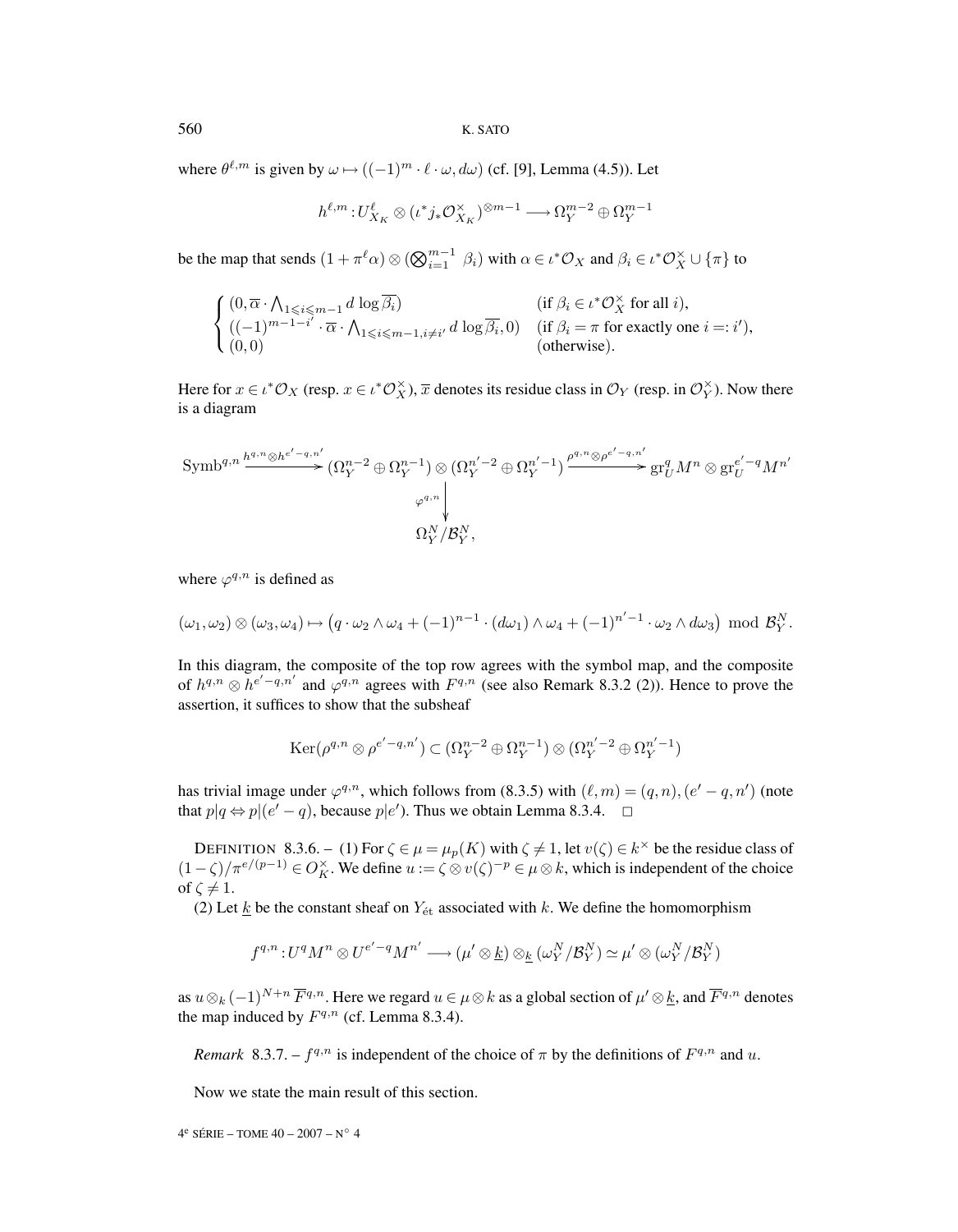THEOREM 8.3.8 (Explicit formula). – *Assume that* X *is proper over* B. Then for  $(q, n)$  with  $1 \leq q \leq e' - 1$  and  $1 \leq n \leq N + 1$ , the following square commutes in  $D^b(Y_{\text{\'et}},\mathbb{Z}/p\mathbb{Z})$ :

$$
U^{q}M^{n} \otimes U^{e'-q}M^{n'} \xrightarrow{f^{q,n}} \mu' \otimes (\omega_{Y}^{N}/\mathcal{B}_{Y}^{N})
$$
  
\ncanonical  
\n
$$
\downarrow \qquad \qquad \downarrow \chi
$$
  
\n
$$
U^{1}M^{n} \otimes U^{1}M^{n'} \xrightarrow{\Theta^{n}[N+2]} \mu' \otimes \nu_{Y}^{N}[1].
$$

We will prove Theorem 8.3.8 in §§8.4–8.7 below. We will first reduce the problem to an induced diagram of cohomology groups of  $Y$  in §8.4, and then to an induced diagram of cohomology groups of higher local fields in §8.5. In §8.6, we will prove a Galois descent of invariant subgroups of Galois modules. We will finish the proof of Theorem 8.3.8 in §8.7 by computing symbols, whose details are standard in higher local class field theory (cf. [31]) but will be included for the convenience of the reader.

## **8.4. Reduction to cohomology groups**

In this step, we reduce Theorem 8.3.8 to the equality (8.4.3) below. We first show the following:

**PROPOSITION** 8.4.1. – *Assume that* Y *is proper over*  $Spec(k)$ *. Let* F *be a*  $\mathbb{Z}/p\mathbb{Z}$ *-sheaf on*  $Y_{\text{\'et}}$ *. Then for*  $i \in \mathbb{Z}$ *, the Yoneda pairing* 

$$
\mathrm{H}^i(Y,\mathcal{F}) \times \mathrm{Ext}^{N-i+1}_{Y,\mathbb{Z}/p\mathbb{Z}}(\mathcal{F},\nu_Y^N) \longrightarrow \mathrm{H}^{N+1}(Y,\nu_Y^N) \xrightarrow{\mathrm{tr}_Y} \mathbb{Z}/p\mathbb{Z}
$$

(*see Theorem* 2.2.4 *for*  $\text{tr}_{\text{Y}}$ ) *induces an isomorphism* 

$$
\mathrm{Ext}^{N-i+1}_{Y,\mathbb{Z}/p\mathbb{Z}}(\mathcal{F},\nu_Y^N) \simeq \mathrm{Hom}\big(\mathrm{H}^i(Y,\mathcal{F}),\mathbb{Z}/p\mathbb{Z}\big).
$$

*Proof.* – If  $F$  is constructible, then the isomorphism in question is an isomorphism of finite groups by the duality theorem of Moser [49] (note that the complex  $\tilde{\nu}_{r,Y}^n$  defined in loc. cit.<br>is greater isomorphis to the charge  $v_n^m$ , by [55], 2.2.5 (1)). We greater the spannel ages. Write is quasi-isomorphic to the sheaf  $\nu_{Y,r}^n$  by [55], 2.2.5 (1)). We prove the general case. Write  $\mathcal F$ as a filtered inductive limit  $\lim_{\lambda \in \Lambda} \mathcal{F}_{\lambda}$ , where  $\Lambda$  is a filtered small category and each  $\mathcal{F}_{\lambda}$  is a constructible  $\Z/p\Z$ -sheaf. Replacing  $\{\mathcal{F}_\lambda\}_{\lambda\in\Lambda}$  with their images into  $\mathcal F$  if necessary, we suppose that the transition maps are injective. Since  $H^i(Y, \mathcal{F}) \simeq \varinjlim_{\lambda \in \Lambda} H^i(Y, \mathcal{F}_\lambda)$  and

$$
\mathrm{Hom}\big(\mathrm{H}^i(Y,\mathcal{F}),\mathbb{Z}/p\mathbb{Z}\big)\simeq \varprojlim_{\lambda\in\Lambda}\mathrm{Hom}\big(\mathrm{H}^i(Y,\mathcal{F}_\lambda),\mathbb{Z}/p\mathbb{Z}\big),
$$

it is enough to show that

(8.4.2) 
$$
\operatorname{Ext}^{N-i+1}_{Y,\mathbb{Z}/p\mathbb{Z}}(\mathcal{F},\nu_Y^N)\simeq \varprojlim_{\lambda\in\Lambda}\operatorname{Ext}^{N-i+1}_{Y,\mathbb{Z}/p\mathbb{Z}}(\mathcal{F}_{\lambda},\nu_Y^N).
$$

Take an injective resolution  $\nu_Y^N \to I^{\bullet}$  in the category of  $\mathbb{Z}/p\mathbb{Z}$ -sheaves on  $Y_{\text{\'et}}$ . The group  $Ext^m_{Y,\mathbb{Z}/p\mathbb{Z}}(\mathcal{F},\nu_Y^N)$   $(m \in \mathbb{Z})$  is the m-th cohomology group of the complex  $Hom_Y(\mathcal{F},I^{\bullet}) \simeq$  $\lim_{\lambda \in \Lambda}$  Hom $_Y(\mathcal{F}_\lambda, I^{\bullet})$ . Noting that  $\text{Ext}^m_{Y,\mathbb{Z}/p\mathbb{Z}}(\mathcal{F}_\lambda, \nu_Y^N)$  is finite for any  $\lambda \in \Lambda$  and that the transition maps  $\mathcal{F}_{\lambda} \to \mathcal{F}_{\lambda'}$  ( $\lambda < \lambda'$ ) are injective, we are reduced to the following standard fact on projective limits: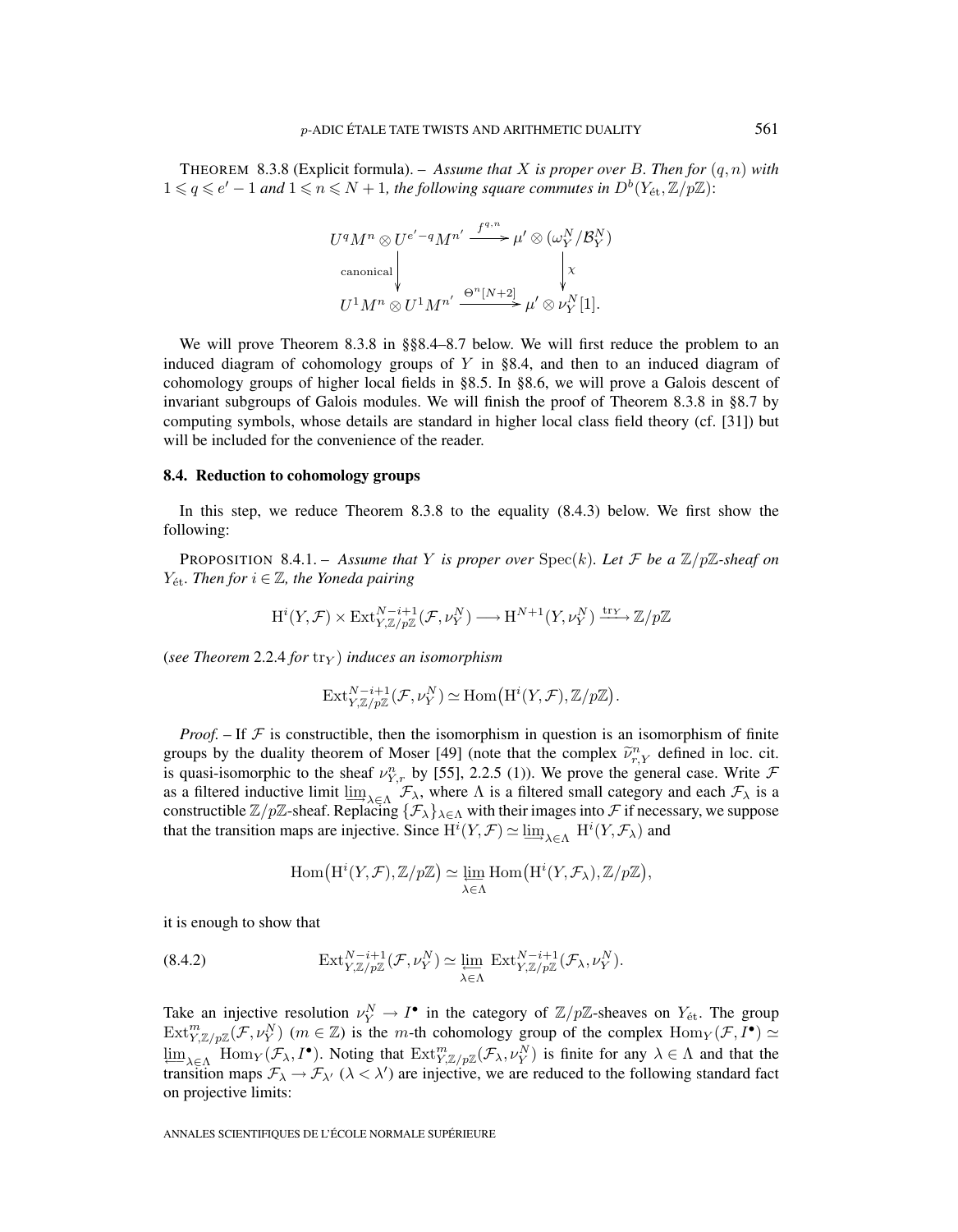562 K. SATO

*Fact. Let* Λ *be a cofiltered small category, and let* {C• <sup>λ</sup>}λ∈<sup>Λ</sup> *be a projective system of complexes of abelian groups. For*  $m \in \mathbb{Z}$  *and*  $\lambda \in \Lambda$ *, put*  $H_{\lambda}^{m} := H^{m}(C_{\lambda}^{\bullet})$ *, the*  $m$ -th cohomology *group of*  $C^{\bullet}_{\lambda}$ *. Now fix*  $m \in \mathbb{Z}$ *, and assume that*  $\{C^{m-1}_{\lambda}\}_{\lambda \in \Lambda}$ *,*  $\{C^{m}_{\lambda}\}_{\lambda \in \Lambda}$  *and*  $\{H^{m}_{\lambda}\}_{\lambda \in \Lambda}$  *satisfy the Mittag–Leffler condition. Then we have*  $\varprojlim_{\lambda \in \Lambda} H_{\lambda}^{m+1} \simeq \mathrm{H}^{m+1}(\varprojlim_{\lambda \in \Lambda} C_{\lambda}^{\bullet}).$ 

This completes the proof of Proposition 8.4.1.

We turn to the proof of Theorem 8.3.8. Without loss of generality, we may assume that  $X$  is connected. Then by Proposition 8.4.1 for  $i = N$ , we have

$$
\text{Hom}_{D^b(Y_{\text{\'et}},\mathbb{Z}/p\mathbb{Z})}(U^qM^n\otimes U^{e'-q}M^{n'},\mu'\otimes \nu_Y^N[1])\\ \simeq \text{Hom}\big(\text{H}^N(Y,U^qM^n\otimes U^{e'-q}M^{n'}),\mu\otimes \text{H}^{N+1}(Y,\nu_Y^N)\big).
$$

Hence we are reduced to the equality of induced maps on cohomology groups

(8.4.3) 
$$
H^{N}(Y,\Theta^{q,n}) = H^{N}(Y,\chi \circ f^{q,n}),
$$

where we wrote  $\Theta^{q,n}$  for the composite morphism

$$
\Theta^{q,n}\colon U^qM^n\otimes U^{e'-q}M^{n'}\xrightarrow{\text{canonical}} U^1M^n\otimes U^1M^{n'}\xrightarrow{\Theta^n[N+2]} \mu'\otimes \nu_Y^N[1].
$$

#### **8.5. Reduction to higher local fields**

In this step, (8.4.3) will be reduced to (8.5.3) below. We define *a chain on* Y to be a sequence  $(y_0, y_1, y_2, \ldots, y_N)$  of points (=spectra of fields) *over* Y such that  $y_0$  is a closed point on Y and such that for each m with  $1 \le m \le N$ ,  $y_m$  is a closed point on the scheme

$$
\left[\operatorname{Spec}(\cdots((\mathcal{O}_{Y,y_0}^{\mathrm{h}})_{y_1}^{\mathrm{h}})\cdots)^{\mathrm{h}}_{y_{m-1}}\right]\setminus\{y_{m-1}\},\
$$

where the superscript h means the henselization at the point given on subscript. For a chain  $(y_0, y_1,..., y_N)$  on Y, each  $\kappa(y_m)$   $(0 \le m \le N)$  is an m-dimensional local field. We write Ch(Y) for the set of chains on Y. Now for  $\mathcal{K} \in D^b(Y_{\text{\'et}},\mathbb{Z}/p\mathbb{Z})$  and  $\mathfrak{d} = (y_0,y_1,\ldots,y_N) \in$  $Ch(Y)$ , there is a composite map

$$
\mathrm{H}^{0}(y_{N},\mathcal{K})\longrightarrow \mathrm{H}^{1}_{y_{N-1}}(Y_{\mathfrak{d},N-1},\mathcal{K})\longrightarrow \cdots \longrightarrow \mathrm{H}^{N-1}_{y_{1}}(Y_{\mathfrak{d},1},\mathcal{K})\longrightarrow \mathrm{H}^{N}_{y_{0}}(Y_{\mathfrak{d},0},\mathcal{K})\longrightarrow \mathrm{H}^{N}(Y,\mathcal{K}).
$$

Here  $Y_{\mathfrak{d},m}$  ( $0 \leq m \leq N$ ) denotes the henselian local scheme

$$
\mathrm{Spec}(\cdots\big((\mathcal{O}_{Y,y_0}^\mathrm{h})_{y_1}^\mathrm{h}\big)\cdots\big)_{y_m}^\mathrm{h}
$$

and the map  $H_{y_m}^{N-m}(Y_{\mathfrak{d},m},\mathcal{K}) \to H_{y_{m-1}}^{N-m+1}(Y_{\mathfrak{d},m-1},\mathcal{K})$  ( $1 \leq m \leq N$ ) is defined as the composite

$$
\begin{split} \mathcal{H}_{y_m}^{N-m}(Y_{\mathfrak{d},m},\mathcal{K}) &= \mathcal{H}_{y_m}^{N-m}\big(Y_{\mathfrak{d},m-1}\setminus\{y_{m-1}\},\mathcal{K}\big) \quad\longrightarrow\quad \mathcal{H}^{N-m}\big(Y_{\mathfrak{d},m-1}\setminus\{y_{m-1}\},\mathcal{K}\big) \\ &\xrightarrow{\delta^{\text{loc}}(\mathcal{K})} \mathcal{H}_{y_{m-1}}^{N-m+1}(Y_{\mathfrak{d},m-1},\mathcal{K}). \end{split}
$$

Taking the direct sum with respect to all chains on  $Y$ , we obtain a map

$$
\delta_Y(\mathcal{K}) : \bigoplus_{(y_0, y_1, \dots, y_N) \in \text{Ch}(Y)} \text{H}^0(y_N, \mathcal{K}) \longrightarrow \text{H}^N(Y, \mathcal{K}).
$$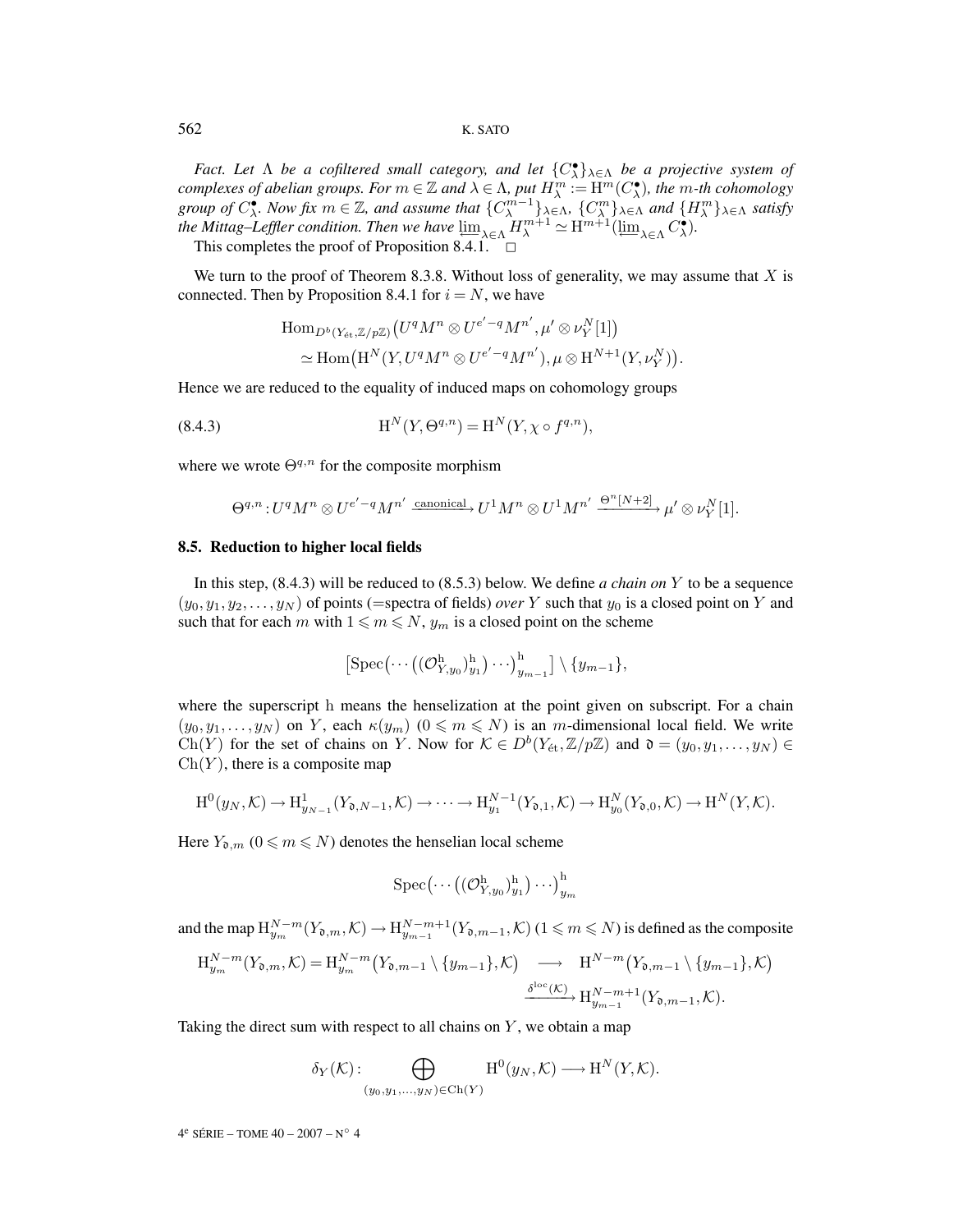LEMMA 8.5.1. – *The map*  $\delta_Y(U^qM^n \otimes U^{e'-q}M^{n'})$  *is surjective.* 

*Proof.* – By Theorem 3.3.7, the sheaf  $U^q M^n \otimes U^{e'-q} M^{n'}$  is a finitely successive extension of étale sheaves of the form  $\mathcal{F} \otimes \mathcal{G}$ , where  $\mathcal{F}$  and  $\mathcal{G}$  are locally free  $(\mathcal{O}_Y)^p$ -modules of finite rank and the tensor product is taken over  $\mathbb{Z}/p\mathbb{Z}$ . We are reduced to the following sublemma.

SUBLEMMA 8.5.2. – *Let* Z *be a noetherian scheme which is of pure-dimension and essentially of finite type over*  $Spec(k)$ *. Put*  $d := dim(Z)$ *. Let* F *and* G *be locally free*  $(\mathcal{O}_Z)^p$ *modules of finite rank. Then*:

- (1) *For any*  $x \in Z$  *and*  $i > \operatorname{codim}_Z(x)$ ,  $H_x^i(Z, \mathcal{F} \otimes \mathcal{G})$  *is zero.*
- (2) We have  $\mathrm{H}^i(Z,\mathcal{F}\otimes\mathcal{G})=0$  *for*  $i>d$ , and the natural map  $\bigoplus_{x\in Z^d} \mathrm{H}^d_x(Z,\mathcal{F}\otimes\mathcal{G})\to$  $H^d(Z, \mathcal{F} \otimes \mathcal{G})$  *is surjective.*
- (3) If Z is henselian local, then  $H^{i}(Z, \mathcal{F} \otimes \mathcal{G})$  is zero for  $i > 0$ .

*Proof of Sublemma 8.5.2.* – Since the absolute Frobenius morphism  $F_Z : Z \to Z$  is finite by assumption, we have  $\mathrm{H}^*(Z,\mathcal{F}\otimes\mathcal{G})\simeq \mathrm{H}^*(Z,\mathrm{F}_{Z*}(\mathcal{F}\otimes\mathcal{G}))$  and  $\mathrm{H}^*_x(Z,\mathcal{F}\otimes\mathcal{G})\simeq \mathrm{H}^*_x(Z,\mathrm{F}_{Z*}(\mathcal{F}\otimes\mathcal{G}))$ G)) for any  $x \in Z$ . Hence we are reduced to the case where F and G are locally free  $\mathcal{O}_Z$ -modules of finite rank.

We first show (3). Let  $R$  be the affine ring of  $Z$ , which is a henselian local ring by assumption. Let  $R^{\text{sh}}$  be the strict henselization of R. Without loss of generality, we may assume that  $\mathcal{F} = \mathcal{G}$  $\mathcal{O}_Z$ . By the isomorphism  $\mathrm{H}^q(Z, \mathcal{O}_Z \otimes \mathcal{O}_Z) \simeq \mathrm{H}^q_\mathrm{Gal}(G_R, R^{\mathrm{sh}} \otimes R^{\mathrm{sh}})$  with  $G_R := \mathrm{Gal}(R^{\mathrm{sh}}/R)$ , our task is to show that the right-hand side is zero for  $q > 0$ . We show that for a finite étale Galois extension  $R'/R$  with Galois group  $G := \text{Gal}(R'/R)$ , we have  $H^q(G, R' \otimes R') = 0$  for  $q > 0$ . Indeed, by taking a normal basis, we have  $R' \simeq R[G]$  as left  $R[G]$ -modules, and there is an isomorphism of left G-modules

$$
R[G] \otimes R[G] \xrightarrow{\simeq} R[G] \otimes (R[G]^{\circ}), \quad a[g] \otimes b[h] \mapsto a[g] \otimes b[g^{-1}h],
$$

where a and b (resp. g and h) are elements of R (resp. of G), and  $R[G]^\circ$  denotes the abelian group  $R[G]$  with trivial G-action. Hence  $R' \otimes R'$  is an induced G-module in the sense of [57], I.2.5 and we obtain the assertion.

We next prove (1) and (2) by induction on  $d$  and a standard local-global argument (cf. [52], 1.22). The case  $d = 0$  follows from (3). Assume  $d \ge 1$  and that (1) and (2) hold true for schemes of dimension  $\leq d - 1$ . We first show (1). Indeed, the case codim<sub>Z</sub>(x) = 0 follows from the case  $d = 0$ . If  $\operatorname{codim}_Z(x) \geq 1$  and  $i \geq 1$ , then the connecting homomorphism

$$
\delta^{\rm loc}(\mathcal{K}) : \mathrm{H}^{i-1}\big( {\rm Spec}(\mathcal{O}_{Z,x}^{\mathrm{h}}) \setminus \{x\}, \mathcal{F} \otimes \mathcal{G} \big) \longrightarrow \mathrm{H}^{i}_{x}\big( {\rm Spec}(\mathcal{O}_{Z,x}^{\mathrm{h}}), \mathcal{F} \otimes \mathcal{G} \big) = \mathrm{H}^{i}_{x}(Z, \mathcal{F} \otimes \mathcal{G})
$$

is surjective by (3), and the left-hand side is zero for  $i > \text{codim}_z(x)$  by the induction hypothesis. Thus we obtain (1). Finally one can easily check (2) by (1) and a local–global spectral sequence

$$
E_1^{u,v} = \bigoplus_{x \in Z^u} H_x^{u+v}(Z, \mathcal{F} \otimes \mathcal{G}) \Longrightarrow H^{u+v}(Z, \mathcal{F} \otimes \mathcal{G}).
$$

This completes the proof of Sublemma 8.5.2 and Lemma 8.5.1.  $\Box$ 

By Lemma 8.5.1, (8.4.3) is reduced to the formula

(8.5.3) 
$$
H^{0}(y_{N}, \Theta^{q,n}) = H^{0}(y_{N}, \chi \circ f^{q,n})
$$

for all chains  $(y_0, y_1, \ldots, y_N) \in Ch(Y)$ , which will be proved in §8.7 below.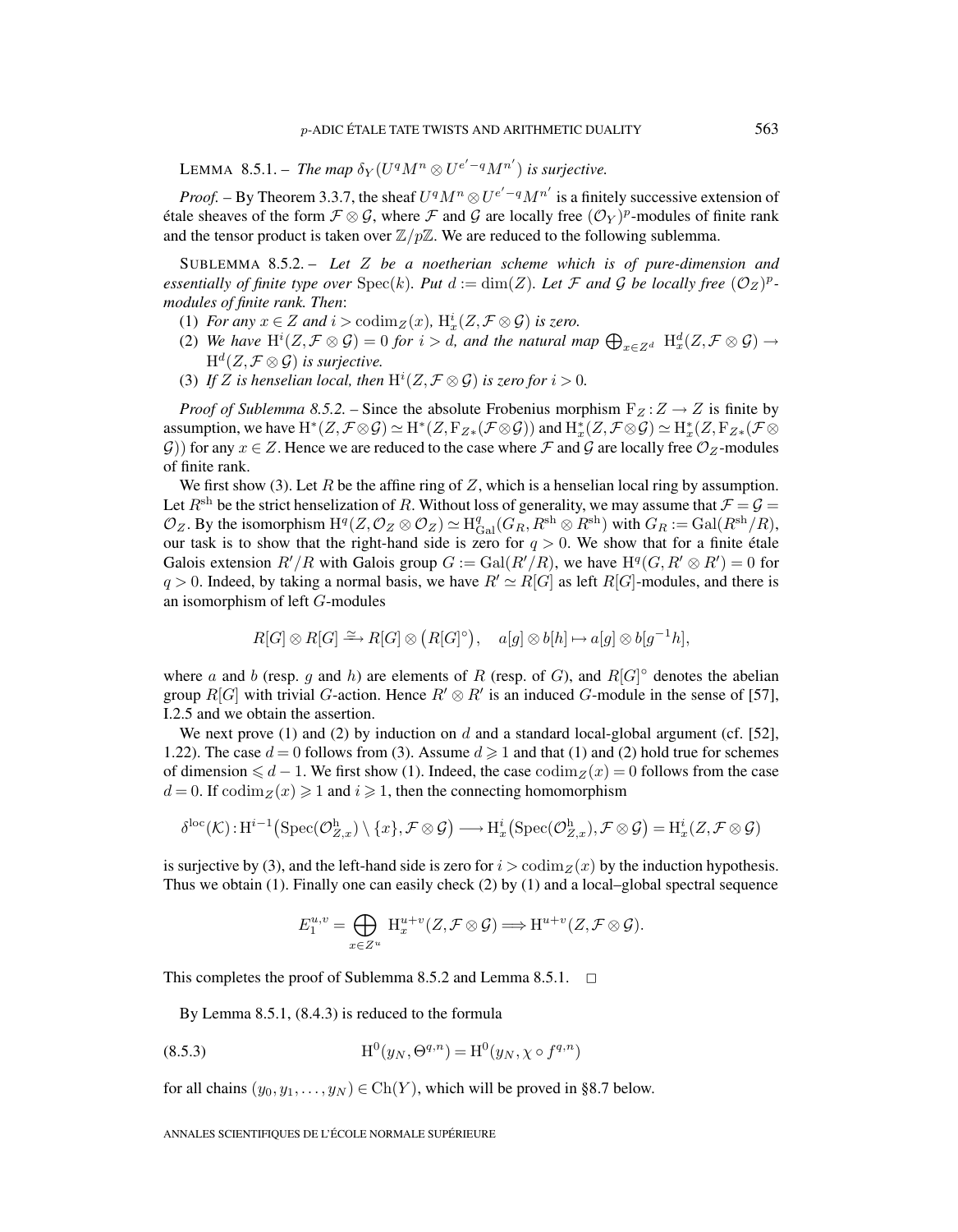#### **8.6. Galois descent by corestriction maps**

We prove here the following lemma:

LEMMA 8.6.1. – Let F be a field of characteristic  $p > 0$ . Let  $V_1$  and  $V_2$  be discrete G<sup>F</sup> *-*Z/pZ*-modules which are finitely successive extensions of finite direct sums of copies of*  $\overline{F}$  *as*  $G_F$ -modules. Then  $(V_1 \otimes V_2)^{G_F}$  agrees with

$$
\bigcup_{F'/F: \text{ finite Galois}} \operatorname{Im}((V_1)^{G_{F'}} \otimes (V_2)^{G_{F'}} \hookrightarrow (V_1 \otimes V_2)^{G_{F'}} \xrightarrow{\text{cores}_{F'/F}} (V_1 \otimes V_2)^{G_F},
$$

*where all tensor products are taken over*  $\mathbb{Z}/p\mathbb{Z}$ *, and*  $F'$  *runs through all finite Galois field extensions of*  $F$  *contained in*  $\overline{F}$ *.* 

*Proof.* – It suffices to show the case  $V_1 = V_2 = \overline{F}$ . We prove that the corestriction map

$$
\mathrm{cores}_{F'/F}: F' \otimes F' \longrightarrow (F' \otimes F')^G, \quad x \otimes y \mapsto \Sigma_{g \in G} gx \otimes gy
$$

is surjective for a finite Galois extension  $F'/F$  with  $G := \text{Gal}(F'/F)$ , which implies the assertion by a limit argument. Since  $F' \simeq F[G]$  as  $F[G]$ -modules, we have

$$
(F' \otimes F')^G \simeq (F \otimes F) \otimes (\mathbb{Z}/p\mathbb{Z}[G] \otimes \mathbb{Z}/p\mathbb{Z}[G])^G
$$

by the finiteness of G and the flatness of  $\mathbb{Z}/p\mathbb{Z}$ -modules over  $\mathbb{Z}/p\mathbb{Z}$ . Hence the surjectivity of  $\text{cores}_{F'/F}$  follows from that of the map

$$
\mathbb{Z}/p\mathbb{Z}[G]\otimes \mathbb{Z}/p\mathbb{Z}[G]\longrightarrow (\mathbb{Z}/p\mathbb{Z}[G]\otimes \mathbb{Z}/p\mathbb{Z}[G])^G, \quad x\otimes y\mapsto \Sigma_{g\in G} \; gx\otimes gy.
$$

Thus we obtain the lemma.  $\square$ 

#### **8.7. Proof of (8.5.3)**

In this step, we finish the proof of Theorem 8.3.8. Fix an arbitrary chain  $(y_0, y_1, \ldots, y_N)$ Ch(Y). Put  $F_N := \kappa(y_N)$  and

$$
L_{N+1} := \operatorname{Frac}[(\cdots((\mathcal{O}_{X,y_0}^{\mathrm{h}})_{y_1}^{\mathrm{h}})\cdots)_{y_N}^{\mathrm{h}}],
$$

which is a henselian discrete valuation field (of characteristic 0) with residue field  $F<sub>N</sub>$ , that is,  $L_{N+1}$  is an  $(N+1)$ -dimensional local field. Now let  $F/F_N$  be a finite separable field extension. Put  $y := \text{Spec}(F)$  and

$$
A^{q,n}(F):=\mathrm{H}^0(y,U^qM^n)\otimes \mathrm{H}^0(y,U^{e'-q}M^{n'})\subset \mathrm{H}^0(y,U^qM^n\otimes U^{e'-q}M^{n'}).
$$

By Lemma 8.6.1 (for the subfield  $(F_N)^p \subset F_N$ ) and the naturality of corestriction maps, the formula (8.5.3) for  $y_N$  is reduced to the formula

(8.7.1) 
$$
H^{0}(y,\Theta^{q,n})|_{A^{q,n}(F)} = H^{0}(y,\chi \circ f^{q,n})|_{A^{q,n}(F)}.
$$

To prove this equality, we compute the left-hand side, i.e., the composite map

$$
(8.7.2) \qquad A^{q,n}(F) \hookrightarrow \mathrm{H}^0(y, U^q M^n \otimes U^{e'-q} M^{n'}) \xrightarrow{\mathrm{H}^0(y, \Theta^{q,n})} \mu' \otimes \mathrm{H}^1(y, \Omega^N_{y, \log}).
$$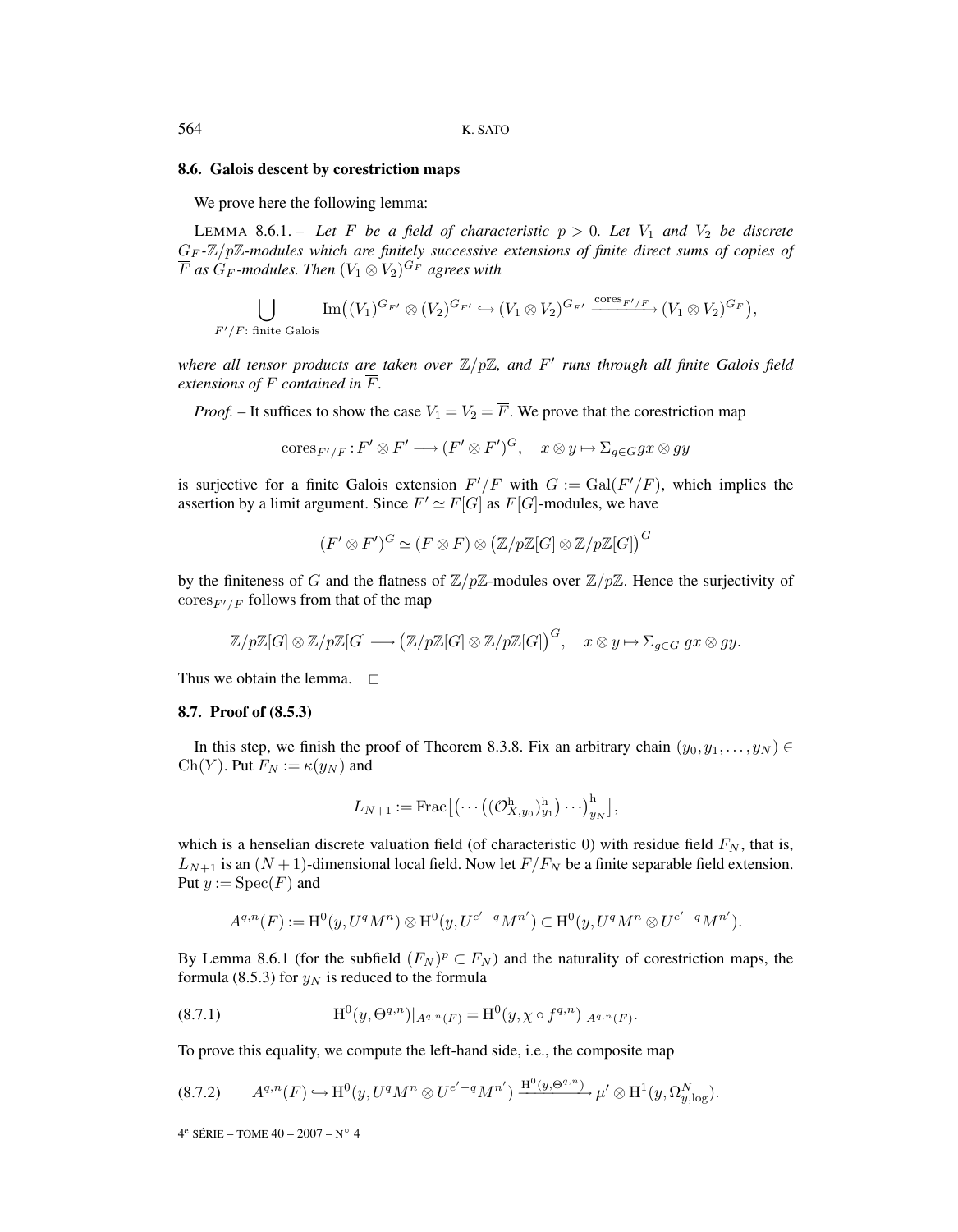Let  $L/L_{N+1}$  be the finite unramified extension corresponding to  $F/F_N$ . For  $i > 0$ , put  $k_i^M(L) :=$  $K_i^M(L)/pK_i^M(L)$ . By a similar argument as for [9], (5.15), we have

$$
A^{q,n}(F)=\left\{U^q k_n^M(L)/U^{e'} k_n^M(L)\right\}\otimes \left\{U^{e'-q} k_{n'}^M(L)/U^{e'} k_{n'}^M(L)\right\}.
$$

Let us recall that  $1 \leq q \leq e' - 1$  by assumption. In view of the construction of  $\Theta^n$  (cf. §8.2) and the fact that  $U^{e'+1} k_{N+2}^M(L) = 0$  ([9], (5.1.i)), the map (8.7.2) is written by the product of Milnor K-groups and boundary maps of Galois cohomology groups:

(8.7.3) 
$$
A^{q,n}(F) \xrightarrow{\text{product}} U^{e'} k_{N+2}^M(L) \xrightarrow{\text{Galois symbol}} H^{N+2}(L, \mu_p^{\otimes N+2})
$$

$$
\xrightarrow{\simeq} \mu \otimes H^1(F, H^{N+1}(L^{\text{ur}}, \mu_p^{\otimes N+1})) \xrightarrow{\text{id} \otimes (3.2.3)} \mu \otimes H^1(y, \Omega_{y, \log}^N),
$$

where  $L<sup>ur</sup>$  denotes the maximal unramified extension of  $L$ , and the third arrow is obtained from a Hochschild–Serre spectral sequence together with the facts that  $\mathrm{cd}_p(F)=1$  and  $\mathrm{cd}_p(L^{\mathrm{ur}}) =$  $N + 1$  (cf. Lemma 7.3.2). Here we compute the product of symbols:

LEMMA 8.7.4. – *For*  $\alpha_1$ ,  $\alpha_2 \in O_L \setminus \{0\}$  *and*  $\beta_1, \ldots, \beta_N \in L^\times$ *, we have* 

$$
\{1 + \pi^{q}\alpha_{1}, \beta_{1}, \ldots, \beta_{n-1}, 1 + \pi^{e'-q}\alpha_{2}, \beta_{n}, \ldots, \beta_{N}\}\
$$
  
=  $(-1)^{N+n} \cdot q \cdot \{1 + \pi^{e'}\alpha_{1}\alpha_{2}, \beta_{1}, \ldots, \beta_{N}, \pi\} + (-1)^{n} \cdot \{1 + \pi^{e'}\alpha_{1}\alpha_{2}, \alpha_{1}, \beta_{1}, \ldots, \beta_{N}\}\$ 

in  $k_{N+2}^M(L)$ . The second term on the right-hand side is zero if  $\beta_i$  belongs to  $O_L^{\times}$  for all i.

*Proof.* – We compute the symbol 
$$
\{1 + \pi^q \alpha_1, 1 + \pi^{e'-q} \alpha_2\} \in k_2^M(L)
$$
:  
\n
$$
\{1 + \pi^q \alpha_1, 1 + \pi^{e'-q} \alpha_2\} = \{1 + \pi^q \alpha_1 + \pi^{e'} \alpha_1 \alpha_2, 1 + \pi^{e'-q} \alpha_2\}
$$
\n
$$
- \{(1 + \pi^q \alpha_1 + \pi^{e'} \alpha_1 \alpha_2)(1 + \pi^q \alpha_1)^{-1}, 1 + \pi^{e'-q} \alpha_2\}
$$
\n
$$
\stackrel{(1)}{=} - \{1 + \pi^q \alpha_1 + \pi^{e'} \alpha_1 \alpha_2, -\pi^q \alpha_1\}
$$
\n
$$
\stackrel{(2)}{=} - \{1 + \pi^{e'} \alpha_1 \alpha_2 (1 + \pi^q \alpha_1)^{-1}, -\pi^q \alpha_1\}
$$
\n
$$
\stackrel{(3)}{=} - \{1 + \pi^{e'} \alpha_1 \alpha_2, \pi^q \alpha_1\}.
$$

(1) follows from the equality  $\{1 + x_1x_2, x_1\} = -\{1 + x_1x_2, -x_2\}$  (applied to the first term) and the fact that the second term is contained in  $U^{e'+1}k_2^M(L) = 0$  ([9], (4.1), (5.1.i)). (2) follows from the equality  $\{1+x,-x\}=0$ , and (3) follows from loc. cit., (4.3). The equality assertion in the lemma follows from this computation. The last assertion follows from loc. cit., (4.3) and the fact that  $\Omega_F^{N+1} = 0$ .  $\Box$ 

To calculate the last two maps in (8.7.3), we need the following lemma, which is a kind of explicit formula for L (see §8.3 for u and  $\chi$ ):

LEMMA 8.7.5. – *The following square commutes*:

(8.7.6)  
\n
$$
\Omega_F^N \xrightarrow{\omega \mapsto u \otimes_k \omega} (\mu \otimes k) \otimes_k (\Omega_F^N / \mathcal{B}_F^N)
$$
\n
$$
\rho^{e'} \downarrow \qquad \qquad H^0(y, \chi) \downarrow
$$
\n
$$
H^{N+2}(L, \mu_p^{\otimes N+2}) \xrightarrow{\simeq} \mu \otimes H^1(y, \Omega_{y, \log}^N),
$$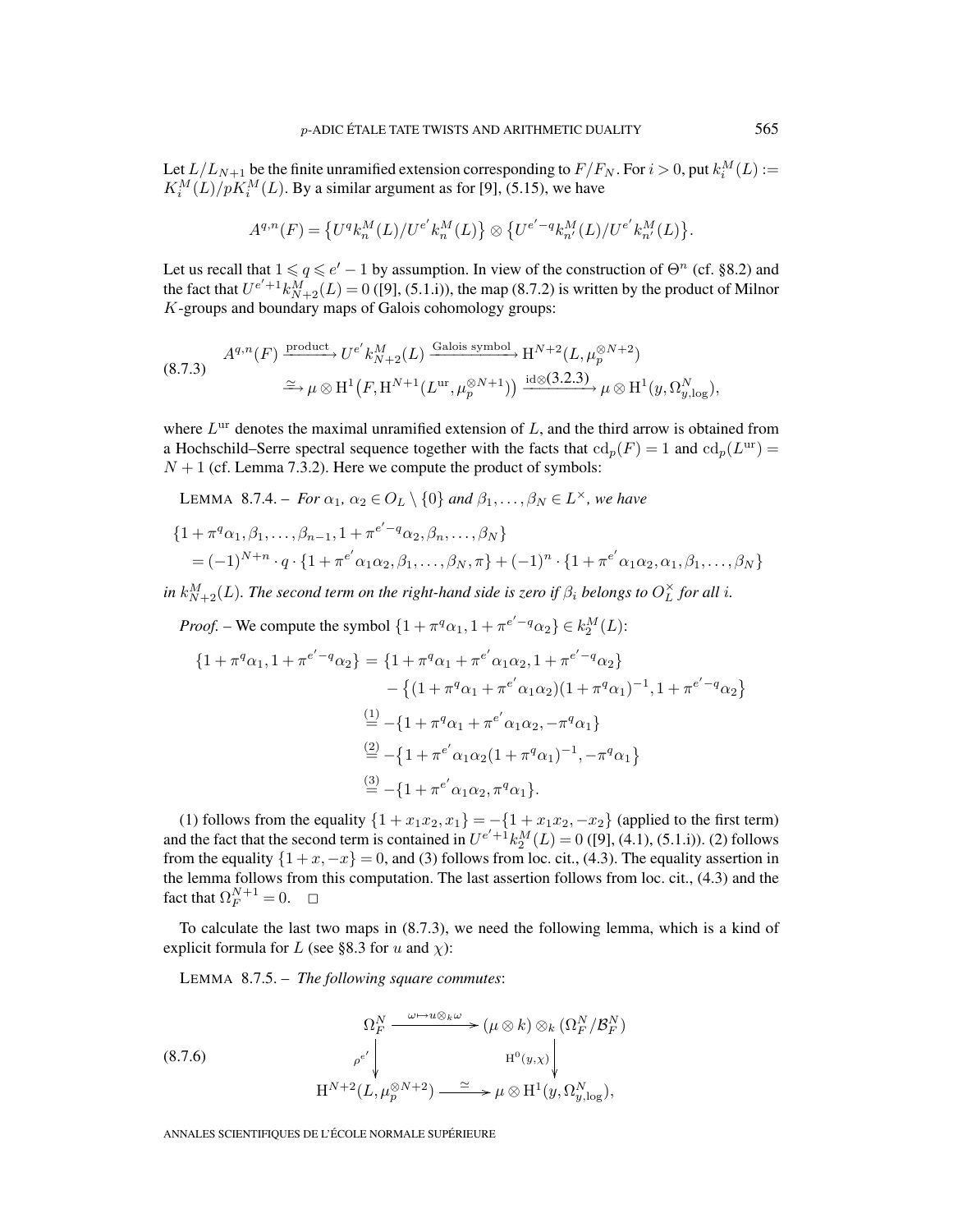### 566 K. SATO

*where the bottom arrow is the composite of the last two maps in*  $(8.7.3)$  *and*  $\rho^{e'}$  *denotes the Bloch–Kato map sending*  $\alpha \cdot d \log(\beta_1) \wedge \cdots \wedge d \log(\beta_N)$   $(\alpha \in F, \beta_i \in F^\times)$  *to*  $\{1 + \alpha_1 + \alpha_2 + \cdots + \alpha_n\}$  $\{\pi^{e'}\widetilde{\alpha}, \beta_1, \ldots, \beta_N, \pi\}$  ( $\widetilde{\alpha}$  *and*  $\beta_i$ *'s are lifts of*  $\alpha$  *and*  $\beta_i$ *'s, respectively*).

*Proof.* – This commutativity would be well-known to experts (cf. [34] for the case  $p > N + 3$ , see also [13], VII.4). However we include here a simple proof using a classical argument originally due to Hasse [24] to verify the above commutativity including signs. By [31], p. 612, Lemma 2, the bottom horizontal arrow of the diagram (8.7.6) maps

$$
\zeta \cup \text{Inf}(x) \cup \{ \widetilde{\beta_1}, \widetilde{\beta_2}, \ldots, \widetilde{\beta_N}, \pi \} \mapsto \zeta \otimes (-x) \cup (d \log(\beta_1) \wedge \cdots \wedge d \log(\beta_N))
$$

for  $\zeta \in \mu$ ,  $x \in H^1(F, \mathbb{Z}/p\mathbb{Z})$  and  $\beta_i \in F^\times$ . Hence it is enough to show the following:

CLAIM. – *Fix a primitive p-th root of unity*  $\zeta_p \in \mu$ , and consider the composite map

$$
F \longrightarrow \mathrm{H}^1(F, \mathbb{Z}/p\mathbb{Z}) \xrightarrow{\mathrm{Inf}} \mathrm{H}^1(L, \mathbb{Z}/p\mathbb{Z}) \xrightarrow{1 \mapsto \zeta_p} \mathrm{H}^1(L, \mu_p) \xrightarrow{\simeq} L^{\times}/(L^{\times})^p,
$$

*where the first map is the boundary map of Artin–Schreier theory and the last isomorphism is the inverse of the boundary map of Kummer theory. Then this composite map sends*  $-v(\zeta_p)^{-p}\alpha \in F$ *to*  $1 + \pi^{e'}\tilde{\alpha} \mod (L^{\times})^p$ , where  $\tilde{\alpha}$  denotes a lift of  $\alpha$  to  $O_L$  (note that  $U^{e'+1}L^{\times} \subset (L^{\times})^p$ ). See *Definition* 8.3.6 *for the definition of*  $v(\zeta_p)$ *.* 

*Proof of claim.* – It suffices to show that  $\alpha \in F$  maps to  $1-(1-\zeta_p)^p \tilde{\alpha} \mod (L^{\times})^p$ . Consider the following equations in  $T$  over  $F$  and  $L$ , respectively:

$$
(8.7.7) \t\t Tp - T = \alpha,
$$

(8.7.8) 
$$
T^p = 1 - (1 - \zeta_p)^p \cdot \tilde{\alpha}.
$$

We show that the Artin–Schreier character  $G_F \to \mathbb{Z}/p\mathbb{Z}$  associated with (8.7.7) induces the Kummer character  $G_L \to \mu$  associated with (8.7.8) by the composition  $G_L \to G_F \to \mathbb{Z}/p\mathbb{Z} \to \mu$ . Let  $\beta \in \overline{L}$  be a solution to (8.7.8). By the congruity relation

$$
(-1)^p \cdot p \equiv (1 - \zeta_p)^{p-1} \mod \pi^{e'} O_L,
$$

one can easily show that  $\beta$  is contained in  $O_L^{\text{ur}}$  and that

$$
\gamma := (1 - \beta)/(1 - \zeta_p) \text{ mod } \pi O_L^{\text{ur}} \in \overline{F}
$$

is a solution to (8.7.7). Moreover,  $\sigma \in G_L$  satisfies  $\sigma(\beta)/\beta = \zeta_p^m \in \mu$  if and only if  $\sigma(\gamma) - \gamma =$  $m \in \mathbb{Z}/p\mathbb{Z}$ , where  $G_L$  acts on  $\overline{F}$  via the canonical projection  $G_L \to G_F$ . Thus we obtain the claim and Lemma 8.7.5.  $\Box$ 

We turn to the proof of (8.7.1). Let  $\alpha_1, \alpha_2 \in O_L \setminus \{0\}$ , and  $\beta_i \in O_L^{\times} \cup \{\pi\}$  ( $1 \le i \le N$ ). By Lemmas 8.7.4 and 8.7.5, the value of the symbol

$$
\{1+\pi^q\alpha_1,\beta_1,\ldots,\beta_{n-1}\}\otimes\{1+\pi^{e'-q}\alpha_2,\beta_n,\ldots,\beta_N\}\in U^q k_n^M(L)\otimes U^{e'-q} k_{n'}^M(L)
$$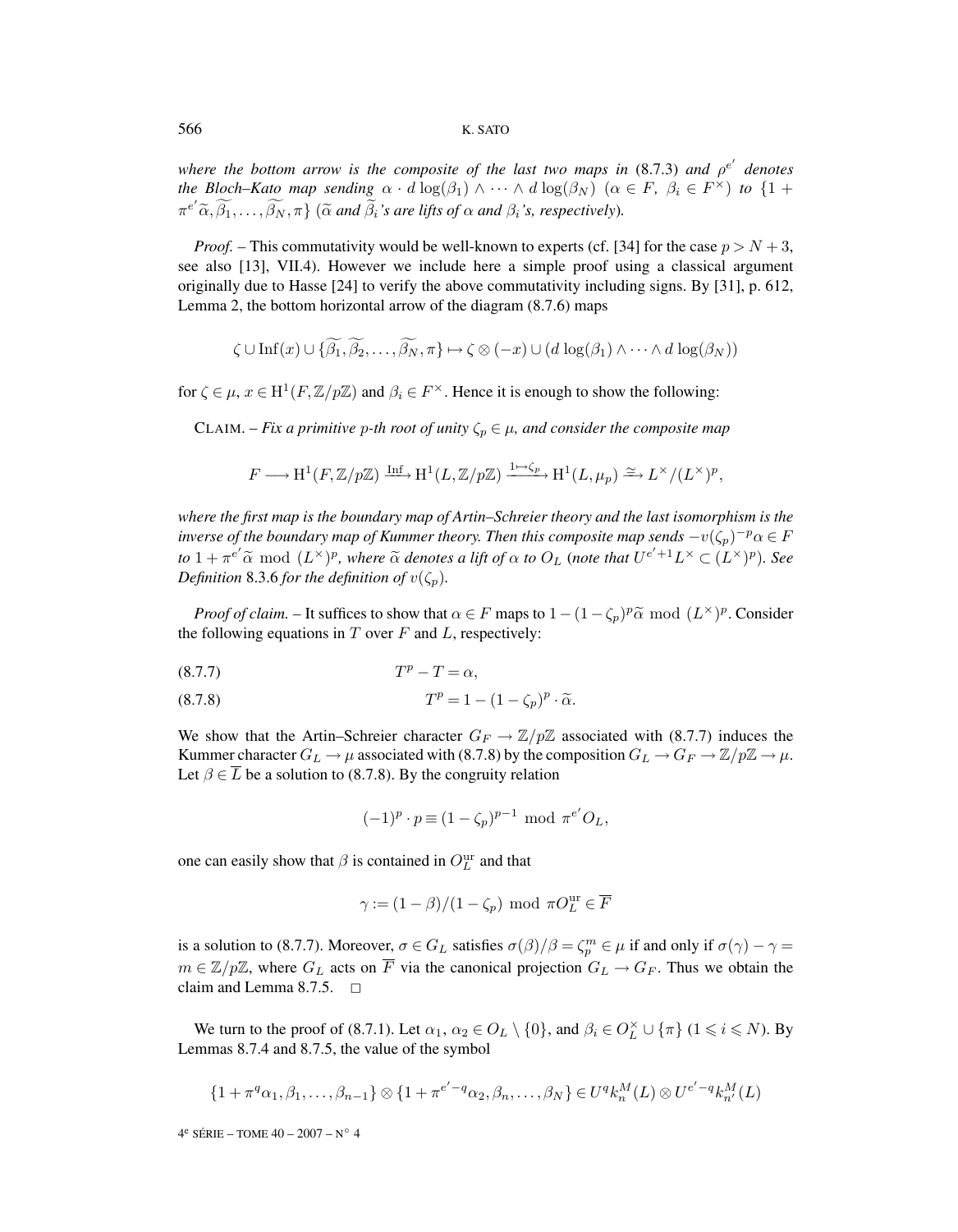under (8.7.2) agrees with the value of the following element of  $\mu \otimes (\Omega_F^N/\mathcal{B}_F^N)$  under  $\mathrm{H}^0(y,\chi)$ :

$$
\begin{cases}\n u \otimes_k (-1)^{n+N} [q \cdot \overline{\alpha_1 \alpha_2} \cdot (\bigwedge_{1 \leq i \leq N} d \log \overline{\beta_i}) \mod \mathcal{B}_F^N] & \text{ (if } \beta_i \in O_L^\times \text{ for all } i), \\
 u \otimes_k (-1)^{n+N+i'} [\overline{\alpha_2} \cdot d\overline{\alpha_1} \wedge (\bigwedge_{1 \leq i \leq N, i \neq i'} d \log \overline{\beta_i}) \mod \mathcal{B}_F^N] \\
 (if \beta_i = \pi \text{ for exactly one } i =: i'), \\
 0 & \text{ (otherwise)},\n\end{cases}
$$

where for  $x \in O_L$  (resp.  $x \in O_L^{\times}$ ),  $\overline{x}$  denotes its residue class in F (resp. in  $F^{\times}$ ). Thus comparing this presentation of (8.7.2) with the definition of  $f^{q,n}$  (cf. §8.3), we conclude that the equality  $(8.7.1)$  holds. This completes the proof of Theorem 8.3.8.  $\Box$ 

## **9. Duality of** p**-adic vanishing cycles**

In this section we prove Theorem 9.1.1 below, which will be used in §10.

## **9.1. Statement of the result**

Let the notation be as in §8.1. We prove the following:

THEOREM 9.1.1. – Let n be  $1 \le n \le N+1$  and put  $n' := N+2-n$ . Assume that X is proper *over* Spec( $O_K$ )*. Then for an integer i, the pairing induced by*  $\Theta^n$  *and* tr<sub>Y</sub> (*cf. Theorem* 2.2.4)

$$
(9.1.2) \qquad a^i : \mathrm{H}^i(Y, U^1 M^n) \times \mathrm{H}^{N-i}(Y, U^1 M^{n'}) \xrightarrow{\Theta^n} \mu \otimes \mathrm{H}^{N+1}(Y, \nu_Y^N) \xrightarrow{\mathrm{id} \otimes \mathrm{tr}_Y} \mu
$$

*is a non-degenerate pairing of finite* Z/pZ*-modules.*

To prove this theorem, we first calculate the map  $f^{q,n}$  defined in §8.3 (cf. Lemma 9.1.4 below). Let  $U^{\bullet}M^n$  and  $V^{\bullet}M^n$  be as in Definition 3.3.2. We further define the subsheaf  $T^qM^n \subset U^qM^n$  $(q \geq 1)$  as the part generated by  $V^qM^n$  and symbols of the form

$$
\{1+\pi^q\alpha^p,\beta_1,\ldots,\beta_{n-1}\}
$$

with  $\alpha \in \iota^* \mathcal{O}_X$  and each  $\beta_i \in \iota^* j_* \mathcal{O}_{X_K}^{\times}$ . By definition we have

$$
U^{q+1}M^n\subset V^qM^n\subset T^qM^n\subset U^qM^n.
$$

For  $q \geqslant 1$ , we put

$$
\begin{split} \operatorname{gr}^q_{U/T}M^n := U^qM^n/T^qM^n, \quad \operatorname{gr}^q_{T/V}M^n := T^qM^n/V^qM^n \quad \text{and} \\ \operatorname{gr}^q_{V/U}M^n := V^qM^n/U^{q+1}M^n. \end{split}
$$

Let us recall that  $e' = pe/(p-1)$  is an integer divided by p (because  $\zeta_p \in K$ ). By Theorem 3.3.7 (3), (4), the sheaf  $U^{e'}M^n$  is zero, and for q with  $1 \leq q \leq e'-1$  we have isomorphisms

(9.1.3)  
\n
$$
\rho_1^{q,n}: \text{gr}^q_{U/T} M^n \xrightarrow{\simeq} \omega_Y^{n-1} / \mathcal{Z}_Y^{n-1},
$$
\n
$$
\rho_2^{q,n}: \text{gr}^q_{T/V} M^n \xrightarrow{\simeq} \begin{cases} \mathcal{Z}_Y^{n-1} / \mathcal{B}_Y^{n-1} & (p \nmid q), \\ 0 & (p \mid q), \end{cases}
$$
\n
$$
\rho_3^{q,n}: \text{gr}^q_{V/U} M^n \xrightarrow{\simeq} \omega_Y^{n-2} / \mathcal{Z}_Y^{n-2},
$$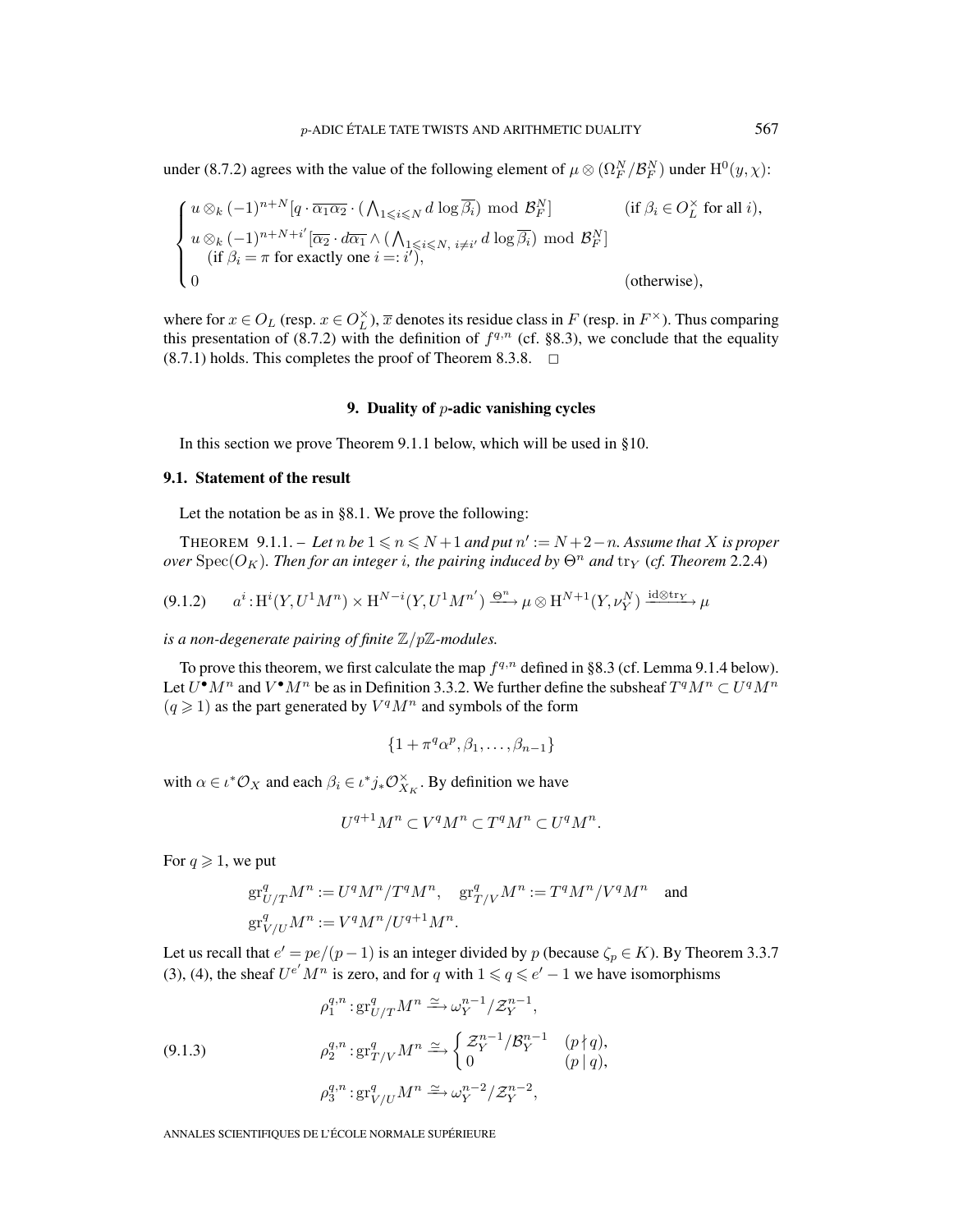given by the following, respectively:

$$
\rho_1^{q,n} : \{ 1 + \pi^q \alpha, \beta_1, \dots, \beta_{n-1} \} \mod T^q M^n \mapsto \overline{\alpha} \cdot \left( \bigwedge_{i=1}^{n-1} d \log \overline{\beta_i} \right) \mod \mathcal{Z}_Y^{n-1},
$$
  

$$
\rho_2^{q,n} : \{ 1 + \pi^q \alpha^p, \beta_1, \dots, \beta_{n-1} \} \mod V^q M^n \mapsto \overline{\alpha}^p \cdot \left( \bigwedge_{i=1}^{n-1} d \log \overline{\beta_i} \right) \mod \mathcal{B}_Y^{n-1} \quad (p \nmid q),
$$
  

$$
\rho_3^{q,n} : \{ 1 + \pi^q \alpha, \beta_1, \dots, \beta_{n-2}, \pi \} \mod U^{q+1} M^n \mapsto \overline{\alpha} \cdot \left( \bigwedge_{i=1}^{n-2} d \log \overline{\beta_i} \right) \mod \mathcal{Z}_Y^{n-2}.
$$

Here  $\alpha$  (resp. each  $\beta_i$ ) denotes a local section of  $\iota^* \mathcal{O}_X$  (resp.  $\iota^* j_* \mathcal{O}_{X_K}^{\times}$ ), and  $\overline{\alpha}$  (resp.  $\overline{\beta_i}$ ) denotes its residue class in  $\mathcal{O}_Y$  (resp. in  $\mathcal{L}_Y^{\text{gp}}$  under (3.3.4)). The following lemma follows from straightforward computations on symbols, whose proof is left to the reader (cf. Remark 8.3.2 (2), Definition 8.3.6):

LEMMA 9.1.4. – Let *n* and *n'* be as in Theorem 9.1.1, and assume  $1 \le q \le e' - 1$ . Then:

- (1)  $f^{q,n}$  annihilates the subsheaf of  $U^qM^n \otimes U^{e'-q}M^{n'}$  generated by  $U^{q+1}M^n \otimes U^{q+1}$  $U^{e'-q}M^{n'}, U^{q}M^{n} \otimes U^{e'-q+1}M^{n'}, V^{q}M^{n} \otimes T^{e'-q}M^{n'}$  and  $T^{q}M^{n} \otimes V^{e'-q}M^{n'}.$
- (2) *The composite map*

$$
\omega_Y^{n-1}/\mathcal{Z}_Y^{n-1}\otimes \omega_Y^{n'-2}/\mathcal{Z}_Y^{n'-2} \xrightarrow{(\rho_1^{q,n}\otimes \rho_3^{e'-q,n'})^{-1}} \mathrm{gr}_{U/T}^q M^n \otimes \mathrm{gr}_{V/U}^{e'-q} M^{n'}
$$

$$
\xrightarrow{f^{q,n}} \mu' \otimes (\omega_Y^N/\mathcal{B}_Y^N)
$$

*sends a local section*  $x \otimes y$  *to*  $u \otimes_k (-1)^n \cdot (dx) \wedge y$ *. Similarly, the composite map* 

$$
\omega_Y^{n-2}/\mathcal{Z}_Y^{n-2}\otimes \omega_Y^{n'-1}/\mathcal{Z}_Y^{n'-1} \xrightarrow{(\rho_3^{q,n} \otimes \rho_1^{e'-q,n'})^{-1}} \mathrm{gr}_{V/U}^q M^n \otimes \mathrm{gr}_{U/T}^{e'-q} M^{n'}
$$

$$
\xrightarrow{f^{q,n}} \mu' \otimes (\omega_Y^N/\mathcal{B}_Y^N)
$$

*sends a local section*  $x \otimes y$  *to*  $u \otimes_k (-1)^N \cdot x \wedge dy$ .

(3) *If* q *is prime to* p*, then the composite map*

$$
\mathcal{Z}_Y^{n-1}/\mathcal{B}_Y^{n-1}\otimes \mathcal{Z}_Y^{n'-1}/\mathcal{B}_Y^{n'-1} \xrightarrow{(\rho_2^{q,n}\otimes \rho_2^{e'-q,n'})^{-1}} \operatorname{gr}_{T/V}^q M^n \otimes \operatorname{gr}_{T/V}^{e'-q} M^{n'}
$$

$$
\xrightarrow{f^{q,n}} \mu' \otimes (\omega_Y^N/\mathcal{B}_Y^N)
$$

*sends a local section*  $x \otimes y$  *to*  $u \otimes_k (-1)^{N+n} q \cdot x \wedge y$ .

## **9.2. Proof of Theorem 9.1.1**

In this subsection, we reduce the theorem to Lemma 9.2.7 below. The finiteness of the groups in the pairing (9.1.2) follows from the finiteness of  $k$ , the properness of Y and the fact that the sheaves  $U^1M^n$  and  $U^1M^{n'}$  are finitely successive extensions of coherent  $(\mathcal{O}_Y)^p$ -modules (cf.  $(9.1.3)$ ). To show the non-degeneracy of  $(9.1.2)$ , we introduce an auxiliary descending filtration  $Z^r M^n$  ( $r \ge 1$ ) on  $U^1 M^n$  defined as

$$
Z^{r}M^{n} := \begin{cases} U^{q}M^{n} & \text{(if } r \equiv 1 \text{ mod } 3 \text{ and } q = (r+2)/3), \\ T^{q}M^{n} & \text{(if } r \equiv 2 \text{ mod } 3 \text{ and } q = (r+1)/3), \\ V^{q}M^{n} & \text{(if } r \equiv 0 \text{ mod } 3 \text{ and } q = r/3). \end{cases}
$$

Note that  $Z^1 M^n = U^1 M^n$  and  $Z^r M^n = 0$  for  $r \ge 3e' - 2$ . We first show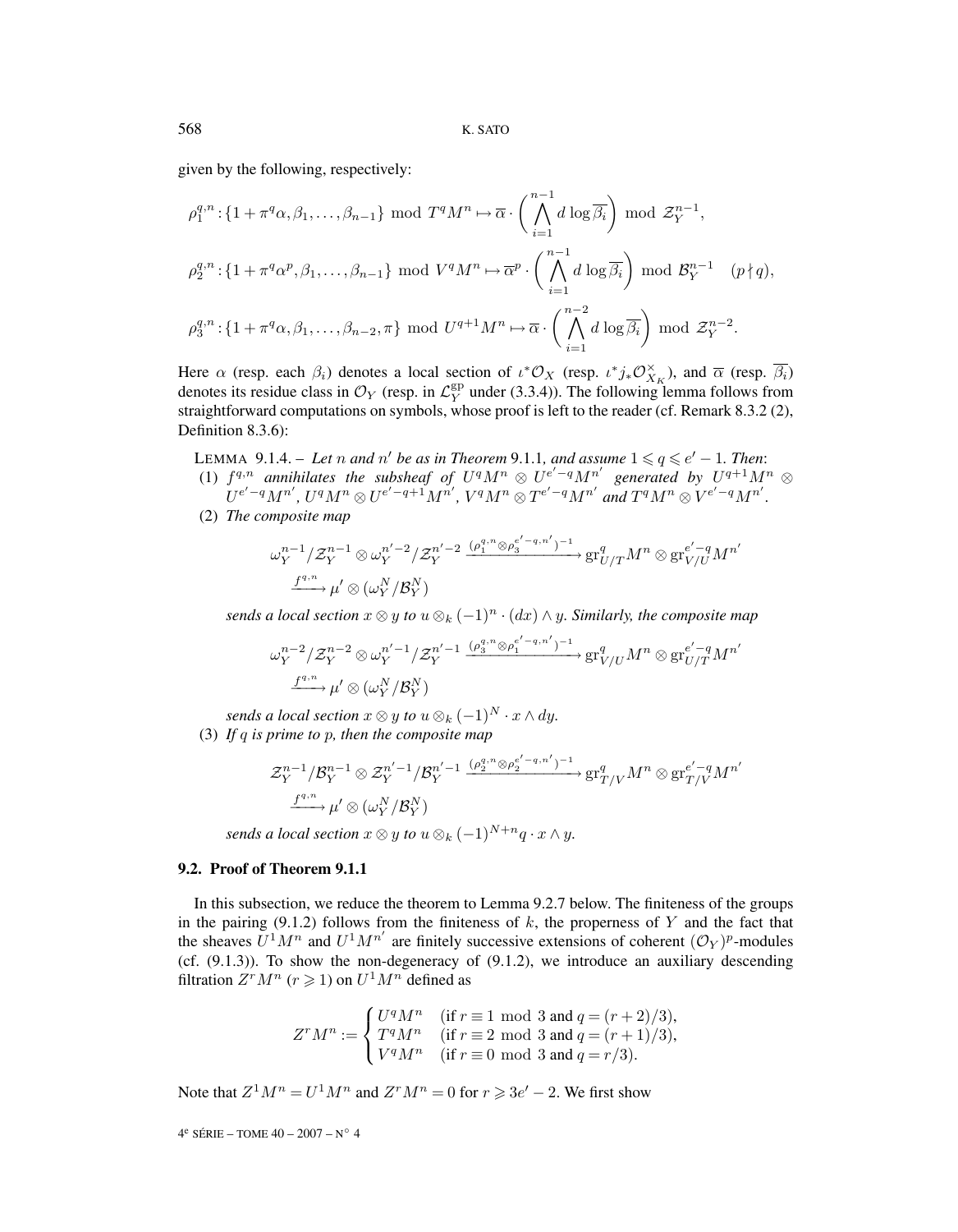LEMMA 9.2.1. – *Assume*  $1 \le r \le 3e'$  – 3*. Then*: (1) *The composite map*

$$
\begin{aligned} \mathrm{H}^N(Y,U^1M^n\otimes Z^{3e'-2-r}M^{n'})\quad &\longrightarrow\quad \mathrm{H}^N(Y,U^1M^n\otimes U^1M^{n'})\\ \xrightarrow{\mathrm{H}^{2N+3}(Y,\Theta^n)}\mu\otimes \mathrm{H}^{N+1}(Y,\nu_Y^N)\xrightarrow[\simeq]{\mathrm{id}\otimes \mathrm{tr}_Y}\mu\end{aligned}
$$

*induces a map*

$$
(9.2.2) \t\t H^N(Y, (U^1 M^n / Z^{r+1} M^n) \otimes Z^{3e'-2-r} M^{n'}) \longrightarrow \mu.
$$

(2) *The composite map*

$$
H^N(Y, gr_Z^r M^n \otimes Z^{3e'-2-r} M^{n'}) \longrightarrow H^N(Y, (U^1 M^n / Z^{r+1} M^n) \otimes Z^{3e'-2-r} M^{n'})
$$
  

$$
\xrightarrow{(9.2.2)} \mu
$$

*induces a map*

(9.2.3) 
$$
H^N(Y, gr_Z^r M^n \otimes gr_Z^{3e'-2-r} M^{n'}) \longrightarrow \mu.
$$

(3) *We put*

$$
\mathcal{F}^{r,n} := (U^1 M^n / Z^{r+1} M^n) \otimes Z^{3e'-2-r} M^{n'},
$$
  
\n
$$
\mathcal{G}^{r,n} := \mathcal{F}^{r,n} / (\text{gr}_Z^r M^n \otimes Z^{3e'-1-r} M^{n'}),
$$
  
\n
$$
\mathcal{H}^{r,n} := \text{gr}_Z^r M^n \otimes \text{gr}_Z^{3e'-2-r} M^{n'}
$$

(note that  $\operatorname{gr}^r_Z M^n \otimes Z^{3e'-1-r} M^{n'}$  is a subsheaf of  $\mathcal{F}^{r,n}$ , because a  $\mathbb{Z}/p\mathbb{Z}$ -sheaf is flat *over*  $\mathbb{Z}/p\mathbb{Z}$ *). Then the map* (9.2.2) *induces a map* 

H<sup>N</sup> (Y,Gr,n (9.2.4) ) −→ μ.

If  $r \geqslant 2$ , then this map makes the following diagram commutative:

$$
H^{N}(Y, \mathcal{H}^{r,n}) \oplus H^{N}(Y, \mathcal{F}^{r-1,n}) \longrightarrow H^{N}(Y, \mathcal{G}^{r,n})
$$
\n
$$
(9.2.5)
$$
\n
$$
(9.2.3)
$$
\n
$$
\downarrow
$$
\n
$$
\downarrow
$$
\n
$$
\downarrow
$$
\n
$$
\downarrow
$$
\n
$$
\downarrow
$$
\n
$$
\downarrow
$$
\n
$$
\downarrow
$$
\n
$$
\downarrow
$$
\n
$$
\downarrow
$$
\n
$$
\downarrow
$$
\n
$$
\downarrow
$$
\n
$$
\downarrow
$$
\n
$$
\downarrow
$$
\n
$$
\downarrow
$$
\n
$$
\downarrow
$$
\n
$$
\downarrow
$$
\n
$$
\downarrow
$$
\n
$$
\downarrow
$$
\n
$$
\downarrow
$$
\n
$$
\downarrow
$$
\n
$$
\downarrow
$$
\n
$$
\downarrow
$$
\n
$$
\downarrow
$$
\n
$$
\downarrow
$$
\n
$$
\downarrow
$$
\n
$$
\downarrow
$$
\n
$$
\downarrow
$$
\n
$$
\downarrow
$$
\n
$$
\downarrow
$$
\n
$$
\downarrow
$$
\n
$$
\downarrow
$$
\n
$$
\downarrow
$$
\n
$$
\downarrow
$$
\n
$$
\downarrow
$$
\n
$$
\downarrow
$$
\n
$$
\downarrow
$$
\n
$$
\downarrow
$$
\n
$$
\downarrow
$$
\n
$$
\downarrow
$$
\n
$$
\downarrow
$$
\n
$$
\downarrow
$$
\n
$$
\downarrow
$$
\n
$$
\downarrow
$$
\n
$$
\downarrow
$$
\n
$$
\downarrow
$$
\n
$$
\downarrow
$$
\n
$$
\downarrow
$$
\n
$$
\downarrow
$$
\n
$$
\downarrow
$$
\n
$$
\downarrow
$$
\n
$$
\downarrow
$$
\n
$$
\downarrow
$$
\n
$$
\downarrow
$$
\n
$$
\downarrow
$$
\n
$$
\downarrow
$$
\n
$$
\downarrow
$$

*where the top horizontal arrow is induced by a natural inclusion*  $\mathcal{H}^{r,n} \oplus \mathcal{F}^{r-1,n} \subset \mathcal{G}^{r,n}$ .

*Proof of Lemma 9.2.1.* – We prove only (1). (2) and (3) are similar and left to the reader. We use the notation we fixed in (3). Let q be the maximal integer with  $3(q - 1) < r$ . Noting that  $Z^{r}M^{n} \otimes Z^{3e'-2-r}M^{n'} \subset U^{q}M^{n} \otimes U^{e'-q}M^{n'}$ , consider the composite map

$$
\mathrm{H}^N(Y,Z^rM^n\otimes Z^{3e'-2-r}M^{n'})\longrightarrow \mathrm{H}^N(Y,U^1M^n\otimes Z^{3e'-2-r}M^{n'})\xrightarrow{(*)}\mu,
$$

where the arrow  $(*)$  denotes the first composite map in (1). By Theorem 8.3.8 (cf.  $(8.4.3)$ ), this composite map agrees with that induced by  $\chi \circ f^{q,n}$ . By Lemma 9.1.4 (1),  $f^{q,n}$  annihilates the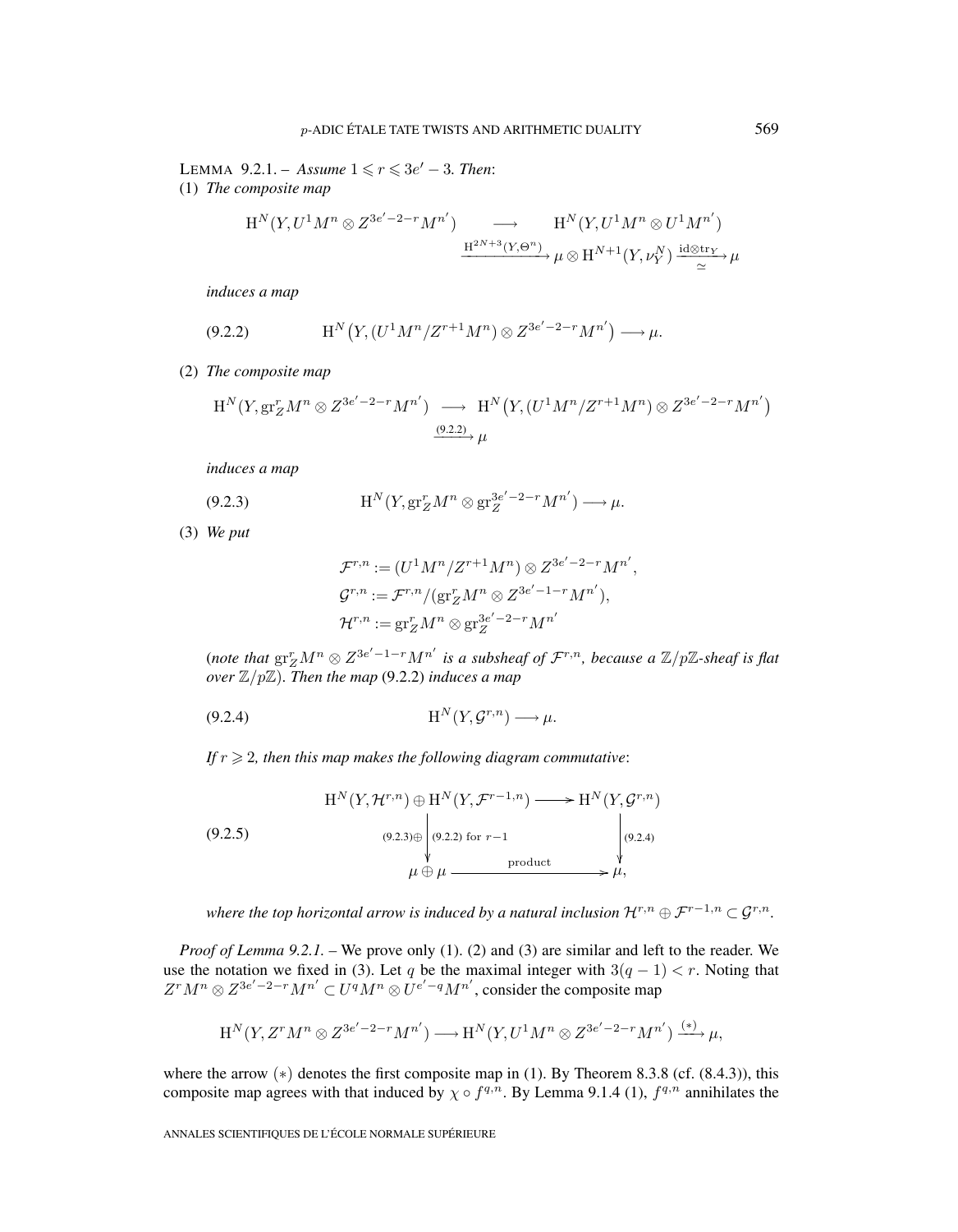subsheaf  $Z^{r+1}M^n \otimes Z^{3e'-2-r}M^{n'}$  of  $Z^rM^n \otimes Z^{3e'-2-r}M^{n'}$ . Hence the arrow  $(*)$  induces a map of the form  $(9.2.2)$  by the short exact sequence of sheaves

$$
0 \longrightarrow Z^{r+1}M^{n} \otimes Z^{3e'-2-r}M^{n'} \longrightarrow U^{1}M^{n} \otimes Z^{3e'-2-r}M^{n'} \longrightarrow \mathcal{F}^{r,n} \longrightarrow 0
$$

and Sublemma 8.5.2 (2) (cf. (9.1.3)). Thus we obtain the lemma.  $\Box$ 

We turn to the proof of Theorem 9.1.1. By the trace maps  $(9.2.2)$  and  $(9.2.3)$ , there are induced pairings

$$
(9.2.6) \t b^{i,r}: H^{i}(Y, U^{1}M^{n}/Z^{r+1}M^{n}) \times H^{N-i}(Y, Z^{3e'-2-r}M^{n'}) \longrightarrow \mu,
$$
  

$$
c^{i,r}: H^{i}(Y, \text{gr}^{r}_{Z}M^{n}) \times H^{N-i}(Y, \text{gr}^{3e'-2-r}_{Z}M^{n'}) \longrightarrow \mu,
$$

for *i* and *r* with  $1 \le r \le 3e' - 3$ . Note that  $b^{i,3e'-3} = a^i$  and  $b^{i,1} = c^{i,1}$ . By the commutative diagram (9.2.5), there is a commutative diagram with exact rows for  $r \geq 2$  (after changing the signs of  $(b)$  suitably)

$$
\begin{array}{c} \mathbf{H}^{i-1}(Y,U^1M^n/Z^rM^n)\rightarrow \mathbf{H}^i(Y,\mathbf{gr}^r_ZM^n)\rightarrow \mathbf{H}^i(Y,U^1M^n/Z^{r+1}M^n)\rightarrow \mathbf{H}^i(Y,U^1M^n/Z^rM^n)\rightarrow \mathbf{H}^{i+1}(Y,\mathbf{gr}^r_ZM^n)\\ \\ b^{i-1,r-1}\left\vert\begin{array}{ccc} & & & \\ & c^{i,r}\end{array}\right\vert& b^{i,r}\left\vert\begin{array}{ccc} & & & \\ & b^{i,r-1}\end{array}\right\vert& b^{i,r-1}\left\vert\begin{array}{ccc} & & & \\ & c^{i+1,r}\end{array}\right\vert\\ \\ \mathbf{H}^{\ell+1}(Y,Z^{t+1}M^{n'})^*\stackrel{\leftarrow}{\longrightarrow} \mathbf{H}^{\ell}(Y,\mathbf{gr}^t_ZM^{n'})^*\longrightarrow \mathbf{H}^{\ell}(Y,Z^tM^{n'})^*\stackrel{\leftarrow}{\longrightarrow} \mathbf{H}^{\ell}(Y,\mathbf{Z}^{t+1}M^{n'})^*\stackrel{\leftarrow}{\longrightarrow} \mathbf{H}^{\ell-1}(Y,\mathbf{gr}^t_ZM^{n'})^*, \end{array}
$$

where we put  $\ell := N - i$ ,  $t := 3e' - 2 - r$  and  $E^* := \text{Hom}(E, \mu)$  for a  $\mathbb{Z}/p\mathbb{Z}$ -module E. Hence Theorem 9.1.1 is reduced to the following lemma by induction on  $r \geq 1$  and the five lemma.

LEMMA 9.2.7. –  $c^{i,r}$  *in* (9.2.6) *is non-degenerate for any i and r with*  $1 \le r \le 3e' - 3$ *.* 

We prove this lemma in the next subsection.

#### **9.3. Proof of Lemma 9.2.7**

We first give a brief review of linear Cartier operators. Let  $(s, \mathcal{L}_s)$  and  $\mathcal{L}_Y$  be as in §8.3, and let  $(Y', \mathcal{L}_{Y'})$  be the log scheme defined by a cartesian diagram

 $(Y', \mathcal{L}_{Y'}) \xrightarrow{\text{pr}_2}$  $\Pr_1$   $\Box$  $(Y,\mathcal{L}_Y)$  $(s,\mathcal{L}_s)$  $\xrightarrow{\text{F}^{\text{abs}}_{(s,\mathcal{L}_s)}} \xrightarrow{\Psi} (s,\mathcal{L}_s),$ (9.3.1)

where  $F^{\text{abs}}_{(s,\mathcal{L}_s)}$  denotes the absolute Frobenius on  $(s,\mathcal{L}_s)$ . Let  $\underline{\text{pr}}_2 : Y' \to Y$  be the underlying morphism of schemes of pr<sub>2</sub>, and let  $F_{Y/s}: Y \to Y'$  be the unique morphism of schemes such that  $pr_2 \circ F_{Y/s}$  agrees with the absolute Frobenius on Y. Note that  $F_{Y/s}$  is a finite morphism of schemes. We put  $\omega_{Y'}^N := \omega_{(Y', \mathcal{L}_{Y'})/(s, \mathcal{L}_s)}^N$  for simplicity, where we regard  $(Y', \mathcal{L}_{Y'})$  as a smooth log scheme over  $(s, \mathcal{L}_s)$  by pr<sub>1</sub> in (9.3.1). By [30], 5.3 and the same argument as for [37], 7.2, there is a  $\mathcal{O}_{Y'}$ -linear isomorphism

$$
(9.3.2) \tC_{\text{lin}}^{-1} : \omega_{Y'}^N \xrightarrow{\simeq} \mathcal{F}_{Y/s*}(\omega_Y^N/\mathcal{B}_Y^N).
$$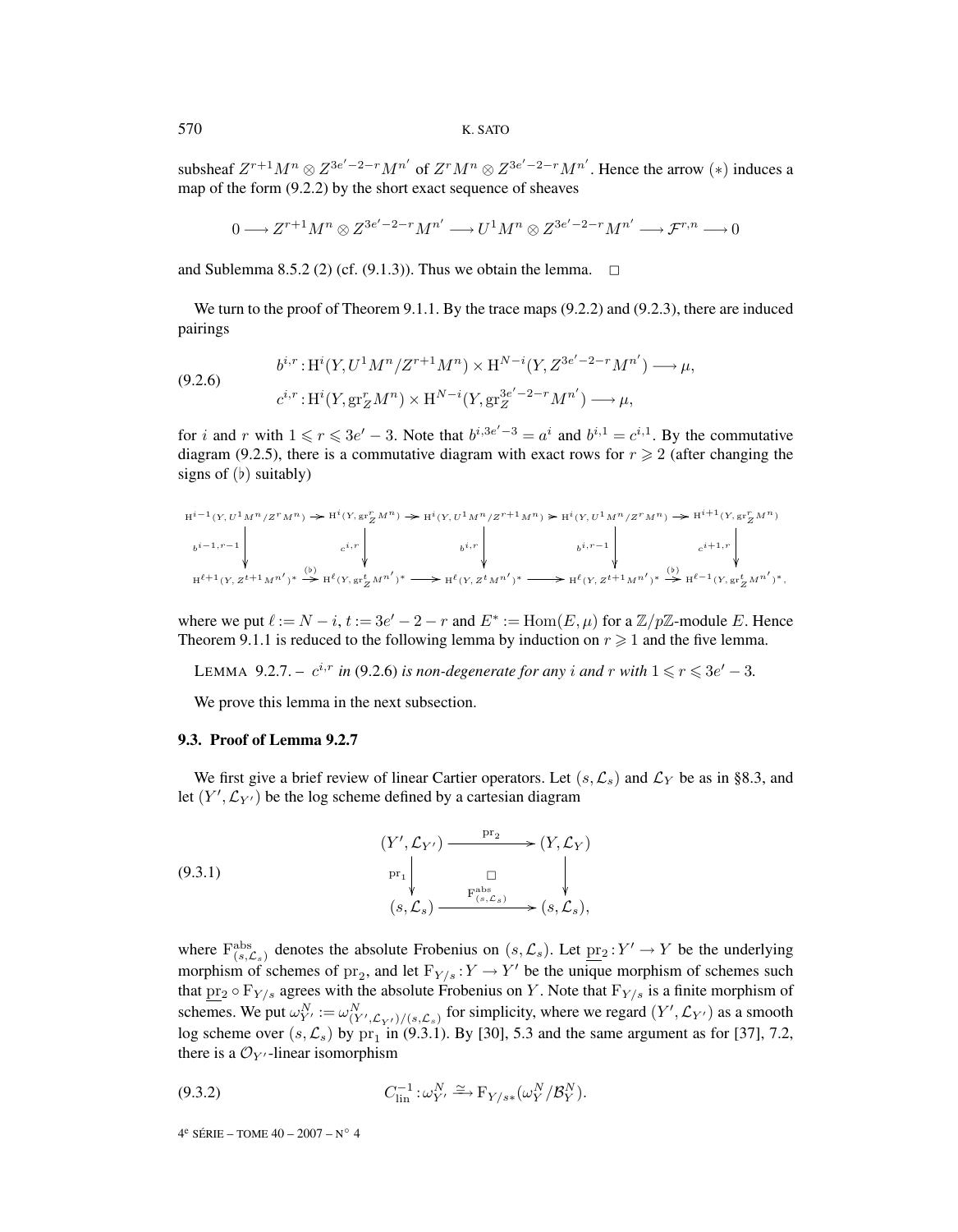(The following composite map gives the inverse Cartier operator  $C^{-1}$  defined in [25]:

$$
\omega_Y^N \xrightarrow{\text{canonical}} \underline{\text{pr}}_{2*}\omega_{Y'}^N \xrightarrow{\underline{\text{pr}}_{2*}(C_{\text{lin}}^{-1})} \underline{\text{pr}}_{2*}\mathcal{F}_{Y/s*}(\omega_Y^N/\mathcal{B}_Y^N) = \omega_Y^N/\mathcal{B}_Y^N.
$$

Now we start the proof of Lemma 9.2.7. Let  $C_{lin}$  be the inverse of  $C_{lin}^{-1}$ . By [26], 3.2 and the same argument as for [46], 1.7, there are  $\mathcal{O}_{Y'}$ -bilinear perfect pairings of locally free  $\mathcal{O}_{Y'}$ -modules of finite rank

$$
F_{Y/s*}(\omega_Y^{n-1}/\mathcal{Z}_Y^{n-1}) \times F_{Y/s*}(\omega_Y^{n'-2}/\mathcal{Z}_Y^{n'-2}) \longrightarrow \omega_{Y'}^N, \quad (x, y) \mapsto C_{\text{lin}}((dx) \wedge y),
$$
  
\n
$$
F_{Y/s*}(\mathcal{Z}_Y^{n-1}/\mathcal{B}_Y^{n-1}) \times F_{Y/s*}(\mathcal{Z}_Y^{n'-1}/\mathcal{B}_Y^{n'-1}) \longrightarrow \omega_{Y'}^N, \quad (x, y) \mapsto C_{\text{lin}}(x \wedge y),
$$
  
\n
$$
F_{Y/s*}(\omega_Y^{n-2}/\mathcal{Z}_Y^{n-2}) \times F_{Y/s*}(\omega_Y^{n'-1}/\mathcal{Z}_Y^{n'-1}) \longrightarrow \omega_{Y'}^N, \quad (x, y) \mapsto C_{\text{lin}}(x \wedge dy).
$$

By [26], 3.1 and the Serre–Hartshorne duality [21],  $\omega_{Y}^{N}$  is a dualizing sheaf for Y' in the sense of [23], p. 241, Definition. Hence by (9.1.3) and Lemma 9.1.4, the pairing

$$
H^{i}(Y, gr^{r}_{Z}M^{n}) \times H^{N-i}(Y, gr^{3e'-2-r}_{Z}M^{n'}) \xrightarrow{f^{q,n}} \mu \otimes H^{N}(Y, \omega_{Y}^{N}/\mathcal{B}_{Y}^{N}) \xrightarrow{id \otimes tr'_{Y/s}} \mu \otimes k
$$

(q is the maximal integer with  $3(q - 1) < r$ ) is a non-degenerate pairing of finite-dimensional *k*-vector spaces. Here  $\text{tr}_{Y/s}'$  denotes the *k*-linear trace map

$$
H^N(Y, \omega_Y^N/\mathcal{B}_Y^N) = H^N(Y', \mathcal{F}_{Y/s*}(\omega_Y^N/\mathcal{B}_Y^N)) \xrightarrow{C_{\text{lin}}} H^N(Y', \omega_{Y'}^N) \longrightarrow k.
$$

Finally,  $c^{i,r}$  is non-degenerate by commutative squares

$$
H^{N}(Y, gr_{Z}^{r} M^{n} \otimes gr_{Z}^{3e'-2-r} M^{n'}) \xrightarrow{f^{q,n}} \mu \otimes H^{N}(Y, \omega_{Y}^{N}/\mathcal{B}_{Y}^{N}) \xrightarrow{\mathrm{id} \otimes \mathrm{tr}'_{Y/s}} \mu \otimes k
$$
\n
$$
\downarrow^{(9.2.3)} \downarrow^{(9.2.3)} \downarrow^{(10.0 \text{ tr}_{K/\mathbb{F}_{p}} \text{tr}_{K/\mathbb{F}_{p}}} \mu \otimes H^{N+1}(Y, \nu_{Y}^{N}) \xrightarrow{\mathrm{id} \otimes \mathrm{tr}_{Y} \text{tr}_{K/\mathbb{F}_{p}}} \mu \otimes \mathbb{F}_{p},
$$

where the left square commutes by Theorem 8.3.8 and the right square commutes by Remark 2.2.6 (4) and [55], 3.4.1. This completes the proof of Lemma 9.2.7 and Theorem 9.1.1.

#### **10. Duality of** p**-adic étale Tate twists**

In this section we prove Theorem 1.2.2 using Theorem 9.1.1.

#### **10.1. Statement of the results**

The setting is the same as in §4.1. In this section, we assume that X is *proper* over  $B =$  $Spec(A)$ , and that A is either an algebraic integer ring (global case) or a henselian discrete valuation ring whose fraction field has characteristic 0 and whose residue field is finite of characteristic p (local case). Let d be the absolute dimension of X. Throughout this section, n and r denote integers with  $0 \leq n \leq d$  and  $1 \leq r$ . The aim of this section is to prove the following duality results:

THEOREM 10.1.1. – *Assume that* A *is local. Then*: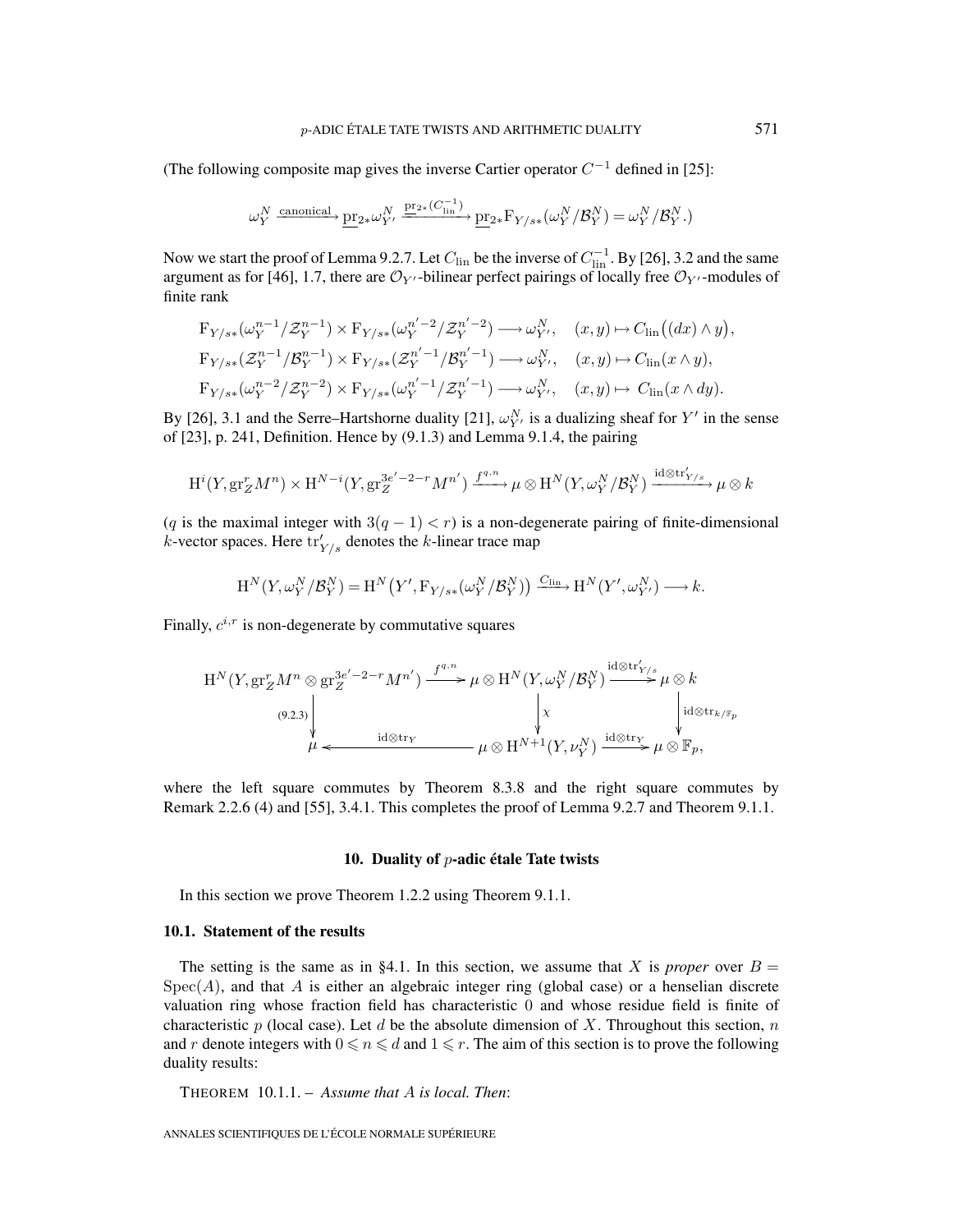#### 572 K. SATO

- (1) *There is a canonical trace map*  $\text{tr}_{(X,Y)}$  :  $\text{H}_Y^{2d+1}(X, \mathfrak{T}_r(d)_X) \to \mathbb{Z}/p^r\mathbb{Z}$ , which is bijective *if* X *is connected.*
- (2) *For*  $i \in \mathbb{Z}$ *, the natural pairing arising from* (4.2.7) *and*  $\text{tr}_{(X,Y)}$

(10.1.2) 
$$
\mathrm{H}^i_Y\big(X,\mathfrak{T}_r(n)_X\big)\times\mathrm{H}^{2d+1-i}\big(X,\mathfrak{T}_r(d-n)_X\big)\longrightarrow\mathbb{Z}/p^r\mathbb{Z}
$$

*is a non-degenerate pairing of finite*  $\mathbb{Z}/p^r\mathbb{Z}$ *-modules.* 

THEOREM 10.1.3 (1.2.2). – *Assume that* A *is global. Then*:

- (1) *There is a canonical trace map*  $\text{tr}_X : H_c^{2d+1}(X, \mathfrak{T}_r(d)_X) \to \mathbb{Z}/p^r\mathbb{Z}$ *, where the subscript c means the étale cohomology with compact support* (*see* §10.2 *below*)*. If* X *is connected, then*  $tr_X$  *is bijective.*
- (2) *For*  $i \in \mathbb{Z}$ *, the natural pairing arising from* (4.2.7) *and*  $\text{tr}_X$

(10.1.4) 
$$
\mathrm{H}^i_c\big(X,\mathfrak{T}_r(n)_X\big)\times \mathrm{H}^{2d+1-i}\big(X,\mathfrak{T}_r(d-n)_X\big)\longrightarrow \mathbb{Z}/p^r\mathbb{Z}
$$

*is a non-degenerate pairing of finite*  $\mathbb{Z}/p^r\mathbb{Z}$ *-modules.* 

In §10.2, we will define the localized trace map  $\text{tr}_{(X,Y)}$  and the global trace map  $\text{tr}_X$ . After showing a compatibility of these trace maps, we will reduce Theorem 10.1.3 (2) to Theorem 10.1.1 (2). We will prove Theorem 10.1.1 (2) in §§10.3–10.5.

*Remark* 10.1.5. – If A is local, there is a natural pairing of finite  $\mathbb{Z}/p^r\mathbb{Z}$ -modules

(10.1.6) 
$$
\mathrm{H}^i(V,\mu_{p^r}^{\otimes n}) \times \mathrm{H}^{2d-i}(V,\mu_{p^r}^{\otimes d-n}) \longrightarrow \mathrm{H}^{2d}(V,\mu_{p^r}^{\otimes d}) \simeq \mathbb{Z}/p^r\mathbb{Z},
$$

where V denotes  $X_K$  with  $K := \text{Frac}(A)$ . As is well-known, this pairing is non-degenerate by the Tate duality for K and the Poincaré duality for  $V_{\overline{K}}$ . Theorem 10.1.1 (2) does not follow from these facts, although Theorem 10.1.1 implies the non-degeneracy of (10.1.6). We will deduce Theorem 10.1.1 (2) from Theorems 2.2.4 and 9.1.1.

## **10.2. Trace maps**

We first construct the localized trace map  $\text{tr}_{(X,Y)}$ , assuming that A is local. Let  $\iota:Y \hookrightarrow X$  be the natural closed immersion. By Lemma 7.3.3 and Theorem 2.2.4,  $H_Y^i(X, \mathfrak{T}_r(d)_X)$  is zero for any  $i \geq 2d + 2$ . We define  $\text{tr}_{(X,Y)}$  as the composite

$$
\operatorname{tr}_{(X,Y)}: \operatorname{H}^{2d+1}_Y(X, \mathfrak{T}_r(d)_X) \xrightarrow{\operatorname{(Gys}_\iota^d)^{-1}} \operatorname{H}^d(Y, \nu_{Y,r}^{d-1}) \xrightarrow{\operatorname{tr}_Y} \mathbb{Z}/p^r\mathbb{Z},
$$

which is bijective if X is connected (i.e., Y is connected). We next define the global trace map tr<sub>X</sub>, assuming that A is global. For a scheme Z which is separated of finite type over B and an object  $K \in D^+(Z_{\text{\'et}}, \mathbb{Z}/p^r\mathbb{Z})$ , we define  $H^*_c(Z, \mathcal{K})$  as  $H^*_c(B, Rf_! \mathcal{K})$ , where f denotes the structural morphism  $Z \to B$  and  $H_c^*(B, \bullet)$  denotes the étale cohomology groups with compact support of B (cf. [48], II.2). By the Kummer sequence  $(4.5.3)$  and the isomorphism  $H_c^3(B,\mathbb{G}_m) \simeq \mathbb{Q}/\mathbb{Z}$  (cf. [48], II.2.6), there is a trace map  $H_c^3(B,\mathfrak{T}_r(1)_B) \to \mathbb{Z}/p^r\mathbb{Z}$  (cf. [29], Corollary 4.3 (a)). We normalize this map so that for a closed point  $i_s : s \hookrightarrow B$ , the composite map

$$
H^1(s, \mathbb{Z}/p^r\mathbb{Z}) \xrightarrow{\mathrm{Gys}_{i_s}^1} H^3_c(B, \mathfrak{T}_r(1)_B) \longrightarrow \mathbb{Z}/p^r\mathbb{Z}
$$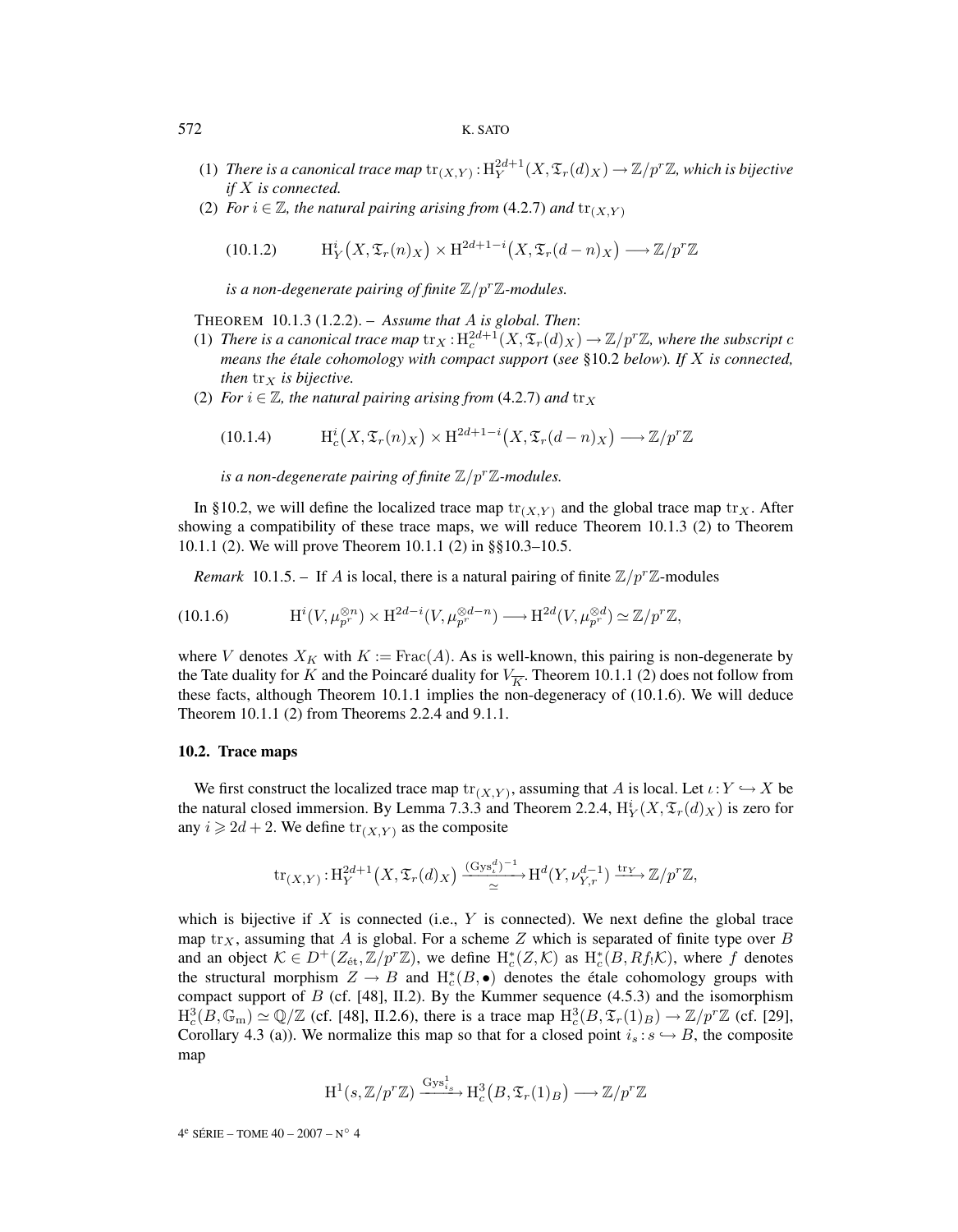coincides with the trace map of s (defined in 2.2.4 (1)). We define the trace map  $tr<sub>X</sub>$  as the composite

$$
\mathrm{tr}_X: \mathrm{H}^{2d+1}_c(X, \mathfrak{T}_r(d)_X) \longrightarrow \mathrm{H}^3_c(B, \mathfrak{T}_r(1)_B) \longrightarrow \mathbb{Z}/p^r\mathbb{Z},
$$

where the first arrow arises from the trace morphism in Theorem 7.1.1. The bijectivity assertion for  $\text{tr}_X$  in Theorem 10.1.3 (1) will follow from 10.1.3 (2). We show here the following:

LEMMA 10.2.1. – *Assume that* A *is global. Then there is a commutative diagram*

$$
\begin{aligned} \mathcal{H}_Y^{2d+1}(X, \mathfrak{T}_r(d)_X) &\stackrel{\mathrm{tr}_{(X,Y)}}{\longrightarrow} \mathbb{Z}/p^r\mathbb{Z} \\ &\downarrow \downarrow &\parallel \\ \mathcal{H}_c^{2d+1}(X, \mathfrak{T}_r(d)_X) &\stackrel{\mathrm{tr}_X}{\longrightarrow} \mathbb{Z}/p^r\mathbb{Z}, \end{aligned}
$$

*where the arrow*  $\iota_*$  *denotes the canonical adjunction map and*  $\iota_{X,Y}$  *denotes the sum of the localized trace maps for the connected components of* Y *.*

*Proof.* – Let  ${Y_i}_{i \in I}$  be the connected components of Y. Let x be a closed point on Y with  $i_x: x \hookrightarrow X$ . Noting that  $H_Y^{2d+1}(X, \mathfrak{T}_r(d)_X) \simeq \bigoplus_{i \in I} \mathbb{Z}/p^r\mathbb{Z}$ , consider a diagram

$$
\mathrm{H}^{1}(x,\mathbb{Z}/p^{r}\mathbb{Z}) \xrightarrow{\mathrm{Gys}_{i_{x}}^{d}} \mathrm{H}_{Y}^{2d+1}(X, \mathfrak{T}_{r}(d)_{X}) \xrightarrow{\mathrm{tr}_{(X,Y)}} \mathbb{Z}/p^{r}\mathbb{Z}
$$
\n
$$
\parallel \qquad \qquad \downarrow \qquad \qquad \parallel
$$
\n
$$
\mathrm{H}^{1}(x,\mathbb{Z}/p^{r}\mathbb{Z}) \xrightarrow{\mathrm{Gys}_{i_{x}}^{d}} \mathrm{H}_{c}^{2d+1}(X, \mathfrak{T}_{r}(d)_{X}) \xrightarrow{\mathrm{tr}_{X}} \mathbb{Z}/p^{r}\mathbb{Z}.
$$

Since the left square commutes, it suffices to show that the composite of the upper row is bijective and that the outer rectangle is commutative. The composite of the upper row agrees with the trace map for x by Theorem 2.2.4 (1). In particular it is bijective. The composite of the lower row agrees with the trace map for x by Theorem 7.3.1 (2). We are done.  $\Box$ 

We reduce Theorem 10.1.3 (2) to Theorem 10.1.1 (2). Assume that A is global. We use the notation in §4.1. Put  $X_{\Sigma} := \coprod_{s \in \Sigma} X \times_B B_s$ . Since  $j^* \mathfrak{T}_r(n)_X \simeq \mu_{p^r}^{\otimes n}$ , there is a distinguished triangle

$$
\mathfrak{T}_{r}(n)_{X} \xrightarrow{\iota^{*}} R\iota_{*}\iota^{*}\mathfrak{T}_{r}(n)_{X} \longrightarrow j_{!}\mu_{p^{r}}^{\otimes n}[1] \xrightarrow{j_{!}} \mathfrak{T}_{r}(n)_{X}[1],
$$

where the arrow  $\iota^*$  (resp. j!) denotes the canonical adjunction morphism id  $\to Ru_*\iota^*$  (resp.  $Rj_1j^* \rightarrow id$ ). By Lemma 10.2.1 and the proper base-change theorem:  $H^*(Y,\iota^*\mathfrak{T}_r(n)_X) \simeq$  $H^*(X_\Sigma, \mathfrak{T}_r(n)_{X_\Sigma})$ , we obtain a commutative diagram with exact rows (after changing the signs of  $(b)$  suitably)

$$
H^{i-1}(X_{\Sigma}, \mathfrak{T}_{r}(n)X_{\Sigma}) \longrightarrow H^{i}_{c}(V, \mu_{p^{r}}^{\otimes n}) \longrightarrow H^{i}_{c}(X, \mathfrak{T}_{r}(n)X) \longrightarrow H^{i}(X_{\Sigma}, \mathfrak{T}_{r}(n)X_{\Sigma}) \longrightarrow H^{i+1}_{c}(V, \mu_{p^{r}}^{\otimes n})
$$
\n
$$
(10.1.2) \downarrow \qquad a \downarrow \qquad (10.1.4) \downarrow \qquad (10.1.2) \downarrow \qquad a \downarrow \downarrow \qquad (10.1.5) \downarrow \qquad a \downarrow \downarrow \qquad (10.1.4) \downarrow \qquad (10.1.5) \downarrow \qquad (10.1.6) \downarrow \qquad (10.1.7) \downarrow \qquad (10.1.7) \downarrow \qquad (10.1.8) \downarrow \qquad (10.1.9) \downarrow \qquad (10.1.9) \downarrow \qquad (10.1.1.1) \downarrow \qquad (10.1.2) \downarrow \qquad (10.1.2) \downarrow \qquad (10.1.2) \downarrow \qquad (10.1.3) \downarrow \qquad (10.1.4) \downarrow \qquad (10.1.5) \downarrow \qquad (10.1.5) \downarrow \qquad (10.1.6) \downarrow \qquad (10.1.7) \downarrow \qquad (10.1.8) \downarrow \qquad (10.1.9) \downarrow \qquad (10.1.1) \downarrow \qquad (10.1.2) \downarrow \qquad (10.1.3) \downarrow \qquad (10.1.4) \downarrow \qquad (10.1.5) \downarrow \qquad (10.1.6) \downarrow \qquad (10.1.6) \downarrow \qquad (10.1.7) \downarrow \qquad (10.1.7) \downarrow \qquad (10.1.8) \downarrow \qquad (10.1.9) \downarrow \qquad (10.1.1) \downarrow \qquad (10.1.2) \downarrow \qquad (10.1.3) \downarrow \qquad (10.1.4) \downarrow \qquad (10.1.4) \downarrow \qquad (10.1.5) \downarrow \qquad (10.1.5) \downarrow \qquad (10.1.6) \downarrow
$$

Here the superscript  $*$  means the Pontryagin dual and we put  $\ell := 2d + 1 - i$  and  $m := d - n$ . The lower row is the dual of the localization long exact sequence and the vertical arrows arise from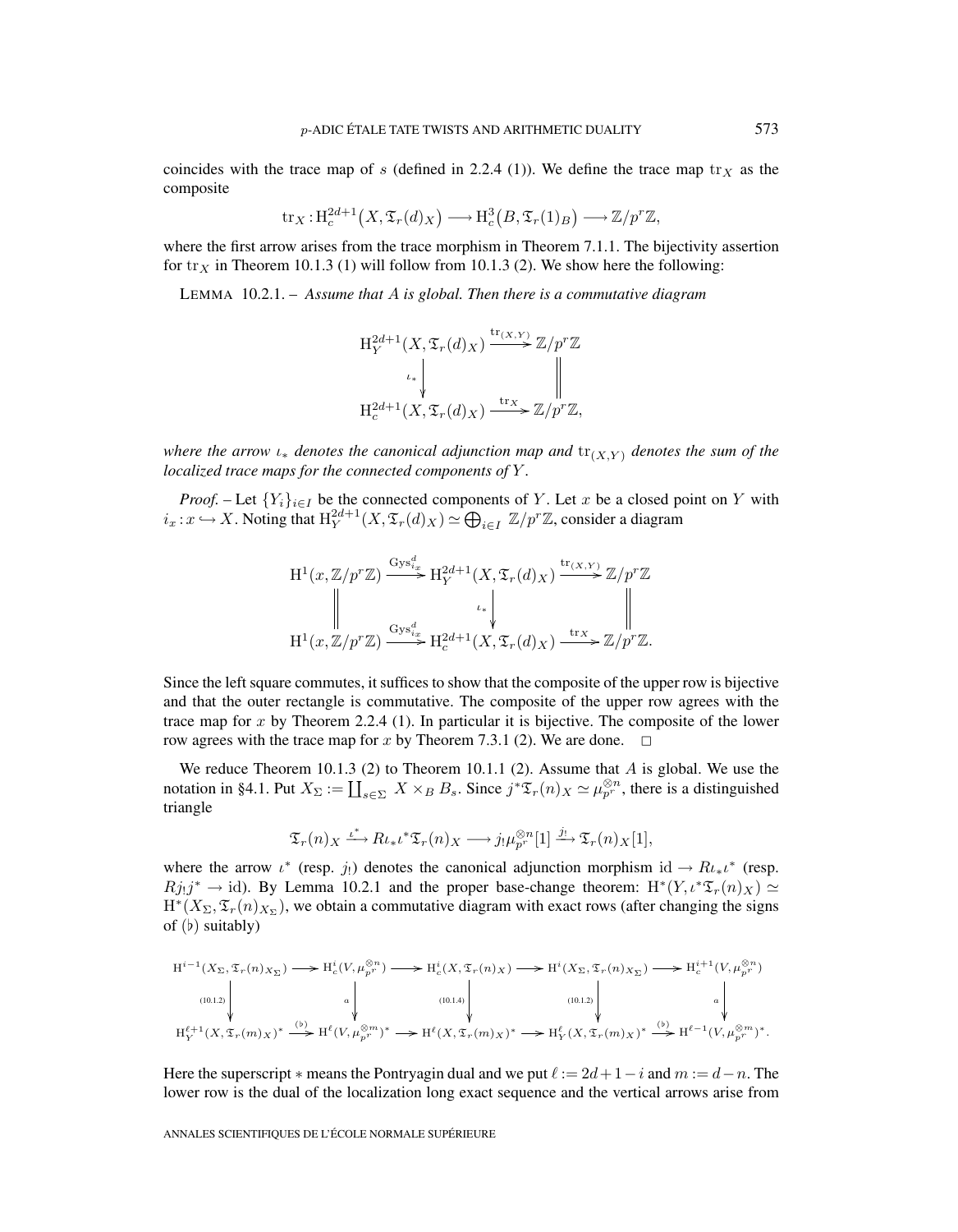duality pairings. The arrows  $a$  are isomorphisms of finite groups by the Artin–Verdier duality and the absolute purity ( $[62,15]$ ). Thus Theorem 10.1.3 (2) is reduced to Theorem 10.1.1 (2) by the five lemma.

#### **10.3. Reduction to the case**  $r = 1$

We start the proof of Theorem 10.1.1 (2), which will be completed in §10.5. By the distinguished triangle in Proposition 4.3.1 (3), the problem is reduced to the case  $r = 1$ . Furthermore we may assume that  $K = \text{Frac}(A)$  contains a primitive p-th root of unity  $\zeta_n$ . Indeed, otherwise the scalar extension  $X_{A'} := X \otimes_A A'$ , where A' denotes the integer ring of  $K(\zeta_p)$ , again satisfies the condition 4.1.1 over  $Spec(A)$ . Hence once we show Theorem 10.1.1 (2) for  $X_{A'}$ , we will obtain Theorem 10.1.1 (2) for X by a standard norm argument and Corollary 7.2.4.

#### **10.4. Descending induction on** n

Assume that  $\zeta_p \in K$  and  $r = 1$ . We prove this case of Theorem 10.1.1 (2) by descending induction on  $n \le d$ . Let N be the relative dimension  $\dim(X/B)$ . If  $n = N + 1$  (= d), (10.1.2) is isomorphic to the pairing

$$
\mathrm{H}^{i-N-2}(Y,\nu_{Y,1}^N)\times \mathrm{H}^{2N+3-i}(Y,\mathbb{Z}/p\mathbb{Z})\longrightarrow \mathrm{H}^{N+1}(Y,\nu_{Y,1}^N)\simeq \mathbb{Z}/p\mathbb{Z}
$$

by the proper base-change theorem and Lemma 7.3.3. This pairing is a non-degenerate pairing of finite  $\mathbb{Z}/p\mathbb{Z}$ -modules by Theorem 2.2.4. To proceed to the descending induction on n, we study the inductive structure of  $\{\mathfrak{T}_1(n)_X\}_{n\geq0}$  on n. We fix some notation. Let  $\iota:Y \hookrightarrow X$  and  $j: V (= X_K) \hookrightarrow X$  be as before. Let  $\nu_Y^n$ ,  $\mu'$  and  $\mu$  be as in (8.1.1). See also the remark after (8.1.1). Put  $\lambda_Y^n := \lambda_{Y,1}^n$  and  $\mathfrak{T}(n)_X := \mathfrak{T}_1(n)_X$ . Now for n with  $1 \le n \le N+1$ , we define the morphism

$$
ind_n: (j_*\mu_p) \otimes \mathfrak{T}(n-1)_X (:= (j_*\mu_p) \otimes^{\mathbb{L}} \mathfrak{T}(n-1)_X) \longrightarrow \mathfrak{T}(n)_X
$$

by restricting the product structure  $\mathfrak{T}(1)_X \otimes^{\mathbb{L}} \mathfrak{T}(n-1)_X \to \mathfrak{T}(n)_X$  to the 0-th cohomology sheaf  $j_*\mu_p$  of  $\mathfrak{T}(1)_X$ .

LEMMA 10.4.1. – *Let*

(10.4.2) 
$$
\mathbb{K}(n)[-1] \xrightarrow{b_n} \mu' \otimes \iota^* \mathfrak{T}(n-1)_X \xrightarrow{\iota^* (\text{ind}_n)} \iota^* \mathfrak{T}(n)_X \xrightarrow{a_n} \mathbb{K}(n)
$$

*be a distinguished triangle in*  $D^b(Y_{\text{\'et}},\mathbb{Z}/p\mathbb{Z})$ *. Then:* 

- (1) *The triple*  $(\mathbb{K}(n), a_n, b_n)$  *is unique up to a unique isomorphism in*  $D^b(Y_{\text{\'et}},\mathbb{Z}/p\mathbb{Z})$ *, and*  $b_n$ *is determined by the pair*  $(\mathbb{K}(n), a_n)$ *.*
- (2)  $\mathbb{K}(n)$  *is concentrated in*  $[n-1,n]$  *and*  $a_n$  *induces isomorphisms*

$$
\mathcal{H}^q(\mathbb{K}(n)) \simeq \begin{cases} \mu' \otimes \nu_Y^{n-2} & (q = n-1), \\ FM^n & (q = n), \end{cases}
$$

where  $M^n$  denotes the étale sheaf  $\iota^*R^nj_*\mu_p^{\otimes n}$  on  $Y$  *, and*  $FM^n$  *denotes the étale subsheaf* of  $M^n$  defined in §3.4.

(3) *There is a distinguished triangle in*  $D^b(Y_{\text{\'et}},\mathbb{Z}/p\mathbb{Z})$ 

$$
(10.4.3) \quad \mathbb{K}(n)[-1] \xrightarrow{c_n} \mu' \otimes R \iota^! \mathfrak{T}(n-1)_X \xrightarrow{R \iota^! (\text{ind}_n)} R \iota^! \mathfrak{T}(n)_X \xrightarrow{d_n} \mathbb{K}(n),
$$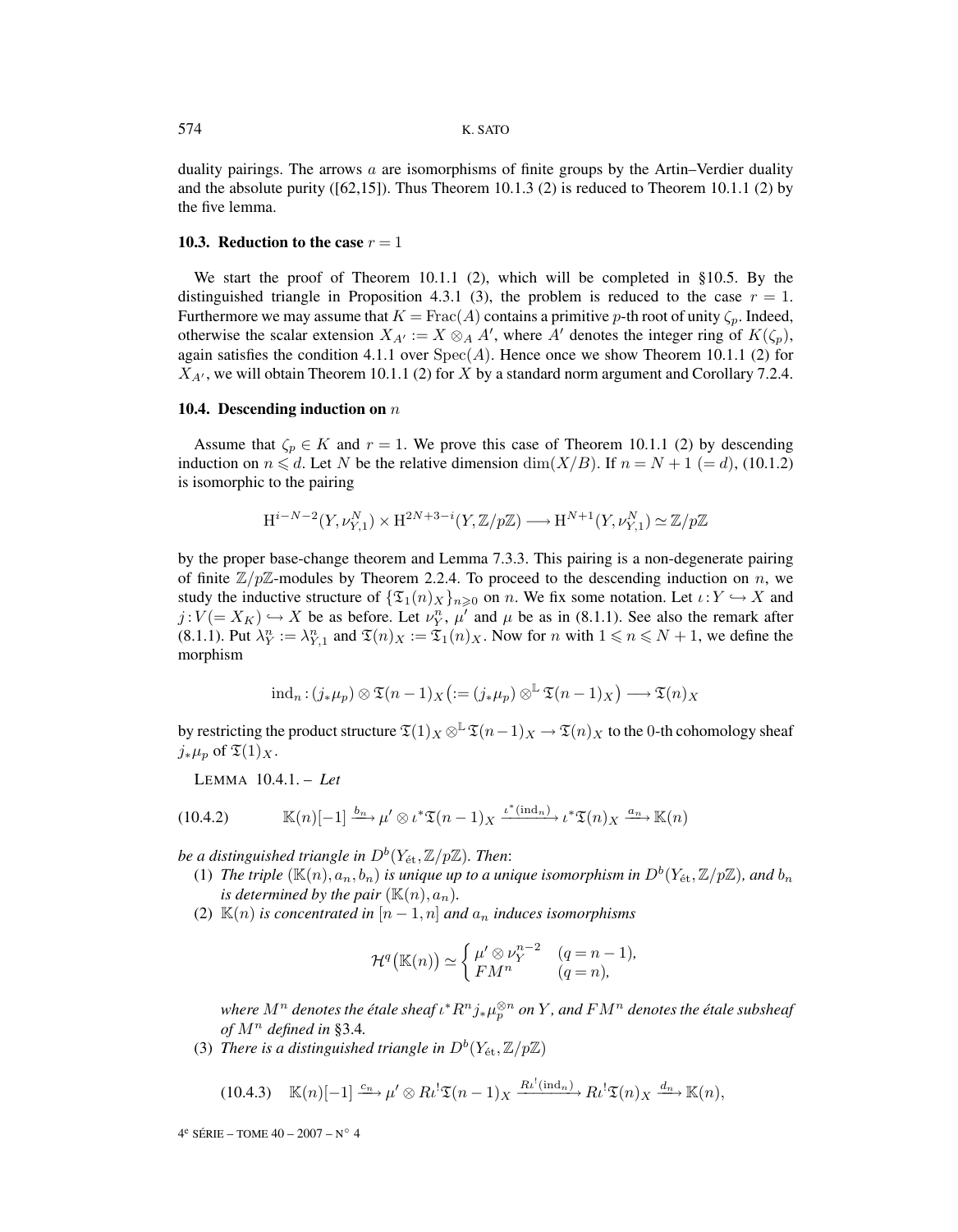*where*  $c_n$  *and*  $d_n$  *are morphisms determined by the pair* ( $\mathbb{K}(n), a_n$ ). (4) *There is an anti-commutative diagram*

(10.4.4)  

$$
\begin{array}{ccc}\n\iota^* \mathfrak{T}(n)_X \xrightarrow{\text{canonical} & \mu' \otimes \iota^* R j_* \mu_p^{\otimes n-1} \\
& \downarrow^{\text{id}}_{\mu'} \otimes \iota^* (\delta_{V,Y}^{\text{loc}} (\mathfrak{T}(n-1)_X)) \\
& \downarrow^{\text{id}}_{\mu'} \otimes \iota^* (\delta_{V,Y}^{\text{loc}} (\mathfrak{T}(n-1)_X)) \\
& \mathbb{K}(n) \xrightarrow{c_n[1]} \mu' \otimes R \iota^! \mathfrak{T}(n-1)_X[1].\n\end{array}
$$

*Proof.* – (2) follows from the long exact sequence of cohomology sheaves associated with (10.4.2) and the isomorphism of sheaves  $\mu' \otimes \iota^* R^q j_* \mu_p^{\otimes n-1} \simeq \iota^* R^q j_* \mu_p^{\otimes n}$  (cf. (4.2.5)). The details are straightforward and left to the reader. By (2) and Lemma 2.1.1, there is no non-zero morphism from  $\mu' \otimes \iota^* \mathfrak{T}(n-1)_X$  to  $\mathbb{K}(n)[-1]$ . The assertion (1) follows from this fact and Lemma 2.1.2 (3). We next prove (3). Let

$$
\mathcal{F}[-1] \xrightarrow{b'} (j_*\mu_p) \otimes \mathfrak{T}(n-1)_X \xrightarrow{\operatorname{ind}_n} \mathfrak{T}(n)_X \xrightarrow{a'} \mathcal{F}
$$

be a distinguished triangle in  $D^b(X_{\text{\'et}},\mathbb{Z}/p\mathbb{Z})$ . By a similar argument as for (2), the cohomology sheaves of  $\mathcal F$  are supported on Y, which implies that  $\mathcal F = R\iota_*\iota^*\mathcal F$ . By (1), the triple  $(\iota^* \mathcal{F}, \iota^*(a'), \iota^*(b'))$  is isomorphic to  $(\mathbb{K}(n), a_n, b_n)$  by a unique isomorphism. We have  $a' \simeq$  $Ru_*(a_n)$  under this identification, and b' is determined by the pair  $(F, a') = (Ru_*\mathbb{K}(n), Ru_*(a_n))$ by a similar argument as for (1). Hence applying  $R\ell^1$  to the above triangle, we obtain the distinguished triangle (10.4.3) with  $c_n = R\iota^!(b')$  and  $d_n = R\iota^! R\iota_*(a_n)$ . Finally, (4) follows from an elementary computation on connecting morphisms, whose details are straightforward and left to the reader.  $\square$ 

In what follows, we fix a pair  $(\mathbb{K}(n), a_n)$  fitting into (10.4.2) for each n with  $1 \le n \le N + 1$ . By Lemma 10.4.1, the morphisms  $b_n$ ,  $c_n$  and  $d_n$  fitting into (10.4.2) and (10.4.3) are determined by  $(\mathbb{K}(n), a_n)$ . Next we construct a pairing on  $\{\mathbb{K}(n)\}_{1 \leq n \leq N+1}$  using  $\{a_n\}_{1 \leq n \leq N+1}$ . Let us note that for objects  $\mathcal{K}_1, \mathcal{K}_2 \in D^{-1}(Y_{\text{\'et}},\mathbb{Z}/p\mathbb{Z})$ , and  $\mathcal{K}_3 \in D^{+1}(Y_{\text{\'et}},\mathbb{Z}/p\mathbb{Z})$ , we have

 $\text{Hom}_{D(Y_{\text{\'et}},\mathbb{Z}/p\mathbb{Z})}(\mathcal{K}_{1}\otimes^{\mathbb{L}}\mathcal{K}_{2},\mathcal{K}_{3})\simeq \text{Hom}_{D(Y_{\text{\'et}},\mathbb{Z}/p\mathbb{Z})}\big(\mathcal{K}_{1},R\mathcal{H}om_{Y,\mathbb{Z}/p\mathbb{Z}}(\mathcal{K}_{2},\mathcal{K}_{3})\big).$ 

For  $\mathcal{K} \in D^{-}(Y_{\text{\'et}},\mathbb{Z}/p\mathbb{Z})$ , we define

(10.4.5) 
$$
\mathbb{D}(\mathcal{K}) := R\mathcal{H}om_{Y,\mathbb{Z}/p\mathbb{Z}}(\mathcal{K},\mu' \otimes \nu_Y^N[-N-2]) \in D^+(Y_{\text{\'et}},\mathbb{Z}/p\mathbb{Z}).
$$

LEMMA 10.4.6. – Let n be as before and put  $n' := N + 2 - n$ . Then there is a unique *morphism*

(10.4.7) 
$$
(\mathbb{K}(n)[-1]) \otimes^{\mathbb{L}} \mathbb{K}(n') \longrightarrow \mu' \otimes \nu_Y^N[-N-2] \quad \text{in } D^-(Y_{\text{\'et}}, \mathbb{Z}/p\mathbb{Z})
$$

 *<i>fits into a commutative diagram with distinguished rows* (*cf.* (10.4.2)*,* (10.4.3))

$$
\mathbb{K}(n)[-1] \xrightarrow{c_n} \mu' \otimes Ri^! \mathfrak{T}(n-1)_X \xrightarrow{R\iota^! (ind_n)} R\iota^! \mathfrak{T}(n)_X \xrightarrow{d_n} \mathbb{K}(n)
$$
\n
$$
\downarrow \qquad \qquad \downarrow \qquad \qquad \downarrow \qquad \qquad \downarrow \qquad \qquad \downarrow \qquad \qquad \downarrow
$$
\n
$$
\mathbb{D}(\mathbb{K}(n')) \xrightarrow{\mathbb{D}(a_{n'})} \mathbb{D}(\iota^* \mathfrak{T}(n')_X) \xrightarrow{\mathbb{D}(\mathrm{ind}_{n'})} \mathbb{D}(\mu' \otimes \iota^* \mathfrak{T}(n'-1)_X) \xrightarrow{\mathbb{D}(b_{n'})} \mathbb{D}(\mathbb{K}(n')[-1]).
$$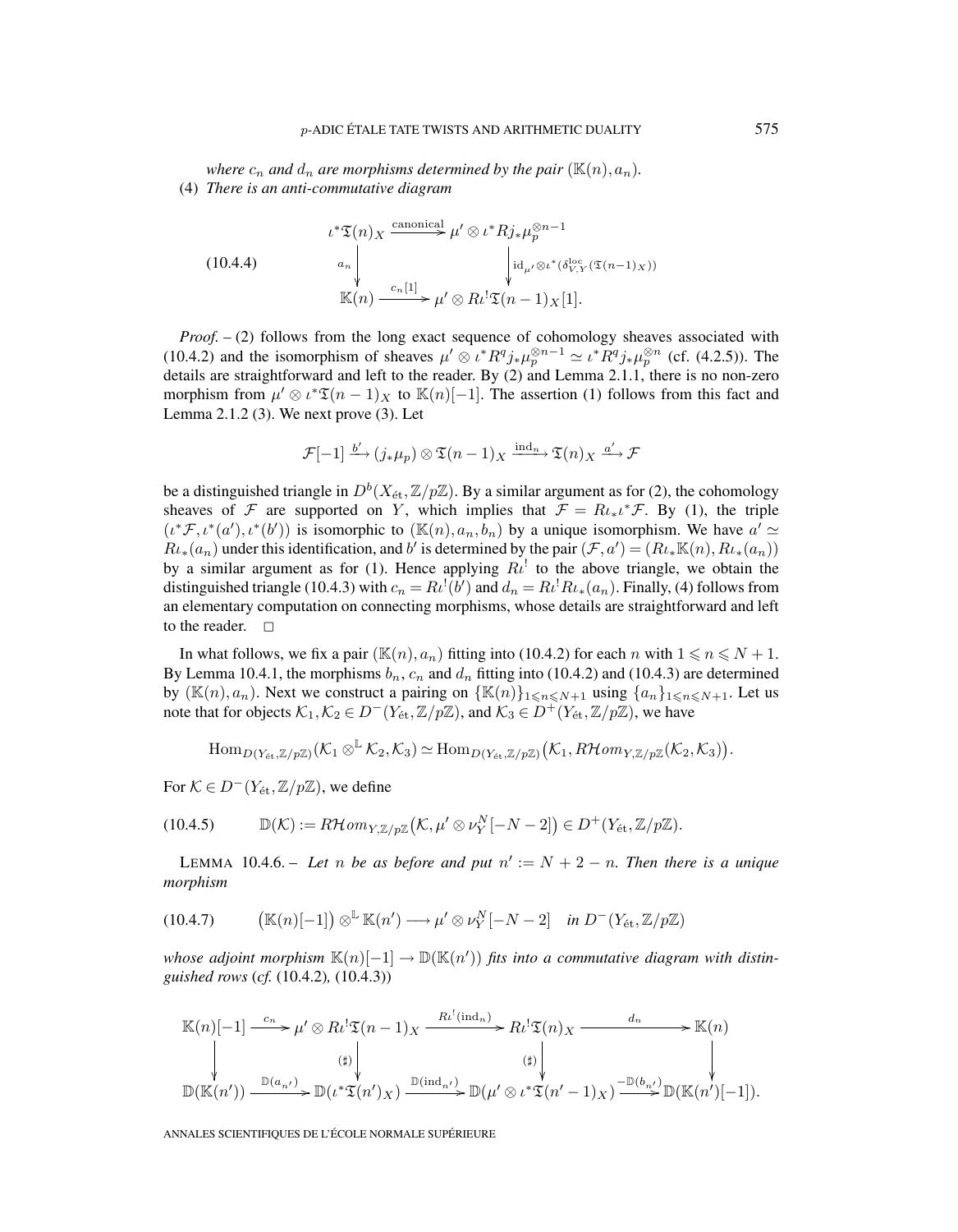*Here the vertical arrows*  $(\sharp)$  *come from the product structure of*  $\{\mathfrak{T}(n)_X\}_{n\geqslant0}$ *, the identity map of*  $\mu'$  and the Gysin isomorphism  $\text{Gys}_{t}^{N+1}$  in Lemma 7.3.3 (the commutativity of the central square *is easy and left to the reader*)*.*

*Proof. –* The assertion follows from Lemma 2.1.2 (1) and the fact that

$$
\text{Hom}_{D^+(Y_{\text{\'et}},\mathbb{Z}/p\mathbb{Z})}\big(\mathbb{K}(n),\mathbb{D}\big(\mu'\otimes\iota^*\mathfrak{T}(n'-1)_X\big)\big) \simeq \text{Hom}_{D^-(Y_{\text{\'et}},\mathbb{Z}/p\mathbb{Z})}\big(\mathbb{K}(n)\otimes^{\mathbb{L}}\big(\mu'\otimes\iota^*\mathfrak{T}(n'-1)_X\big),\mu'\otimes\nu_Y^N[-N-2]\big)=0,
$$

where the last equality follows from Lemma 10.4.1 (2) and Lemma 2.1.1.  $\Box$ 

We turn to the proof of Theorem 10.1.1 (2) and claim the following:

**PROPOSITION** 10.4.8. – Let n and n' be as in Lemma 10.4.6. Then for  $i \in \mathbb{Z}$ , the pairing

(10.4.9) 
$$
H^{i}(Y,\mathbb{K}(n)) \times H^{2N+2-i}(Y,\mathbb{K}(n')) \longrightarrow \mu \otimes H^{N+1}(Y,\nu_{Y}^{N}) \xrightarrow{id \otimes \text{tr}_{Y}} \mu
$$

*induced by* (10.4.7) *is a non-degenerate pairing of finite*  $\mathbb{Z}/p\mathbb{Z}$ *-modules.* 

We will prove this proposition in the next subsection. We first finish the proof of Theorem 10.1.1 (2) by descending induction on  $n \leq N + 1$ , admitting Proposition 10.4.8. See the beginning of this subsection for the case  $n = N + 1$ . Indeed, we obtain Theorem 10.1.1 (2) from Proposition 10.4.8, applying the following general lemma to the commutative diagram in Lemma 10.4.6:

LEMMA 10.4.10. – Let  $K_1 \to K_2 \to K_3 \to K_1[1]$  and  $\mathcal{L}_3 \to \mathcal{L}_2 \to \mathcal{L}_1 \to \mathcal{L}_3[1]$  be distin*guished triangles in*  $D^b(Y_{\text{\'et}},\mathbb{Z}/p\mathbb{Z})$ *, and suppose that we are given a commutative diagram* 



(*with distinguished rows*) *in*  $D^+(Y_{\text{\'et}},\mathbb{Z}/p\mathbb{Z})$ *. For*  $m \in \{1,2,3\}$  *and*  $i \in \mathbb{Z}$ *, let* 

$$
\beta_m^i: \mathrm{H}^i(Y, \mathcal{K}_m) \times \mathrm{H}^{2N+3-i}(Y, \mathcal{L}_m) \longrightarrow \mu \otimes \mathrm{H}^{N+1}(Y, \nu_Y^N) \xrightarrow{\mathrm{id} \otimes \mathrm{tr}_Y} \mu
$$

*be the pairing induced by the adjoint morphism*  $\mathcal{K}_m \otimes^{\mathbb{L}} \mathcal{L}_m \to \mu' \otimes \nu_Y^N[-N-2]$  *of*  $\alpha_m$ . Put  $\ell := 2N + 3 - i$ . Then there is a commutative diagram with exact rows

$$
H^{i-1}(Y,\mathcal{K}_3) \longrightarrow H^{i}(Y,\mathcal{K}_1) \longrightarrow H^{i}(Y,\mathcal{K}_2) \longrightarrow H^{i}(Y,\mathcal{K}_3) \longrightarrow H^{i+1}(Y,\mathcal{K}_1)
$$
\n
$$
\gamma_3^{i-1} \downarrow \qquad \qquad \gamma_1^i \downarrow \qquad \qquad \gamma_2^i \downarrow \qquad \qquad \gamma_3^i \downarrow \qquad \qquad \gamma_1^{i+1} \downarrow
$$
\n
$$
H^{\ell+1}(Y,\mathcal{L}_3)^* \xrightarrow{(\flat)} H^{\ell}(Y,\mathcal{L}_1)^* \longrightarrow H^{\ell}(Y,\mathcal{L}_2)^* \longrightarrow H^{\ell}(Y,\mathcal{L}_3)^* \xrightarrow{(\flat)} H^{\ell-1}(Y,\mathcal{L}_1)^*
$$

*after changing the signs of* (b) *suitably. Here for a*  $\mathbb{Z}/p\mathbb{Z}$ *-module* E*,* E<sup>\*</sup> *denotes*  $\text{Hom}_{\mathbb{Z}/p\mathbb{Z}}(E,\mu)$ *,* and  $\gamma^i_m$  denotes the natural map induced by  $\beta^i_m.$  Furthermore, if  $\gamma^i_1$  and  $\gamma^i_3$  are bijective for any  $i,$ *then*  $\gamma_2^i$  *is bijective for any i.* 

*Proof.* – For each m and i,  $\gamma_m^i$  factors as follows:

$$
\mathrm{H}^i(Y,\mathcal{K}_m) \xrightarrow{\mathrm{H}^i(Y,\alpha_m)} \mathrm{Ext}^{i-N-2}_{Y,\mathbb{Z}/p\mathbb{Z}}(\mathcal{L}_m,\mu'\otimes\nu_Y^N) \longrightarrow \mathrm{Hom}_{\mathbb{Z}/p\mathbb{Z}}(\mathrm{H}^{2N+3-i}(Y,\mathcal{L}_m),\mu),
$$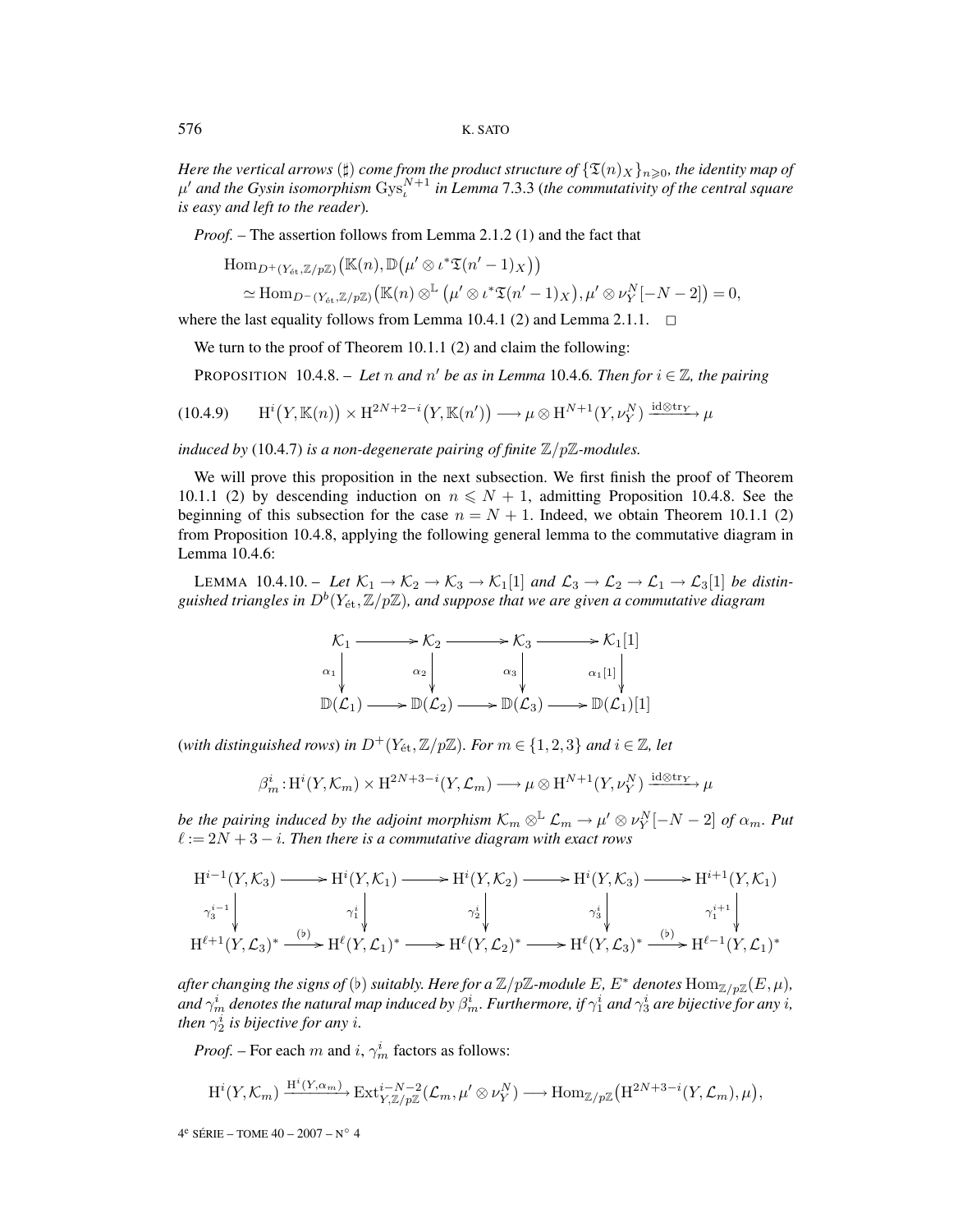where the last map arises from a Yoneda pairing and the trace isomorphism  $H^{N+1}(Y, \mu' \otimes \nu_Y^N) \simeq$  $\mu$ . The commutativity of the diagram of cohomology groups in the lemma follows from the functoriality of this decomposition. The last assertion follows from the five lemma.  $\Box$ 

#### **10.5. Proof of Proposition 10.4.8**

Let us recall that the canonical pairings

(10.5.1) 
$$
H^{i}(Y, \nu_{Y}^{q}) \times H^{N+1-i}(Y, \lambda_{Y}^{N-q}) \xrightarrow{(2.2.5)} \mathbb{Z}/p\mathbb{Z},
$$

$$
H^{i}(Y, U^{1}M^{n}) \times H^{N-i}(Y, U^{1}M^{n'}) \xrightarrow{(9.1.2)} \mu
$$

 $(q = n' - 2 \text{ or } n - 2)$  are non-degenerate pairings of finite groups for any i by Theorems 2.2.4 and 9.1.1, respectively. We deduce Proposition 10.4.8 from these results. Let  $\mathbb{U}(n)$  be an object of  $D^b(Y_{\text{\'et}},\mathbb{Z}/p\mathbb{Z})$  fitting into a distinguished triangle

$$
\lambda_Y^n[-n-1] \longrightarrow \mathbb{U}(n) \longrightarrow \mathbb{K}(n) \longrightarrow \lambda_Y^n[-n],
$$

where the last morphism is defined as the composite  $\mathbb{K}(n) \to \mathcal{H}^n(\mathbb{K}(n))[-n] \simeq F\mathcal{M}^n[-n] \to$  $\lambda_Y^n[-n]$  (cf. Lemma 10.4.1 (2), Theorem 3.4.2, Corollary 3.5.2). By Lemma 10.4.1 (2) and Lemma 2.1.2 (3),  $\mathbb{U}(n)$  is concentrated in  $[n-1,n]$  and unique up to a unique isomorphism. We have

(10.5.2) 
$$
\mathcal{H}^q(\mathbb{U}(n)) \simeq \begin{cases} \mu' \otimes \nu_Y^{n-2} & (q = n-1), \\ U^1 M^n & (q = n). \end{cases}
$$

For  $\mathcal{K} \in D^b(Y_{\text{\'et}},\mathbb{Z}/p\mathbb{Z})$ , let  $\mathbb{D}(\mathcal{K})$  be as in (10.4.5). In view of Lemma 10.4.10 and the nondegeneracy of the pairings in (10.5.1), we have only to show the following:

LEMMA 10.5.3. – (1) *There is a unique morphism*

$$
f: U(n)[-1] \longrightarrow \mathbb{D}(F M^{n'}[-n'])
$$
 in  $D^+(Y_{\text{\'et}}, \mathbb{Z}/p\mathbb{Z})$ 

*fitting into a commutative diagram with distinguished rows*

$$
(10.5.4) \quad f \downarrow \qquad (10.5.4)
$$
\n
$$
\mathbb{D}(F M^{n'}[-n']) \longrightarrow \mathbb{D}(\mathbb{K}(n')) \longrightarrow \mathbb{D}(\mathbb{K}(n')) \longrightarrow \mathbb{D}(\mu' \otimes \nu_Y^{n'-2}[-n'+1]) \longrightarrow \mathbb{D}(F M^{n'}[-n'])[1].
$$

*Here the lower row arises from a distinguished triangle obtained by truncation*

$$
\mu' \otimes \nu_Y^{n'-2}[-n'+1] \longrightarrow \mathbb{K}(n') \longrightarrow FM^{n'}[-n'] \longrightarrow \mu' \otimes \nu_Y^{n'-2}[-n'+2]
$$

(*cf. Lemma* 10.4.1 (2))*, and we have chosen the signs of the connecting morphisms* (= *the last arrows*) *of both rows suitably. The arrow*  $f_1$  *is defined as the adjoint morphism of the map*  $\lambda_Y^n[-n-1]\otimes^{\mathbb{L}}(\mu'\otimes\nu_Y^{n'-2})[-n'+1]\to\mu'\otimes\nu_Y^N[-N-2]$  induced by the identity map of  $\mu'$ *and the pairing* (2.2.3)*.*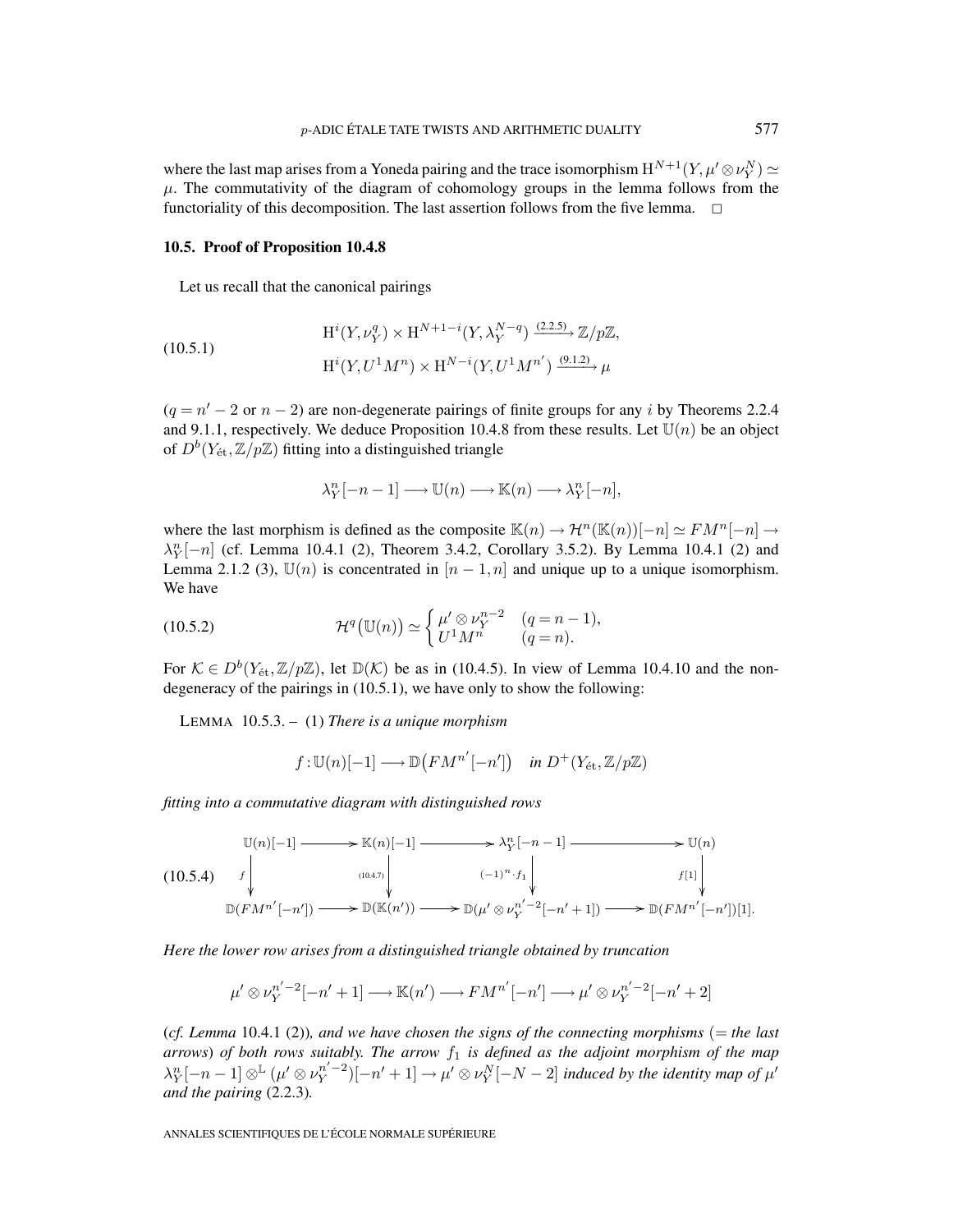(2) *There is a commutative diagram with distinguished rows in*  $D^+(Y_{\text{\'et}},\mathbb{Z}/p\mathbb{Z})$ 

$$
\mu' \otimes \nu_Y^{n-2}[-n] \longrightarrow \mathbb{U}(n)[-1] \longrightarrow U^1 M^n[-n-1] \longrightarrow \mu' \otimes \nu_Y^{n-2}[-n+1]
$$
\n
$$
(10.5.5) \quad f_2 \downarrow \qquad f \downarrow \qquad f_3 \downarrow \qquad f_2[1] \downarrow
$$
\n
$$
\mathbb{D}(\lambda_Y^{n'}[-n']) \longrightarrow \mathbb{D}(FM^{n'}[-n']) \longrightarrow \mathbb{D}(U^1 M^{n'}[-n']) \longrightarrow \mathbb{D}(\lambda_Y^{n'}[-n'])[1].
$$

*Here the upper row is the distinguished triangle obtained by truncation* (*cf.* (10.5.2))*, the lower row arises from the short exact sequence*  $0 \to U^1 M^n \to F M^n \to \lambda_Y^n \to 0$ , and we have chosen *the signs of the connecting morphisms* (= *the last arrows*) *of the both rows suitably. The arrow*  $f_2$  *is defined in a similar way as for*  $f_1$  *in* (1)*, and*  $f_3$  *denotes the morphism induced by*  $\Theta^n[-1]$ *. See* §8.2 *for*  $\Theta^n$ .

To prove Lemma 10.5.3, we first show Lemma 10.5.6 below. Note that for  $K \in D^b(X_\text{\rm \'et},\mathbb{Z}/p\mathbb{Z})$ ,  $Rj_*j^*\mathcal{K}$  and  $R\ell^!\mathcal{K}$  are both bounded (cf. Lemma 7.3.2). For  $\mathcal{K}, \mathcal{L} \in D^b(X_{\text{\'et}},\mathbb{Z}/p\mathbb{Z}), \mathcal{K} \otimes^{\mathbb{L}} \mathcal{L}$  is bounded, because a  $\mathbb{Z}/p\mathbb{Z}$ -sheaf is flat over  $\mathbb{Z}/p\mathbb{Z}$ .

LEMMA 10.5.6. – *For*  $K, \mathcal{L} \in D^b(X_{\text{\'et}}, \mathbb{Z}/p\mathbb{Z})$ , there is a commutative diagram

(10.5.7)  
\n
$$
\begin{array}{ccc}\n & & (Rj_{*}j^{*}\mathcal{K}) \otimes^{\mathbb{L}} \mathcal{L} \longrightarrow Rj_{*}j^{*}(\mathcal{K} \otimes^{\mathbb{L}} \mathcal{L}) \\
 & & \downarrow^{\text{loc}}_{V,Y}(\mathcal{K}) \otimes^{\mathbb{L}} \text{id} \downarrow & & \downarrow^{\text{loc}}_{V,Y}(\mathcal{K} \otimes^{\mathbb{L}} \mathcal{L}) \\
 & & & (\iota_{*}R\iota^{!}\mathcal{K}[1]) \otimes^{\mathbb{L}} \mathcal{L} \longrightarrow \iota_{*}R\iota^{!}(\mathcal{K} \otimes^{\mathbb{L}} \mathcal{L})[1],\n\end{array}
$$

*where the horizontal arrows are natural product morphisms.*

The commutativity of the induced diagram of cohomology sheaves of (10.5.7) would be wellknown. However, we include a proof of the lemma, because we need the commutativity in the derived category to show especially Lemma 10.5.3 (2).

*Proof of Lemma 10.5.6.* – For two complexes  $M^{\bullet}$  and  $N^{\bullet}$ , let  $(M^{\bullet} \otimes N^{\bullet})^t$  be as in the proof of Proposition 4.4.10. For a map  $h^{\bullet}$ :  $\bullet \to N^{\bullet}$  of complexes, let  $Cone(h)^{\bullet}$  be as in proof of Proposition 4.3.1 and let  $u_h : N^{\bullet} \to \text{Cone}(h)^{\bullet}$  be the canonical map. Let  $C^b(X_{\text{\'et}},\mathbb{Z}/p\mathbb{Z})$ be the category of bounded complexes of  $\mathbb{Z}/p\mathbb{Z}$ -sheaves on  $X_{\text{\'et}}$ . Take an  $\iota^!$ -acyclic resolution  $K^{\bullet} \in C^{b}(X_{\text{\rm\'et}},\mathbb{Z}/p\mathbb{Z})$  of K (see the remark before Lemma 10.5.6) and a bounded complex  $L^{\bullet}$  $C^b(X_{\text{\'et}},\mathbb{Z}/p\mathbb{Z})$  which represents  $\mathcal{L}$ . Note that  $K^{\bullet}$  is a  $j_{*}$ -acyclic resolution of  $\mathcal{K}$  as well. We further take an injective resolution  $J^{\bullet} \in C^+(X_{\text{\'et}},\mathbb{Z}/p\mathbb{Z})$  of  $(K^{\bullet} \otimes L^{\bullet})^{\text{t}}$ . Let  $f:K^{\bullet} \to j_*j^*K^{\bullet}$ and  $g: J^{\bullet} \to j_*j^*J^{\bullet}$  be the canonical maps, and let  $f': (K^{\bullet} \otimes L^{\bullet})^{\dagger} \to ((j_*j^*K^{\bullet}) \otimes L^{\bullet})^{\dagger}$  be the map induced by f. Then in  $D^b(X_{\text{\'et}},\mathbb{Z}/p\mathbb{Z})$ , the diagram (10.5.7) decomposes as follows:

$$
\begin{array}{c}\n((j_{*}j^{*}K^{\bullet})\otimes L^{\bullet})^{t} \xrightarrow{\hspace*{1.5cm}} ((j_{*}j^{*}K^{\bullet})\otimes L^{\bullet})^{t} \xrightarrow{\hspace*{1.5cm}} ((j_{*}j^{*}K^{\bullet})\otimes L^{\bullet})^{t} \xrightarrow{\hspace*{1.5cm}} ((j_{*}j^{*}K^{\bullet})\otimes L^{\bullet})^{t} \xrightarrow{\hspace*{1.5cm}} j_{*}j^{*}J^{\bullet} \xrightarrow{\hspace*{1.5cm}} j_{*}j^{*}J^{\bullet} \\
\downarrow \qquad \qquad \downarrow \qquad \qquad \downarrow \qquad \qquad \downarrow \qquad \qquad \downarrow \qquad \qquad \downarrow \qquad \qquad \downarrow \qquad \qquad \downarrow \qquad \qquad \downarrow \qquad \qquad \downarrow \qquad \downarrow \qquad \downarrow \qquad \downarrow \qquad \downarrow \qquad \downarrow \qquad \downarrow \qquad \downarrow \qquad \downarrow \qquad \downarrow \qquad \downarrow \qquad \downarrow \qquad \downarrow \qquad \downarrow \qquad \downarrow \qquad \downarrow \qquad \downarrow \qquad \downarrow \qquad \downarrow \qquad \downarrow \qquad \downarrow \qquad \downarrow \qquad \downarrow \qquad \downarrow \qquad \downarrow \qquad \downarrow \qquad \downarrow \qquad \downarrow \qquad \downarrow \qquad \downarrow \qquad \downarrow \qquad \downarrow \qquad \downarrow \qquad \downarrow \qquad \downarrow \qquad \downarrow \qquad \downarrow \qquad \downarrow \qquad \downarrow \qquad \downarrow \qquad \downarrow \qquad \downarrow \qquad \downarrow \qquad \downarrow \qquad \downarrow \qquad \downarrow \qquad \downarrow \qquad \downarrow \qquad \downarrow \qquad \downarrow \qquad \downarrow \qquad \downarrow \qquad \downarrow \qquad \downarrow \qquad \downarrow \qquad \downarrow \qquad \downarrow \qquad \downarrow \qquad \downarrow \qquad \downarrow \qquad \downarrow \qquad \downarrow \qquad \downarrow \qquad \downarrow \qquad \downarrow \qquad \downarrow \qquad \downarrow \qquad \downarrow \qquad \downarrow \qquad \downarrow \qquad \downarrow \qquad \downarrow \qquad \downarrow \qquad \downarrow \qquad \downarrow \qquad \downarrow \qquad \downarrow \qquad \downarrow \qquad \downarrow \qquad \downarrow \q
$$

where  $\varphi_1$ ,  $\varphi_2$ ,  $\varphi_4$  and  $\varphi_5$  are canonical maps of complexes and  $\varphi_2$  and  $\varphi_5$  are isomorphisms in  $D^b(X_{\text{\'et}},\mathbb{Z}/p\mathbb{Z})$ . The arrow  $\varphi_3$  is defined as the natural identification of complexes, and the composite of the lower row agrees with the bottom arrow in (10.5.7). The squares (2) and (3) commute in the category of complexes, and the squares (1) and (4) commute in  $D^b(X_\text{\'et},\mathbb{Z}/p\mathbb{Z})$ by the definition of connecting morphisms. Thus the diagram (10.5.7) commutes.  $\Box$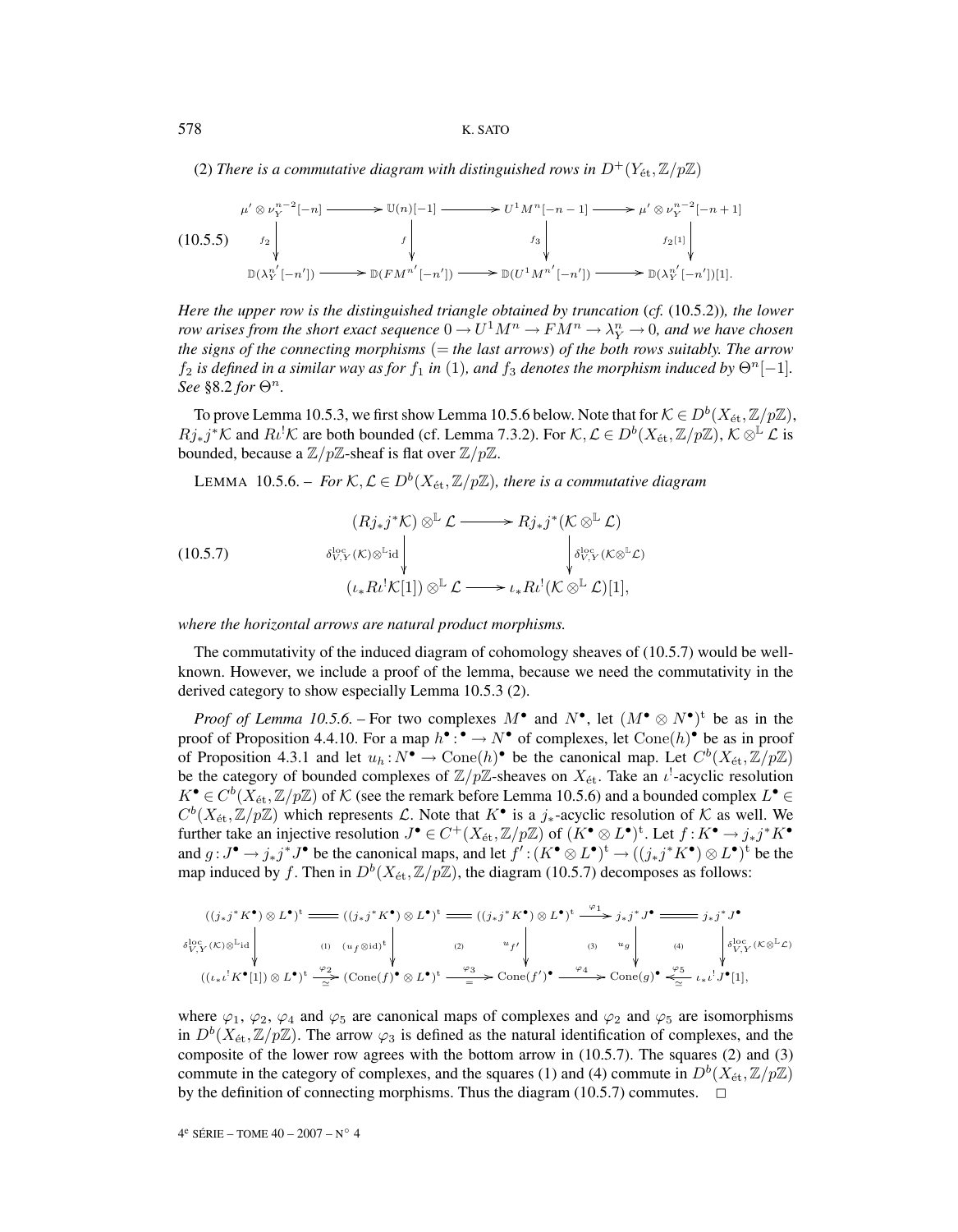*Proof of Lemma 10.5.3.* – There is a commutative diagram in  $D^b(X_\text{\it \'{e}t},\mathbb{Z}/p\mathbb{Z})$ 

$$
(Rj_*\mu_p^{\otimes n-1}[-1]) \otimes^{\mathbb{L}} \mathfrak{T}(n')_X \longrightarrow Rj_*\mu_p^{\otimes N+1}[-1] \xrightarrow{(4.2.1)} \iota_*\nu_Y^N[-N-2]
$$
  

$$
\left.\begin{array}{c} (\delta_1[-1]) \otimes^{\mathbb{L}} id \\ \downarrow \end{array}\right|_{\iota_*R\iota^! \mathfrak{T}(n-1)_X} \otimes^{\mathbb{L}} \mathfrak{T}(n')_X \longrightarrow \iota_*R\iota^! \mathfrak{T}(N+1)_X \xrightarrow{-\text{Gys}_\iota^{N+1}} \iota_*\nu_Y^N[-N-2],
$$

where the left horizontal arrows are product morphisms and we wrote  $\delta_1$  and  $\delta_2$  for  $\delta_{V,Y}^{\text{loc}}(\mathfrak{T}(n-1)_X)$  and  $\delta_{V,Y}^{\text{loc}}(\mathfrak{T}(N+1)_X)$ , respectively. The left square commutes by Lemma 10.5.6, and the right square commutes by (4.4.2). By this commutative diagram and the anti-commutativity of (10.4.4), the square

(10.5.8)  
\n
$$
\begin{aligned}\n(\iota^* \mathfrak{T}(n)_X[-1]) \otimes^{\mathbb{L}} \iota^* \mathfrak{T}(n')_X &\xrightarrow{\text{product}} \iota^* R j_* \mu_p^{\otimes N+2}[-1] \\
(a_n[-1]) \otimes^{\mathbb{L}} a_{n'} &\downarrow \qquad \qquad \downarrow (8.2.2) \\
(\mathbb{K}(n)[-1]) \otimes^{\mathbb{L}} \mathbb{K}(n') &\xrightarrow{(10.4.7)} \mu' \otimes \nu_Y^N[-N-2]\n\end{aligned}
$$

commutes in  $D^b(Y_{\text{\'et}},\mathbb{Z}/p\mathbb{Z})$  (cf. the diagram in Lemma 10.4.6). Now we prove Lemma 10.5.3, using a similar argument as for Lemma 10.4.6. We first show (1). Because there is no non-zero morphism from  $\mathbb{U}(n)$  to  $\mathbb{D}(\mu' \otimes \nu_Y^{n'-2}[-n'+1])$ , it suffices to show the commutativity of the central square in (10.5.4). Our task is to show that the composite morphism

$$
(\mathbb{K}(n)[-1]) \otimes^{\mathbb{L}} (\mu' \otimes \nu_Y^{n'-2})[-n'+1] \longrightarrow (\mathbb{K}(n)[-1]) \otimes^{\mathbb{L}} \mathbb{K}(n') \xrightarrow{(10.4.7)} \mu' \otimes \nu_Y^{N}[-N-2]
$$

induces  $(-1)^n \tcdot f_1$ , which follows from the commutativity of (10.5.8) and Lemmas 10.4.1 (2) and 2.1.1. The details are straightforward and left to the reader. We next show (2). There are no non-zero morphisms from  $\mu' \otimes \nu_Y^{n-2}[-n+1]$  to  $\mathbb{D}(U^1M^{n'}[-n'])$ , and the left square in (10.5.5) commutes by a similar argument as for (1). Hence there is a unique morphism  $f_4:U^1M^n[-n] \to$  $\mathbb{D}(U^1M^{n'}[-n'-1])$  fitting into (10.5.5) (cf. Lemma 2.1.2 (2)), which necessarily agrees with  $f_3$  by the commutativity of (10.5.8) and the construction of these maps. Thus we obtain the lemma.  $\square$ 

This completes the proof of Proposition 10.4.8 and Theorems 10.1.1 and 10.1.3.  $\Box$ 

## **10.6. Consequences in the local case**

We state some consequences of Theorem 10.1.1. Let the notation be as in Theorem 10.1.1 and Remark 10.1.5. Let  $H^i_{ur}(V,\mu_{p^r}^{\otimes n})$  be the image of the canonical map  $H^i(X,\mathfrak{T}_r(n)_X) \to$  $\mathrm{H}^i(V,\mu_{p^r}^{\otimes n}).$ 

COROLLARY 10.6.1. –  $H^i_{\text{ur}}(V,\mu_{p^r}^{\otimes n})$  and  $H^{2d-i}_{\text{ur}}(V,\mu_{p^r}^{\otimes d-n})$  are exact annihilators of each *other under the non-degenerate pairing* (10.1.6)*.*

*Proof. –* By Theorem 6.1.1 and a similar argument as for Lemma 10.2.1, one can easily check that the composite map

$$
\mathrm{H}^{2d}(V, \mu_{p^r}^{\otimes d}) \xrightarrow{\delta_{V,Y}^{\mathrm{loc}}(\mathfrak{T}_r(d)_X)} \mathrm{H}_Y^{2d+1}(X, \mathfrak{T}_r(d)_X) \xrightarrow{\mathrm{tr}_{(X,Y)}} \mathbb{Z}/p^r\mathbb{Z}
$$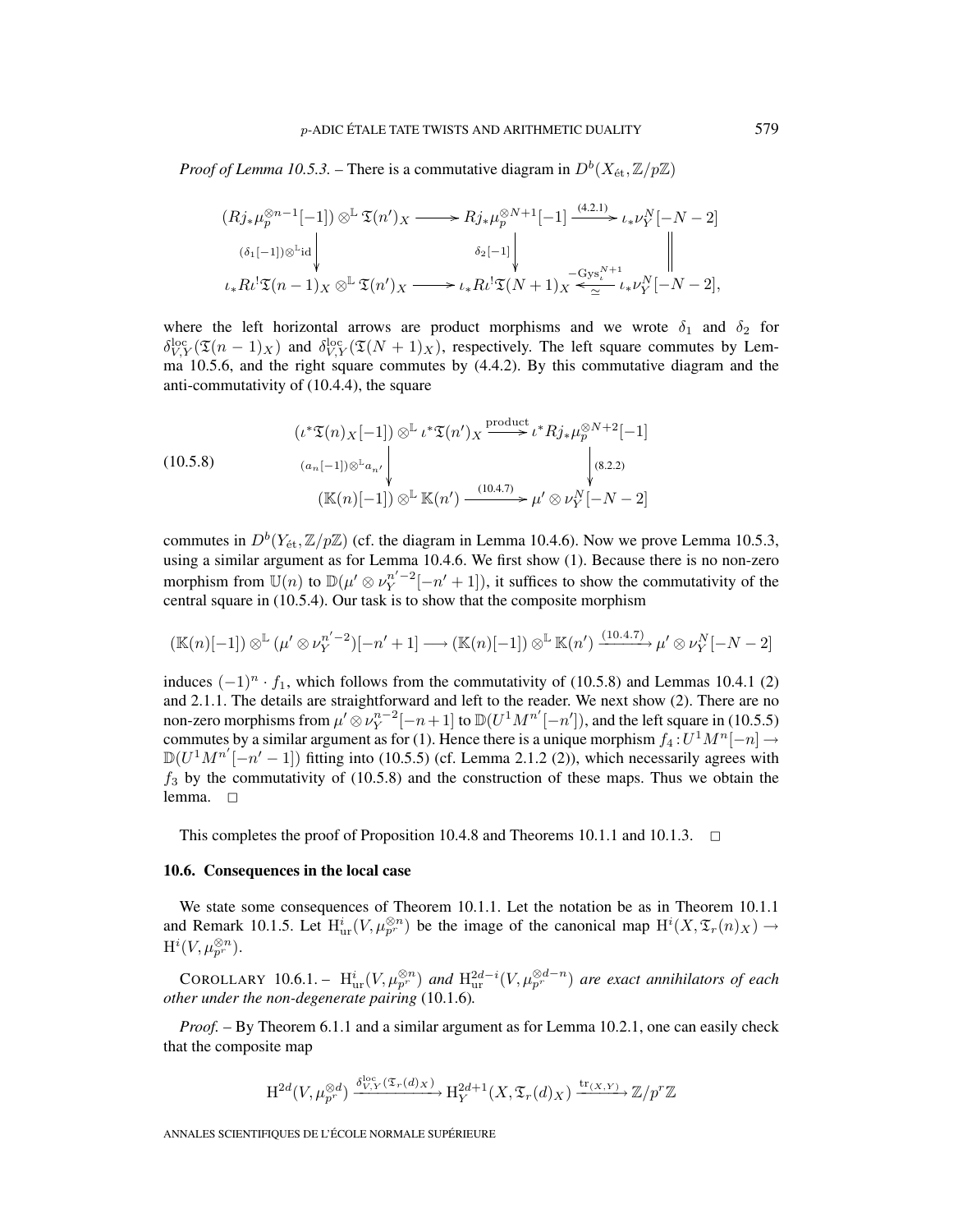agrees with the trace map  $\text{tr}_V$ . Hence the diagram with exact rows

$$
H^{i}(X, \mathfrak{T}_{r}(n)X) \longrightarrow H^{i}(V, \mu_{p^{r}}^{\otimes n}) \longrightarrow H^{i+1}(X, \mathfrak{T}_{r}(n)X)
$$
\n
$$
\lim_{(10.1.2)} \Big| \simeq \lim_{\begin{subarray}{c} \forall i \in \mathbb{N} \\ \text{if } i \neq i \end{subarray}} \lim_{(10.1.6)} \Big| \simeq \lim_{\begin{subarray}{c} \forall i \in \mathbb{N} \\ \text{if } i \neq i \end{subarray}} H^{2d+1-i}(X, \mathfrak{T}_{r}(d-n)X)^{*} \longrightarrow H^{2d-i}(V, \mu_{p^{r}}^{\otimes d-n})^{*} \longrightarrow H^{2d-i}(X, \mathfrak{T}_{r}(d-n)X)^{*}
$$

commutes up to signs. Here the superscript ∗ means the Pontryagin dual, and the bijectivity of the left and the right vertical arrows follows from Theorem 10.1.1. Now the assertion follows from a simple diagram chase on this diagram.  $\Box$ 

Corollary 10.6.1 includes some non-trivial duality theorems in the local class field theory. More precisely, we have the following consequence, where  $K := \text{Frac}(A)$  and  $\text{Br}(C) :=$  $H^2(C,\mathbb{G}_{\mathrm{m}})$ :

COROLLARY 10.6.2. – *Let* C *be a proper smooth curve over* K *with semistable reduction. Then there is a non-degenerate pairing of finite*  $\mathbb{Z}/p^r\mathbb{Z}$ *-modules* 

$$
Pic(C)/p^r \times {}_{p^r} \operatorname{Br}(C) \longrightarrow \mathbb{Z}/p^r \mathbb{Z}.
$$

This corollary recovers the *p*-adic part of the Lichtenbaum duality [42] for C and the Tate duality [59] for the Jacobian variety of C (cf. [53], p. 413). However our proof is not new, because we use Artin's proper base-change theorem for Brauer groups.

*Proof. –* Take a proper flat regular model X over B of C with semistable reduction. Let Y be the closed fiber of  $X/B$ , and define  $Br(X) := H^2(X, \mathbb{G}_m)$ . There is a commutative diagram with exact rows

$$
0 \longrightarrow Pic(X)/p^r \longrightarrow H^2(X, \mathfrak{T}_r(1)_X) \longrightarrow p^r Br(X) \longrightarrow 0
$$
  
\n
$$
\downarrow \qquad \qquad \downarrow \qquad \qquad \downarrow
$$
  
\n
$$
0 \longrightarrow Pic(C)/p^r \longrightarrow H^2(C, \mu_{p^r}) \longrightarrow p^r Br(C) \longrightarrow 0
$$

See (4.5.3) for the upper row. In view of Corollary 10.6.1, our task is to show  $Pic(C)/p^r =$  $H^2_{\text{ur}}(C,\mu_{p^r})$ . Because the left vertical arrow is surjective, it is enough to show  $Br(X)=0$ . Now by Artin's proper base-change theorem:  $Br(X) \simeq H^2(Y, \mathbb{G}_m)$  (cf. [20], III.3.1), we are reduced to showing  $H^2(Y,\mathbb{G}_m)=0$ , which follows from the classical Hasse principle for the function fields of Y (cf. [53], §3, p. 388). Thus we obtain the corollary.  $\Box$ 

## **Acknowledgements**

The research for this article was supported by JSPS Postdoctoral Fellowship for Research Abroad and EPSRC grant. The author expresses his gratitude to the University of Southern California and The University of Nottingham for their great hospitality, and to Professors Shuji Saito, Kazuhiro Fujiwara, Wayne Raskind, Thomas Geisser and Ivan Fesenko for valuable comments and discussions. He also expresses his gratitude to the referee. The presentation of this paper has been much improved by his valuable comments. Thanks are also due to Doctor Kei Hagihara, who allowed the author to include his master's thesis at Tokyo University as the Appendix.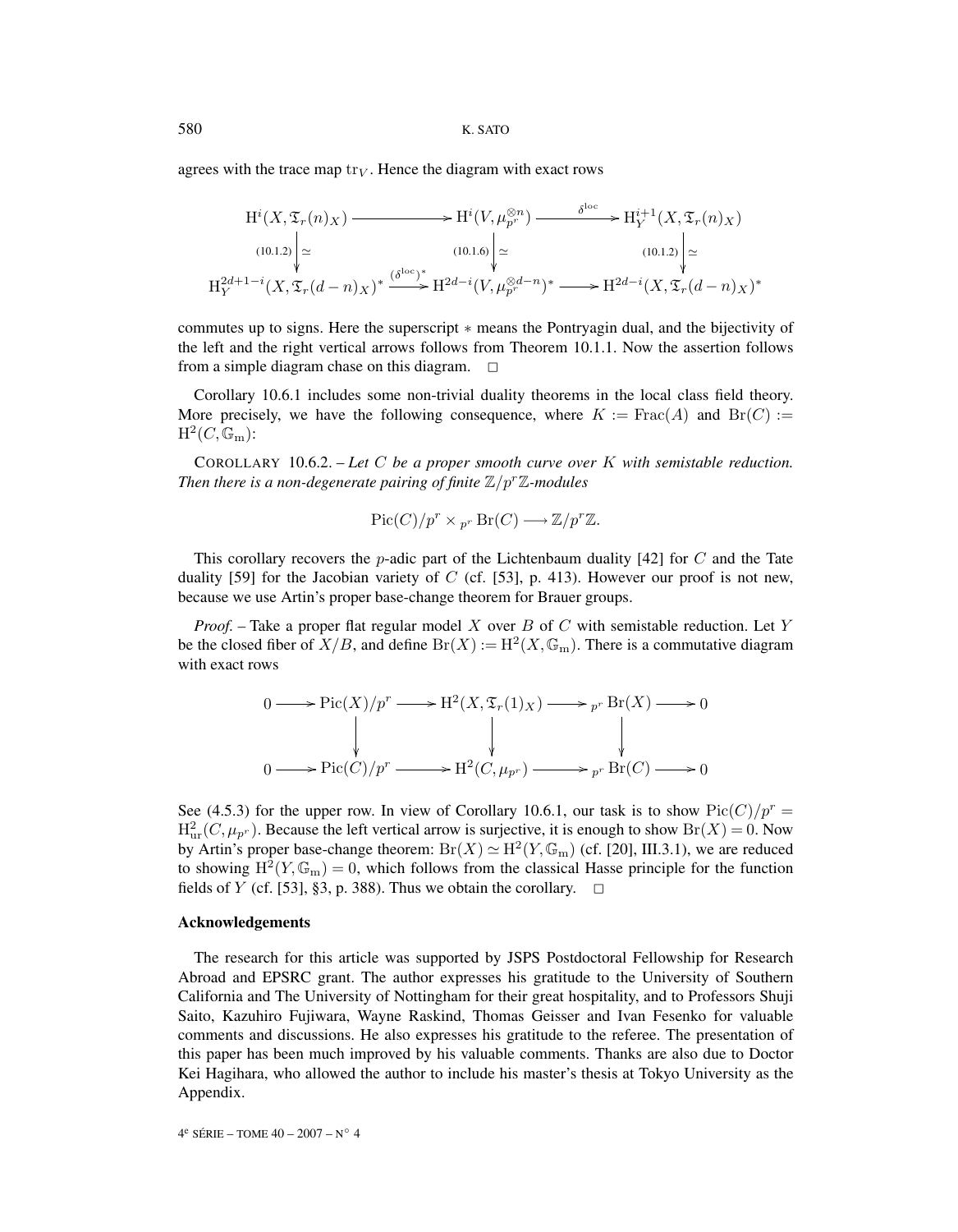#### **Appendix. An application of** p**-adic Hodge theory to the coniveau filtration**

By KEI HAGIHARA<sup>1</sup> Department of Mathematical Sciences, University of Tokyo, Komaba, Meguro-ku, Tokyo 153-8914 Japan e-mail: keihagi@ms.u-tokyo.ac.jp

**A.1.** Every 'suitable' cohomology theory H<sup>∗</sup> for schemes, for example étale cohomology, is naturally accompanied with an important filtration called *coniveau filtration*, which is defined as follows:

$$
\begin{split} N^r\mathrm{H}^i(X) := \mathrm{Im}\Big(&\varinjlim_{Z\in X^{\geq r}} \mathrm{H}^i_Z(X) \longrightarrow \mathrm{H}^i(X)\Big)\\ &=\mathrm{Ker}\Big(\mathrm{H}^i(X) \longrightarrow \varinjlim_{Z\in X^{\geq r}} \mathrm{H}^i(X-Z)\Big), \end{split}
$$

where  $H_Z^*(X)$  denotes cohomology groups with support in  $Z$  and we put

 $X^{\geq r} = \{ Z \subset X \mid \text{closed in } X \text{ and } \text{codim}_X(Z) \geq r \}$ 

for non-negative integer  $r$ . This filtration, built into any cohomology group, is intimately related to algebraic cycles and often enables us to control their behavior by various cohomological tools, although the filtration *per se* has not been well understood yet. The aim of this appendix is to analyze this interesting filtration on étale cohomology groups by means of p-adic Hodge theory. More precisely, we give an upper bound of it, assuming that  $X$  is a variety over a 'p-adic' field. This appendix is included here to provide Theorem A.2.6 below, which has been used in Theorem 4.4.7 of the main body.

**A.1.1.** To state our results more precisely, we fix the setting. Let A be a henselian discrete valuation ring A whose fraction field K has characteristic 0 and whose residue field k is perfect of characteristic  $p > 0$ . Consider the following diagram of schemes:



where the vertical arrows are proper and flat, and both squares are cartesian. We assume that  $\mathfrak X$ is a regular semistable family over A, i.e.,  $\mathfrak X$  is regular, X is smooth over K and Y is a reduced divisor on X with normal crossings. Fix an algebraic closure  $\overline{K}$  of K, let  $\overline{A}$  be the integral closure of A in  $\overline{K}$  and let  $\overline{k}$  be its residue field. We denote  $Y \otimes_k \overline{k}$ ,  $\mathfrak{X} \otimes_A \overline{A}$  and  $X \otimes_K \overline{K}$  by  $\overline{Y}$ ,  $\overline{\mathfrak{X}}$  and  $\overline{X}$ , respectively, and write  $\overline{i}$  and  $\overline{j}$  for the canonical maps  $\overline{Y} \to \overline{\overline{X}}$  and  $\overline{X} \to \overline{\overline{X}}$ , respectively. For simplicity we always suppose that  $\overline{X}$  and  $\overline{\mathfrak{X}}$  are connected. Throughout this appendix, we use the general notation fixed in §§1.6–1.7 of the main body.

<sup>&</sup>lt;sup>1</sup> The Appendix is based on his master's thesis at Tokyo University on 1999. He expresses his gratitude to Professors Kazuya Kato and Shuji Saito for helpful conversations and much encouragement. He is supported by the 21st century COE program at Graduate School of Mathematical Sciences, University of Tokyo.

ANNALES SCIENTIFIQUES DE L'ÉCOLE NORMALE SUPÉRIEURE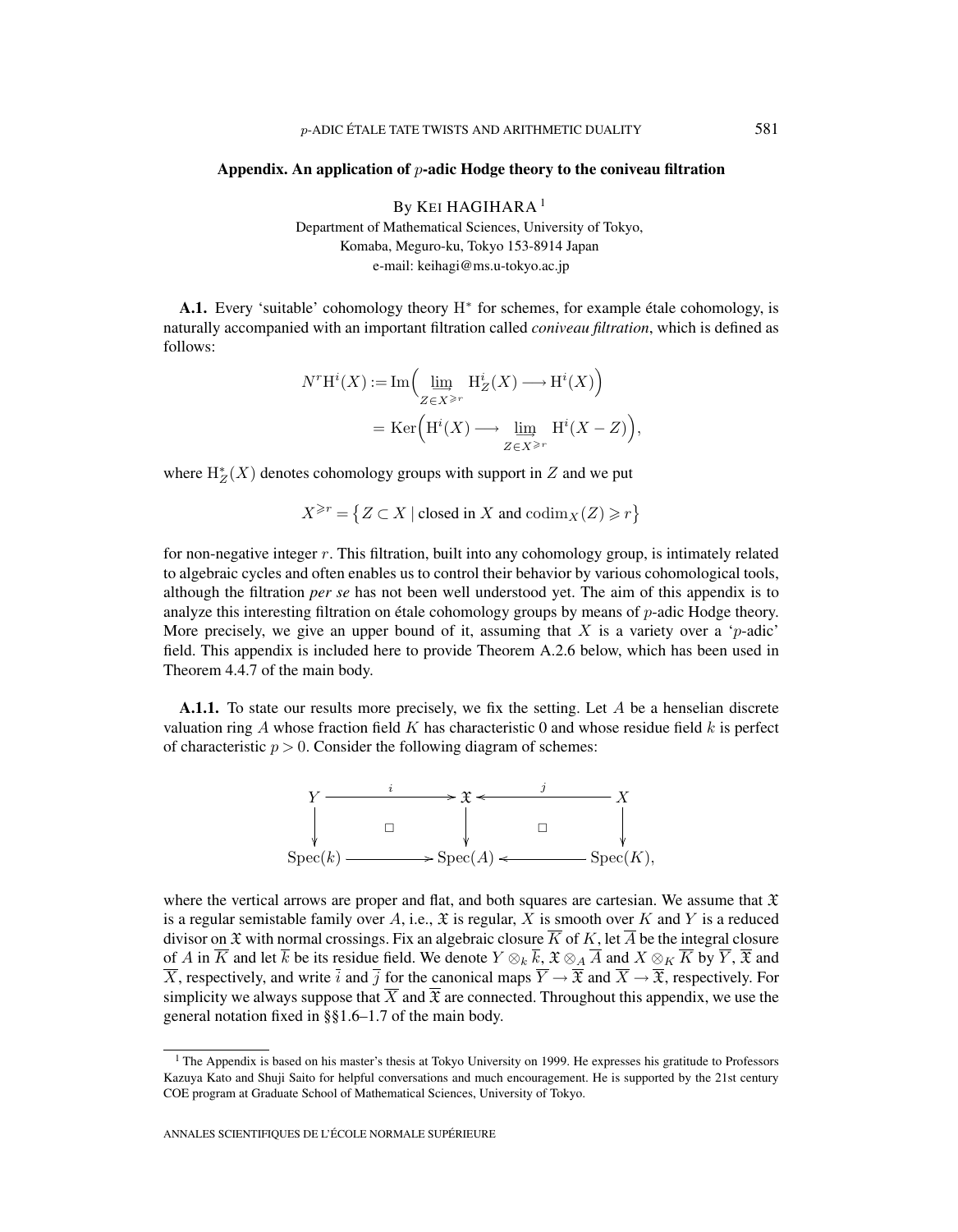**A.1.2.** By standard theorems in étale cohomology theory, we have spectral sequences

$$
E_2^{a,b} = \mathrm{H}^a(Y, i^* R^b j_* \mathbb{Z}/p^n(m)) \Longrightarrow \mathrm{H}^{a+b}(X, \mathbb{Z}/p^n(m)),
$$
  

$$
E_2^{a,b} = \mathrm{H}^a(\overline{Y}, \overline{i}^* R^b \overline{j}_* \mathbb{Z}/p^n) \Longrightarrow \mathrm{H}^{a+b}(\overline{X}, \mathbb{Z}/p^n),
$$

where  $\mathbb{Z}/p^n(m)$  denotes the sheaf  $\mu_{p^n}^{\otimes m}$  on  $X_{\text{\'et}}$ . We define the filtration  $F^{\bullet} \subset \mathrm{H}^q(X,\mathbb{Z}/p^n(m))$ as that induced by the former spectral sequence. Alternatively, one can define

$$
F^{r}\mathrm{H}^{q}\big(X,\mathbb{Z}/p^{n}(m)\big):=\mathrm{Im}\big(\mathrm{H}^{q}\big(\mathfrak{X},\tau_{\leqslant q-r}Rj_*\mathbb{Z}/p^{n}(m)\big)\rightarrow \mathrm{H}^{q}\big(X,\mathbb{Z}/p^{n}(m)\big)\big).
$$

Now we have two filtrations  $N^{\bullet}$  and  $F^{\bullet}$  on  $H^q(X, \mathbb{Z}/p^n(m))$ . One defines the filtrations  $N^{\bullet}$  and  $F^{\bullet}$  on  $\mathrm{H}^i(\overline{X}, \mathbb{Z}/p^n)$  as well in the same way.

**A.1.3.** Our results are stated as follows.

THEOREM A.1.4. – Let r, s and n be non-negative integers with  $0 \le r \le s/2$ . Then

$$
N^r \mathcal{H}^s\big(X,\mathbb{Z}/p^n(s-r)\big) \subset F^r \mathcal{H}^s\big(X,\mathbb{Z}/p^n(s-r)\big).
$$

THEOREM A.1.5. – Let r, s and n be non-negative integers with  $0 \le r \le s/2$ . Then

$$
N^r \mathcal{H}^s(\overline{X}, \mathbb{Z}/p^n) \subset F^r \mathcal{H}^s(\overline{X}, \mathbb{Z}/p^n).
$$

*Remark* A.1.6. – If r is outside of this interval, these assertions are straightforward by coniveau spectral sequences (cf. [10]).

**A.1.7.** If  $r = 1$ ,  $s = 3$  and  $\mathfrak{X}$  is smooth, then Theorem A.1.4 is originally due to Langer and Saito ([39], 5.4). Their proof is K-theoretic and reduces the problem to semi-purity of cohomology groups with coefficients in  $K_2$ -sheaves. On the other hand, our proof is p-adic Hodge theoretic, i.e., we will reduce the problem to semi-purity of cohomology groups with coefficients in étale sheaves of p-adic vanishing cycles.

**A.1.8.** The filtration  $F^{\bullet}$  is highly non-trivial in the p-adic coefficients case, in contrast with the  $\ell$ -adic coefficients' case, where for instance in the good reduction case, the corresponding filtration is trivial. In fact, as an application of Theorem A.1.5 we will prove the following:

COROLLARY A.1.9. – Let s, r and n be non-negative integers with  $0 \le r \le s/2$ . Assume that  $\mathfrak X$  is ordinary, i.e.,  $\mathrm{H}^a(\overline{Y}, \mathcal{B}_{\overline{Y}}^b) = 0$  for all a and b (see Theorem 3.3.7 for  $\mathcal{B}_{\overline{Y}}^b$ ). Then we have

$$
\textit{length}_{\mathbb{Z}/p^n}N^r\mathrm{H}^s(\overline{X},\mathbb{Z}/p^n) \leqslant \sum_{r\leqslant a\leqslant s}\textit{length}_{W_n(\overline{k})}\mathrm{H}^a(\overline{Y},W_n\omega_{\overline{Y}}^{s-a}),
$$

where  $W_n \omega_Y^{\bullet}$  denotes the de Rham–Witt complex defined in [25].

**A.1.10.** Bloch and Esnault [8] proved that  $\Gamma(Y, \Omega_Y^m) \neq 0 \Rightarrow N^1 H^m(\overline{X}, \mathbb{Z}/p) \neq 0$  $H^m(\overline{X},\mathbb{Z}/p)$ , assuming that X has ordinary good reduction and that the spectral sequence

$$
E_2^{a,b} = \mathrm{H}^a(\overline{Y},\overline{i}^*R^b\overline{j}_*\mathbb{Z}/p) \Longrightarrow \mathrm{H}^{a+b}(\overline{X},\mathbb{Z}/p)
$$

degenerates at  $E_2$ -terms. Corollary A.1.9 recovers and generalizes this fact.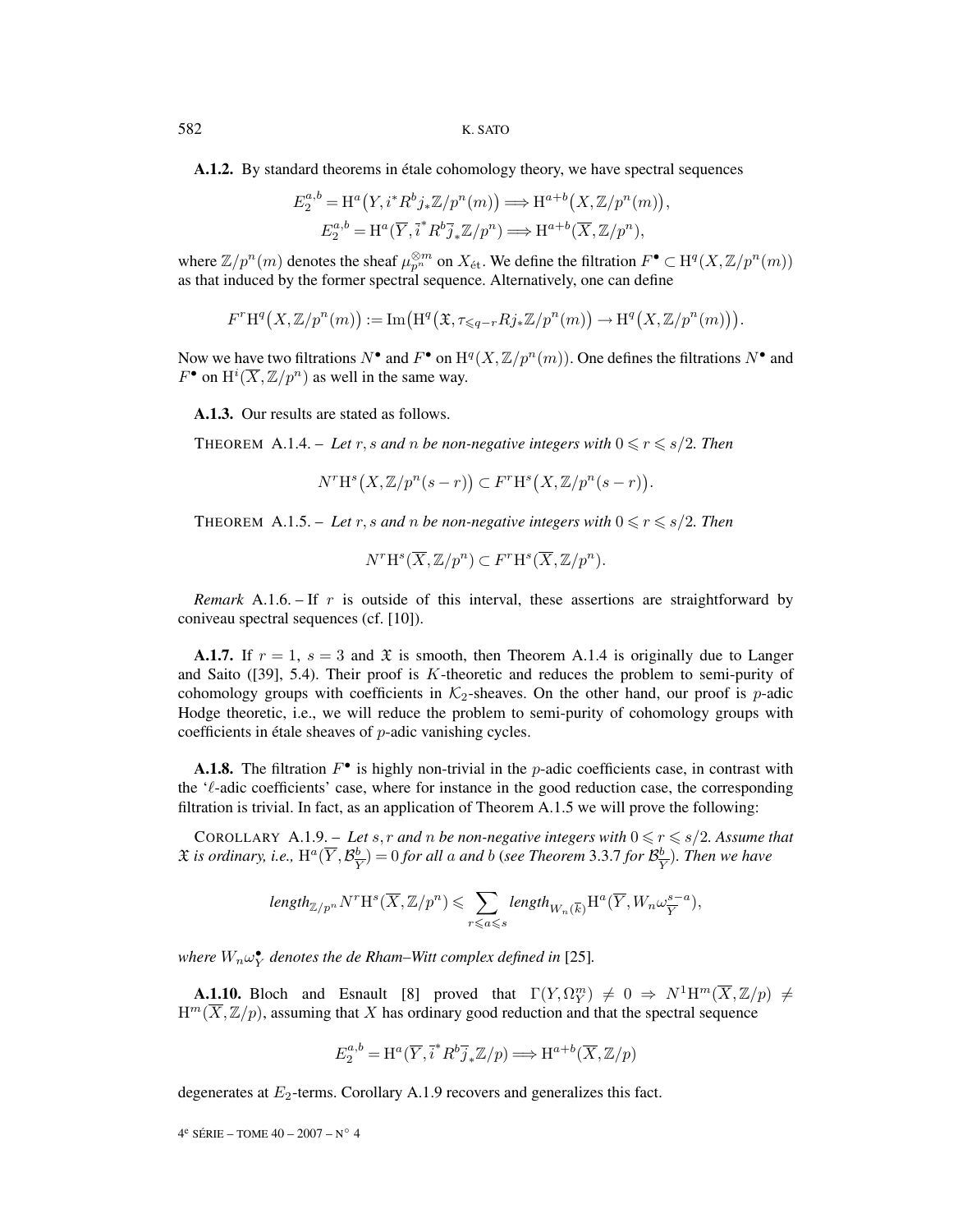**A.1.11.** We will prove Theorems A.1.4, A.1.5 and Corollary A.1.9 in §A.2, §A.3 and §A.4 below, respectively.

#### **A.2. Proof of Theorem A.1.4**

We first reduce Theorem A.1.4 to Lemma A.2.2 below. For  $Z \in X^{\geq r}$ , let 3 be the closure of  $Z$  in  $\mathfrak X$ . There is a commutative diagram

$$
H_Z^s(X, \mathbb{Z}/p^n(s-r)) \longrightarrow H^s(X, \mathbb{Z}/p^n(s-r))
$$
\n
$$
(A.2.1)
$$
\n
$$
H_Z^s(\mathfrak{X}, \tau_{\leq s-r} R j_* \mathbb{Z}/p^n(s-r)) \longrightarrow H^s(\mathfrak{X}, \tau_{\leq s-r} R j_* \mathbb{Z}/p^n(s-r)).
$$

Put  $\mathcal{A} := Rj_*\mathbb{Z}/p^n(s-r)$ . Since  $H^i_{\mathcal{B}}(\mathfrak{X}, \mathcal{A}) \simeq H^i_{\mathcal{Z}}(X, \mathbb{Z}/p^n(s-r))$ , there is a long exact sequence

$$
\cdots \to H^s_{\mathfrak{Z}}(\mathfrak{X}, \tau_{\leq s-r}A) \to H^s_Z(X, \mathbb{Z}/p^n(s-r)) \to H^s_{\mathfrak{Z}}(\mathfrak{X}, \tau_{\geq s-r+1}A) \to H^{s+1}_{\mathfrak{Z}}(\mathfrak{X}, \tau_{\leq s-r}A)
$$

Now Theorem A.1.4 is reduced to

LEMMA A.2.2. –  $H_3^s(\mathfrak{X}, \tau_{\geq s-r+1} \mathcal{A})=0$  *for any*  $Z \in X^{\geq r}$  *and any*  $r, s \in \mathbb{Z}$  *as in the theorem.*

Indeed, by this lemma the left vertical arrow in (A.2.1) is surjective, and Theorem A.1.4 follows from a diagram chase on (A.2.1).

**A.2.3.** The rest of this subsection is devoted to Lemma A.2.2. The following sublemma follows from a simple argument on flatness, whose proof is left to the reader:

LEMMA A.2.4. – *For*  $Z \in X^{\geq r}$ *, put*  $Z_p := \mathfrak{Z} \otimes_A k$  *with*  $\mathfrak{Z}$  *the closure of*  $Z \subset \mathfrak{X}$ *. Then*  $Z_p \in Y^{\geqslant r}.$ 

**A.2.5.** Let Z, 3 and  $Z_p$  be as in Lemma A.2.4. For  $q \in \mathbb{Z}$ , we put  $C_n(q) := i^* R j_* \mathbb{Z}/p^n(q)$ . Since  $R^m j_* \mathbb{Z}/p^n(q) \simeq i_* i^* R^m j_* \mathbb{Z}/p^n(q)$  for  $m > 0$ , we have

$$
\mathrm{H}^s_3(\mathfrak{X}, \tau_{\geq s-r+1} R j_* \mathbb{Z}/p^n(s-r)) \simeq \mathrm{H}^s_{\mathbb{Z}_p}\big(Y, \tau_{\geq s-r+1} C_n(s-r)\big).
$$

We prove that the right-hand side is zero. There are distinguished triangles

$$
\tau_{\geq s-r+1}C_{n-1}(s-r) \longrightarrow \tau_{\geq s-r+1}C_n(s-r) \longrightarrow \tau_{\geq s-r+1}C_1(s-r),
$$
  
\n
$$
i^*R^m j_*\mathbb{Z}/p(s-r)[-m] \longrightarrow \tau_{\geq m}C_1(s-r) \longrightarrow \tau_{\geq m+1}C_1(s-r)
$$

in  $D^{+}(Y_{\text{\'et}})$ , where the former triangle is obtained from the short exact sequence

$$
0 \longrightarrow \mathbb{Z}/p^{n-1}(s-r) \longrightarrow \mathbb{Z}/p^{n}(s-r) \longrightarrow \mathbb{Z}/p(s-r) \longrightarrow 0
$$

and, in fact, distinguished because the map  $i^*R^{s-r}j_*\mathbb{Z}/p^n(s-r) \to i^*R^{s-r}j_*\mathbb{Z}/p(s-r)$ is surjective (cf. Theorem 3.3.7 (1) in the main body). By these distinguished triangles and Lemma A.2.4, Lemma A.2.2 is reduced to the following semi-purity result:

THEOREM A.2.6 (Semi-purity). – *For any*  $Z_p \in Y^{\geq r}$  *and any*  $a, m, q$  *with*  $a \leq r - 1$ *, we have* 

$$
\mathrm{H}^a_{Z_p}\big(Y, i^* R^m j_* \mathbb{Z}/p\left(q\right)\big) = 0.
$$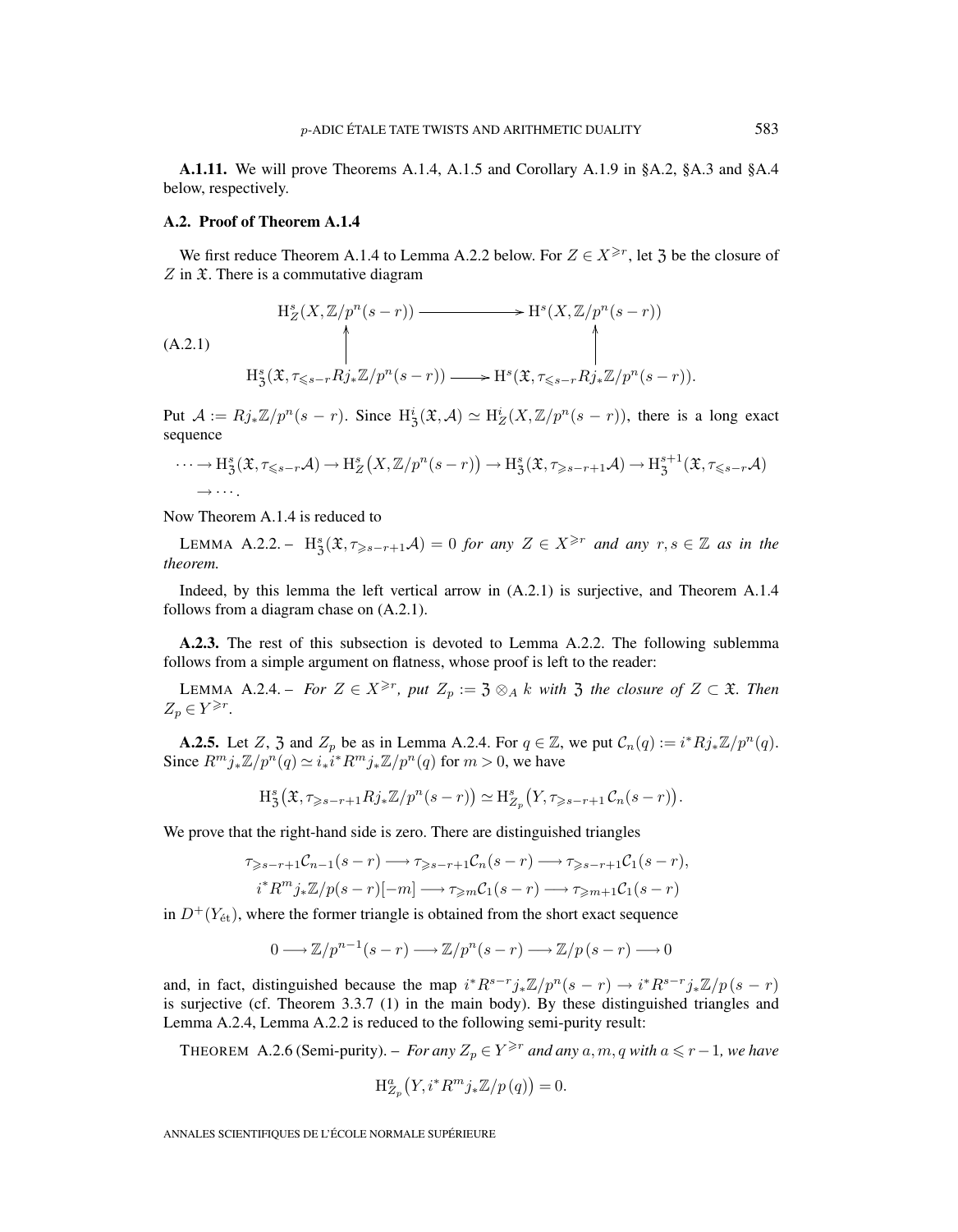584 K. SATO

**A.2.7.** By a standard norm argument, Theorem A.2.6 is reduced to the case where K contains primitive p-th roots of unity. In this case, we have  $\mathbb{Z}/p(q) \simeq \mathbb{Z}/p(m)$  on X, and it suffices to consider the case  $m = q$ . Hence Theorem A.2.6 is reduced to the vanishing

$$
\mathrm{H}^a_{Z_p}(Y,\omega^b_{Y,\log}) = \mathrm{H}^a_{Z_p}(Y,\omega^b_Y/\mathcal{B}_Y^b) = \mathrm{H}^a_{Z_p}(Y,\mathcal{B}_Y^b) = 0 \quad \text{for any } a,b \text{ with } a \leq r-1
$$

by the Bloch–Kato–Hyodo theorem (cf. Theorem 3.3.7). By a similar argument as for [46], 1.7, the sheaves  $\omega_Y^b/\mathcal{B}_Y^b$  and  $\mathcal{B}_Y^b$  are locally free  $(\mathcal{O}_Y)^p$ -modules of finite rank. By [25], (1.5.1), there is an exact sequence

$$
0 \longrightarrow \omega_{Y,\log}^b \longrightarrow \omega_Y^b \xrightarrow{1-C^{-1}} \omega_Y^b/\mathcal{B}_Y^b \longrightarrow 0.
$$

Therefore we are further reduced to the following lemma:

LEMMA A.2.8. – Let F be a locally free  $(\mathcal{O}_Y)^p$ -module of finite rank. Then  $\mathrm{H}^a_{Z_p}(Y,\mathcal{F})$  is *zero for any*  $a \leq r - 1$ *.* 

**A.2.9.** Since the absolute Frobenius morphism  $F_Y: Y \to Y$  is finite,  $H^*_{Z_p}(Y, \mathcal{F})$  is isomorphic to  $H^*_{Z_p}(Y, F_{Y*}(\mathcal{F}))$ . Hence we are reduced to the case that  $\mathcal F$  is a locally free  $\mathcal O_Y$ -module of finite rank. Take an étale covering  $\{U_i\}_{i\in I}$  of Y which trivializes  $\mathcal F$ . By a local-global spectral sequence  $([66], V.6.4 (3))$ , it suffices to prove that

$$
\mathcal{H}^a_{Z_p \times_Y U_i}(U_i, \mathcal{O}_{U_i}) = 0 \quad \text{for any } a \leq r - 1 \text{ and any } i \in I,
$$

where  $\mathcal{H}_Z^*(X, \bullet)$  denotes the sheaf of cohomology groups with support ([66], V.6). One can easily check this triviality by the comparison theorem on Zariski and étale cohomology groups for coherent sheaves ([66], VII.4.3) and standard facts on depth (see, e.g., [22], (3.8)), noting that Y and  $U_i$  ( $i \in I$ ) are Cohen–Macauley ([1], VII.4.8). This completes the proof of claim, Lemma A.2.2 and Theorem A.1.4.  $\Box$ 

COROLLARY A.2.11. – Let q, r and s be integers with  $0 \le r \le s/2$ . Then

$$
N^r \mathcal{H}^s\big(X,\mathbb{Z}/p(q)\big) \subset F^r \mathcal{H}^s\big(X,\mathbb{Z}/p(q)\big).
$$

*Proof.* – Indeed the restriction on Tate twists is unnecessary in this  $n = 1$  case by a standard norm argument.  $\square$ 

## **A.3. Proof of Theorem A.1.5**

Because we do not need to care about Tate twists on  $\overline{X}$ , the proof becomes much simpler. As in the proof of Theorem A.1.4, it is enough to show that

$$
\mathrm{H}^{s}_{Z_p}(\overline{Y},\tau_{\geqslant s-r+1}i^*R\overline{j}_*\mathbb{Z}/p^n)=0
$$

for arbitrary  $Z_p \in \overline{Y}^{\geq r}$ . Since  $\mathbb{Z}/p^n(1) \simeq \mathbb{Z}/p^n$  on  $\overline{X}$  for any n, we have an exact sequence

$$
0 \longrightarrow \overline{i}^* R^q \overline{j}_* \mathbb{Z}/p^{n-1}(q) \longrightarrow \overline{i}^* R^q \overline{j}_* \mathbb{Z}/p^n(q) \longrightarrow \overline{i}^* R^q \overline{j}_* \mathbb{Z}/p(q) \longrightarrow 0
$$

(cf. [9], p. 142, line 9 and [25], (1.11.1)). Hence it suffices to show that

$$
\mathrm{H}^a_{Z_p}\left(\overline{Y},\overline{i}^*R^q\overline{j}_*\mathbb{Z}/p(q)\right)=0
$$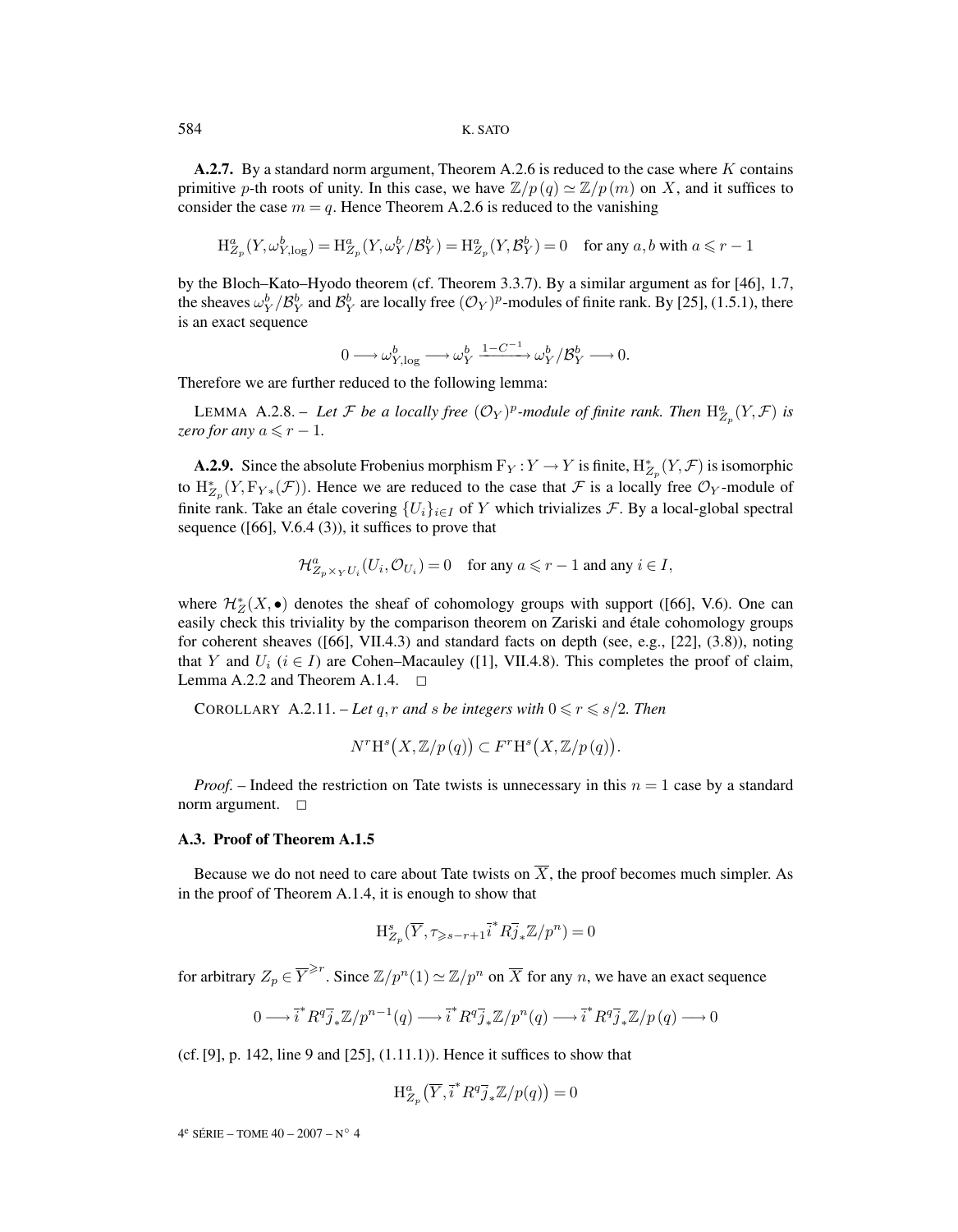for any  $a, q$  with  $0 \le a \le r - 1$ . Take a finite extension  $k_0/k$  over which  $Z_p \subset \overline{Y}$  is defined, and take a closed subset  $Z_{p,0}$  of  $Y \otimes_k k_0$  such that  $Z_{p,0} \otimes_{k_0} \overline{k} \simeq Z_p$  under the isomorphism  $(Y \otimes_k k_0) \otimes_{k_0} \overline{k} \simeq \overline{Y}$ . Now let K' be a finite extension of K whose residue field k' contains  $k_0$ , and let  $A'$  be the integer ring of  $K'$ . By [66], VII.5.8, our task is to show that

$$
\mathrm{H}^a_{Z_{p,0}\otimes_{k_0}k'}\big(Y\otimes_k k',i'^*R^qj'_*\mathbb{Z}/p(q)\big)=0
$$

for any  $a, q$  with  $0 \le a \le r - 1$ , where i' (resp. j') denotes the morphism  $Y \otimes_k k' \to \mathfrak{X} \otimes_A A'$ (resp.  $X \otimes_K K' \to \mathfrak{X} \otimes_A A'$ ). This assertion follows from the same argument as in Theorem A.2.6. Thus we obtain Theorem A.1.5.  $\Box$ 

#### **A.4. Proof of Corollary A.1.9**

Let  $W_n \omega_{\overline{Y}, \log}^*$  be the modified logarithmic Hodge–Witt sheaves (cf. §3.3 of the main body). The ordinarity assumption implies that

$$
\mathrm{H}^{a}(\overline{Y},\overline{i}^{*}R^{b}\overline{j}_{*}\mathbb{Z}/p^{n})\simeq \mathrm{H}^{a}(\overline{Y},W_{n}\omega_{\overline{Y},\log}^{b})
$$

([9], (9.2), [25], (1.10)) and that

$$
\mathrm{H}^{a}(\overline{Y}, W_{n} \omega^{\underline{b}}_{\overline{Y},\log}) \otimes_{\mathbb{Z}/p^{n}} W_{n}(\overline{k}) \simeq \mathrm{H}^{a}(\overline{Y}, W_{n} \omega^{\underline{b}}_{\overline{Y}})
$$

([9], (7.3), [28], (2.3)). Hence Corollary A.1.9 follows from Theorem A.1.5.  $\Box$ 

*Remark* A.4.1. – The theorem of Bloch–Esnault in [8], (1.2) is a direct consequence of Corollary A.1.9 with  $r = n = 1$  and  $\mathfrak{X}/A$  smooth. They derived some interesting results on algebraic cycles from this case. Therefore Corollary A.1.9 would provide us with much more information.

#### **REFERENCES**

- [1] ALTMAN A., KLEIMAN S., Introduction to Grothendieck Duality Theory, Lecture Notes in Math., vol. **146**, Springer, Berlin, 1970.
- [2] ARITIN M., VERDIER J.-L., Seminar on étale cohomology of number fields, Woods Hole, 1964 characteristics.
- [3] BASS H., TATE J., The Milnor ring of a global field, in: Bass H. (Ed.), *Algebraic* K*-Theory II*, in: Lecture Notes in Math., vol. **342**, Springer, Berlin, 1972, pp. 349–446.
- [4] BEILINSON A.A., Height pairings between algebraic cycles, in: Manin Yu.I. (Ed.), K*-Theory, Arithmetic and Geometry*, in: Lecture Notes in Math., vol. **1289**, Springer, Berlin, 1987, pp. 1–27.
- [5] BEILINSON A.A., BERNSTEIN J., DELIGNE P., Faisceaux pervers, Astérisque, vol. **100**, Soc. Math. France, 1982.
- [6] BLOCH S., Algebraic K-theory and crystalline cohomology, *Inst. Hautes Études Sci. Publ. Math.* **47** (1977) 187–268.
- [7] BLOCH S., Algebraic cycles and higher K-theory, *Adv. Math.* **61** (1986) 267–304.
- [8] BLOCH S., ESNAULT H., The coniveau filtration and non-divisibility for algebraic cycles, *Math. Ann.* **304** (1996) 303–314.
- [9] BLOCH S., KATO K., p-adic étale cohomology, *Inst. Hautes Études Sci. Publ. Math.* **63** (1986) 107– 152.
- [10] BLOCH S., OGUS A., Gersten's conjecture and the homology of schemes, *Ann. Sci. École Norm. Sup. (4)* **7** (1974) 181–202.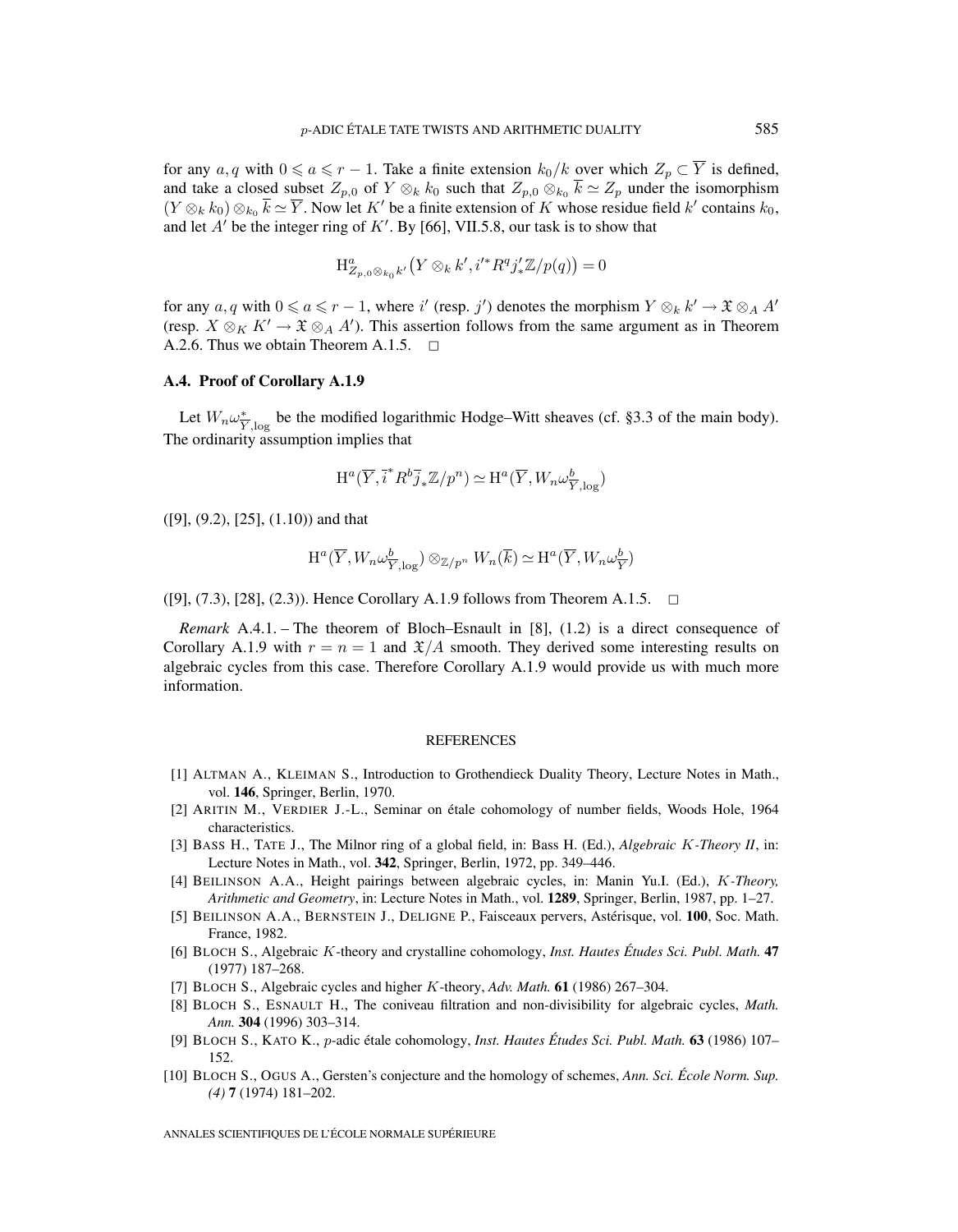#### 586 K. SATO

- [11] CASSELS J.W.S., Arithmetic on curves of genus 1 (IV). Proof of the Hauptvermutung, *J. reine angew. Math.* **211** (1962) 95–112.
- [12] DENINGER C., Duality in the étale cohomology of one-dimensional schemes and generalizations, *Math. Ann.* **277** (1987) 529–541.
- [13] FESENKO I.B., VOSTOKOV S.V., Local Fields and Their Extensions, with a Foreword by Shafarevich, I.R., second ed., Transl. Math. Monogr., vol. **121**, Amer. Math. Soc., Providence, 2002.
- [14] FONTAINE J.-M., MESSING W., p-adic periods and p-adic étale cohomology, in: Ribet K.A. (Ed.), *Current Trends in Arithmetical Algebraic Geometry*, in: Contemp. Math., vol. **67**, Amer. Math. Soc., Providence, 1987, pp. 179–207.
- [15] FUJIWARA K., A proof of the absolute purity conjecture (after Gabber), in: Usui S., Green M., Illusie L., Kato K., Looijenga E., Mukai S., Saito S. (Eds.), *Algebraic Geometry 2000*, Azumino, in: Adv. Stud. Pure Math., vol. **36**, Math. Soc. Japan, Tokyo, 2002, pp. 153–183.
- [16] GABBER O., Some theorems on Azumaya algebras, in: Kervaire M., Ojanguren M. (Eds.), *Groupe de Brauer Séminaire*, Les Plans-sur-Bex, 1980, in: Lecture Notes in Math., vol. **844**, Springer, Berlin, 1981, pp. 129–209.
- [17] GEISSER T., Motivic cohomology over Dedekind rings, *Math. Z.* **248** (2004) 773–794.
- [18] GROS M., Classes de Chern et classes des cycles en cohomologie logarithmique, *Mém. Soc. Math. Fr. (N.S.)* **21** (1985).
- [19] GROS M., SUWA N., La conjecture de Gersten pour les faisceaux de Hodge–Witt logarithmique, *Duke Math. J.* **57** (1988) 615–628.
- [20] GROTHENDIECK A., Le groupe de Brauer III, in: *Dix exposés sur la cohomologie des schémas*, North-Holland, Amsterdam, 1968, pp. 88–188.
- [21] HARTSHORNE R., Residues and Duality, Lecture Notes in Math., vol. **20**, Springer, Berlin, 1966.
- [22] HARTSHORNE R., Local Cohomology (a seminar given by Grothendieck, A., Harvard University, Fall, 1961), Lecture Notes in Math., vol. **41**, Springer, Berlin, 1967.
- [23] HARTSHORNE R., Algebraic Geometry, Grad. Texts in Math., vol. **52**, Springer, New York, 1977.
- [24] HASSE H., Die Gruppe der  $p^n$ -primären Zahlen für einen Primteiler p von p, *J. reine angew. Math.* **176** (1936) 174–183.
- [25] HYODO O., A note on p-adic étale cohomology in the semi-stable reduction case, *Invent. Math.* **91** (1988) 543–557.
- [26] HYODO O., On the de Rham–Witt complex attached to a semi-stable family, *Compositio Math.* **78** (1991) 241–260.
- [27] ILLUSIE L., Complexe de de Rham–Witt et cohomologie cristalline, *Ann. Sci. École Norm. Sup. (4)* **12** (1979) 501–661.
- [28] ILLUSIE L., Réduction semi-stable ordinaire, cohomologie étale p-adique et cohomologie de de Rham d'après Bloch–Kato et Hyodo; Appendice à l'exposé IV, in: *Périodes* p*-adiques*, Séminaire de Bures, 1988, in: Astérisque, vol. **223**, Soc. Math. France, Marseille, 1994, pp. 209–220.
- [29] JANNSEN U., SAITO S., SATO K., Étale duality for constructible sheaves on arithmetic schemes, http://www.uni-regensburg.de/Fakultaeten/nat\_Fak\_I/Jannsen/.
- [30] KATO F., Log smooth deformation theory, *Tôhoku Math. J.* **48** (1996) 317–354.
- [31] KATO F., A generalization of local class field theory using K-groups, II, *J. Fac. Sci. Univ. of Tokyo, Sec. IA* **27** (1980) 602–683.
- [32] KATO F., On p-adic vanishing cycles (application of ideas of Fontaine–Messing), in: *Algebraic Geometry*, Sendai, 1985, in: Adv. Stud. in Pure Math., vol. **10**, Kinokuniya, Tokyo, 1987, pp. 207– 251.
- [33] KATO K., Logarithmic structures of Fontaine–Illusie, in: Igusa J. (Ed.), *Algebraic Analysis, Geometry and Number Theory*, The Johns Hopkins Univ. Press, Baltimore, 1988, pp. 191–224.
- [34] KATO K., The explicit reciprocity law and the cohomology of Fontaine–Messing, *Bull. Soc. Math. France* **119** (1991) 397–441.
- [35] KATO K., Semi-stable reduction and p-adic étale cohomology, in: *Périodes* p*-adiques*, Séminaire de Bures, 1988, in: Astérisque, vol. **223**, Soc. Math. France, Marseille, 1994, pp. 269–293.
- [36] KATO K., A Hasse principle for two-dimensional global fields (with an appendix by Colliot-Thélène, J.-L.), *J. reine angew. Math.* **366** (1986) 142–183.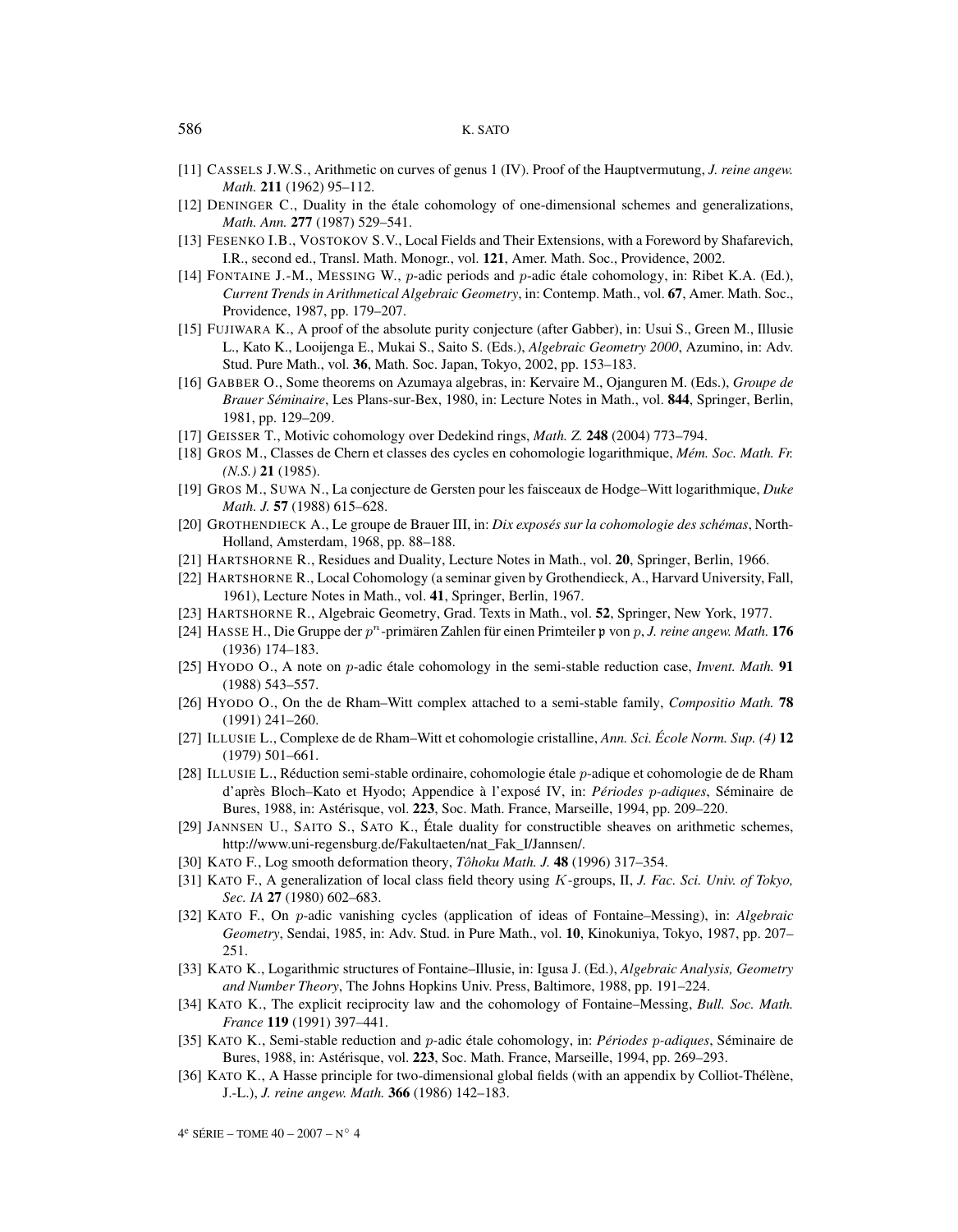- [37] KATZ N.M., Nilpotent connections and the monodromy theorem: applications of a result of Turrittin, *Inst. Hautes Études Sci. Publ. Math.* **39** (1970) 175–232.
- [38] KURIHARA M., A note on p-adic étale cohomology, *Proc. Japan Acad. Ser. A* **63** (1987) 275–278.
- [39] LANGER A., SAITO S., Torsion zero cycles on the self product of a modular elliptic curve, *Duke Math. J.* **85** (1996) 315–357.
- [40] LEVINE M., Techniques of localization in the theory of algebraic cycles, *J. Algebraic Geom.* **10** (2001) 299–363.
- [41] LEVINE M., K-theory and motivic cohomology of schemes, Preprint, 1999.
- [42] LICHTENBAUM S., Duality theorems for curves over p-adic fields, *Invent. Math.* **7** (1969) 120–136.
- [43] LICHTENBAUM S., Values of zeta functions at non-negative integers, in: Jager H. (Ed.), *Number Theory*, Noordwijkerhout, 1983, in: Lecture Notes in Math., vol. **1068**, Springer, Berlin, 1984, pp. 127–138.
- [44] LICHTENBAUM S., New results on weight-two motivic cohomology, in: Cartier P., Illusie L., Katz N.M., Laumon G., Manin Y., Ribet K.A. (Eds.), *The Grothendieck Festschrift III*, in: Progr. Math., vol. **88**, Birkhäuser, Boston, 1990, pp. 35–55.
- [45] MAZUR B., Notes on étale cohomology of number fields, *Ann. Sci. École Norm. Sup. (4)* **6** (1973) 521–552.
- [46] MILNE J.S., Duality in flat cohomology of a surface, *Ann. Sci. École Norm. Sup. (4)* **9** (1976) 171–202.
- [47] MILNE J.S., Values of zeta functions of varieties over finite fields, *Amer. J. Math.* **108** (1986) 297–360.
- [48] MILNE J.S., Arithmetic Duality Theorems, Perspectives in Math., vol. **1**, Academic Press, Boston, 1986.
- [49] MOSER T., A duality theorem for étale p-torsion sheaves on complete varieties over finite fields, *Compositio Math.* **117** (1999) 123–152.
- [50] NIZIOL W., Duality in the cohomology of crystalline local systems, *Compositio Math.* **109** (1997) 67–97.
- [51] POITOU G., Cohomologie galoisienne des modules finis, Dunod, Paris, 1967.
- [52] RASKIND W., Abelian class field theory of arithmetic schemes, in: Jacob B., Rosenberg A. (Eds.), *Algebraic* K*-Theory and Algebraic Geometry: Connections with Quadratic Forms and Division Algebras (Part 1)*, Santa Barbara, 1992, in: Proc. Sympos. Pure Math., vol. **58**, Amer. Math. Soc., Providence, 1995, pp. 85–187.
- [53] SAITO S., Arithmetic on two-dimensional local rings, *Invent. Math.* **85** (1986) 379–414.
- [54] SAITO S., Arithmetic theory of arithmetic surfaces, *Ann. of Math.* **129** (1989) 547–589.
- [55] SATO K., Logarithmic Hodge–Witt sheaves on normal crossing varieties, *Math. Z*., in press.
- [56] SCHNEIDER P., p-adic point of motives, in: Jannsen U. (Ed.), *Motives (Part 2)*, in: Proc. Sympos. Pure Math., vol. **55**, Amer. Math. Soc., Providence, 1994, pp. 225–249.
- [57] SERRE J.-P., Cohomologie galoisienne, 5<sup>e</sup> éd., Lecture Notes in Math., vol. 5, Springer, Berlin, 1992.
- [58] SPIESS M., Artin–Verdier duality for arithmetic surfaces, *Math. Ann.* **305** (1996) 705–792.
- [59] TATE J., Duality theorems in the Galois cohomology of number fields, in: *Proc. Internat. Congress Math.*, Stockholm, 1962, pp. 234–241.
- [60] TATE J., Algebraic cycles and poles of zeta functions, in: Schilling O.F.G. (Ed.), *Arithmetical Algebraic Geometry*, Harper and Row, New York, 1965, pp. 93–100.
- [61] TATE J., On the conjecture of Birch and Swinnerton–Dyer and a geometric analog, in: *Séminaire Bourbaki 1965/66, Exposé 306*, Benjamin, New York, 1966 and Collection Hors Série, Société mathématique de France, vol. 9, 1995.
- [62] THOMASON R.W., Absolute cohomological purity, *Bull. Soc. Math. France* **112** (1984) 397–406.
- [63] TSUJI T., p-adic étale cohomology and crystalline cohomology in the semi-stable reduction case, *Invent. Math.* **137** (1999) 233–411.
- [64] TSUJI T., On p-adic nearby cycles of log smooth families, *Bull. Soc. Math. France* **128** (2000) 529– 575.
- [65] URABE T., The bilinear form of the Brauer group of a surface, *Invent. Math.* **125** (1996) 557–585.
- [66] GROTHENDIECK A., ARTIN M., VERDIER J.-L., DELIGNE P., SAINT-DONAT B., Théorie des topos et cohomologie étale des schémas, in: Lecture Notes in Math., vols. **269, 270, 305**, Springer, Berlin, 1972, pp. 1972–1973.